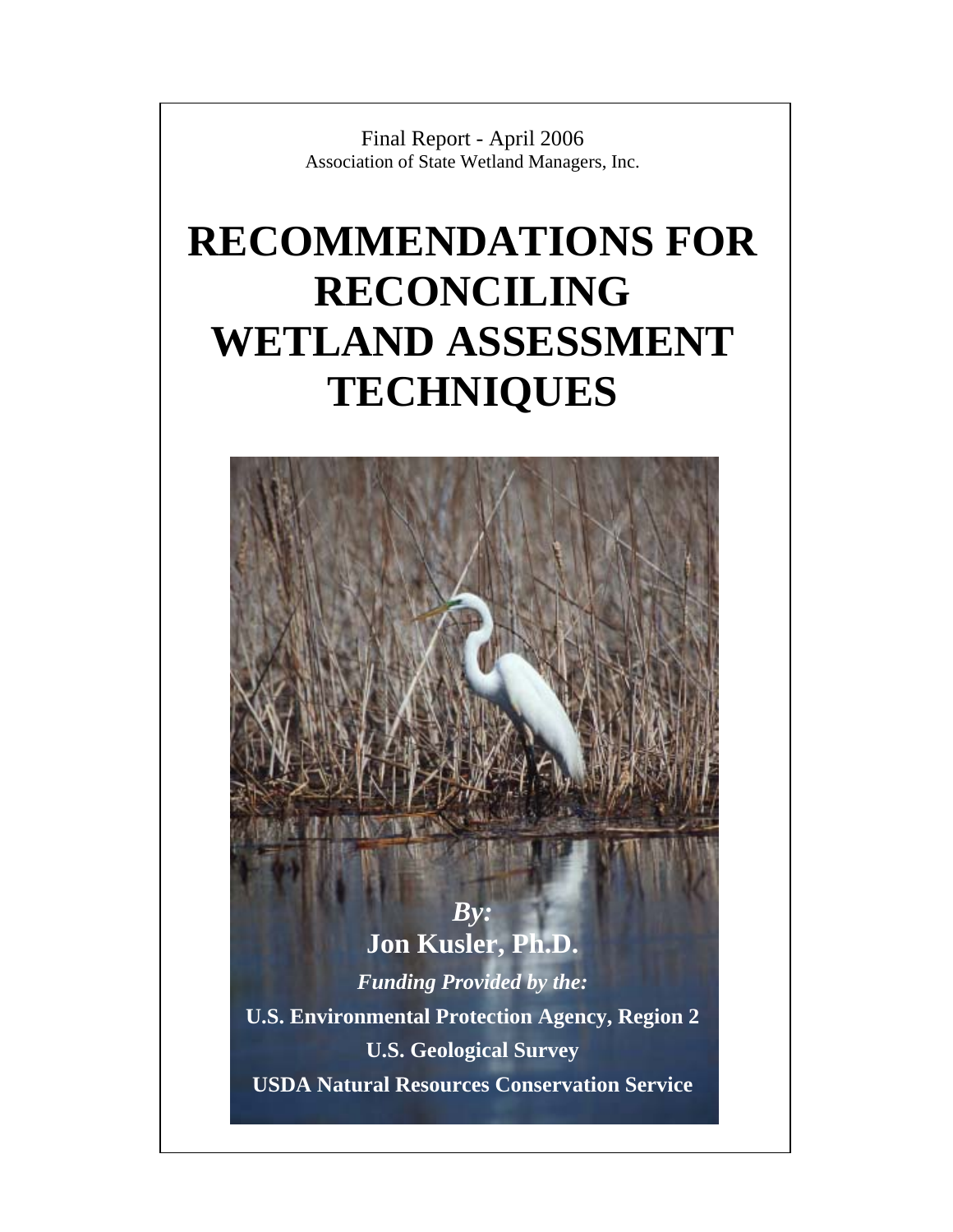# **RECOMMENDATIONS FOR RECONCILING WETLAND ASSESSMENT TECHNIQUES**

*By:* 

**Jon Kusler, Esq., Ph.D.** 



*Available from the:* 

**Association of State Wetland Managers 1434 Helderberg Trail Berne, NY 12023 518-872-1804; Fax: 518-872-2171; aswm@aswm.org** 

**Please visit our website to access this and other reports at [http://www.aswm.org](http://www.aswm.org/) Direct site:<http://www.aswm.org/propub/reconciling.pdf>**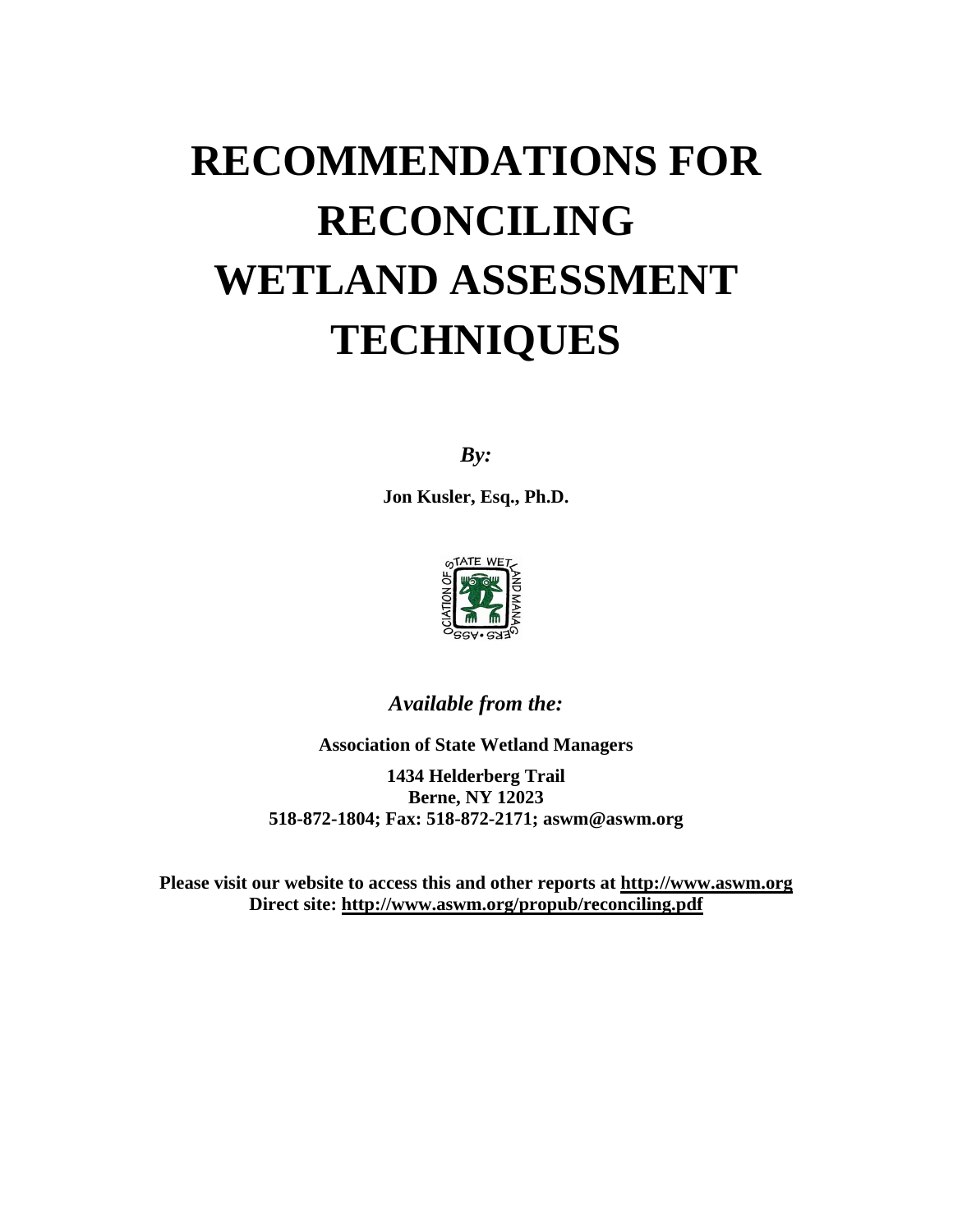## **FOREWORD**

This paper has been prepared to (1) help federal, state and local government make better use of existing wetland assessment techniques in specific contexts, and (2) to facilitate development of new, more integrated, multi-objective assessment techniques which incorporate the promising features and avoid the weaknesses of existing techniques.

This paper begins with a summary/abstract of recommendations. It then provides background discussion on assessment approaches. This is followed by a discussion of the individual recommendations set forth in the summary/abstract. Appendix materials discuss individual issues in greater depth.

This paper draws on materials prepared for a study concerning the assessment of wetlands for regulatory purposes carried out by the Association of State Wetland Managers from 1996 - 2000 and updated in 2002, 2003, and 2004. It has been prepared with funding from the U.S. Environmental Protection Agency, Division of Wetlands, Region 2 which is much appreciated. Additional funding from U.S. Geological Survey and the USDA Natural Resources Conservation Service which is gratefully acknowledged.

The opinions expressed are the author's and should not be attributed to the sponsoring agencies.

*Cover Photo by Don Poggensee, USDA Natural Resources Conservation Service, Photo Gallery*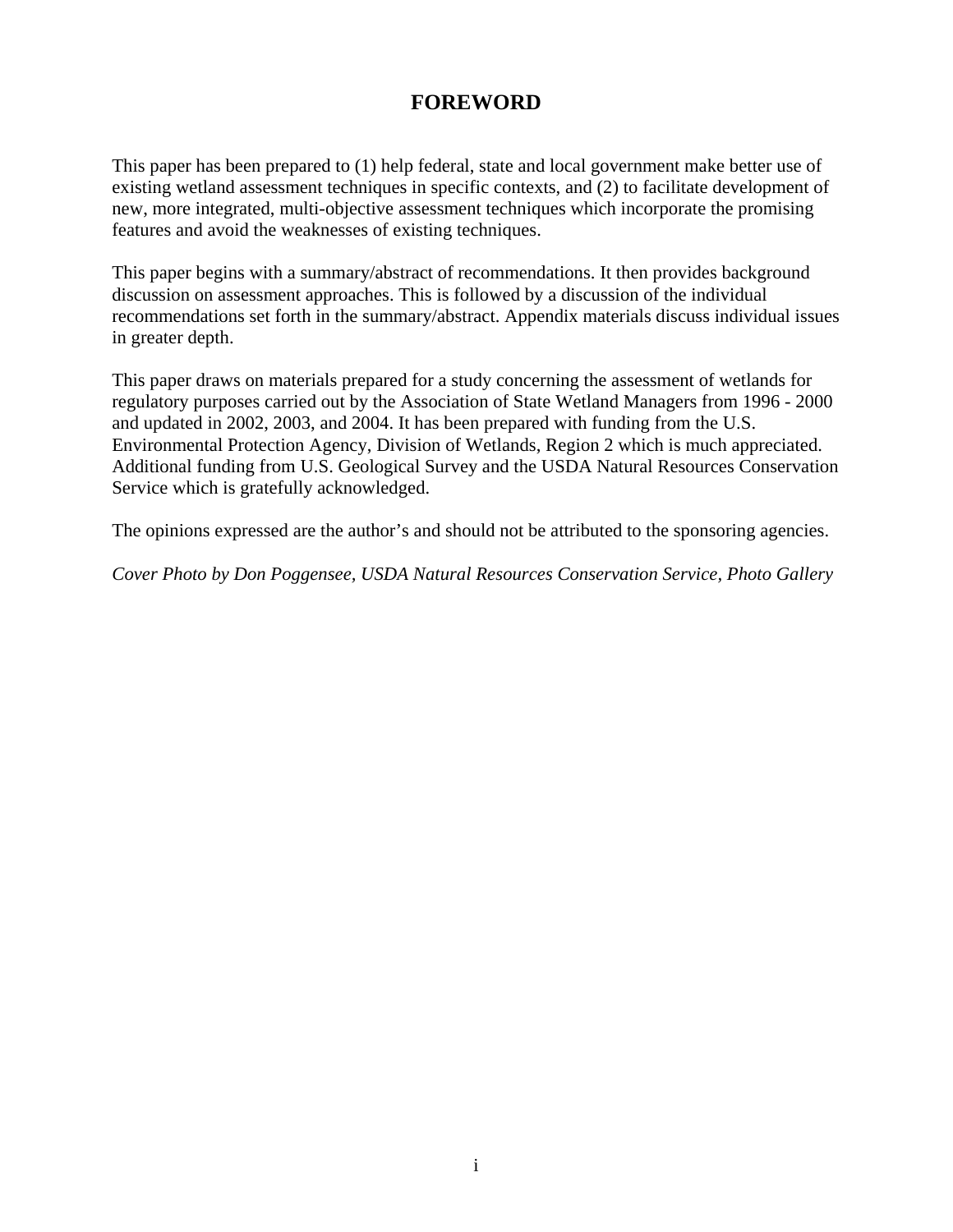#### *PREFACE*

In 1996, the Association of State Wetland Managers (ASWM) began a project to help local, state and federal resource agency staff, legislators, planners and lawyers understand and improve wetland assessment techniques for regulatory purposes. This project involved a literature review, three workshops and a national symposium on wetland assessment, a legal study of assessment needs, and many hundreds of interviews with regulators and scientists working with wetland assessment methods. It produced four reports that were published in draft form and distributed for review. Three of these, *Assessing Wetland Functions and Values*, *Wetland Assessment in the Courts* and *Integrating Wetland Assessment Into Regulatory Permitting*, have been posted on the ASWM Web site as PDF files.

In 1996, federal agencies had announced that they intended for the Hydrogeomorphic (HGM) assessment method to be used on 80 percent of the Section 404 regulatory permits in two years. The 1996 project therefore first focused on HGM, including a workshop conducted that year and a national symposium held in 1997.

However, as the project progressed, it became apparent that the initial expectations for the HGM assessment method would not be met, HGM guidebook development would take time, and regulators were having considerable difficulty implementing HGM in regulatory contexts. ASWM therefore broadened its assessment project to address the full range of information gathering and analysis techniques not limited to HGM or rapid assessment.

In late 2002 and 2003 we updated the results of the earlier study, including revised legal analysis, bibliography, Web research and interviews.

During the duration of the study, we found little agreement among the federal, state or local agency field staff on the use of HGM or any other assessment approach. There was little use of the HGM and other methodologies in regulatory contexts, except on an experimental basis. A number of states, such as Washington, Oregon and Alaska, had developed and were using modified HGM models for some wetlands in general planning and policy contexts. Some states, such as Wisconsin and Minnesota, were using WET models. Others, such as Ohio and Minnesota, were using IBI models. Maryland and North Carolina were using GIS models.

In early 2003, ASWM decided to undertake a two-year follow-on project to (1) help build consensus concerning the application of various existing assessment techniques, including HGM and IBI, in specific contexts, and (2) to develop recommendations for the formulation of more integrated techniques that will avoid the weaknesses of existing approaches and build on their strengths.

This two-year project has involved the following:

- The preparation and revision of this paper and a companion paper dealing with the integrated assessment of streams/rivers, riverine wetlands, riparian areas and floodplains.
- The conduct of a national symposium on landscape level wetland assessment and management held in Nashua, New Hampshire, October 20-24, 2003.
- The conduct of two workshops concerning the reconciliation of wetland assessment techniques in Washington, D.C. in May 2003 and in Amherst, Massachusetts in November, 2005.

The following report begins with an abstract/summary. Part 1, which follows, provides an overview of wetland assessment approaches, issues, and problems. Part 2 examines, in greater depth, recommendations for making better use of existing approaches. Part 3 considers recommendations for future approaches. Appendices provide more detailed discussion of selected issues.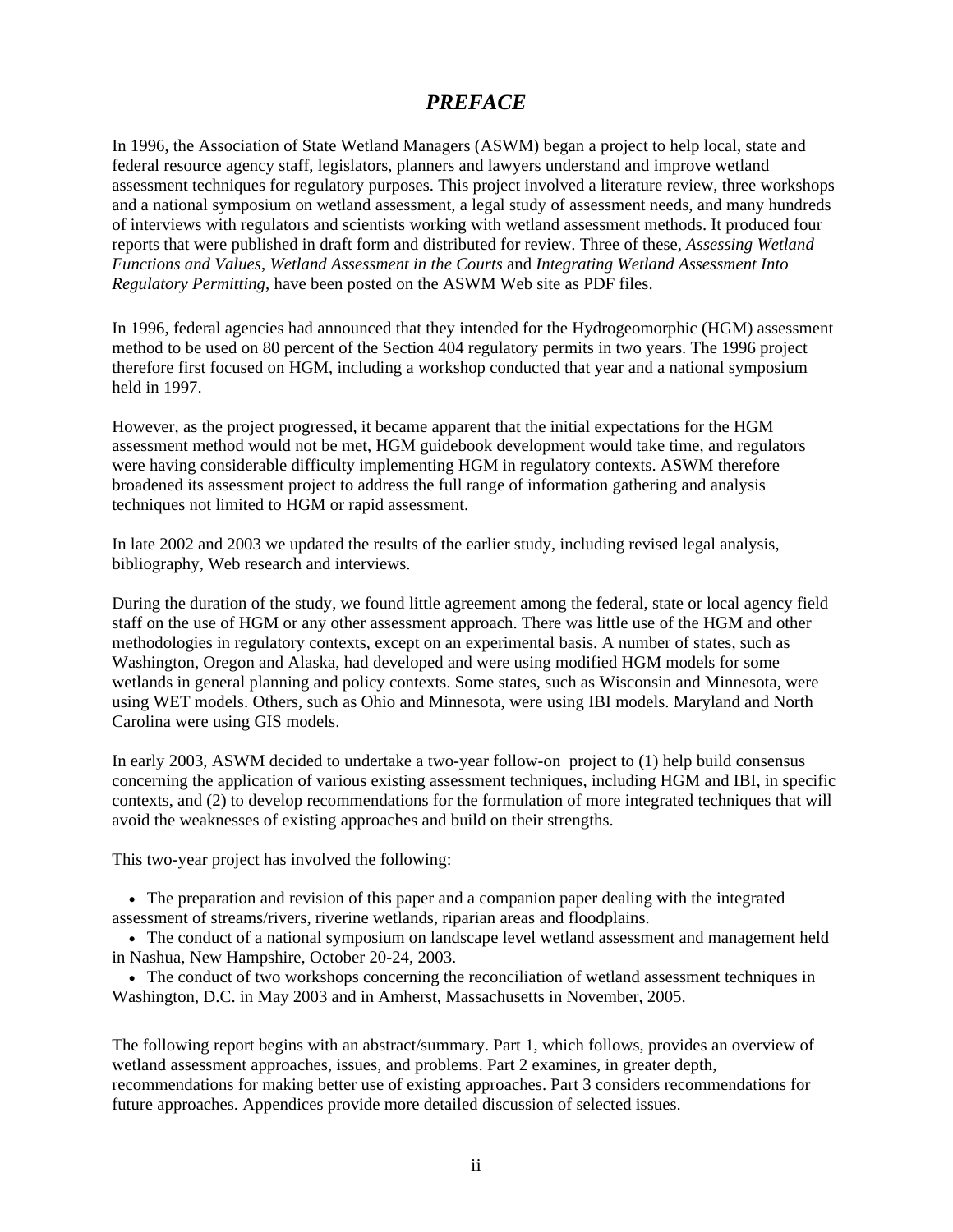## **EXECUTIVE SUMMARY: RECOMMENDATIONS**

A wide variety of wetland assessment methods have been developed in the last two decades. Many of these have proven useful in specific contexts. Considerable experience has been gained in designing techniques. Nevertheless, there is limited agreement among field staff at all levels of government with regard to the use of specific techniques, the definition of basic terms such as "functions", and the features of wetlands which should be inventoried. Despite the lack of overall agreement, existing techniques and experience can provide the basis for improving the use of existing techniques and developing new ones.

Recommendations set forth below include recommendations for (1) making better use of existing wetland assessment methods, and (2) improving future efforts to develop and reconcile assessment methods:

#### (1) MAKE BETTER USE OF EXISTING WETLAND ASSESSMENT METHODS.

Government agencies, academics and others could make better use of existing assessment methods by (See Part 2 for more detailed discussion pertaining to each of the recommendations):

- A. Recognizing that the information needs of wetland decision-makers are quite variable, depending upon the management tool and context. These needs should be better documented and assessment techniques should be matched with tools and contexts. A variety of assessment methods and techniques are needed to meet specific information needs. There is no single "silver bullet" assessment method for developing all needed information. And, there are substantial limitations upon the accuracy of all techniques.
- B. Recognizing that wetland decision-makers information need more than information concerning wetland "functions" and "condition" although these are other important types of information as well.
- C. Recognizing that wetland regulators have a number of "special" needs. For example, they need wetland maps using the wetland definitions set forth in state statutes and federal and state regulations. They need sufficient information to evaluate the adequacy of impact reduction and compensation measures in achieving no net loss of wetland functions, acreages and values goals. They need sufficient information to prepared EA and Environmental Impact Statements (in some but not all cases). They need the information required to sustain regulations against Constitutional challenges (e.g., health and safety, nuisance-impacts related information). They need sufficient information to monitor wetlands over time for enforcement purposes.
- D. Better tapping existing sources of information and expertise through team approaches to assessment (e.g., HGM A teams, New England Highway Methodology regulatory teams), shared data bases (e.g. digital information on the internet), and requiring that landowners or their consultants develop much of the needed information for projects impacting wetlands.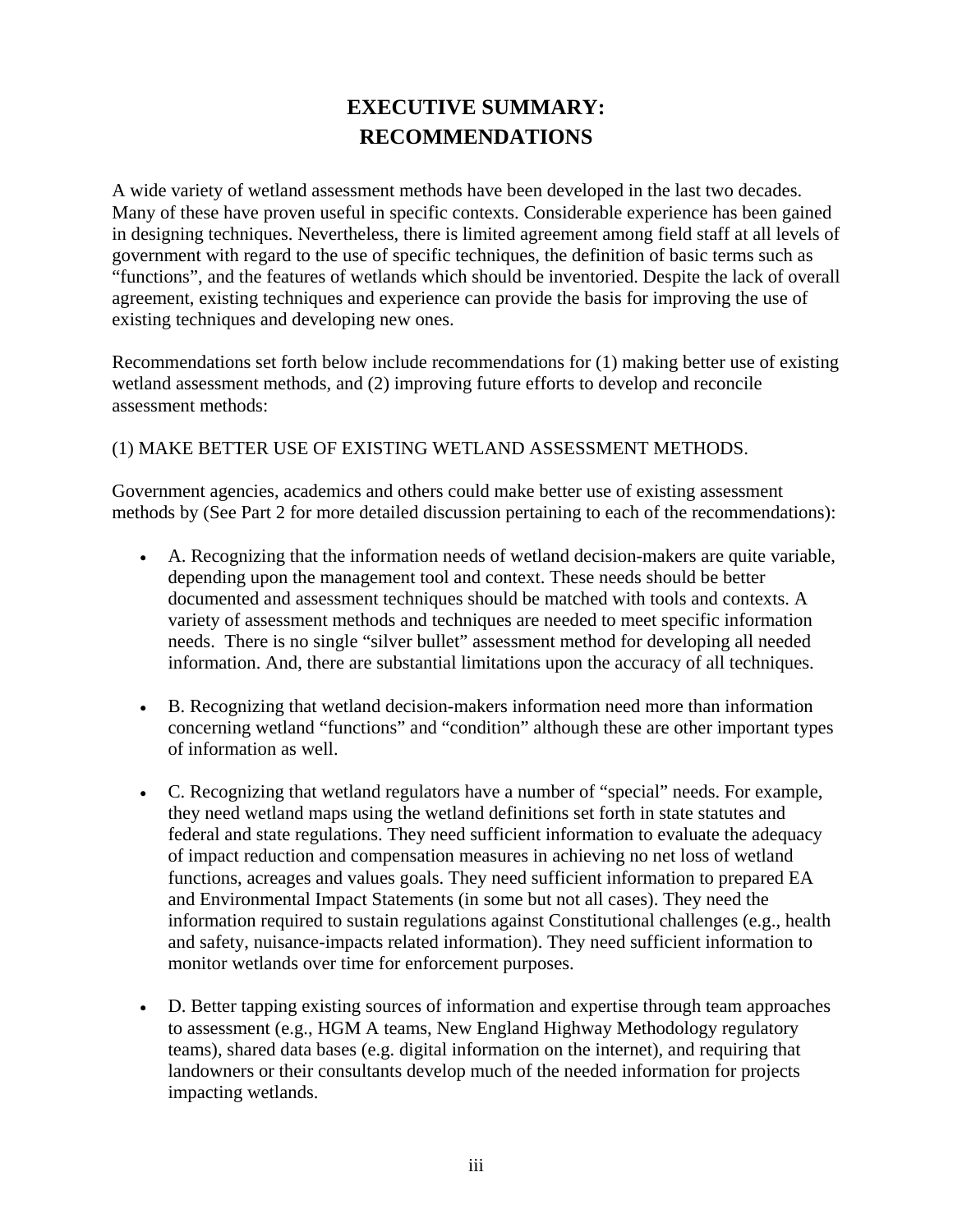- E. Carrying out field testing for assessment methods (including various functional submodels) in terms of accuracy of results, costs, and practicality.
- F. Preparing improved guidance for the selection and use of particular techniques in specific circumstances.
- G. Broadly distributing this improved guidance on the use of techniques to potential users.
- H. Better training government agencies, consultants, others in the selection and use of various techniques.
- I. Acknowledging limitations on assessment techniques; and reflecting these limitations in the use of techniques and continued "alternatives analysis" requirements, calculating compensation ratios, using conservancy zoning, and implementing other measures.
- J. Developing preliminary assessment procedures for carrying out multilevel wetland assessments beginning with generalized assessments including landscape context analysis, red-flagging, yellow flagging, and other overview identification of issues, problems, and possible functions and values. This may be followed with more detailed assessments of specific issues, problems, functions and values.
- K. Refining issue-specific assessment models such as IBI, HEC, and other models. See below.

#### (2) IMPROVE FUTURE ASSESSMENT EFFORTS

Government agencies, academics and others can reconcile and improve future assessment methods by (see Part 3 for more detail):

- A. Rethinking assessment in terms of the full range of wetland decision-maker critical information needs, what has been learned about meeting those needs, and how information gathering and analysis efforts can best, simultaneously, meet those needs. This should involve more clearly identifying regulatory and non-regulatory information gathering and assessment needs and assessing the experience gained in applying specific techniques.
- B. Forming a federal/state interagency working group or National Academy of Sciences Panel to more formally review the full range of assessment models (not just a single one) in terms of what might be applied where in terms of what is working and what is not working including the time and costs.
- C. Building consensus among wetland decision-makers and those developing wetland assessment approaches concerning the use of basic terms such as "functions", "values", and "condition".
- D. More realistically addressing legal needs when developing wetland assessment methods for regulatory purposes. See specific recommendations in Part 3.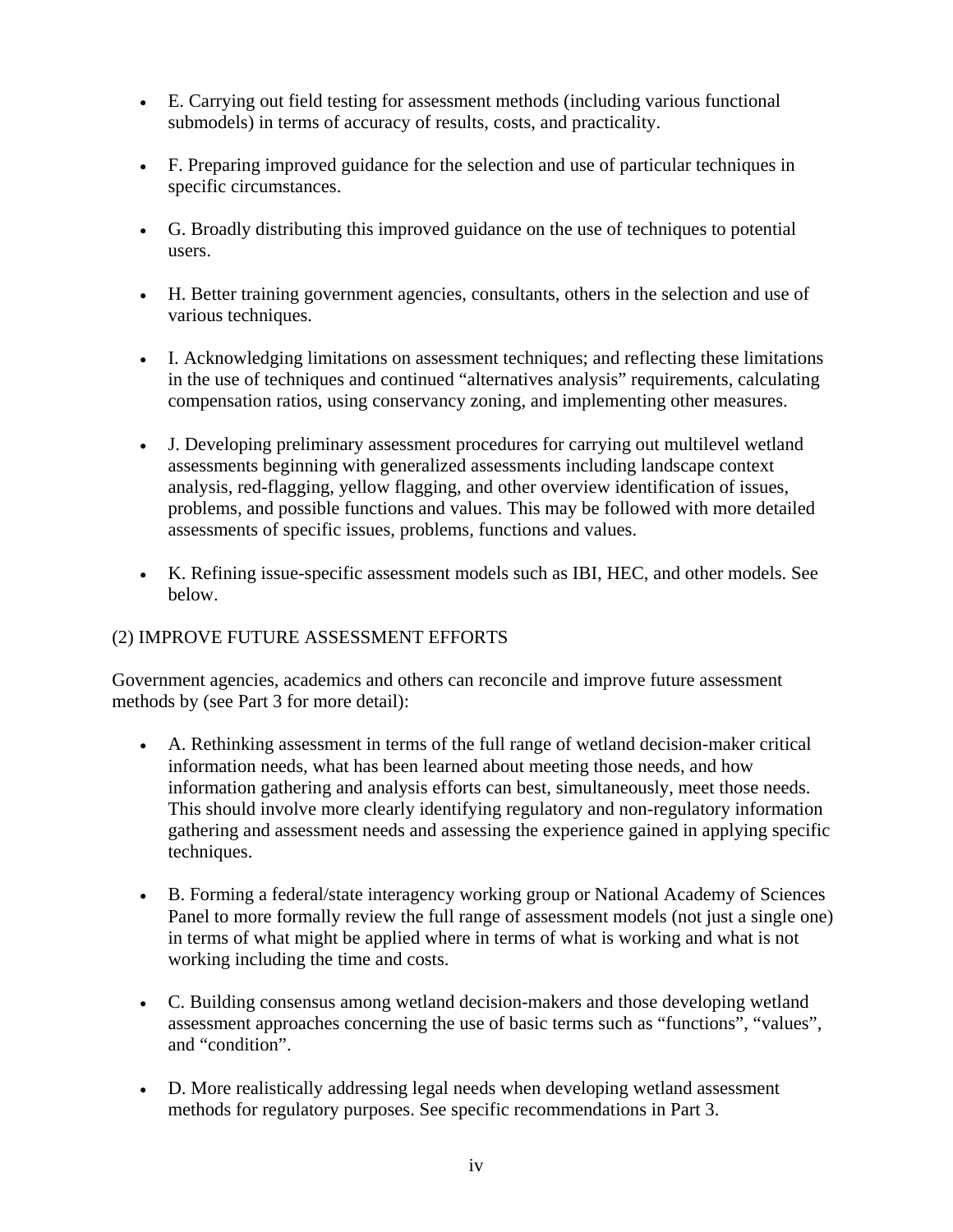- E. Continuing to map and remap wetlands at adequate scales and with adequate degrees of accuracy for regulatory and other purposes. Map information should also be available digitally.
- F. Refining issue-specific assessment models (e.g., HEC models for flooding).
- G. Continuing to develop and test IBI models; develop guidance for their use.
- H. Continuing to develop and test HGM models; develop guidance for their use.
- I. Establishing state-wide or regional "reference" systems like the reference system that Robert Brooks and colleagues have established in Pennsylvania. .
- J. Developing and testing processes for better utilizing a combination of initial, broad qualitative assessment with more detailed analysis for specific functions, functions/values and problems (as needed).
- K. Combining case-by-case analysis with upfront information gathering and landscape profiling techniques for wetlands and broader areas. This should include developing and testing digitally-based landscape or watershed-scale wetland assessment models which will help address "opportunity' and "social significance" as well as natural processes.
- L. Developing improved procedures for assessing "opportunity" and "social significance" as well as natural processes and condition.
- M. Over time, developing an integrated assessment model for not only wetlands but related ecosystems such as rivers, streams, lakes, estuaries, riparian areas and floodplains (and perhaps uplands) that includes features of HGM, IBI and other techniques for use on a landscape basis.
- N. Filling the critical gaps in scientific knowledge needed for assessment such as the habitat requirements of various plants and animals.
- O. Improving information dissemination and assessment training for wetland decisionmakers.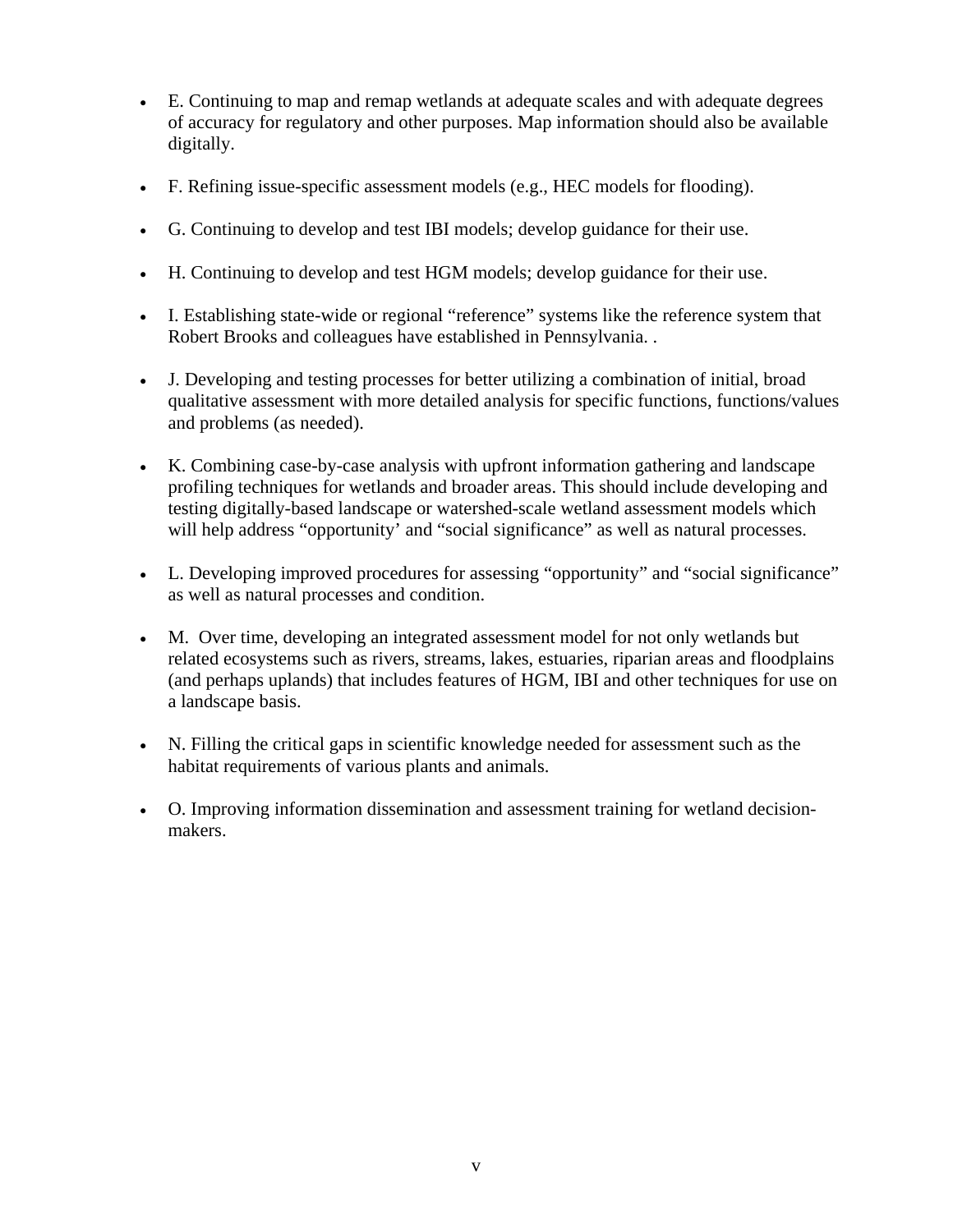## **TABLE OF CONTENTS**

| PART 2: RECOMMENDATIONS FOR MAKING BETTER USE OF       |  |
|--------------------------------------------------------|--|
|                                                        |  |
|                                                        |  |
| APPENDIX A: THE USE OF TERMS IN THIS REPORT 39         |  |
| APPENDIX B: SOME OF THE INFORMATION NEEDS OF WETLAND   |  |
|                                                        |  |
|                                                        |  |
|                                                        |  |
|                                                        |  |
|                                                        |  |
|                                                        |  |
|                                                        |  |
|                                                        |  |
|                                                        |  |
| APPENDIX D: DETERMINING "OPPORTUNITY" AND "SOCIAL      |  |
|                                                        |  |
|                                                        |  |
|                                                        |  |
| APPENDIX E: EXAMPLES OF THE "NO NET LOSS" GOAL         |  |
| INCORPORATED IN FEDERAL AND STATE STATUTES,            |  |
|                                                        |  |
|                                                        |  |
| APPENDIX G: THE INFORMATION NEEDS OF REGULATORS72      |  |
|                                                        |  |
|                                                        |  |
|                                                        |  |
|                                                        |  |
| APPENDIX H: WHY RAPID ASSESSMENT METHODS ARE NOT       |  |
|                                                        |  |
|                                                        |  |
|                                                        |  |
|                                                        |  |
| PUBLIC UTILITY, INFRASTRUCTURE PLANNING AND MANAGEMENT |  |
|                                                        |  |
|                                                        |  |
|                                                        |  |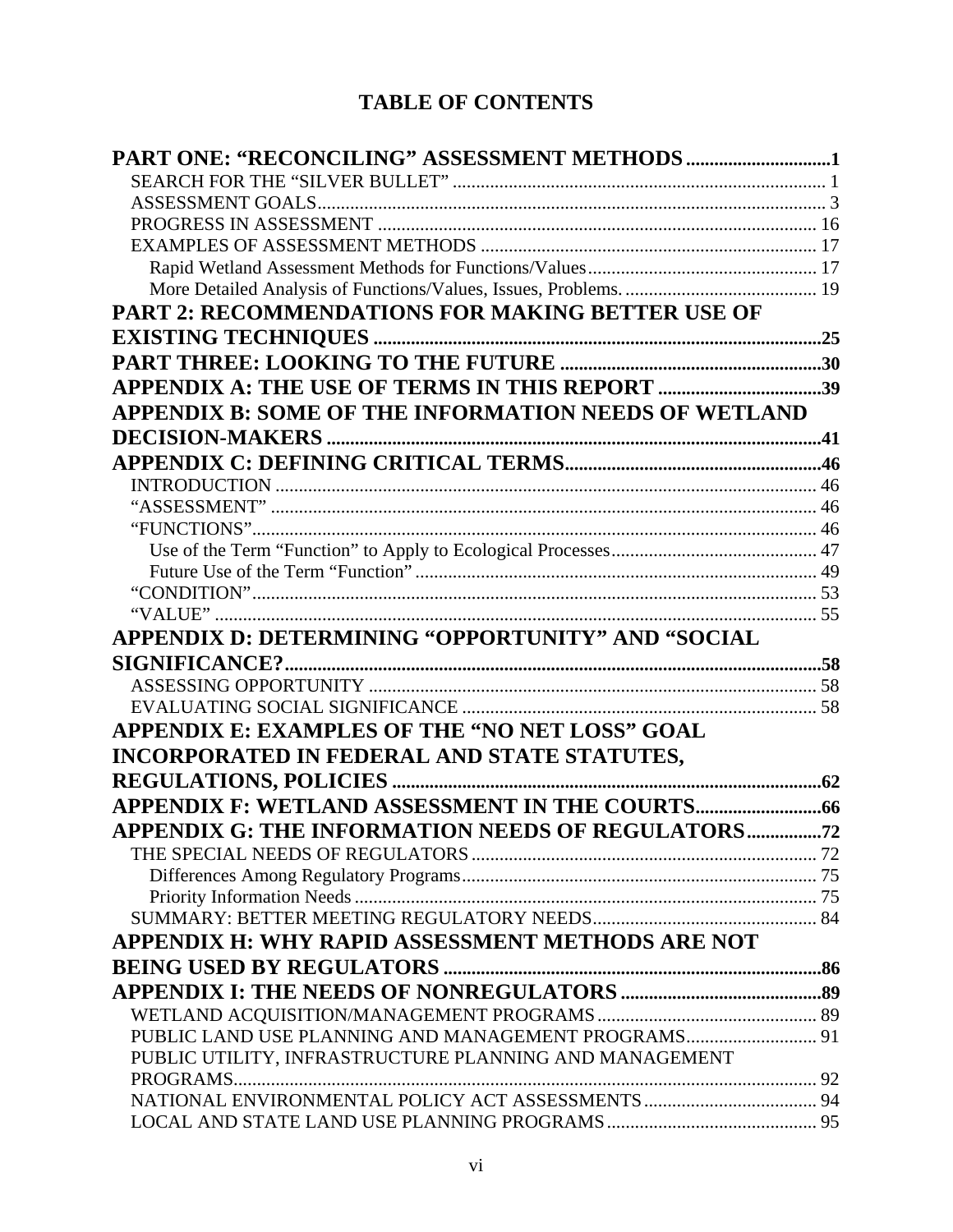| <b>LOCAL OR STATE WATERSHED PLANNING AND MANAGEMENT</b> 96   |    |
|--------------------------------------------------------------|----|
| NON-REGULATORY WETLAND RESTORATION/CREATION/ENHANCEMENT      |    |
| PROGRAMS.                                                    |    |
| SUMMARY: BETTER MEETING THE NEEDS OF NONREGULATORY DECISION- |    |
|                                                              | 97 |
| APPENDIX J: AREA-WIDE (WATERSHED OR LANDSCAPE LEVEL)         |    |
|                                                              |    |
|                                                              |    |
|                                                              |    |
|                                                              |    |
| WETLAND REGULATORY CLASSIFICATION OR CATEGORIZATION 105      |    |
|                                                              |    |
| SUMMARY: LANDSCAPE-LEVEL ASSESSMENTS IN THE FUTURE 109       |    |
| APPENDIX K: SUGGESTIONS FOR A PRELIMINARY ASSESSMENT         |    |
|                                                              |    |
|                                                              |    |
|                                                              |    |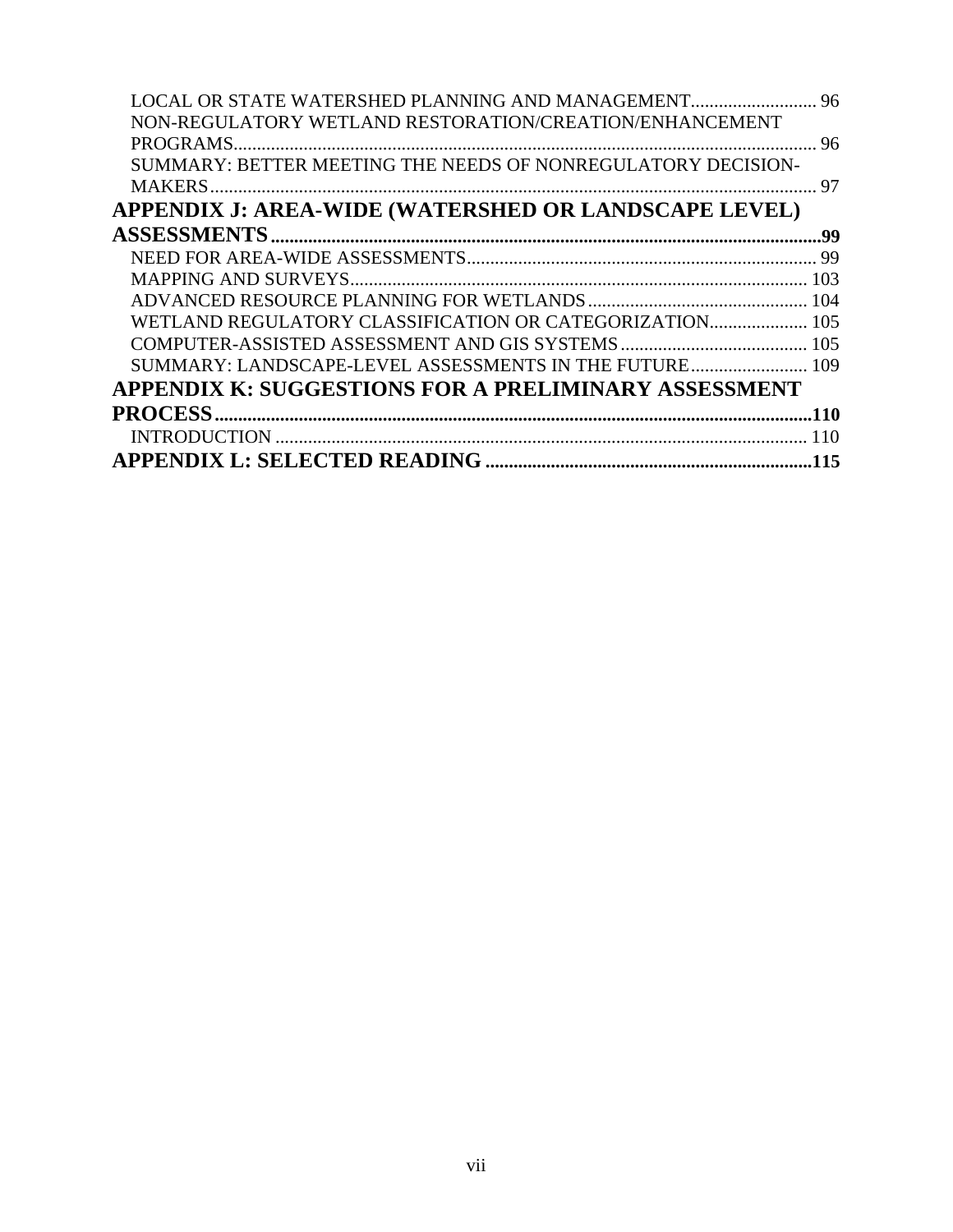## **TABLE OF BOXES**

| Box 1. Factors to Be Considered in the Section 404 Public Interest Review4           |      |
|--------------------------------------------------------------------------------------|------|
|                                                                                      |      |
|                                                                                      |      |
| Box 4. Observing Versus "Deducing" Wetland Hydrology, Wildlife, and Other Features 8 |      |
| Box 5. Factors Relevant to the Establishment of Mitigation (Compensation) Ratios 11  |      |
|                                                                                      |      |
|                                                                                      |      |
|                                                                                      |      |
|                                                                                      |      |
|                                                                                      |      |
|                                                                                      |      |
| <b>Box 12. Common Legal/Technical Questions Pertaining to Wetland Information</b>    |      |
|                                                                                      |      |
|                                                                                      | 73   |
| Box 14. Similarities Between Federal, State and Local Regulations, with Assessment   |      |
|                                                                                      | .74  |
| Box 15. Differences in Assessment Needs and Capabilities Among Federal, State and    |      |
|                                                                                      | .75  |
| Box 16. Elements of Federal, State and Local Wetland Regulatory Statutes and         |      |
|                                                                                      |      |
| <b>Box 17. Importance of Landscape Context</b>                                       |      |
| Box 18. Importance of Landscape Context to Specific Functions/Values 101             |      |
| Box 19. Application of GIS and LIS Systems In Landscape Scale Wetland Assessments107 |      |
| Box 20. Factors to Be Considered in a Preliminary Environmental Analysis of a        |      |
|                                                                                      | .112 |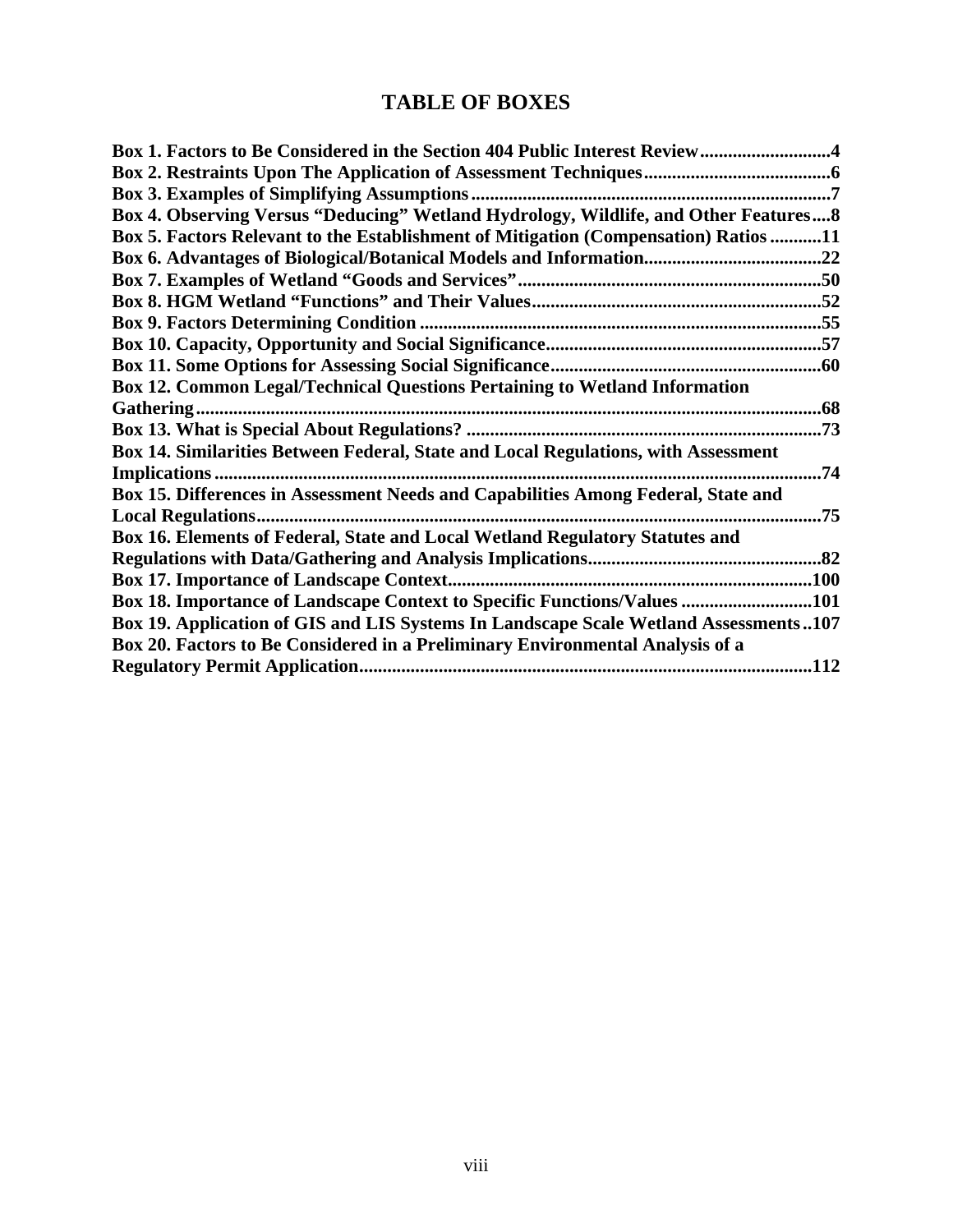## **PART ONE: "RECONCILING" ASSESSMENT METHODS**

#### <span id="page-10-0"></span>**SEARCH FOR THE "SILVER BULLET"**

There is great interest in improved techniques for analyzing wetlands including "functions" and "values", wetland boundaries, and other wetland characteristics (see discussion below) by regulatory agencies, resource management agencies, not-for-profit environmental organizations, wetland landowners, and others. These groups and individuals seek improved, more systematic, more accurate and more reproducible wetland assessment methods to meet a variety of wetland analysis and decision-making needs including, but not limited to, regulatory purposes. See Appendices G, H, I, J. Other purposes include wetland acquisition, restoration, active management (e.g. control of exotics), public land management, infrastructure planning and construction, watershed planning and comprehensive planning. See Appendix I. For regulatory purposes, agencies need wetland maps and the information to evaluate the impact of proposed projects in wetland areas upon "functions" and "values" (See 1989 M.O.U. Between the U.S. Army Corps of Engineers and U.S. Environmental Protection Agency) and the adequacy of proposed impact reduction and compensation (wetland restoration, creation, enhancement) measures. See Appendix F, G.

In response to this interest and the need to become more systematic and rigorous in information gathering and analyses, scientists and regulators have attempted to develop, during the last two decades, a "silver bullet" rapid assessment approach for wetland functions and values which would permit inexpensive and accurate assessment of project impacts and the adequacy of impact reduction and compensation measures. These include WET, state versions of WET, HGM, IBI and other approaches. See discussion below. Forty of these methods were profiled in a report by Candy Bartoldus in 1999 (Bartoldus, 1999). Dozen of additional HGI, IBI, GIS and other models have been developed since then. In addition, many hydrologic, stream stability, and other natural resource assessment methods have been used, to a greater of lesser extent, by wetland regulators. All told, there may be more than 100 methods in use or proposed.

Despite these efforts, no silver bullet approach has emerged.

In the 1980s, many in the wetland community believed WET would become the silver bullet technique for wetland assessment and the standard method at all levels of governance. In the mid-1990s, many then believed HGM would be the silver bullet. In the late 1990s, many viewed IBI models as the most productive direction for wetland assessment. Recently many federal agencies, states, and local governments have developed GIS models which digitally combine elements of various approaches at a landscape scale.

Methods developed specifically for wetlands and those developed for other purposes but applied to wetlands vary considerably in terms of their goals, the issues addressed, the types of information provided, the levels of detail and accuracy of the information, costs, necessary expertise, and other characteristics. Washington, Oregon and Alaska have developed HGMrelated models. Ohio is using IBI models. Minnesota and many other states have developed WET-related models. There has also been some use of specialist methods for studies, such as hydrologic analysis of flood flows (e.g., HEC models) and analysis for stream stability (e.g.,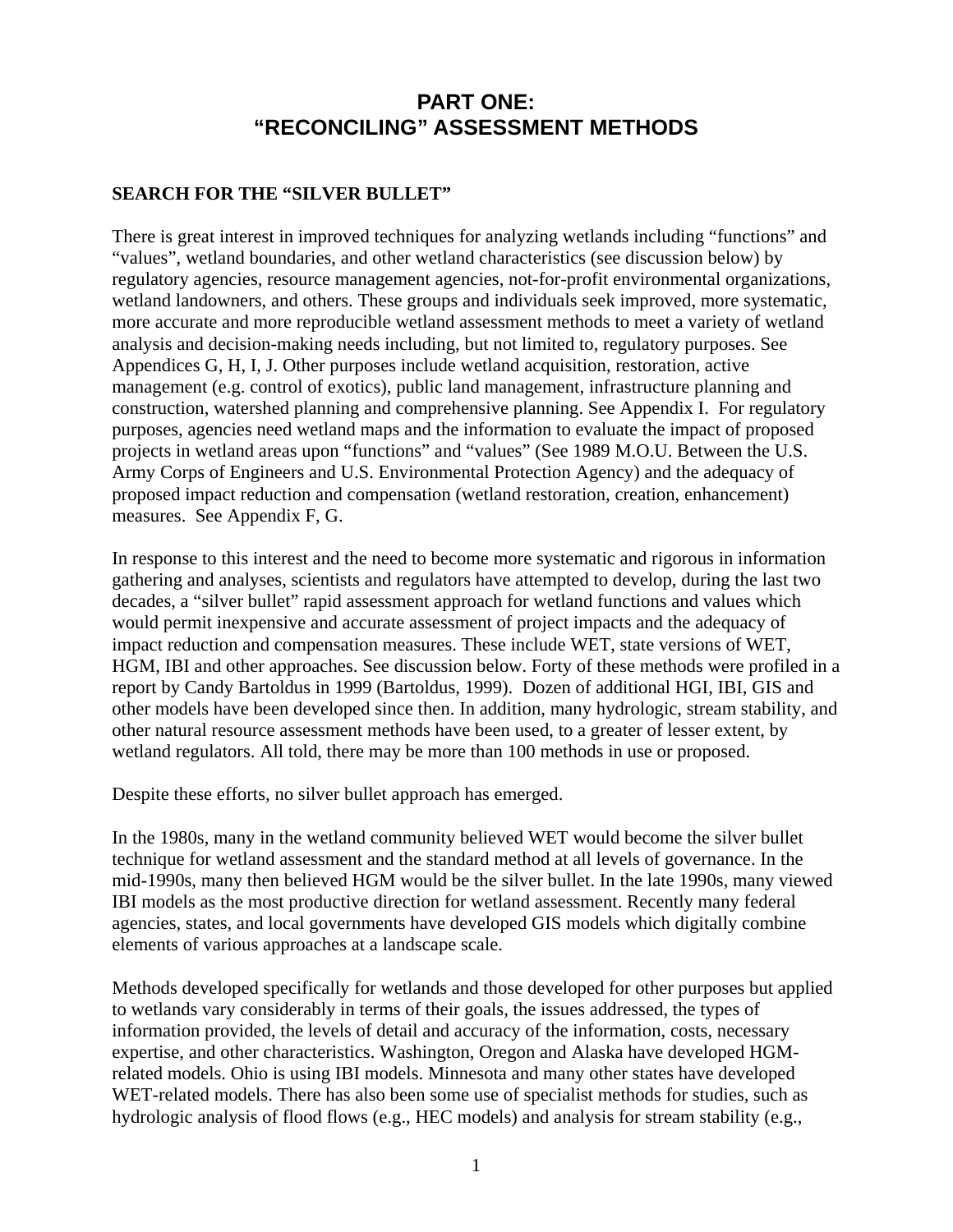Rosgen procedures). Several states, such as Maryland and Louisiana, are using GIS-based systems to identify restoration sites. Florida is developing its own assessment method for regulatory purposes.

USDA Natural Resources Conservation Service (NRCS), National Oceanic Atmospheric Administration (NOAA), the U.S. Army Corps of Engineers (Corps) and the U.S. Environmental Protection Agency (EPA) have developed HGM and IBI models, as well as some of their own assessment techniques. BLM and the USDA Forest Service have developed the Proper Functioning Condition methodology for riparian areas. Federal and state agencies have also applied and various "Rosgen" and other stream stability models to riverine wetland systems.

However, none of the "rapid" assessment approaches for assessing functions and values have been widely used by regulators for a variety of reasons including high cost, conceptual problems with the approaches, too many simplifying assumptions, narrow scope, and inaccuracies. See Appendix I. There is limited agreement and much confusion among federal, state, and local regulators and other decision-makers concerning the use of wetland assessment methods.

Decision-makers have often found that suggested approaches provide too little of the need information. This is not to suggest that these approaches do not have some uses.

If scientists are to be faulted in their efforts, it is also not for lack of trying. The technical and budgetary problems encountered with wetland assessment are considerable. Wetlands are complicated and dynamic systems and this makes assessment difficult. There are millions of individual wetlands (an estimated 25 million in the Prairie Pothole Region alone) and detailed assessment for even a small number is expensive. Many important wetland features such a long term hydrology cannot be readily assessed from air photos, satellite imagery, or even a single field visit. Time series information is needed for accurate assessment.

The Hydrogeomorphic Wetland Assessment Method (HGM) epitomizes a dilemma faced by scientists and regulators. In 1996 federal agencies announced in the Federal Register their intent to develop the HGM methodology and use it on 80% of the Section 404 permits by 1998. Eight years later (2005) there has still been little use of HGM on individual permits. The HGM approach includes many innovative features and holds promise, if implemented, for more accurate evaluation of wetland natural processes and for improved determination of project impacts and wetland mitigation needs. But, it employs highly technical language and is complicated, time consuming, and expensive (at least for early phases). It contains simplifying assumptions such as a close relationship between wetland condition and the goods and services (functions/values) produced by wetlands. It assumes that accurate models can be developed for various wetland processes. The method also does not necessarily (in its present form) develop species-specific information needed to apply Endangered Species Act and species-specific regulatory criteria such as biocriteria for state water quality standards. HGM does not assess "values" including opportunity and social significance for functions. It does not address aesthetic, archaeological, historic, or other cultural features of wetlands. It does not consider who benefits and who suffers costs when decisions are made to destroy or degrade wetlands. In short, HGM holds much promise in developing certain types of valuable ecological and other "process" information but is costly and develops only a portion of the functions/values information needed by regulators in applying the federal Section 404 "public interest" review process and similar processes at state and local levels. See Box 1.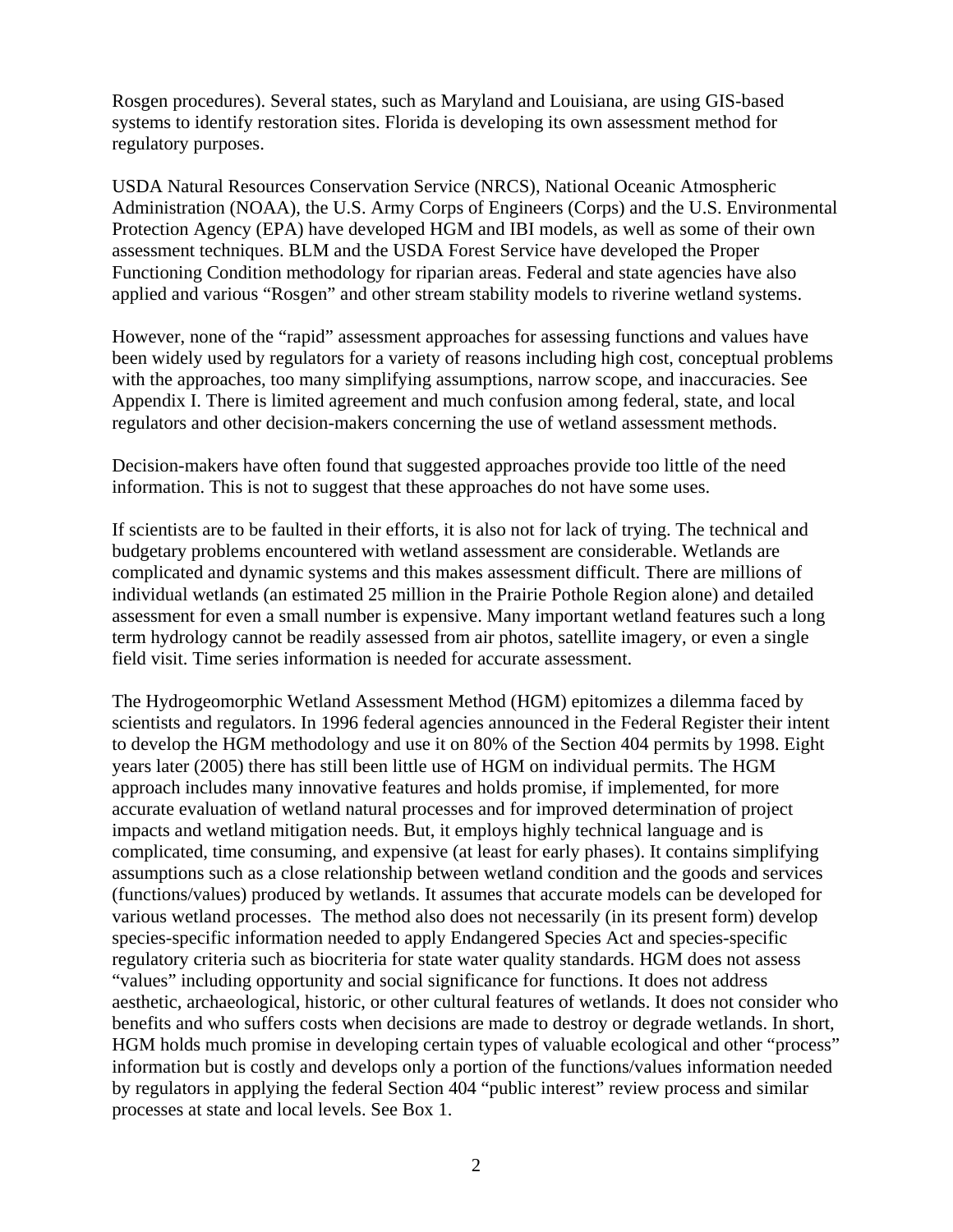<span id="page-12-0"></span>The issue for federal, state, or local wetland decision-makers with HGM and other approaches is not whether an assessment approach for evaluating functions and values has some uses. The issue is whether the approach develops enough essential information and can be practically utilized by those undertaking much of the information gathering (e.g., developer's consultants), given the many other information needs and the limited budgets, time frames, and staffing of the management agency.

At present there is continued interest in HGM, IBI and other models, but no widespread agreement on their use in specific contexts by wetland decision-makers. The application of various wetland assessment techniques in specific contexts appears often to be based more on a coin toss or the preferences of a particular wetland decision-maker than sound, factual or policybased distinctions. Consequently, one assessment technique may be applied to one project and a different technique to an adjacent project, with quite different results in terms of mitigation needs and overall project acceptability. On the other hand, assessment needs are quite different, depending upon the context and the management tool. Therefore, application of different techniques in different situations does make sense if based upon real distinctions in contextual needs and the capabilities on individual assessment techniques.

#### **ASSESSMENT GOALS**

Scientists have developed various assessment models to help decision-makers achieve a number of goals:

- **Develop the critical information needed for decision-making.**
- **Develop this information "rapidly" and "inexpensively**", **consistent with staffing, expertise, budgetary and other limitations.**
- **Lend certainty, predictability, and reproducibility to information gathering and analysis processes.** The goal of many assessment methods has been, in part, to reduce the use of "professional judgment" in decision-making and substitute professional judgment with more systematic approaches.

Unfortunately, assessment techniques have often only partially met these goals for a variety of reasons. Each goal will now be briefly examined:

#### **Develop the critical information needed by decision-makers.**

One of the reasons for the proliferation in wetland assessment techniques and the limited use of many techniques by managers is that only limited agreement exists as to what decision-makers need. (See Appendices F-J for more detailed discussion of needs). For example:

• **Regulatory agencies** (Section 404, state, local) need information to apply the wetlandrelated criteria set forth in statutes and regulations such as wetland maps, wetland boundary information (delineation), and information pertaining to the "public interest" review factors listed in Section 404 implementing regulations. See Box 1. This includes both information concerning the goods and services provided by specific wetlands to society and the importance of these goods and services to society. See Box 1. They need time series information on wetlands to detect violations and undertake enforcement actions.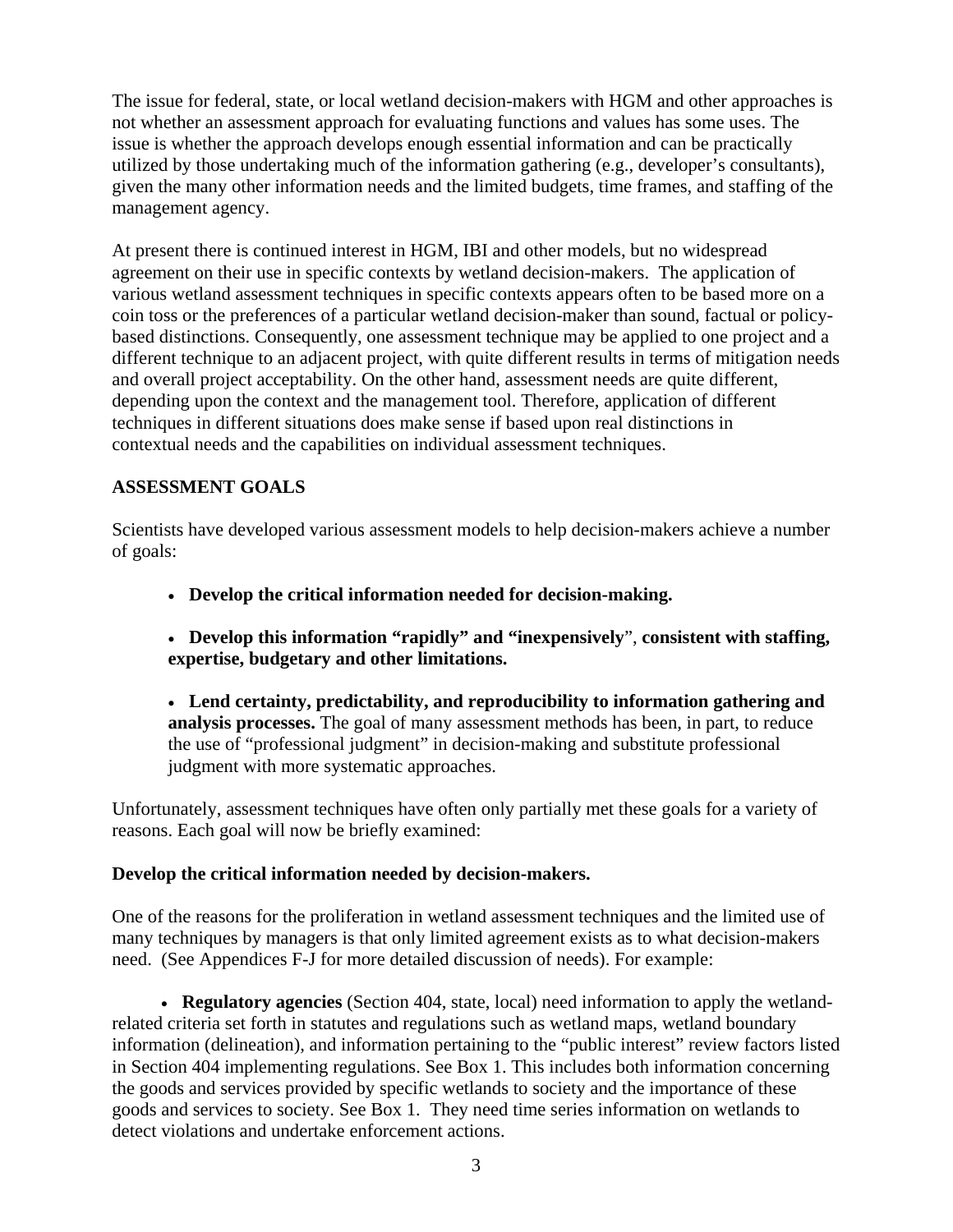<span id="page-13-0"></span>• **Infrastructure agencies** (e.g., highway departments) need information pertaining to wetland functions and values and in some instances comparative information so they can evaluate alternative transportation corridors.

• **Public land management agencies** (e.g. BLM, USDA Forest Service, National Park Service, U.S. Fish and Wildlife Service) need wetland maps and or georeferenced digital information so that they can determine the location and types of wetlands on public lands. They need land ownership maps to distinguish public from private wetlands. For management purposes they need to know where endangered species are located. They need to know the location of exotic and nuisance plant and animal species. The need to know wetland function and values as part of management efforts.

• **Wetland restoration and management agencies** (e.g. NRCS, NOAA, EPA) need inventories of potential restoration sites including existing and potential functions and values of sites and the relative costs of restoration. Existing functions and values are often less important than information pertaining to potential functions and values after restoration. This cannot be determined by looking at existing wetland processes (functions) alone.

Scientists have developed many reports setting forth specific assessment techniques (See Appendix L). But, there has been little effort to carefully evaluate or synthesize assessment needs. It is not surprising, therefore, that assessment methods often do not meet decision-making needs such as the information needs of Corps staff in evaluating the factors which are to be considered in a Section 404 permit "public interest" review. See Box 1.

#### *Box 1 Factors to Be Considered in the Section 404 Public Interest Review*

Section 320.4 (a)(1) of the U.S. Army Corps of Engineers Administrative Regulations requires the consideration of the following factors in evaluating a Section 404 permit application. Information gathering and analysis methods used by staff, therefore, need to provide information pertaining to the following factors.

- conservation
- economics
- aesthetics
- general environmental concerns
- wetlands
- historic properties
- fish and wildlife values
- flood hazards
- floodplain values
- land use
- navigation
- shore erosion and accretion
- recreation
- water supply and conservation
- water quality
- energy needs
- safety
- food and fiber production
- mineral needs
- consideration of property owners
- the needs and welfare of the people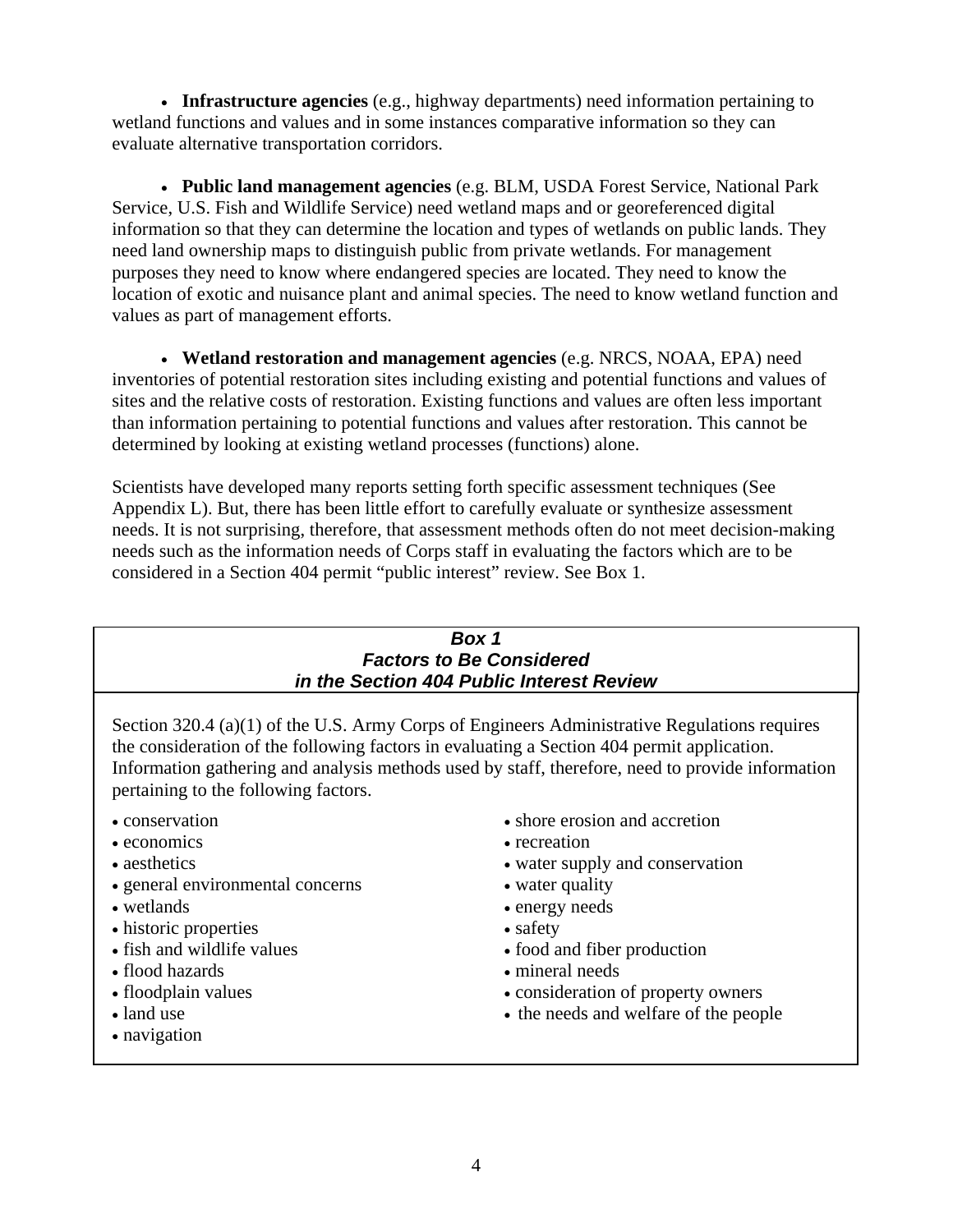#### **Provide rapid and inexpensive approaches.**

Wetland decision-makers lack the time, staff, expertise, and funds to undertake detailed investigations pertaining to wetland condition, functions, values, boundary delineation, and other information factors for a single wetland much less thousands of wetlands in a jurisdiction. Wetlands are complex systems and that developing a detailed and accurate understanding of the hydrology, soils, water chemistry, plants, animals or even a single wetland can require hundreds or thousands of hours of investigation.

This has led to the development of a variety of "rapid" wetland assessment techniques which attempt to rapidly imply certain functions, values, condition, or other characteristics from office, field or some combination of office and field evaluation. The rapid techniques typically focus on a relatively limited number of factors. See discussion below.

However, the simplifications and assumptions incorporated in rapid methods and limited field evaluation comes at a price. In many instances the surrogates or indicators chosen do not accurately reflect the functions or other characteristics that they are supposed to represent. Most have not been field tested for accuracy (e.g., the use of habitat functions to imply other functions.) In addition, scientists developing the techniques also often fail to articulate their simplification and assumptions.

Simplifications and assumptions are needed but they also interject subjectivity. The proliferation of wetland assessment techniques and the lack of agreement concerning their use is due, in part, to a subjective disagreements with regard to what should be evaluated. It is not, perhaps, surprising, that hydrologists often favor hydrologic and hydraulic studies to determine wetland flood storage and conveyance, geologist often favor geologic studies of stream stability, plant ecologists often favor vegetation analysis, herpetologists want to examine the snakes and other reptiles, and ornithologists want to focus on the birds. Who is to say, in a given circumstance, that plants are less or more important than birds or snakes?

Decision-makers have been discouraged from using the "rapid" approaches because many approaches have proven to be neither "rapid" nor inexpensive. See Appendix H. The combination of narrow perspectives, time-consuming procedures, failure of models to fit given situations, expense, and relatively low levels of accuracy have proven unacceptable to wetland managers. Agencies have often lost confidence in an assessment method when the results applied to a project do not make sense or can be generated more quickly with a field visit and a little logic. For example, agencies have often found that a quick, holistic look at a wetland and a team, qualitative evaluation with other resource agencies provides a more accurate and focused evaluation of functions and values and other project features than the use of a narrow, more quantitative rapid assessment approach. (See the New England District Corps of Engineers, *The Highway Methodology Workbook Supplement* for an example of such a qualitative approach.)

As part of our 1996-2000 assessment project, we interviewed hundreds of regulators at state, tribal, federal and local levels. Regulators commonly used the terms *unrealistic*, *unusable* and *impractical* to describe many of the existing and proposed rapid assessment approaches, although most regulators were also keenly interested in the improvement of assessment methods. Many wetland consultants who worked for private and public landowners were also interviewed. Three prominent consultants indicated that they or their firms had been collectively responsible for more than 6,000 wetland permits. They reported that they had not systematically used any of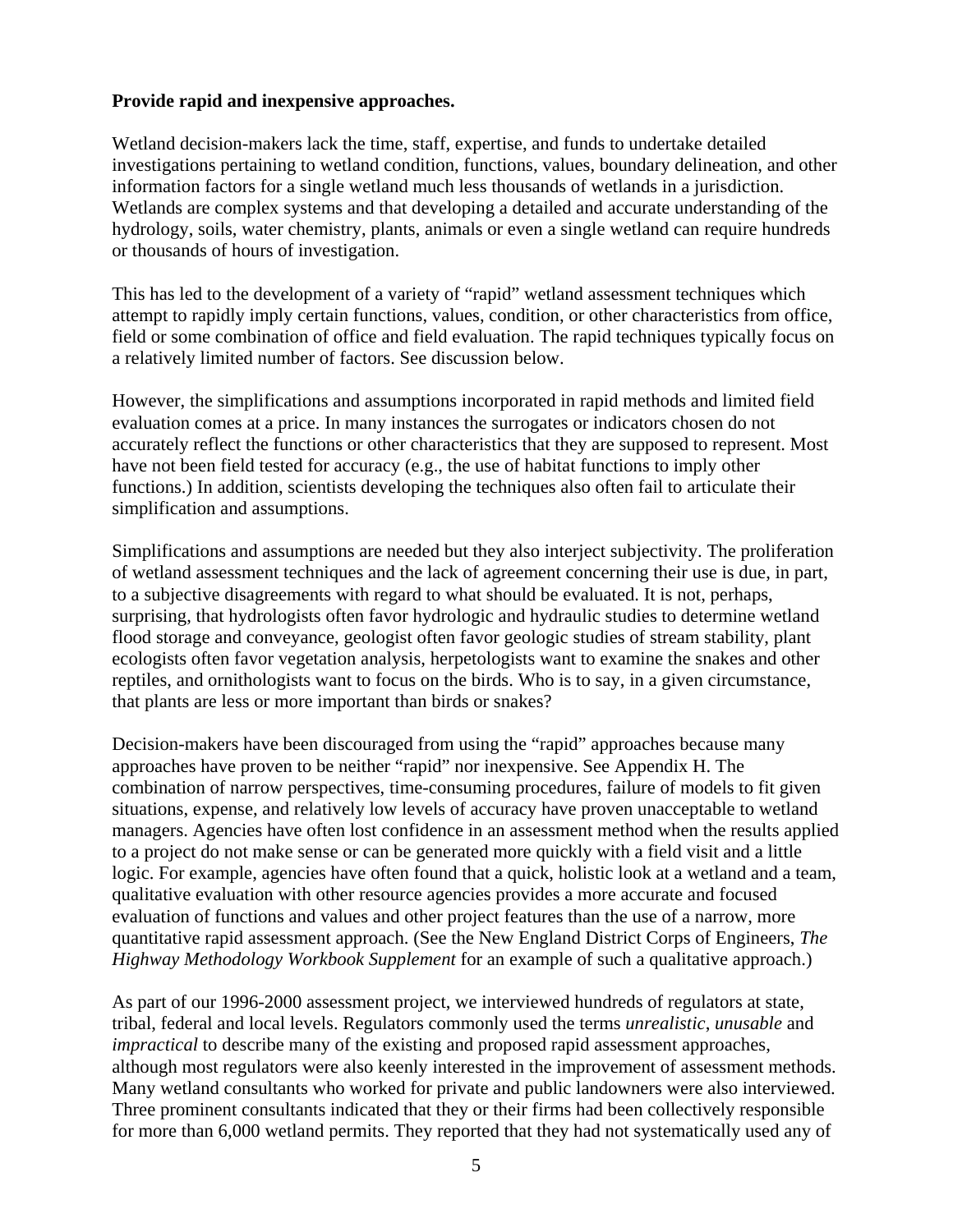<span id="page-15-0"></span>the formal, rapid wetland assessment techniques, nor had they been asked to do so by a regulatory agency. They had, however, undertaken relatively detailed field investigations on thousands of wetlands and had on occasion applied HEC and other more detailed assessment models. This limited use of existing "rapid" models should, at a minimum, suggest that these rapid assessment techniques are only partially meeting the needs of their intended users.

#### *Box 2 Restraints Upon The Application of Assessment Techniques*

- **Staffing:** Wetland programs at all levels of government are subject to staffing limitations. Problems with limited staffing are worsening with cuts in federal, state, and local budgets and grants. In addition, as wetland management and assessment techniques become more sophisticated, more staff time is often required per permit or project.
- **Expertise:** Few agencies have the combination of biology, botany, soils, geology, hydrology and other experts desirable to carry out all aspects of detailed and accurate wetland assessment. Without such expertise, agencies cannot generate or use important data.
- **Budgets:** Lack of money is an increasing constraint on gathering data, hiring staff and carrying out assessments. Field studies are particularly costly. For example, a detailed ground water study on a two-acre wetland that involves a nest of piezometers (test wells) and piezometers over a period of several years could cost hundreds of thousands of dollars.
- **Statutory time deadlines:** Time limitations for processing permits are contained in many statutes or agency regulations.
- **Statutory, administrative regulation and constitutional requirements:** Statutes typically establish specific wetland definition and delineation criteria, mapping requirements, notice and hearing requirements, which must be followed by the regulatory agencies.
- **Limitations of scientific knowledge and available scientific procedures:** Many questions remain in spite of what has been learned scientifically about wetlands in the last fifty years.

#### **Lend certainty, predictability, and reproducibility to information gathering and analyses**.

Wetland scientists have developed rapid assessment methods and approaches, in part, to reduce the use of professional judgment in evaluation of functions, values, and other features. It has been hoped that more systematic approaches will lend more certainty, predictability, and reproducibility in measuring or implying the capacity of a wetland to provide wetland goods and services in a specific circumstance, the impact of proposed activities on the goods and services, the adequacy of impact reduction techniques, and the adequacy of proposed compensation in meeting a no net loss of functions/values/acreage goal. See Appendix E. Even the rapid assessment methods, therefore, typically set forth quite specific analysis procedures.

However, efforts to provide certainty and reproducibility and to reduce professional judgment have not necessarily improved accuracy. As indicated above, to reduce costs, rapid assessment methods typically contain many assumptions and simplifications. By omitting consideration of many relevant factors (e.g., changing hydrology in urbanizing conditions) the accuracy of the resulting assessments is seriously compromised. Systematic procedures do not insure an accurate result unless the overall methodology is sound.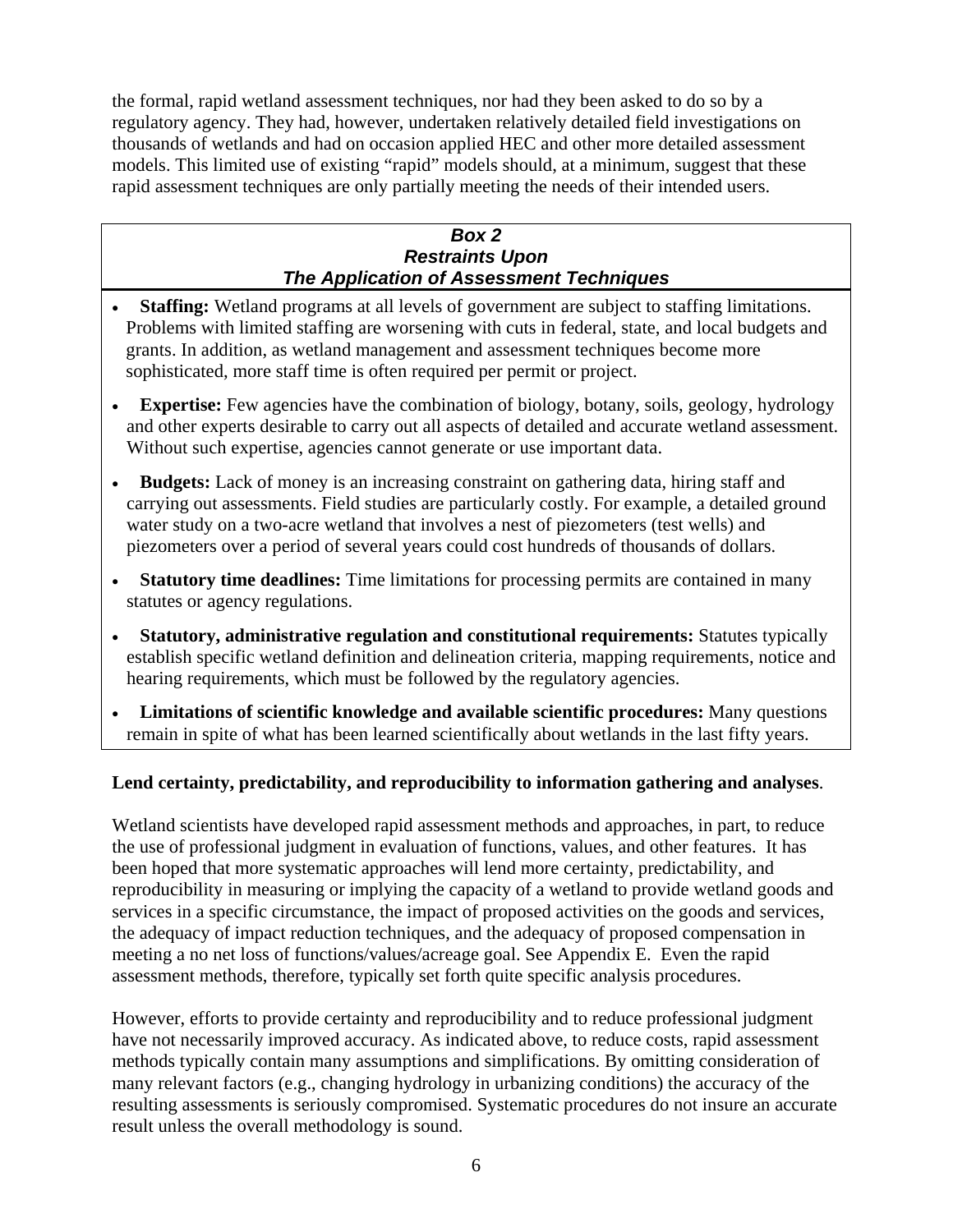<span id="page-16-0"></span>In some instances the use of professional judgment is merely shifted from more obvious to less obvious portions of an assessment process. For example, HGM procedures reduce professional judgment in early phases of analyses by providing a useful analytical framework (e.g., classification, identification of process). However, the results of an HGM analysis for a wetland depends, to a considerable extent, upon the "processes" (i.e. "functions") selected for analysis and the reference sites selected. Professional judgment is used in these selections. Subjectivity is also a problem with the way the results of the HGM are to be used. The use of sophisticated techniques in HGM to evaluate relative condition but a highly simplified formula which considers only a small portion of relevant issues to calculate mitigation ratios (relative condition x acreage) also leads to oversimplified results. See Box 4.

#### *Box 3 Examples of Simplifying Assumptions*

Rapid assessment methods typically make a variety of simplifying assumptions to reduce complexity and make assessment a "doable" task. Unfortunately, these simplifications also reduce accuracy.

#### **Simplifying Assumption: Existing hydrology (as observed or deduced) will stay the same into the future.**

Reality: Wetland/related resource hydrology in typical regulatory permitting conditions (urban areas) is often changing at the time of a permit application and will be subject to other major modifications in the future.

#### **Simplifying Assumption: Wetland/related resource functions and values are based upon wetland onsite characteristics.**

Reality: Many wetland/related resource functions/values depend as much upon offsite characteristics such as hydrologic connections and ecosystem context as onsite characteristics (depth, vegetation). Therefore, any assessment effort focusing on onsite conditions alone often produces inaccurate results.

#### **Simplifying Assumption: Wetland/related resource functions/values are uniform throughout a wetland.**

Reality: The functions of various areas within a wetland often vary considerably. For example, the area immediately adjacent to a river in a large riverine wetland may be particularly important for conveying flood flows, but not outer areas; the outlet of depressional wetland may be particularly important to the ability of the wetland to store flood flows; the interface area between a wetland and lake may be particularly important for fish spawning. Assessment methods which do not consider the differences between different areas within a wetland often underestimate or overestimate project impacts.

**Simplifying Assumption: A specific wetland/related resource feature or small number of features can be used as a surrogate to measure or indicate other functions and values.**  Reality: Surrogates (e.g., vegetation) may imply other long term characteristics (e.g., wetland hydrology) to a greater or lesser extent. Often this relationship is poor, particularly during times of drought or unusually high precipitation levels.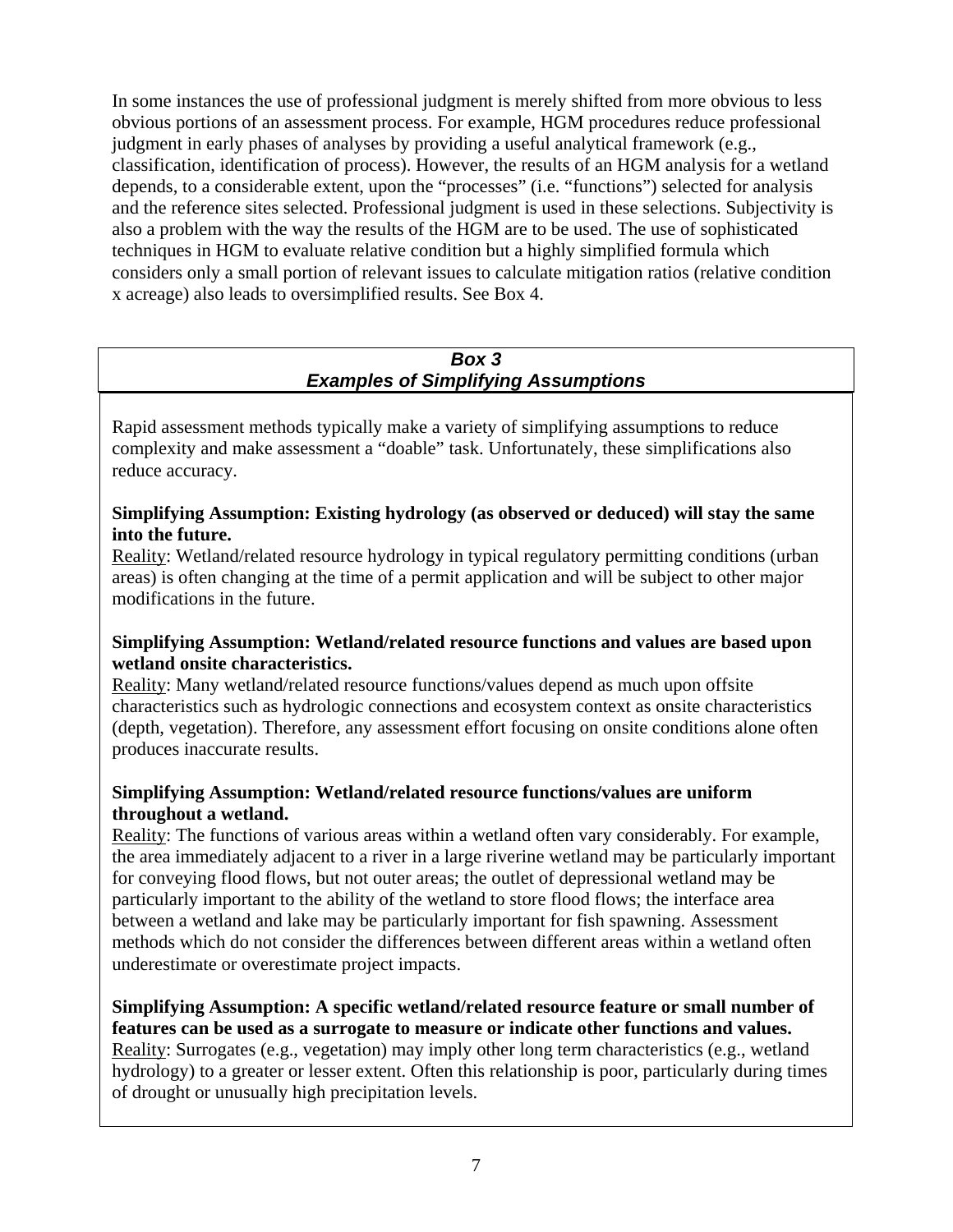#### <span id="page-17-0"></span>**Simplifying Assumption: A natural wetland in an undisturbed condition has the highest functions.**

Reality: Wetlands in natural conditions do usually provide the highest habitat value. But, many altered and partially degraded wetlands may have flood storage, flood conveyance, pollution buffering, erosion control, pollution treatment, and other functions equal to or wetlands in a natural condition. In addition, there may be more "opportunity" for altered wetlands in urban contexts to provide specific benefits.

#### **Simplifying Assumption: Altered wetlands/related resource areas in urban areas have the lowest "values".**

Reality: As already suggested above, many altered, urban wetlands have reduced habitat functions. However, even an urban wetland with diminished habitat functions may have relatively high "value" to society. Urban wetlands may play significant pollution control, flood conveyance, flood storage and other roles which are of great value to society. For example an urban wetland may protect an urban water supply reservoir or provide flood storage for a large number of homes.

#### *Box 4 Observing Versus "Deducing" Wetland Hydrology, Wildlife, and Other Features*

It is difficult to assess the capacity of wetlands to produce certain goods and services because it is often not possible to use a single field visit, air photo, or other "one shot" observation to accurately describe long-term hydrology, vegetation, and wildlife since water levels vary seasonally throughout the year and from year to year.

Four principal approaches have been used by scientists and regulators to address this problem.

The first is to actually conduct time-series studies involving multiple observations such as multiyear stream gauging for a river, monitoring of piezometers for ground water elevation, the use of time-series air photos, and multiple field visits to observe plants/wildlife. Long-term studies have the advantage of providing "real" information but they are time-consuming and costly. And, they cannot be carried out in the typical short time frame of regulatory permitting. Such long-term studies are rare in a regulatory context and only typically occur when an endangered species is threatened, a well field, or there is some other major threat.

Second, use a variety of techniques to "capture" whatever time series information is available even if it is quite subjectvie. These include interviews and workshops with local birders, hunters, landowners, and others who may have made long-term, qualitative observations at particular sites.

Third, extrapolate from known to unknown areas. For example, wetland regulators may use stream flow and ecological information from one study stream in a region to suggest stream flow characteristics and ecological characteristics for another stream.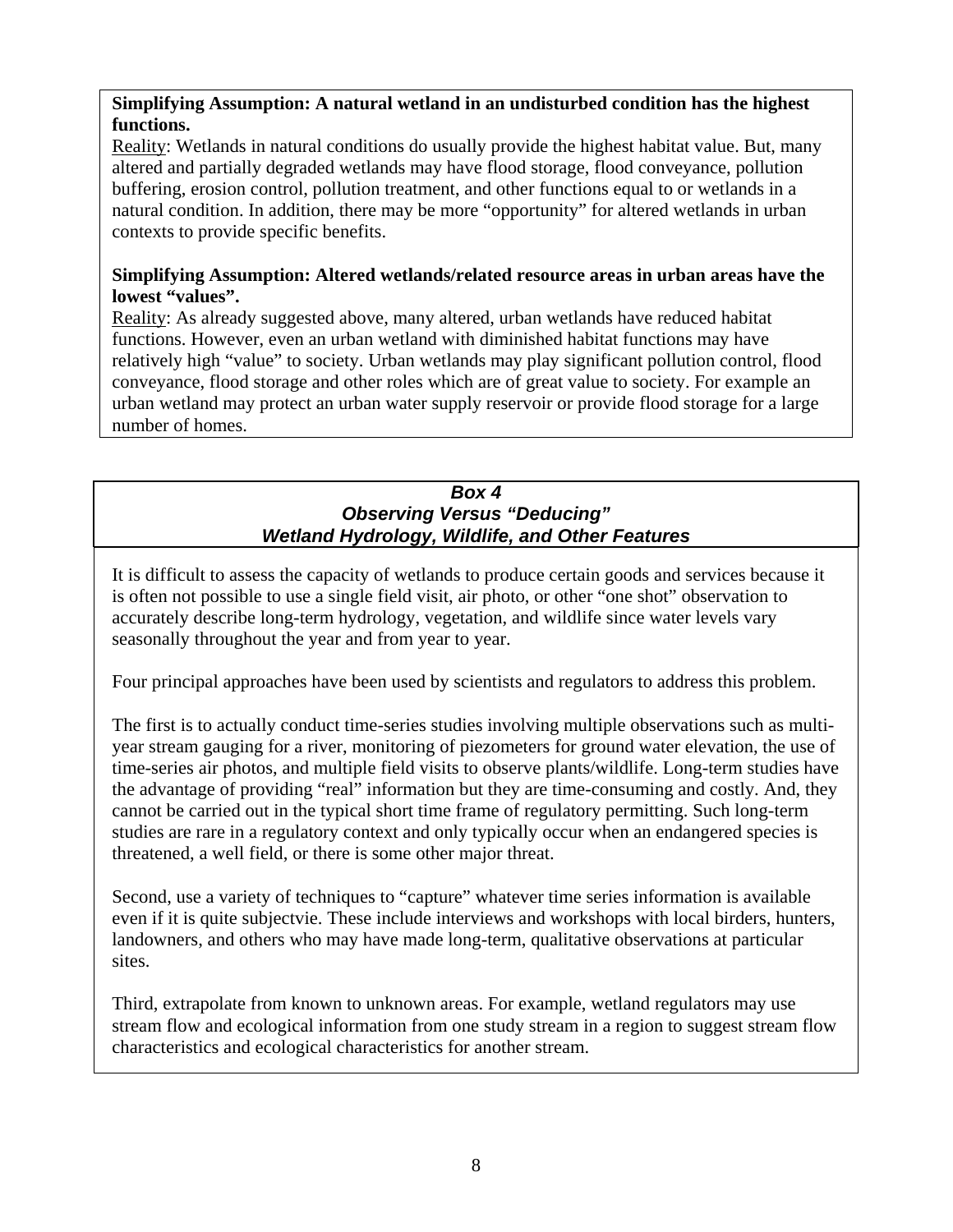Fourth, use various indicators, surrogates, and "models" to calculate, deduce, or infer long-term hydrology and plant/animal species from "one shot" field observations, air photos, or other limited information. For example, soils information may be used to infer long-term hydrology because soils reflect long-term saturation. Hydrologic models may be used to predict runoff and flood heights based upon estimated, regional rainfall amounts. Various combinations of vegetation, land form, soils, and other characteristics may "deduce" or characterize the capability of particular areas to produce certain plants and wildlife (e.g., WET, WETHINGS, HEP, HGM). Surrogates (e.g., one species of plant or animal) may be used to suggest the capability of an area to produce a broader suit of plants and animals.

The fourth approach is broadly used in wetland assessment methods. But, because of the broad range of simplifying assumptions, this approach is also typically subject to substantial margins of error.

#### **Changing Perspectives.**

Scientists designing wetland assessment techniques in the 1980's and 1990 in general focused on the evaluation of both wetland "functions" and "values" (goods and services) provided to society. They attempted to assess the potential impact of various activities on those functions and values. See Boxes 7 and 8 for lists of "functions" below. Such a focus is consistent with the goals for wetland protection stated in federal, state, and local wetland protection statutes. It is consistent with determination of the "public interest" review required by federal Section 404 regulations and many state and local regulations.

To facilitate such an analysis the Corps, EPA, and a broad range of partners developed the Wetland Evaluation Technique (WET) and various state variations on WET, as will be described below to help evaluate functions and values based primarily upon existing data (wetland maps, air photos, topographic information) combined with limited field investigations. A decisionmaker wishing to evaluate a wetland using WET filled out a quite complicated questionnaire based upon these information sources and professional judgment. The WET method considered three sets of factors in evaluating functions and values—"capacity", "opportunity" and "social significance".

Experience with WET and WET related models over a period of years was mixed. These models did require a more systematic approach to evaluation of functions and values than the use of professional judgment alone. The evaluations also provided some "feel" with regard to the comparative functions and values of various wetlands. But WET evaluations tended to be highly complex and mixed apples and oranges in terms of functions and values. Applying the same analysis to every wetland was time-consuming and expensive and, to some extent, unnecessary in light of the differences between wetland types. WET analyses were also ultimately based upon professional judgment. Such an analysis did not provide an adequate, quantitative basis for establishing mitigation ratios in regulatory programs.

Because of the problems with this approach and the increasing attachment of mitigation conditions to Section 404 permits due to the adoption of the "no net loss" goal in 1989, the Corps in 1996 with the help of EPA and other federal agencies took a new approach. A meeting in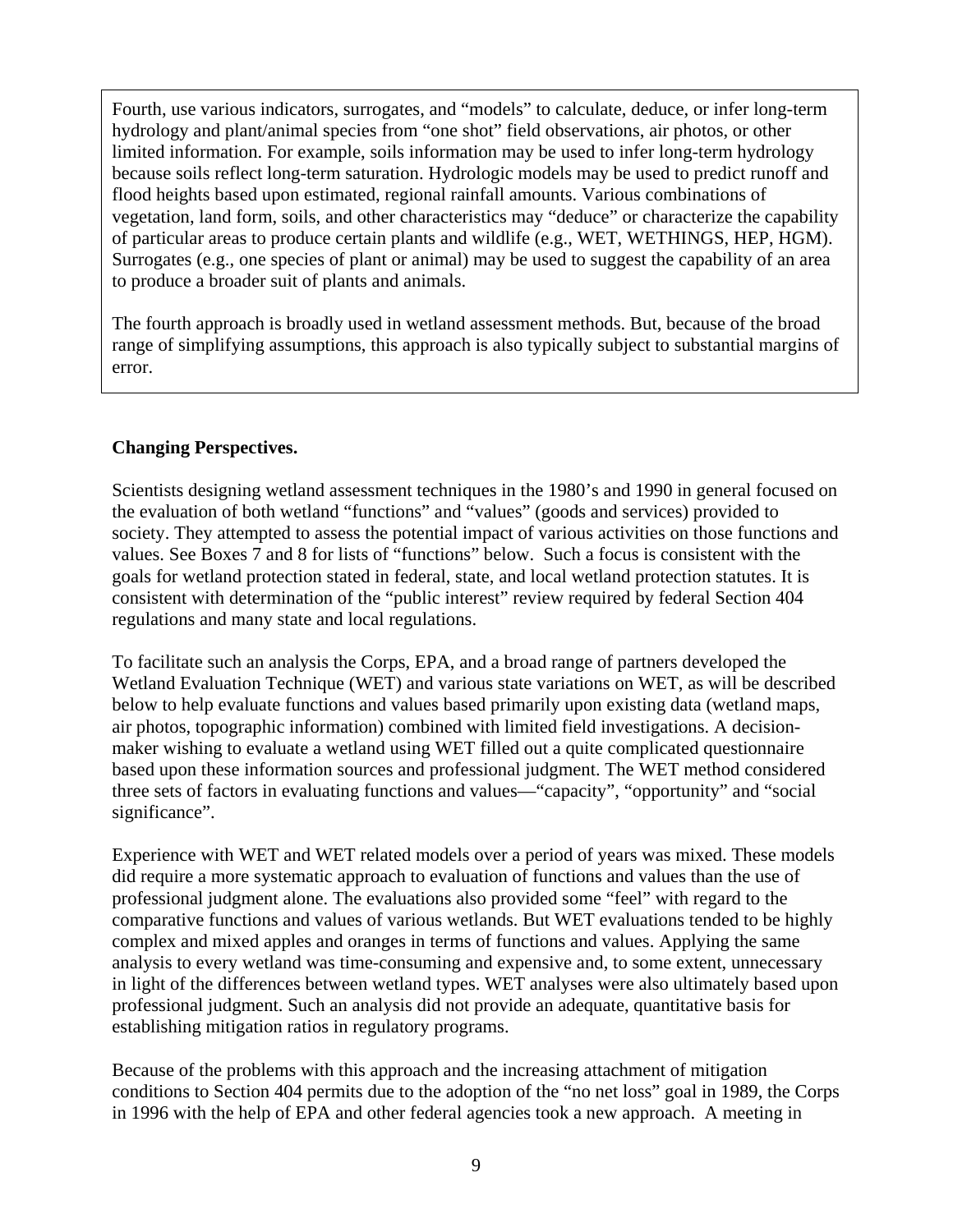Georgia laid the groundwork for this new assessment approach—the Hydrogeomorphic Method (HGM). This approach introduced several new ideas:

• Grouping (classifying) wetlands by overall hydrologic class and subclass to improve evaluation and reduce unnecessary and inappropriate evaluation,

• Examination of wetland scientific "processes" to reduce subjectivity in evaluation and improve the science base for evaluation, and

• Establishing "reference" based upon sample sites for specific classes and subclasses across a "condition" gradient.

The intended goal was to provide an evaluation framework which would allow the development of various comparative "scores" related to these natural processes which could then be multiplied by acreage to develop mitigation ratios.

However, it quickly became apparent that the method had limitations. For a start, the method did not evaluate "opportunity" and "social significance" as the WET and WET-related models had done. And, wetland "value" is important to Section 404 and other regulators in carrying out a "public interest" review. See Box 1 above. A second problem was oversimplification in the formula suggested for calculation of mitigation ratios—condition x acreage. See Box 5 above. While condition is important, a broad range of other factors which are not taken into account are also relevant to mitigation ratios.

It was also discovered in developing HGM models that reliable surrogates in many instances could not be easily found to predict various wetland processes. There have been other problems as well. Unfortunately, development of models has proven more time consuming and expensive than originally anticipated. Many of the numerical models for various processes and their linkages to goods and services are not yet field tested. The lineages between "processes" and good and services are yet to be confirmed and at least one study by the Washington Department of Ecology challenges the assumption that condition and functions (good and services) are, in some instances, closely linked. In addition, wetland decision-makers have been left to their own devices in considering "value". Finally, professional judgment is reduced with the HGM approach but professional judgment continues to play a significant role in the selection of processes, the development of process models, and the selection of reference sites as suggested above.

The HGM method has not been the only attempt during the last decade to develop more rigorous, systematic and accurate assessment models more specifically related to natural processes and the indicators of such processes. Prominent among these other efforts have been efforts to develop Indices of Biological Integrity (IBI) models for wetlands and related waters. These models involve the identification of plant and animal species which characterize wetland "condition" across a gradient from natural wetland to highly degraded. IBI models have also been used for rivers and streams and proven useful in determining the relative condition of wetlands and waters, setting restoration goals, and monitoring the effectiveness of restoration efforts.

Although useful, IBI models, like their HGM counterparts, have proven expensive and time consuming to develop due to the complexity and dynamic nature of wetlands. They also do not evaluate the full range of goods and services provided by wetlands except to the extent other the full range of good and services may be inferred by relative condition. They, like HGM models, do not take into account "opportunity" and "social significance".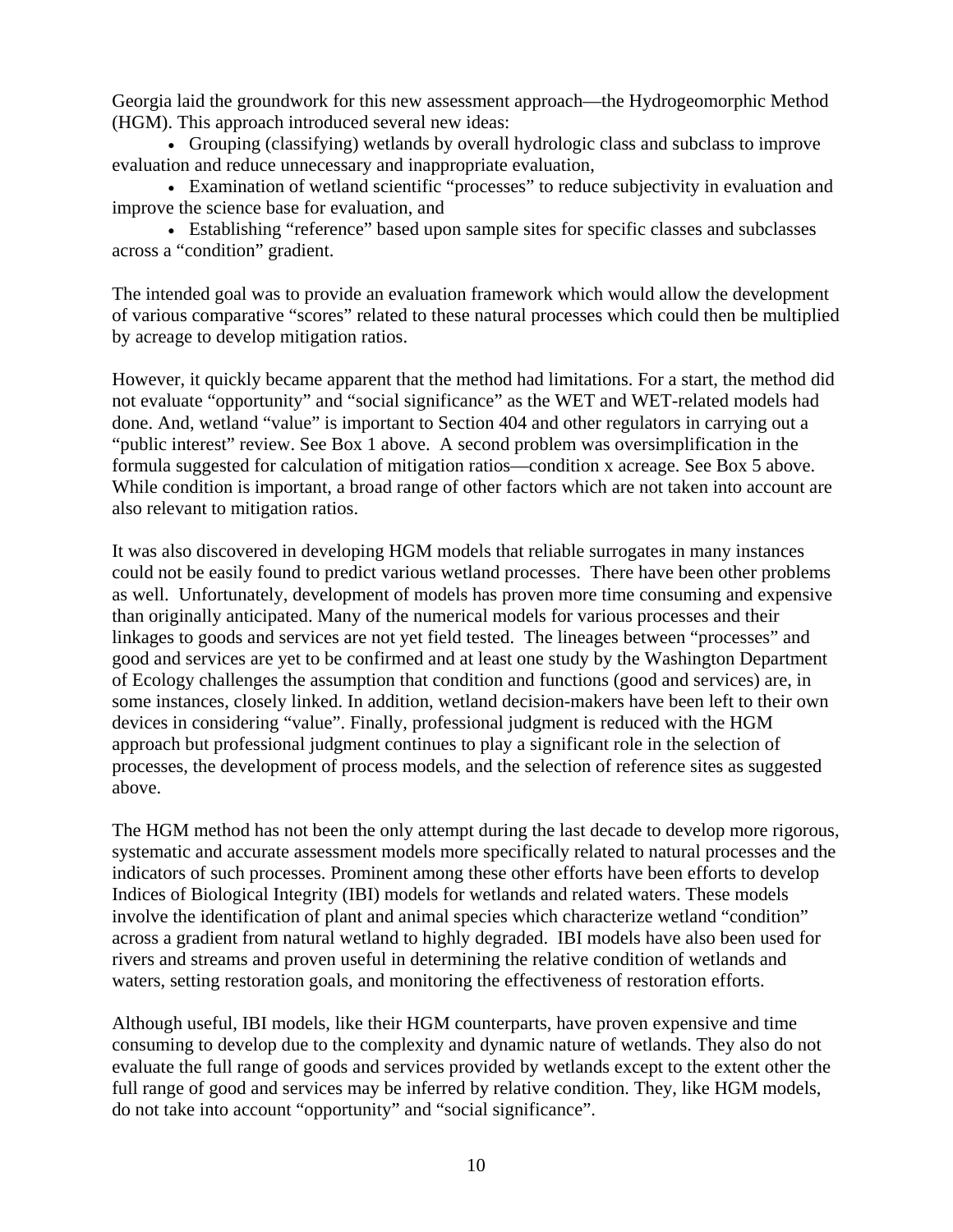<span id="page-20-0"></span>Many more detailed assessment models designed specifically for wetlands or usable for wetlands have also been developed during the last decade. These include hydrologic and hydraulic assessment models (e.g., HEC), stream stability models (e.g. "Rosgen"), instream flow models and a host of other models.

Many GIS models have also been developed to help evaluate functions and values, condition, watershed context, restoration potential and other features. These models typically combine a variety of digital data layers on a governmental unit or watershed basis such wetland maps, flood maps, soil maps, topographic maps, existing use information, demographic information, land ownership information, ecological data (e.g., sites of endangered species) to provide an assessment of functions and, in some instances, values. These models are proving to be particularly useful in examining natural resource and societal "context" including the identification of restoration sites. However, they also operate a relatively large scale and have limitations for site-analysis.

Ironically, many of the GIS models have gone somewhat full circle by using many of WET assumptions and criteria and placing more emphasis, again, upon determining opportunity and social significance.

Assessment methods are discussed in greater depth below.

#### *Box 5 Factors Relevant to the Establishment of Mitigation (Compensation) Ratios*

The following factors are relevant to the establishment of mitigation (compensation) ratios and not simply wetland "condition" and "acreage". See generally Wetland Restoration and Creation: Status of the Science, Kusler and Kentula, eds.

- **1. The types and magnitude of functions/values of the original wetland versus the probable range of functions/values of the replacement wetland.** Larger ratios are justified when a replacement wetland will have a smaller number of functions/values, with lesser magnitude than the original wetland.
- **2. The overall ecological condition (persistence, biodiversity, ecosystem integrity) of the original wetland versus the probable ecological condition of the replacement wetland.**  Larger ratios are justified when a replacement wetland will be less persistent, diverse or have less ecosystem integrity than the original wetland.
- **3. The original wetland's availability for public use versus the probable availability of the replacement wetland.** Larger ratios are justified when a replacement wetland will be less available for public use; smaller ratios are justified when a replacement wetland will be more accessible to a larger number of people.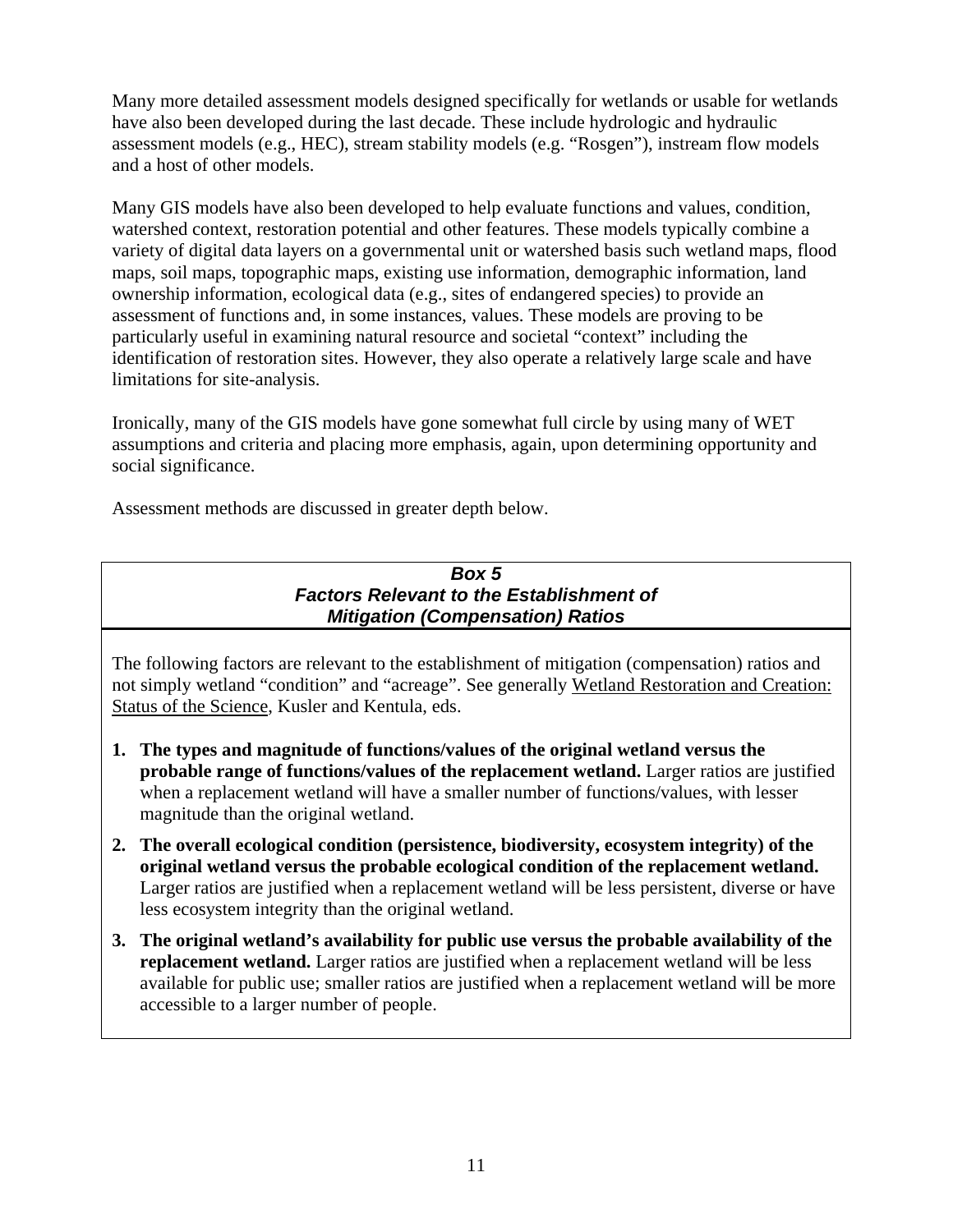- **4. The wetland/resource type and probable success or failure of restoration for this type.**  Larger ratios are justified for the wetland types that have proved most difficult to restore or create, with resulting increased possibility of project failure. Difficulty is determined, in large measure, by the ease with which comparable hydrology can be restored or created. In general, difficulty increases in the following order: (a) estuarine (shallow and deep marsh), (b) coastal (shallow and deep marsh), (c) lake fringe and stream fringe (shallow and deep marsh), (d) depressional (shallow and deep marsh), and (e) flat and slope (shallow and deep marsh, shrub).
- **5. Whether restoration or creation is involved.** Larger ratios are needed for the difficult efforts to create functions/values with the lowest probability of success, such as restoration or creation of endangered or threatened species habitat. Smaller ratios are justified for less difficult efforts to restore or create functions, such as flood conveyance or storage, which also has a greater probability of success.
- **6. The expertise of those proposing to carry out the project.** Larger ratios are justified for less expert and less experienced project proponents.
- **7. The length of time it will take for the restoration to become fully functioning.** Larger ratios are justified when it will take many years for a project to be fully functioning.
- **8. Threats to the restoration site.** Larger ratios are justified when there are threats to compensation sites, such as changes in hydrology, sedimentation, water pollution, etc.; smaller ratios are justified when there are none.
- **9. Whether the site will be susceptible to monitoring and mid-course corrections.** Larger ratios are justified when the site has little monitoring and mid-course correction capability; smaller ratios are justified when there is more monitoring correction capability.
- **10. Whether active management will take place over time.** Larger ratios are justified when there will be no active management (e.g., fencing, exotic weed control, controlled burns); smaller ratios are justified when active management will be undertaken.
- **11. The relative costs and equities between onsite restoration/creation versus offsite restoration/creation.** Larger ratios may be justified based on equity grounds for offsite restoration (e.g., a rural area) when the cost is less than the cost of onsite restoration/creation (e.g. an urban area). Project proponents who are allowed to use offsite restoration/creation should not gain large financial advantages over those required to carry out onsite restoration/creation.

#### **Can "Values" Be Ignored?**

As indicated above, new assessment methods including HGM and IBI models in the last decade have focused upon the measurement or use of indicators or surrogates to imply wetland scientific processes. There has been limited attention to criteria and procedures for measuring "value". Several reasons have been given for this. Value tends to be quite subjective. For example, fisherman may favor an open water wetland and duck hunters a vegetated one. It is also difficult to measure value.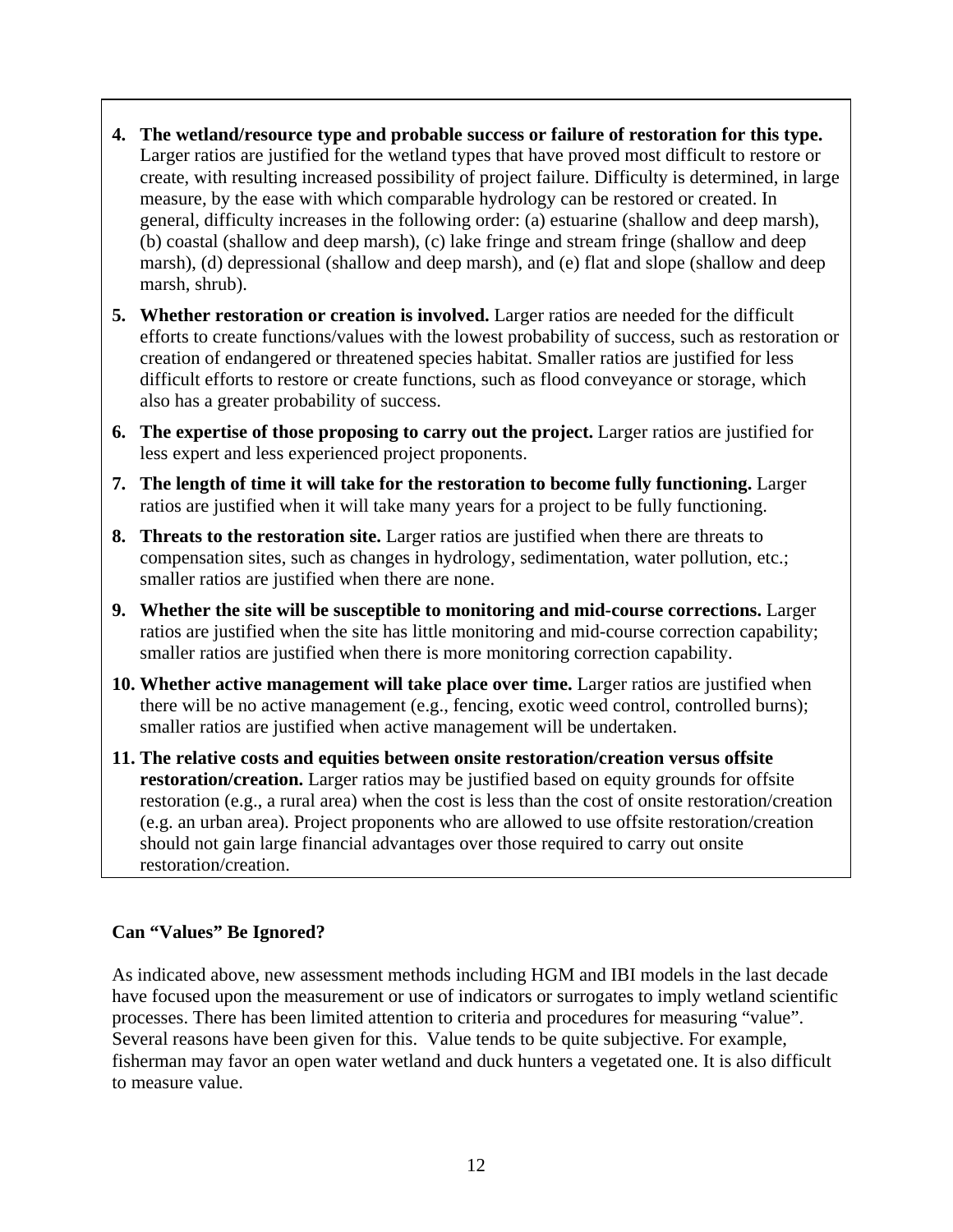However, there are also significant problems with ignoring value. Regulations for the Section 404 permitting program and similar regulations for many state and local programs require regulators to decide whether a proposed activity is in the "public interest". See listing of factors in Box 1 above. How can the public interest be determined by examining scientific processes alone? For example, destruction of a wetland in the New York City water supply watershed which serves 8 million people may be of far greater value to society than destruction of a similar wetland in northern Maine, fifty miles from the nearest settlement. How objective is any evaluation process which fails to consider these differences?

There are legal considerations as well in failing to consider social context in evaluating impacts upon wetland process. Issuance of a permit for destruction of a small wetland which provides flood storage in an urban area with resulting flooding of neighboring properties may result in legal liability for the government agency issuing the permit and the landowner undertaking the wetland drainage and fill<sup>[1](#page-22-0)</sup>. Yet, any assessment method which only considers natural processes may result in the issuance of a permit for wetland destruction in one area while providing compensatory mitigation at another site on in a mitigation bank ten or fifty miles away.

#### **What sort of assessments are being done?**

If wetland decision-makers are not using formal, rapid assessment techniques, what are they doing?

• Agencies rarely undertake systematic assessment of all wetland functions and values or other features (e.g., natural hazards) for any wetland or wetland project. This is due to the complexities encountered in analyzing functions/values, limitations upon staff and financial resources, limited time frames, and the need to spend limited funds on other critical assessments that need to be carried out such as delineation of boundaries. The degree of functions/values analysis actually undertaken depends, in large measure, upon the size and type of project and whether "red flags" or "yellow flags" are identified early-on in the regulatory process. See discussion below.

• Agencies use a variety of informal sorts of "red flagging", "yellow flagging", "screening", and "scoping" processes including informal checklists to determine whether significant functions/values may be present at a site and whether impacts may be significant. These

<span id="page-22-0"></span><sup>&</sup>lt;sup>1</sup> For examples of cases holding a private or public landowner who drains or fills a wetland and increases flooding or erosion on other lands legally liable to the damaged landowner, see, Hendrickson v. Wagners, Inc. 598 N.W.2d 507 (S.D., 1999) (Injunction granted by the court to require landowner who drained wetlands with resulting flooding of servient estate to fill in drainage ditches.); Boren v. City of Olympia, 112 Wash. App. 359, 53 P.3d 1020 (Wash. 2002) (City was possibly negligent for increasing discharge of water to a wetland which damaged a landowner.); Snohomish County v. Postema, 978 P.2d 1101 (Wash. 1998) (Lower landowner had potential trespass action against upper landowner who cleared and drained wetland.); Lang et al v. Wonnenberg et al, 455 N.W.2d 832 (N.D., 1990) (Court upheld award of damages when one landowner drained a wetland resulting in periodic flooding of neighboring property.) Janice J. Cook &a. v. John D. Sullivan &a, 829 A.2d 1059 (N.H., 2003). (Landowner successfully sued adjacent landowner for filling a wetland and building a house in a jurisdictional wetland without a permit which resulted in flood damages. The court found that the house and fill were a nuisance and ordered removal of the fill and house.) In some instances the government agency permitting an activity which damages other property may also be liable. See discussion below. See, for example, Hurst v. United States, 739 F. Supp. 1377 (D.S.D. 1990) the U.S. Army Corps of Engineers (Corps) and cases cited below.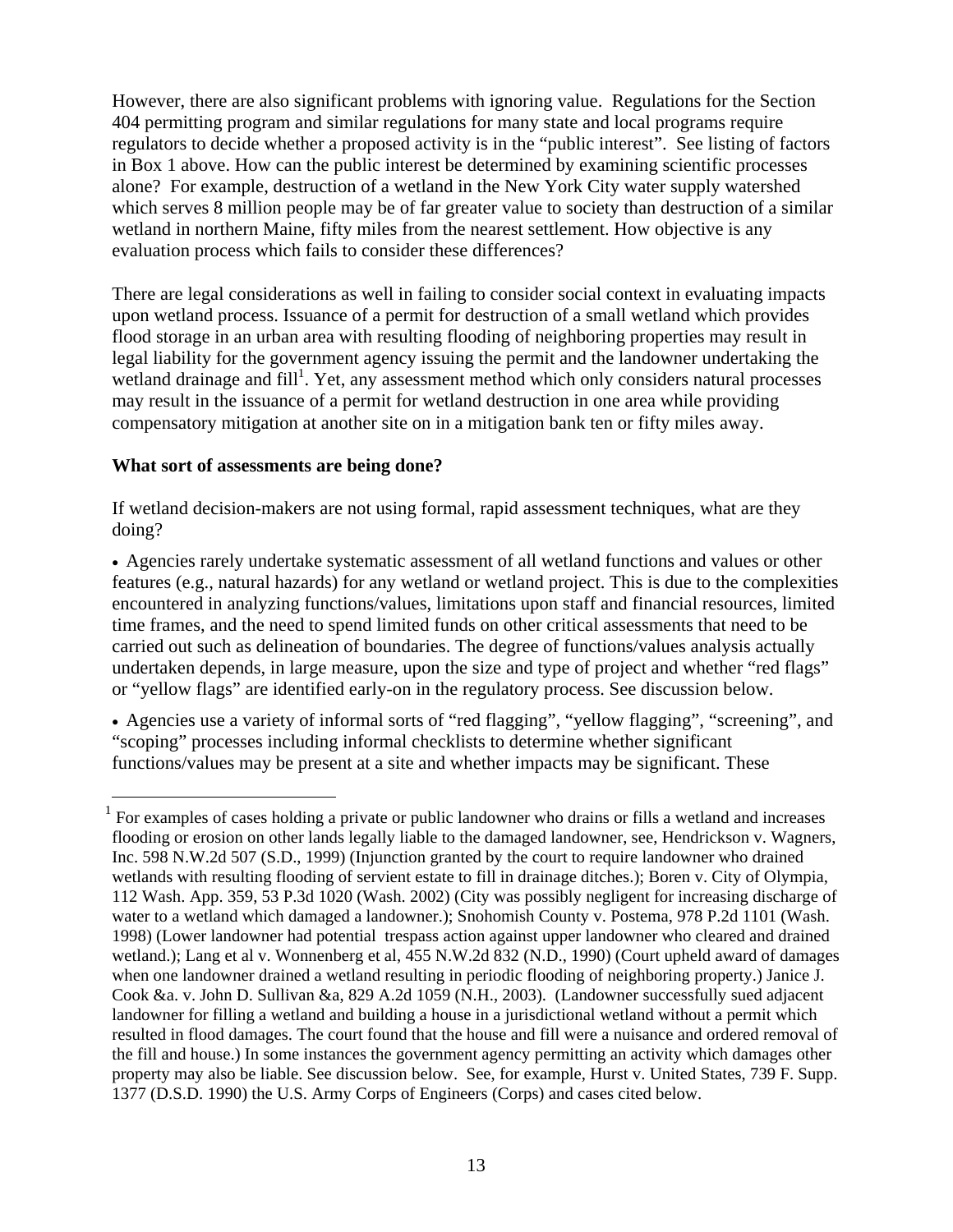procedures often involve soliciting comments (for mid-size to larger projects) not only from the regulatory agency staff but other resource agencies, the landowners, not-for-profits, academics, and many others. These procedures typically involve not only some measure of "office" analysis and often a field visit by the regulatory agency, but the use of notice procedures, public hearings, and various team evaluation procedures.

• If an agency determines that specific significant functions/values may be present at a site, there may then be a more detailed investigation of those functions/values by the agency, the project applicant, or other regulatory agencies. More detailed input from academics, not-forprofits, and the public may be solicited through public notice and hearing processes. One or more hearings may be held.

• Decision-makers attempt to use "common sense" and "professional judgment" to take into account hard to address considerations not typically considered in rapid assessment methods such as changing watershed hydrology, the possibility that a wetland may disappear, and natural restoration potential.

The ultimate regulatory agency decision on a permit including conditions attached to a permit is usually based upon a combination of factual information and "values" information. See Appendix E. The determination of "public interest" requires that not only impacts be known but the acceptability of the impacts to the public be taken into account.

The analyses of wetland functions/values differs considerably not only upon the type of wetland and location but upon the type and size of project in regulatory contexts:

1. **Small fills and other alterations for residential, noncommercial purposes.** For small fills and other alterations for residential or other noncommercial purposes proposed by individual lot owners, a regulatory agency typically conducts only a "red flag/yellow flag" review of wetland functions/values to detect significant functions/values or glaring problems which might be caused by the activity. The review is limited for several reasons:

- Many of these activities are totally or partially exempt from individual permit review pursuant to Nationwide Permits or state or local exemptions based on the types of regulated activities, size of regulated activities, or type or size of wetland.
- Regulators lack the time and finances to carry out a detailed review.
- The impact of the individual proposed fill upon functions and values (whatever they may be) is often quite small (although cumulative impacts may be significant).
- It is not possible to shift the data-gathering and analysis burden to individual lot owners who lack the financial resources and expertise necessary to carry out detailed functional assessment.
- There are financial and other practical limits to what an individual lot owner can do to mitigate impacts if such impacts are known. In other words, there are limited practical options available for onsite restoration/creation or enhancement.
- There are often few practical location or design "alternatives" for individual lot owners, making functions/values information somewhat irrelevant.
- There is a concern that denial of a permit, particularly if a small lot with a large amount of wetland is involved, will result in a successful "taking" challenge in court.

Public hearings are usually not held on these projects unless one or more red flags or yellow flags are identified.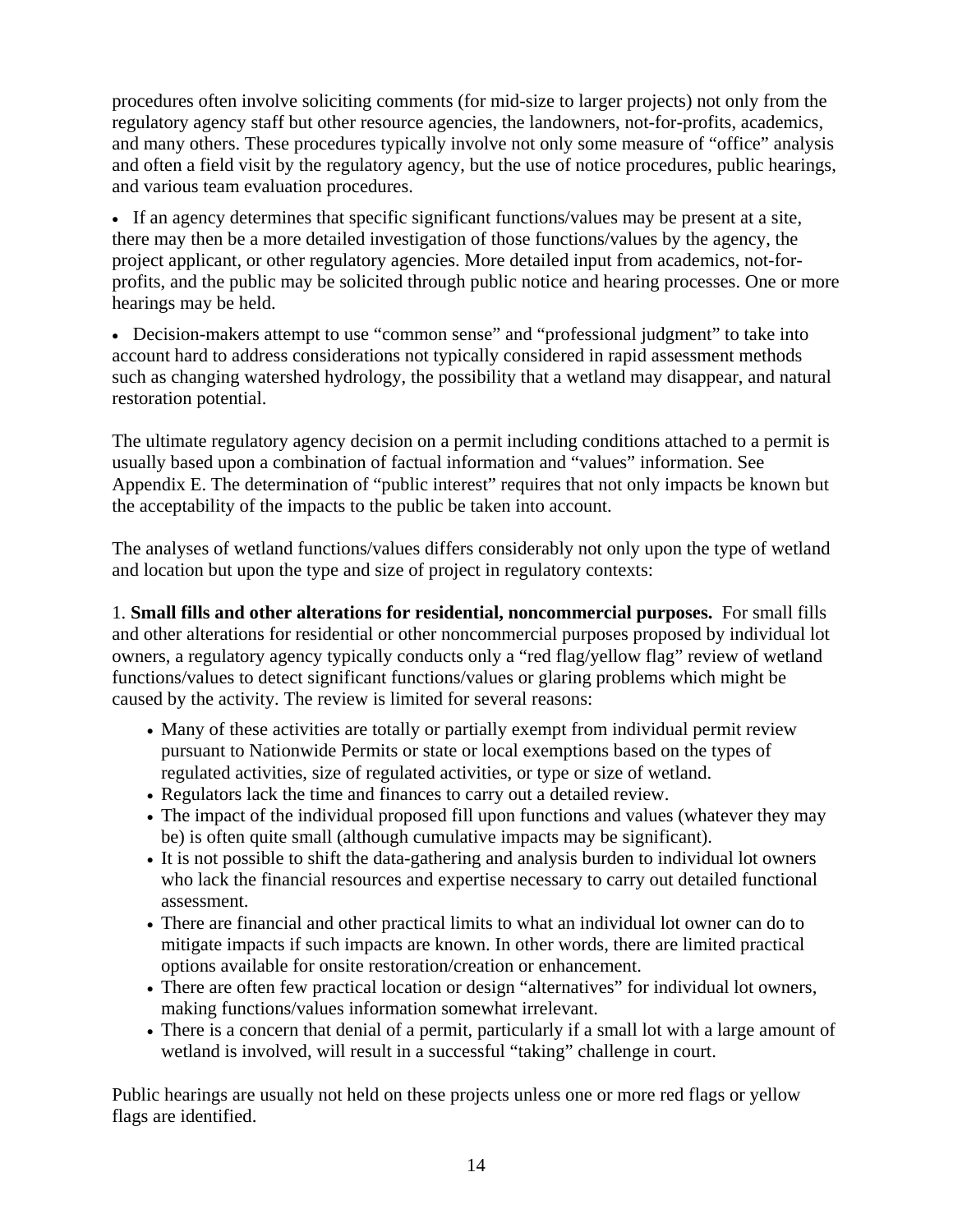Permits for such small projects are often granted unless serious red flags emerge from the analysis. Permits may be subject to "generic" impact reduction measures and, in some instances, compensation measures.

Typically, small proposals for fill or drainage for lake fringe, estuarine or coastal fringe, or river fringe wetlands receive more detailed review due to the high incidence of fishery, waterfowl, and water recreation functions/values of these wetlands and because the beds of many of these wetlands are in public ownership and the wetlands are subject to navigable servitude and trust values. Proposals for alteration of small depressional, slope, and "flats" wetlands typically receive less review.

 2. **Mid-sized fills, dredging, and drainage.** For larger fills, dredging and drainage projects (particularly projects proposed by developers and other commercial ventures and those proposed by public agencies or public utilities), there is often both a "red flag/yellow flag" analysis of functions/values and a more detailed analysis by the regulatory agency, by other resource and regulatory agencies. More information is required from the project proponent. This is particularly true if lake fringe, estuarine or coastal fringe, or river fringe wetlands are involved.

Depending upon the nature of the project and the state, an environmental impact analysis and statement may be required for such projects.

The regulatory agency will often undertake more detailed office analysis of wetland functions/values based upon topographic maps, soils maps, endangered species maps and listings, NWI maps, and other sources of information. This will be supplemented with one or more site visits. Typically, the regulatory agency will not conduct a full-scale rapid assessment analysis for the entire wetland for a variety of reasons discussed above but may use some of the "questions" and indicators set forth in these methods. If this is a fairly large project and the project proponent has hired a wetland consultant, the consultant may be required to prepare an analysis of selected wetland functions/values and additional problems or issues. This will be submitted to the regulatory agency.

3. **Large projects (reservoirs, major dikes and levees, major highways, airports, malls, major subdivisions).** Typically, regulatory agencies require that project proponents and their consultants carry out quite extensive field studies of wetland characteristics for very large projects affecting whole wetlands or many wetlands. Often these projects require many different sorts of regulatory permits and regulatory agencies may jointly form an official or unofficial interagency and multi-government review team for the project. An environmental impact statement is often required.

Typically, a "red flag/yellow flag" procedure will be used by the regulatory agency or review team to help determine more detailed data gathering needs. One or more public notices and hearings are common. The project proponent is often required to carry out more detailed supplementary data gathering and analysis for functions/values, acreage impacts, compensation needs and restoration plans. Red flag procedures, notice and hearing, and intergovernmental review are particularly important.

The higher level of scrutiny for mid and large size projects versus lower levels of scrutiny for other projects may seem unfair but makes sense from several perspectives.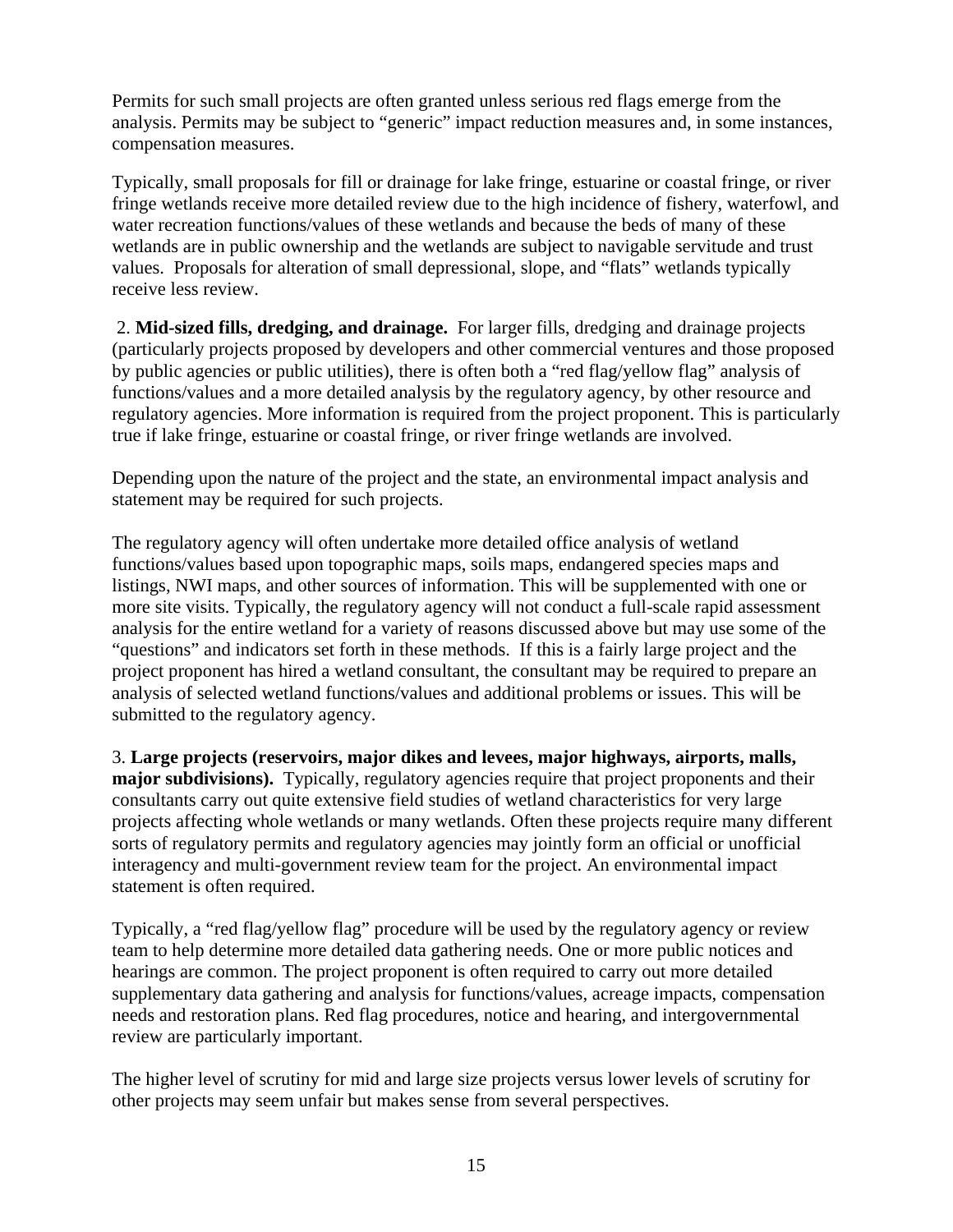<span id="page-25-0"></span>First, the impact of a large scale project such as a subdivision, major road, or industrial park upon wetland and associated ecosystems is likely to be greater than that of a small or mid-size project not only because of fills or alterations within the wetland or wetlands, but alterations to the surrounding upland ecosystems, and changes in the watershed hydrology and water quality. Size of impact, of course, is not the only consideration. Large-scale projects often involve major fills and/or drainage or flooding which irreversibly damage or destroy wetlands. The impact of smaller projects is often (but not always) less severe on the wetland system as a whole).

Second, the ability of various landowners to carry out certain types of assessments and to absorb the costs of assessment and compensation measures varies greatly. Developers and public infrastructure agencies (roads, sewers, water resources projects) typically employ surveyors, engineers, landscape architects and other consultants to design and construct a subdivision, mall, industrial park, road, airport, or other large-scale development. Detailed topographic, soils, and other information are typically gathered for the site for a broad range of purposes. Determination of wetland boundaries and functions and values and mitigation and compensation for impacts may be carried out as part of these broader activities. Costs may, to some extent, be passed on to buyers or the general public.

In contrast, the owners of residential lots, farmers, and small scale commercial operations do not typically carry out detailed resource assessments before they construct a house, a small road, or activity use of the land for forestry, agriculture, or other purposes. They have limited funds and expertise.

Somewhat different assessment issues are also raised by proposals for offsite as well as onsite mitigation which are now common for mid-sized and large projects. As long as compensation (restoration, creation, enhancement) are onsite and at least roughly "in kind" there is a greater likelihood that impacts to the ecosystem will be minimized and that the same segments of society will continue to be benefited by wetland functions and values. With offsite restoration or creation, more serious issues are raised with regard to "no net loss" of ecosystem function and shifts in values including who benefits and who suffers costs.

#### **PROGRESS IN ASSESSMENT**

Not all is gloom and doom with regard to assessment techniques. Much has been learned about assessment in the last two decades and considerable progress has been made in developing assessment techniques for application in particular circumstances and to meet specific information needs. See discussion below. Hundreds of studies have been carried out examining the use of various birds, amphibians, plants, diatoms, and others indicators of relative condition. Regulatory agencies are increasingly requiring project proponents to undertake studies pertaining to specific types of proposed impacts (e.g., use of HEC models to evaluate impacts of fills on flood flows), particularly on larger projects as suggested above. Many HGM and IBI models have been developed or are under development. Such models are likely to be increasingly useful once field verification of models and guidance has been completed and guidance concerning their use developed. A great deal of important wetland and natural resource information has been gathered nationally and is now available in digital form on the Internet. For example, wetland, floodplain and soil maps, and specialized information, such as land ownership and exist use information has become available for much of the country, as well as orthophotos, topographic maps and color infrared photos.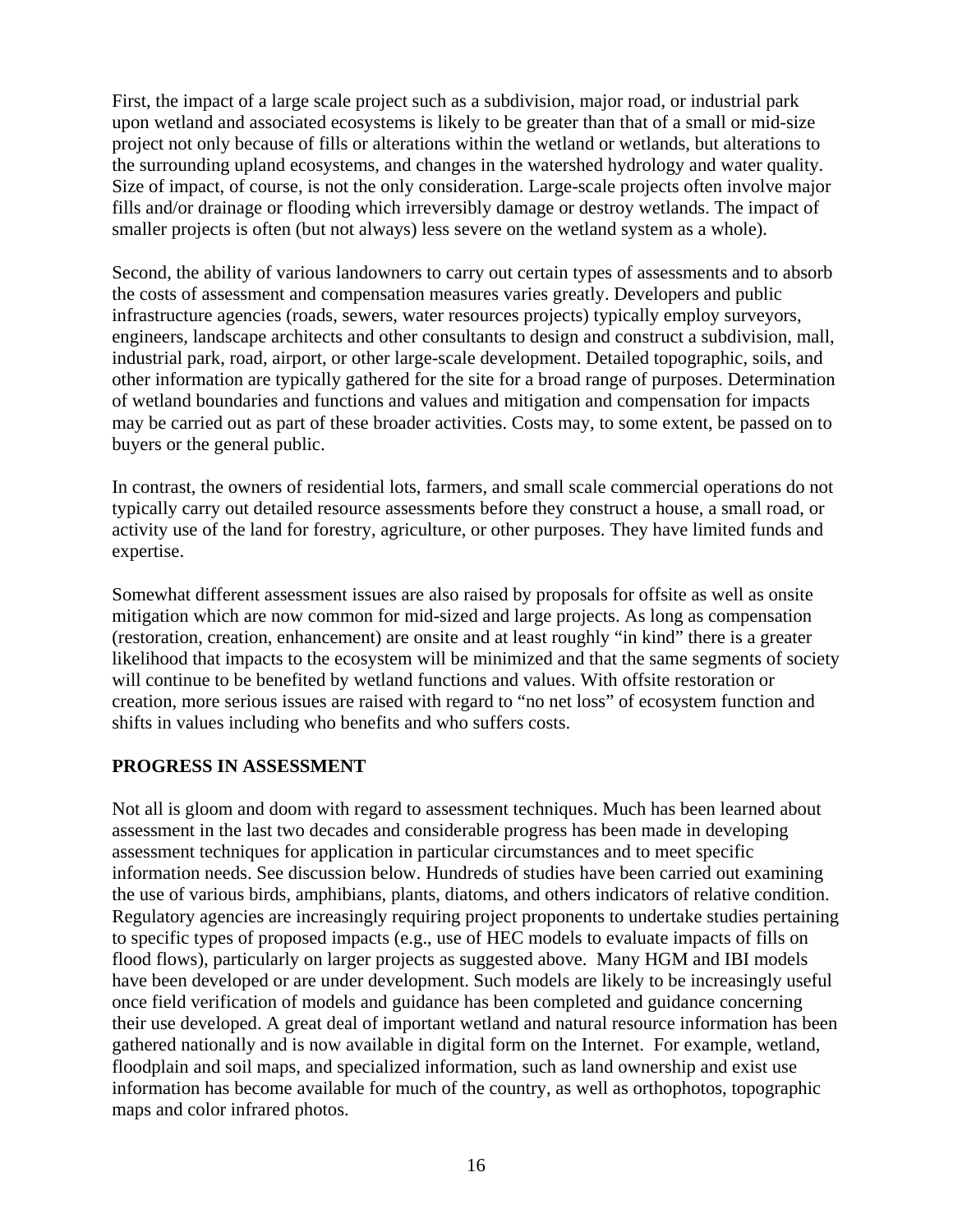<span id="page-26-0"></span>What should be done next? What can best capitalize upon the techniques already developed? What are productive future directions for develop and use of assessment methods?

The next two parts of this paper and the appendices address these questions. But, first, we will briefly examine assessment methods developed for wetland decision-makers or developed for other purposes and used by them.

#### **EXAMPLES OF ASSESSMENT METHODS**

Methods available for more detailed assessment of functions, values or other features of wetlands may be broadly divided into (1) rapid wetland assessment methods to provide qualitative or quasi-numerical assessment of wetlands functions/values, and (2) more detailed function/value, issue or problem-oriented assessment approaches that provide more specific analyses. Examples include the following (note, this is intended to illustrate major approaches and is not comprehensive).

#### **Rapid Wetland Assessment Methods for Functions/Values**

Much of the attention of wetland scientists over the last decade has been upon the development of "rapid" wetland assessment techniques for wetland functions or functions and values. Bartoldus described 40 rapid assessment techniques in 1999 (Bartoldus, 1999). Examples of rapid techniques include:

**1. "Rapid" assessment models based on answers to lists of questions using existing maps and other information and limited field investigations.** A relatively large number of rapid assessment methods have been developed to which provide generalized, comparative assessment of wetland functions/values through numerical scoring. These methods have not proven very useful for determination of compensation ratios because they lack specificity in determining no net loss of "function" and the adequacy of compensation measures. However, they have been more useful when combined with other approaches and in evaluating alternative proposed corridors (e.g., roads) where other wetlands may be impacted.

To use these methods, a regulatory agency must answer questions for each wetland, based on information provided in the permit application, available maps and surveys, and usually at least one field visit. These approaches attempt to provide analysis of functions and values for each wetland. Some attempt to assign weights to various functions and values. See, for example, Larson, J.S., ed. 1976. Models for Assessment of Freshwater Wetlands, Publication No. 32, Water Resources Research Center, University of Massachusetts, Amherst, MA.

WET and WET 2 were the first broad scale wetland assessment approach developed to evaluate a range of functions/values for specific wetlands in a regulatory context. The method was designed to evaluate 11 functions/values and the impact of proposed activities on targeted animal species. Wetlands are qualitatively evaluated through a series of questions that the assessor must answer. This creates a matrix. Capacity, opportunity and social significance are considered. See Adamus, P.R. et al. 1987. Wetland Evaluation Technique (WET), Technical Report Y-87, Volume II. U.S. Army Corps of Engineers, Waterways Experiment Station, Vicksburg, MS.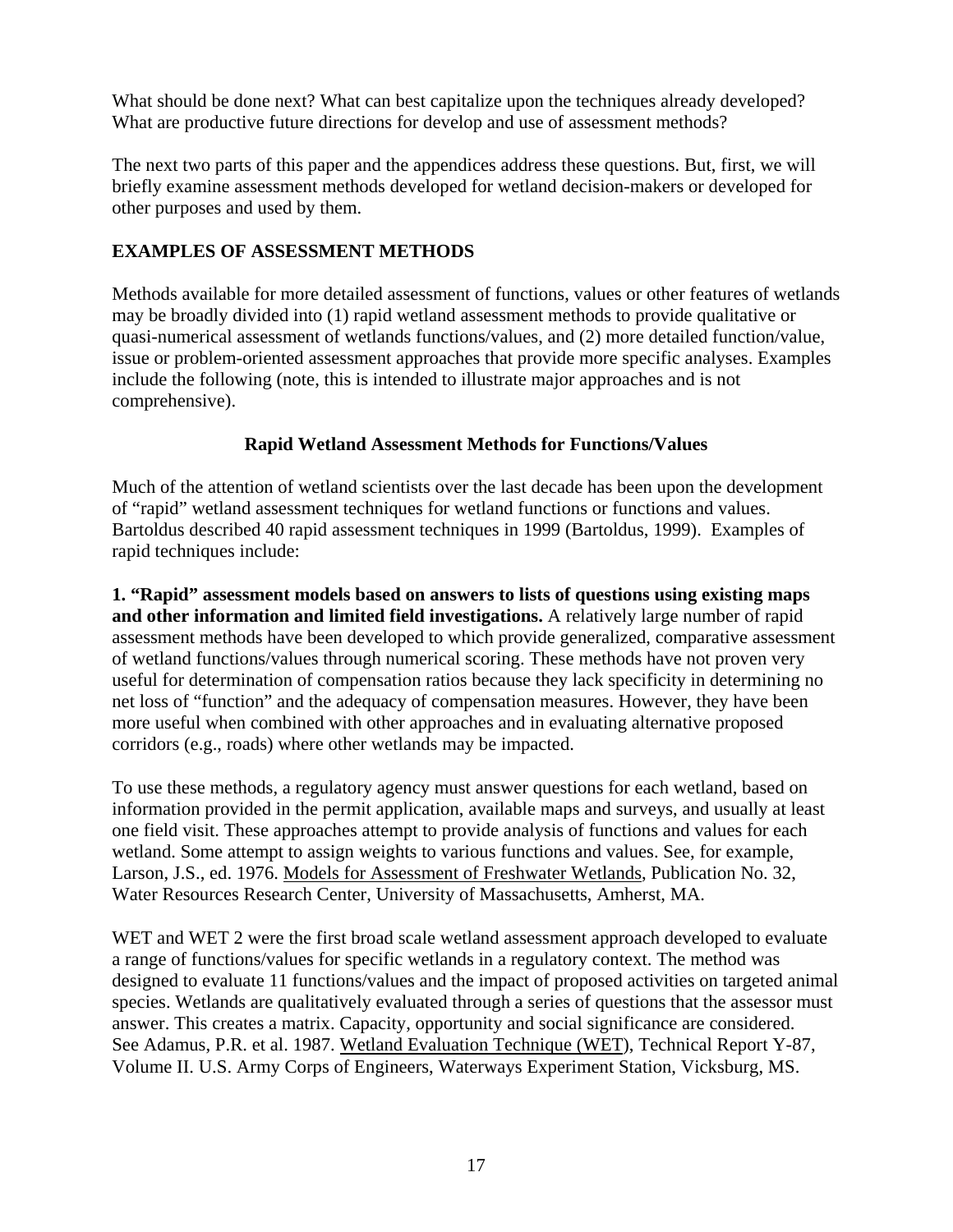Hollands and Magee developed a similar approach, with numerical scores and weights. See Hollands, G.G., and D.W. Magee. 1985. "A Method for Assessing the Functions of Wetlands," Proceedings of the National Wetland Assessment Symposium (1985). Eds. J. Kusler and P. Riexinger; Association of State Wetland Managers, Berne, NY. pp. 108-118.

Many other models for comparison of wetlands were subsequently developed in Connecticut, New Hampshire, Maryland, Wisconsin, Oregon, Minnesota and Ontario, based on the Larson, WET and Hollands/Magee approaches. See, for example, U.S. Army Corps of Engineers. 1988. The Minnesota Wetland Evaluation Methodology for the North Central United States. Minnesota Wetland Evaluation Methodology Task Force and U.S. Army Corps of Engineers; St. Paul District, MN. Ammann, A.P. and A.L. Stone. 1991. Method for the Comparative Evaluation of Nontidal Wetlands in New Hampshire, NHDES-WRD-1991-3, New Hampshire Department of Environmental Services; Concord, NH. Euler, D.L. et al. 1983. An Evaluation System for Wetlands of Ontario South of the Precambrian Shield. Ontario Ministry of Natural Resources and Canadian Wildlife Service; Ontario, Canada.

With some of these matrices approaches (e.g., WET), wetlands are simply rated as high, medium and low, with regard to specific functions and values. With others (e.g., Hollands/Magee) nominal, non-interval, numeric scores are assigned to specific functions and values. Some approaches then weigh function scores to provide overall scores.

Consultants and some state, federal and local regulatory agencies used WET and similar matrices analysis approaches extensively in the late 1980s and early 1990s for regulatory permitting and assessment of wetlands for planning purposes (Advanced I.D.'s, Special Area Management). However, the use of these models has substantially diminished because these procedures are time consuming, complicated and have proven to be inadequate for evaluating impact reduction and compensation measures. In addition, the accuracy of these evaluations is limited by simplifications, assumptions and the failure to consider many relevant factors. These approaches are most helpful when evaluating, in a general sense, the relative value of various wetlands to determine the most appropriate location for a proposed highway or other large-scale project where alternative locations are possible.

**2. Qualitative analysis of functions/values and other wetland features and issues without numerical scoring.** The U.S. Army Corps of Engineers New England Division's descriptive approach (See the New England District Corps of Engineers, *The Highway Methodology Workbook Supplement*.) differs from other WET-related methods and retreats from the use of complicated matrices analysis and the assignment of numerical scores to functions and values. It was developed in a region where there has been extensive experimentation with WET, Hollands/Magee and other approaches, and is based on what has proven to be workable on individual permits for mid-sized and large projects. It has been quite extensively used in New England and elsewhere.

This approach has several features which have proven useful:

(1) It uses a multi-disciplinary regulatory team (applicant's consultant, Corps staff, and state and federal agency staff) to evaluate the impact of project proposals on 13 wetland functions and values: ground water recharge, discharge; flood flow alteration; fish and shellfish habitat; sediment, toxicant, pathogen retention; nutrient removal, retention, transformation; production export; sediment, shoreline stabilization; wildlife habitat; recreation, education, scientific value;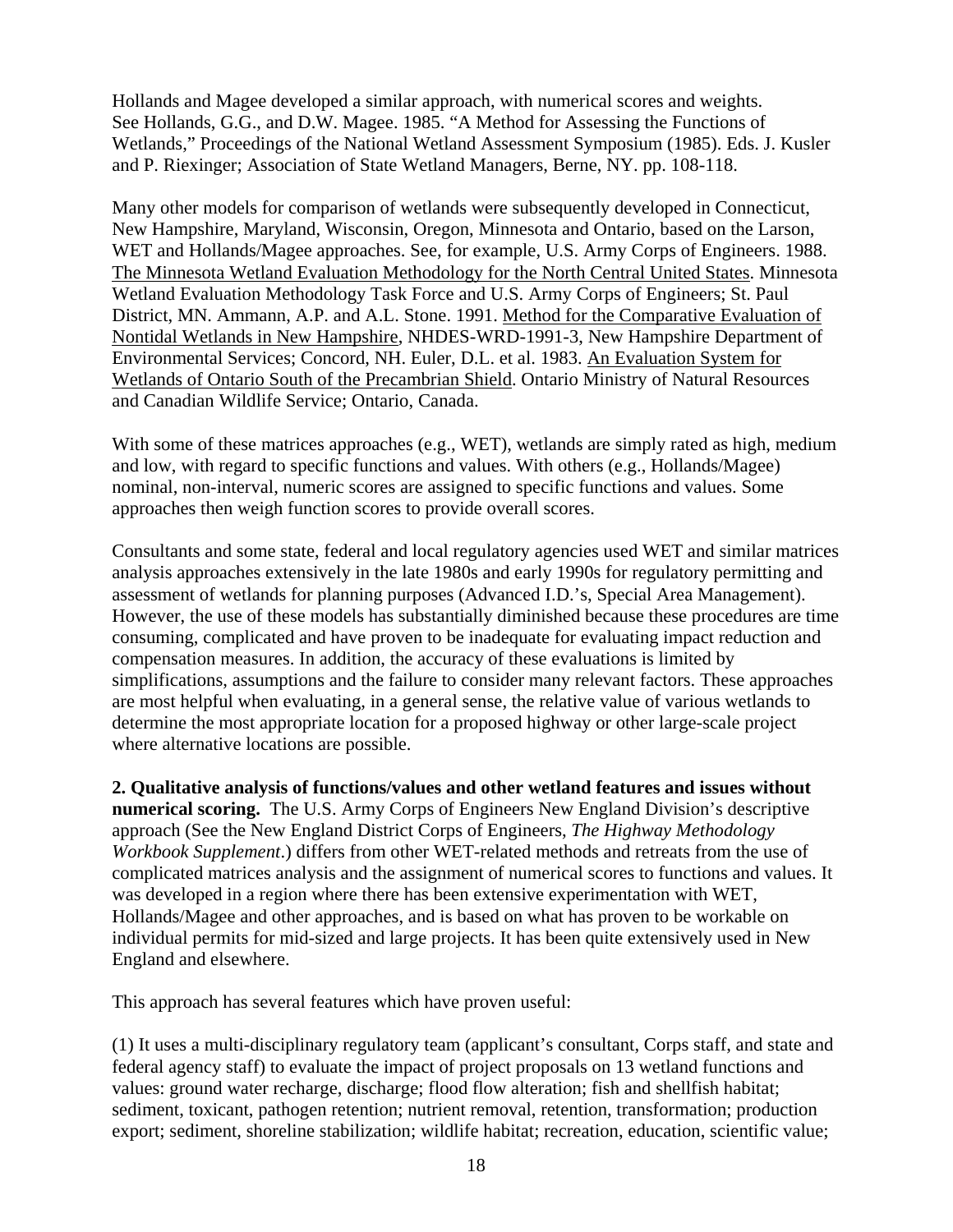<span id="page-28-0"></span>uniqueness, heritage; visual quality, aesthetics; and threatened or endangered species habitat. The document that establishes the assessment method recommends the project consultant first seek guidance from the Corps, then evaluate the wetlands. The regulatory team will either be a party to this effort directly or review work products and offer comments. The project applicant is required to submit an application with maps and photos which provide the regulatory team members with a clear picture of the project. The use of such teams has proven useful in bringing into the evaluation process various information sources and expertise in the agencies (e.g. hydrologic, botanical, biological). Early-one discussions between the developer's consultants and the team also have proven useful in identifying critical issues including functions and values which may need further investigation.

(2) The evaluation produces a description but not a numerical ranking of the physical characteristics of the wetlands, including a determination of the principal functions and values exhibited. The method rejects numerical methods, unless the data is available to support the analysis. It prohibits arbitrary weighing of wetland functions and the ranking of dissimilar functions. The guide provides a simple evaluation form and calls for attachments, such as a sketch of a wetland in relation to the impact area and surrounding landscape, and an inventory of vegetation and potential wildlife species. See The U.S. Army Corps of Engineers. 1995. The Highway Methodology Workbook Supplement, Wetland Functions and Values, A Descriptive Approach, NEDEP-360-1-30a.

Included in the workbook supplement are a draft evaluation form and an example of factors taken into account for a New Hampshire highway project. This approach ties into regulatory processes and can be used in conjunction with comment, notice and hearings. It is flexible and depends on discussion and negotiation. The approach asks for graphic, descriptive analysis that can be understood by all members of the regulatory team. It relies on professional judgment in initial phases of analysis and does not attempt to rigorously separate policy from scientific fact although detailed, objective studies (e.g. ground water monitoring) may be required if needed.

#### **More Detailed Analysis of Functions/Values, Issues, Problems.**

A variety of more detailed and specific assessment models and methods have been developed or are used by wetland managers. These include a variety of "no name" approaches and many assessment methods developed for broader purposes (e.g., hydrologic models, stream stability models, habitat models, instream flow models). They also include a wide variety of detailed assessment methods for specific issues or topics.

**1. Detailed field observations/surveys.** The most common approach for gathering more detailed information about a particular wetland feature or issue is to carry out (or require a landowner/consultant carry out) a field survey of the site. The field visit allows direct observation of waterfowl, fish, reptiles or other features. Field observations often do not involve a formal assessment technique. Nevertheless, they are persuasive in court and provide hard information for denial or conditioning of permits.

Field observations and surveys may be used to determine not only wetland functions and values, but also to gather other types of information, such as:

- Wetland boundaries
- Public/private ownership related to high water mark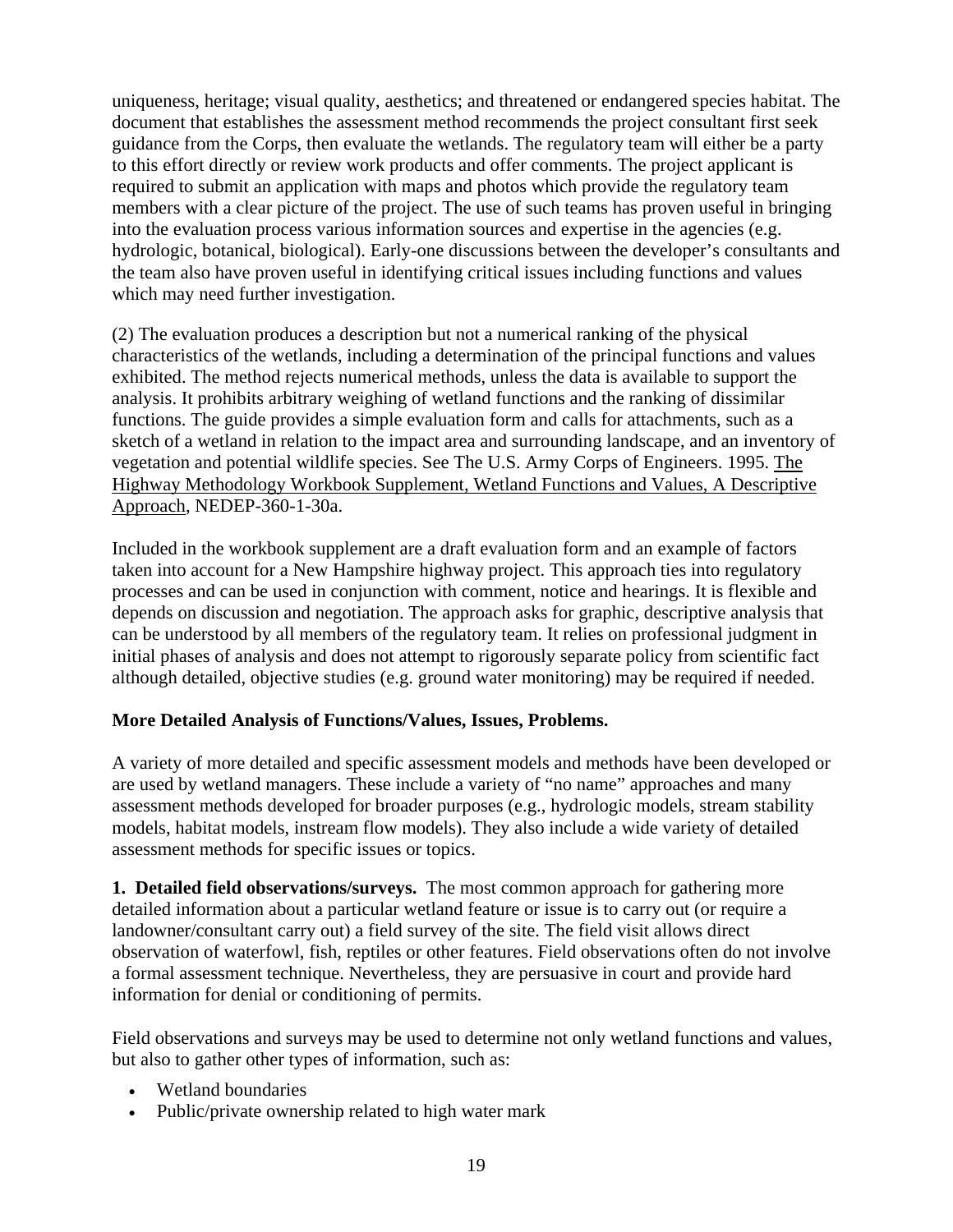- Existing uses
- Presence of rare or endangered species, or representative ecosystems
- Presence of archaeological or historical sites
- Use of wetlands by waterfowl for breeding, nesting and feeding
- Use of wetlands by fish; fish and shellfish propagation in wetlands
- Use of wetlands by mammals, reptiles, amphibians and other wildlife
- Recreational use of wetlands by birders, paddlers and fishermen
- Presence of natural crops, such as wild rice, cranberries and timber
- Evidence of flooding or erosion (natural hazards)

Some field surveys may involve the use of named techniques, such as wetland delineation using the 1987 Corps manual for the Delineation of Jurisdictional Wetlands. Transects and sampling procedures may also be used. More often, field surveys simply involve visual observations, with note-taking and photographs.

**2. Hydrologic and hydraulic models (e.g., HEC, TR 20).** Regulatory agencies, landowners and consultants are increasingly using hydrologic and hydraulic models to investigate flood conveyance, flood storage, erosion control and wave attenuation. These models can also be used to determine flood and erosion natural hazards at a site and the impact of a proposed activity on flood, wave and erosion hazards. For example, the Rational Formula and various variations and computerized models can be used to calculate the quantity of runoff from a defined watershed based on rainfall, slope, area and other factors.

See, for example, NRCS (SCS) TR-20 computer program for Project Formulation Hydrology and TR-55 Urban Hydrology for Small Watersheds. Engineers use the Computer Program HEC-2, "Water Surface Profiles," in hydrologic studies to determine floodplains, floodways and the effects of fills, culverts, bridges and other obstructions on water surface elevations. See U.S. Army Corps of Engineers, Hydrologic Engineering Center. (1988). Floodway Determination Using Computer Program HEC-2. U.S. Army Corps of Engineers, Hydrologic Engineering Center. (1992). Computing Water Surface Profiles With HEC-2 on a Personal Computer. Training Document No. 26.

Hydrologic and hydraulic models have been used in other contexts for floodplain and stormwater management, watershed planning, and other water-related programs to predict runoff, floodplain and floodway boundaries and elevations, flow velocities and other features. They have been used to evaluate the seriousness of flood hazards at a site (e.g., the 100-year flood elevation) and the impacts of fills and other activities on such hazards (e.g., backwater computations using HEC). They can also be used to project future hydrologic conditions by assuming various degrees of urbanization, impermeable surface and density of development.

Hydrologic and hydraulic models typically make use of information gathered from stream gauging and rainfall estimates, combined with topographical, soils, vegetative cover and land use information. These models provide quantified outputs for analysis of project impacts and evaluation of the adequacy of impact reduction and compensation. They do not evaluate social significance. But, they can be used to determine the impact of various activities, for example land use changes on specific downstream flood heights at specific locations. Hydrologic and hydraulic models are increasingly combined with GIS models to help predict future changes in hydrology.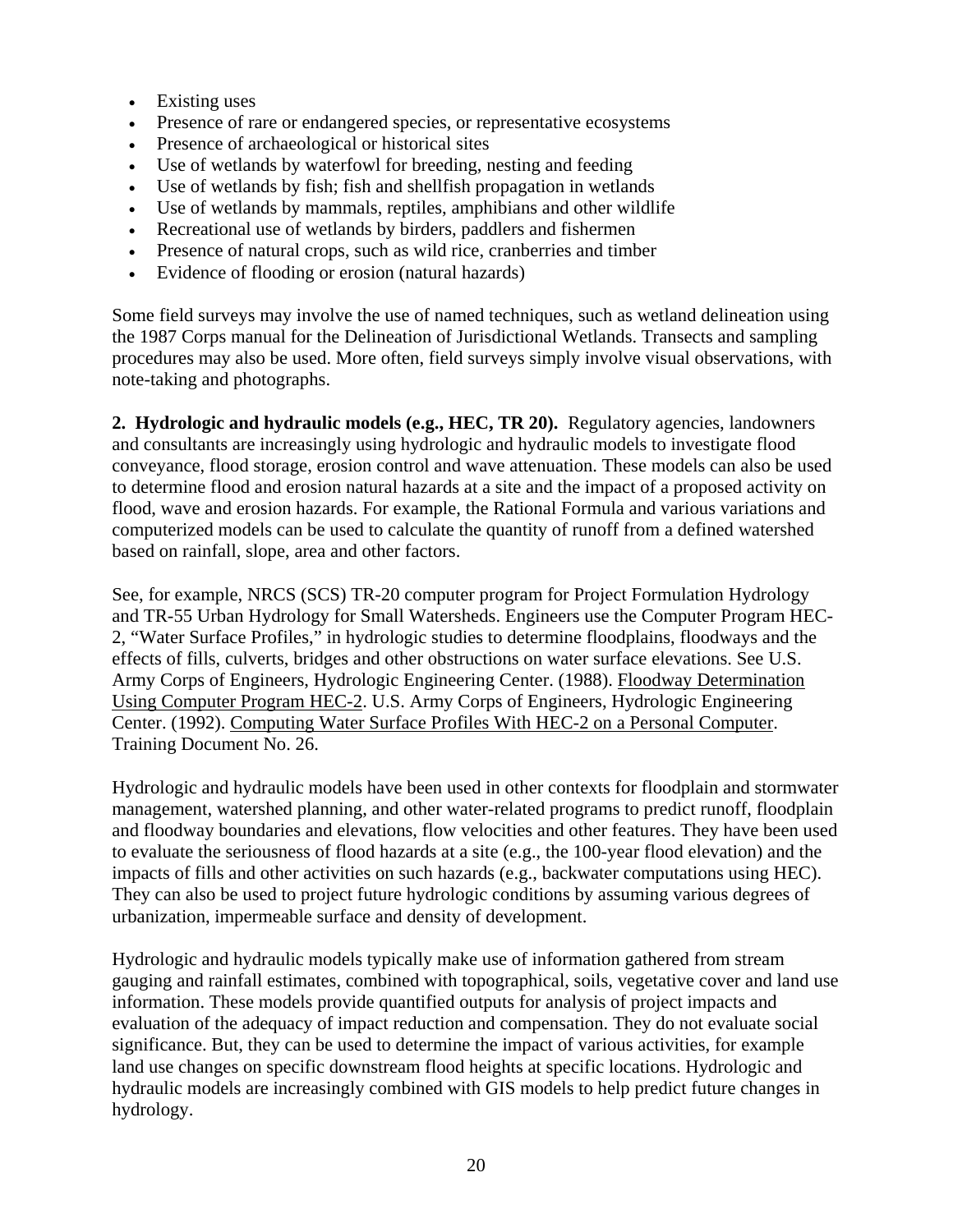Hydrologic information generated by these models can be useful in evaluating wetland functions/values since all functions/values depend, in part, on water regime. This information can be used to determine flood conveyance and flood storage potential for a wetland, wave retardation and erosion control potential, as well as flood and erosion threats at a site and the impact of proposed wetland activities upon those threats. In addition, these models can be used to evaluate the adequacy of project impact reduction and compensation measures.

However, data gathering to apply these models is often expensive since detailed topographic and hydrologic (e.g., stream gauging) information is needed, although use of Global Positioning Systems is reducing the cost of topographic information.

**3. Stream hydrologic/geomorphic stability assessment approaches (e.g., Rosgen).** Wetland decision-makers agencies have used several models to evaluate the morphology and condition of unstable streams in order to determine functions/values, and restoration and management needs. The models evaluate the condition and stability of streams in terms of stream slope and form. These approaches are increasingly used to determine possible erosion, flooding and other problems, the impact of activities on these problems, and the adequacy of compensation measures. They are also used for planning and implementing restoration.

See Rosgen, D. (1997). Applied River Morphology. Wildland Hydrology; Pagosa Springs, Colorado; Leopold, L.B. (1994). A View of the River, Harvard University Press; Cambridge, MA.

**4. Animal species and biological community evaluation models (e.g., HEP, WETHINGS, IBI).** Wetland decision-makers can use a combination of field observations and various inferential (deductive) models to determine the capacity of particular wetland environments to serve as wildlife habitat. These models can be used not only to determine functions, but also to establish water quality standards for wetlands, enforce such standards and assist monitoring efforts.

For examples of these models, see:

HEP (Habitat Evaluation Procedures), U.S. Fish and Wildlife Service. (1980). Habitat Evaluation Procedures (HEP) Manual (102ESM). U.S. Fish and Wildlife Service; Washington, D.C.

Cable, T.T., V. Brack, Jr., and V.R. Holmes. (1989). "Simplified Method for Wetland Assessment." *Environmental Management* 13; pp. 207-213.

Whitlock, A.L, N. Jarman, J.A. Medina, and J. Larson. (1995). WETHINGS. The Environmental Institute, University of Massachusetts; Amherst

Adamus, P.R. and K. Brandt. (1990). Impacts on Quality of Inland Wetlands of the United States: A Survey of Indicators, Techniques, and Applications of Community-level Biomonitoring Data. EPA/600/3-90. Office of Research and Development, U.S. Environmental Protection Agency; Washington, D.C.

Davis, W.S., and T.P. Simon, eds. (1995). Biological Assessment and Criteria: Tools for Water Resource Planning and Decision Making. Lewis Publishers; Boca Raton, FL.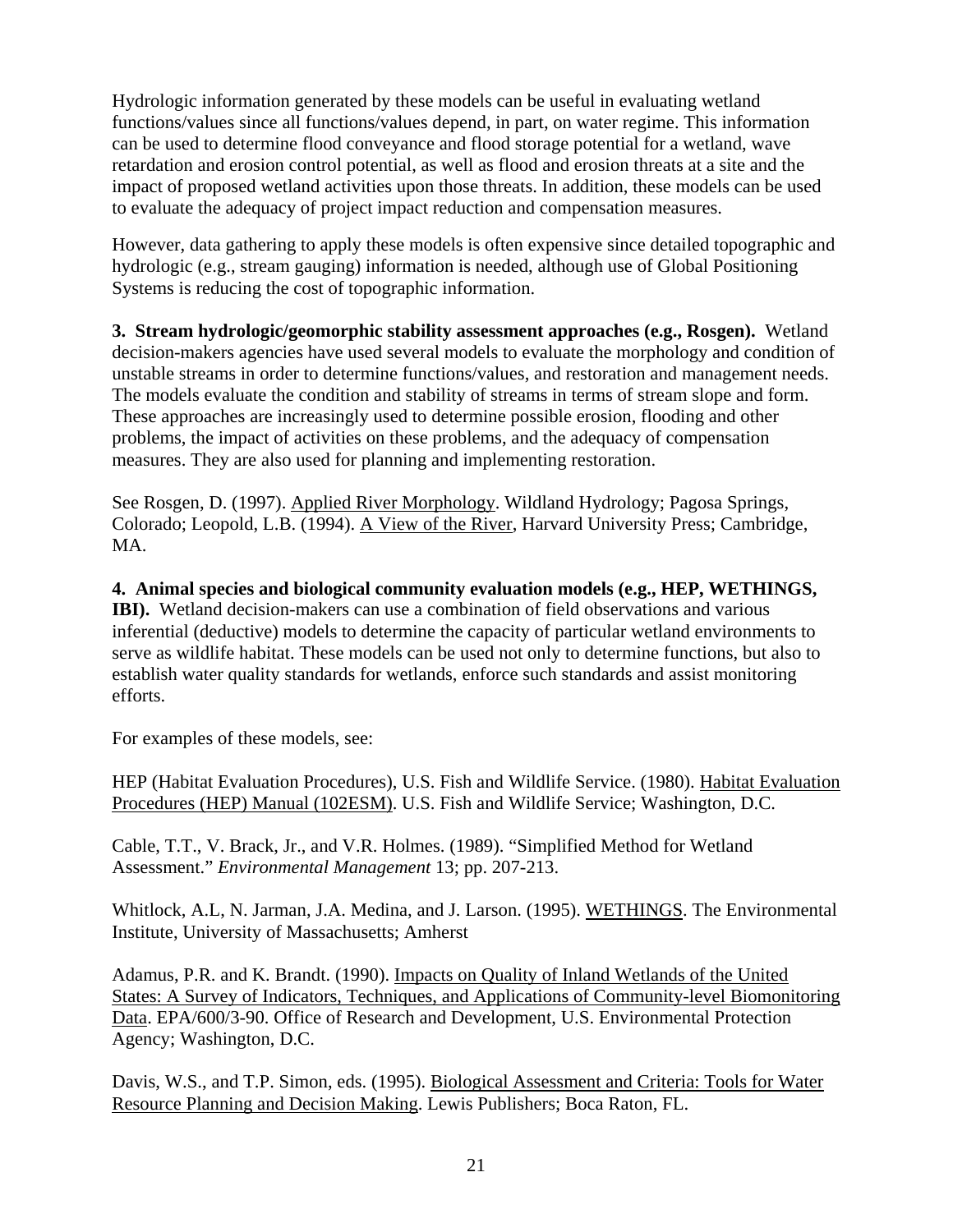<span id="page-31-0"></span>Many efforts are also underway to develop models for measuring the biological integrity (IBI's) and relative biological condition of wetlands. These efforts involve information gathering of particular plant and animal species for similar sites with various levels of anthropogenic impacts. Information gathering typically pertains to plants, animals, hydrogeomorphic setting and hydrology. Reference sites are identified with no or little disturbance; a suite of similar sites, representing various levels of disturbance, are also identified. Wildlife and other biological forms are compared at the various sites. Indicator species, which can be used to compare the relative condition or sites, are also identified. Quantitative indices are typically developed which allow the comparison of sites.

These biological surveys and indices have a number of important uses. First, the biological information gathered can be used to determine whether there are endangered species at the site and the impact of a proposed activity at the site on fish and wildlife. Biological information is also proving useful as a surrogate for the types and magnitudes of other wetland functions (e.g., food chain support, pollution control). Indices can also be used to establish water quality standards for a wetland. For example, such standards can specify that water quality and other features (e.g., depth, vegetation) cannot be degraded to the point that there will be a loss of specific indicator species in a wetland, lake or stretch of stream. Alternatively, standards can specify that water quality and other features must be restored to the point that the water body will again support indicator species. Emergence of indicator species will indicate success.

Biological indices, and the reference sites and background information gathered to prepare them hold promise for improving wetland assessment procedures for habitat functions/values. However, development of such indices is proving difficult, time consuming, and expensive. It is also very difficult to develop accurate indices because there are often many ecological zones within a single wetland and these zones shift by season and over a period of years as rainfall varies. The correspondence between biological integrity and many other wetland functions/values, such as flood storage, flood conveyance and erosion control has yet to be demonstrated.

#### *Box 6 Advantages of Biological/Botanical Models and Information*

- Virtually all wetland statutes and regulations include "habitat" protection goals and permitting criteria; biological/botanical information is needed to determine compliance with these goals and criteria.
- Biological/botanical information is needed to determine whether there are endangered species at a site (also required by statutes and regulations).
- Biological/botanical information including relative condition may determine other wetland features such as recreation values.
- Many wetland regulators are biologists and are comfortable dealing with biological/botanical information and less so with other types of information.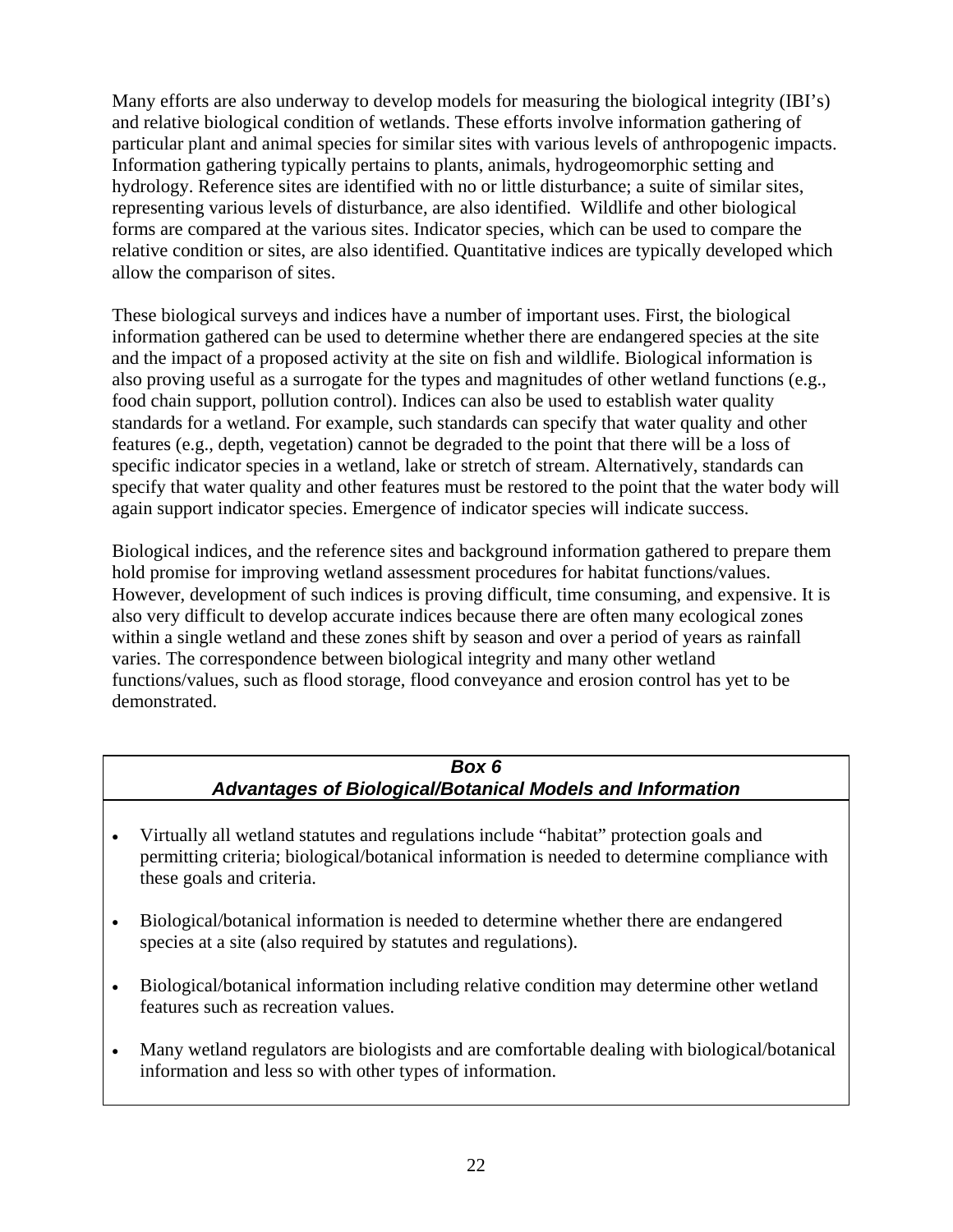- Biological/botanical targets for compensatory mitigation are less subject to manipulation than wetland processes targets alone.
- Wetland biological and botanical information may allow integration of wetland assessment with lake, stream, estuary, and riparian/floodplain assessment since biological models and information are broadly used by scientists to gauge relative aquatic ecosystem health and set pollution control standards for these other types of waters.
- Biological/botanical targets for protection/restoration are understood by the public (e.g. salamanders, frogs, birds).
- Biological/botanical information can, in some instances, be gathered by relatively untrained and motivated volunteers (e.g. bird watchers, fishermen, waterfowl hunters).

**5. Approaches to evaluate restoration potential, identify restoration sites.** A number of models have been developed to help identify potential wetland restoration sites and to evaluate the restoration potential and needs of wetlands, related floodplains and aquatic ecosystems. See, for example, C. Bartoldus, E.W. Garbish, M. Kraus. (1994), Wetland Replacement Evaluation Procedure. Environmental Concern; St. Michaels, MD, which recommends a procedure for calculating differences between the wetland to be impacted and the replacement wetland in terms of six functions and 82 determinants. These functions include shoreline bank erosion control, sediment stabilization, water quality, wildlife, fish and uniqueness/heritage. For other guidance concerning evaluation of restoration potential and condition, see:

Bureau of Land Management, Riparian Area Management. (1993, 1995). Process for Assessing Proper Functioning Condition. U.S. Department of Interior, Bureau of Land Management, Service Center; Denver, CO.

Rosgen, Dave. (1997). Applied River Morphology. Wildland Hydrology; Pogosa Springs, CO.

Brown, C.R., F.O. Stayner, C.L. Page, C.A. Aulback-Smith. (1993). Toward No Net Loss, A Methodology for Identifying Potential Wetland Mitigation Sites Using a Geographic Information System. South Carolina Water Resources Commission Report No. 178. USEPA Report No. EPA904-R-94-001.

**6. Assessment of overall ecological processes via HGM.** As already discussed above, the HGM assessment method was formally proposed by the Corps and other federal agencies for use on Section 404 regulatory permits (see work plan published in the Federal Register, August 16, 1996). So far, the Corps has published a number of documents, in addition to this action plan, describing this approach in greater detail. The first is a procedural HGM document: Smith, D., A. Ammann, C. Bartoldus, and M. Brinson. (1995). An Approach for Assessing Wetland Functions Using Hydrogeomorphic Classification, Reference Wetlands, and Functional Indices, U.S. Army Corps of Engineers, Waterways Experiment Station, Wetlands Research Program Technical Report WRP-DE-9. More documents are on the way.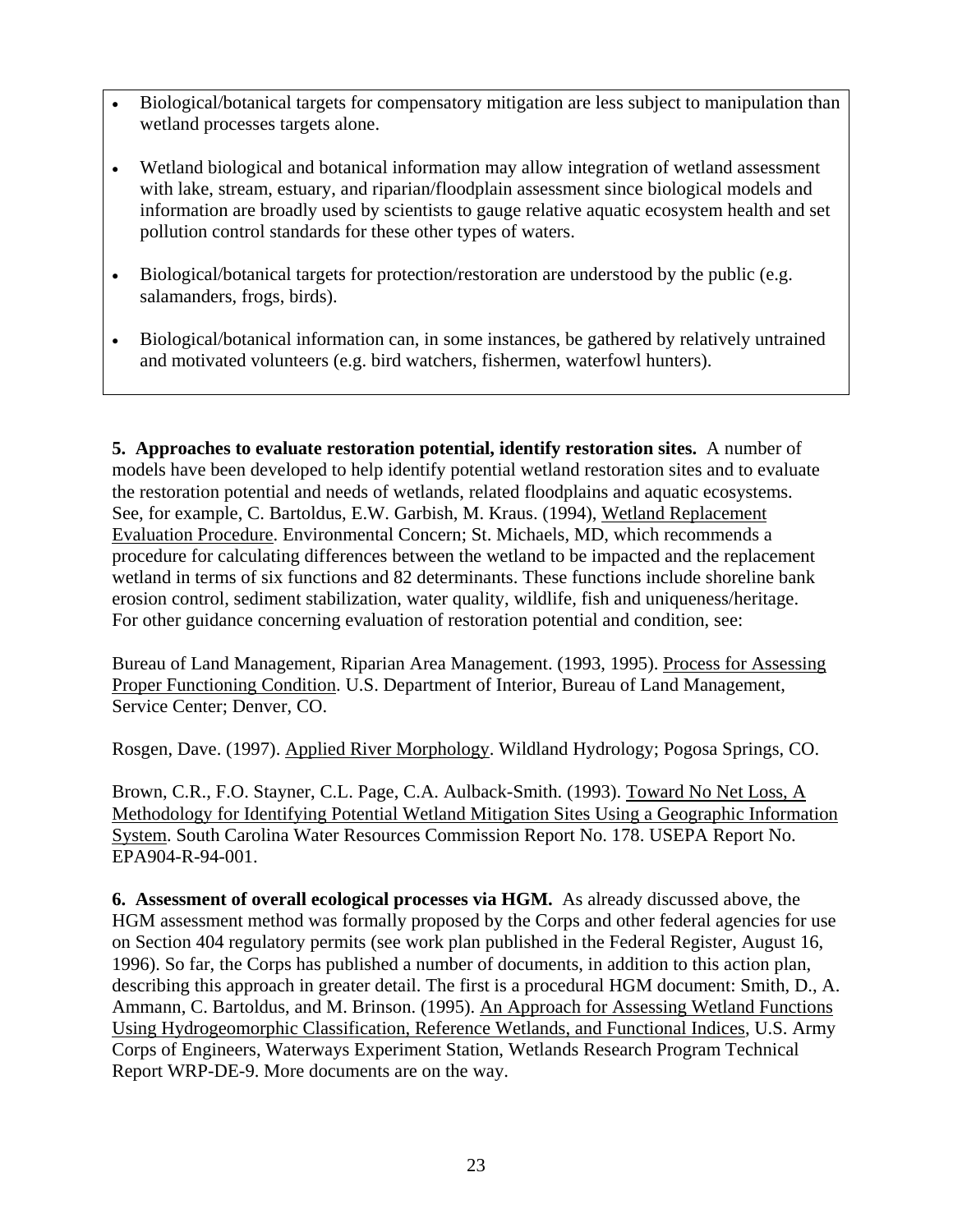HGM was designed to help regulators assess wetland overall ecological condition and to establish compensation ratios. This approach has many new and interesting features compared to earlier rapid wetland assessment approaches. As discussed above, it requires classification of wetlands by hydrogeomorphic setting (classes and subclasses), the establishment of profiles of classes through reference sites, and evaluation of wetland functions. It is the first technique to shift analysis from the end result – function/value – to the underlying biological and chemical processes. This encourages users to understand how wetlands work and facilitates analysis of the changes that projects will make in wetlands.

However, HGM is complicated and has a variety of limitations indicated above. The practicality of this approach for routine permitting activities remains to be seen. However, the regulatory classification system, the information in guidebooks that characterizes wetland processes, and the establishment of reference sites may improve assessment of wetland functions/values and those of related aquatic and floodplain/riparian ecosystems. Regional subclass guidebooks should also be useful in helping regulatory agencies evaluate capacity and the impact of activities on capacity.

**7. Area-wide assessment of functions/values and other characteristics through the Synoptic Approach, various GIS approaches, and other landscape level approaches.** The U.S. Environmental Protection Agency has proposed a "synoptic" approach to wetland assessment. This method looks at overall landscape features and wetland position in the landscape to help evaluate wetland functions/values. See, Abbruzzese, B., S.G. Leibowitz, and R. Sumner. (1990). Application of the Synoptic Approach to Wetland Designation: A Case Study Approach. EPA/600/3-90/072. U.S. EPA Environmental Research Lab; Corvallis, OR.

The Synoptic Approach is broad brush, but its strengths lay in evaluating wetlands in hydrologic, ecological and policy contexts. It does not attempt to evaluate the functions/values of individual wetlands.

A variety of approaches that use GIS systems to provide landscape-level analyses have also been developed in Michigan, Missouri, North Carolina and Maryland. These, like the Synoptic Approach, consider soils, topography and location, among other factors. GIS models have been used in regulatory permitting in North Carolina and Maryland, but not as a substitute for case-bycase, on-the-ground analysis.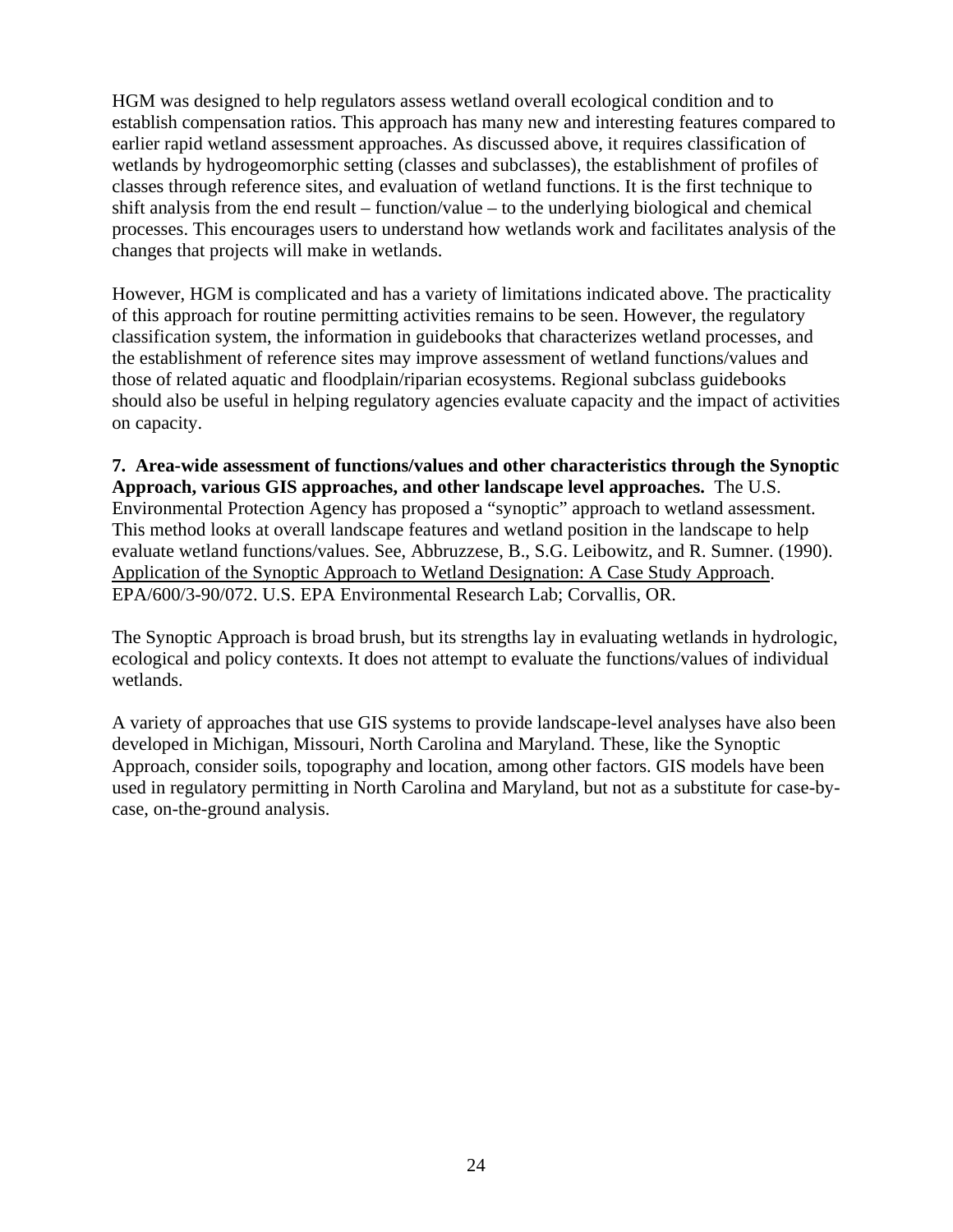## <span id="page-34-0"></span>**PART TWO: RECOMMENDATIONS FOR MAKING BETTER USE OF EXISTING TECHNIQUES**

How can wetland decision-makers make better use of these existing assessment techniques? Suggestions include:

#### **A. Recognize that wetland decision-makers require many types of information, depending upon the management tool and context, and that a range of assessment methods and techniques are needed to provide this information.**

Based upon has been learned over the last two decades, no single, silver bullet assessment method is appropriate for all wetlands because wetlands are so complex and needs differ between contexts and management tools. It has quite often been assumed that wetland decision-makers using regulations, acquisition, restoration, active management (e.g. control of exotics) and other techniques have identical information gathering needs. Some of the needs of the management tools are similar (e.g., mapping, wetland condition assessment, analysis of wetland habitat functions) but others are not. For example, comparative analysis of wetlands is needed in setting acquisition and restoration priorities but not in analyzing individual regulatory permits (in most instances).

Somewhat different techniques need to be applied in different physical contexts as well. For example, stream stability models (e.g. Rosgen) are needed for determination of project impact and design of impact compensation measures for high energy, altered streams and adjacent wetlands but not for low gradient streams with little sediment loading.

A range of assessment methods are, therefore, needed to meet these needs. There is no "silver bullet" method to meet all needs.

#### **B. Recognize that decision-making information gathering and analysis needs are not confined to assessment of wetland functions or condition.**

Assessment of wetland "functions" and "condition" are very important and assessment is a major goal of many wetland assessment techniques. But function/condition information constitutes only a portion of information that decision-makers must gather with limited funding, staff, staff expertise, and time. See Appendices A-J. Other needs include, for example, wetland maps, wetland boundary delineation, presence or absence of endangered species, existing uses, presence or absence of nuisance species, presence or absence of natural hazards, and the "opportunity" a wetland may have to serve particular functions (e.g. flood storage) to society. Assessment approaches must often be used in combination to meet these multiple needs.

#### **C. Recognize that wetland regulations have a number of "special" needs.**

Ostensibly many wetland assessment techniques have been developed to meet federal Section 404 and state and local regulatory permitting needs. However, these techniques have often been developed without a clear understanding of regulatory needs and what makes regulatory different from nonregulatory needs. See Appendices A. For example, regulations legally require the identification of wetlands and determination of wetland boundaries on the ground, either in advance of submission of individual permits or at the time of permitting. All regulations must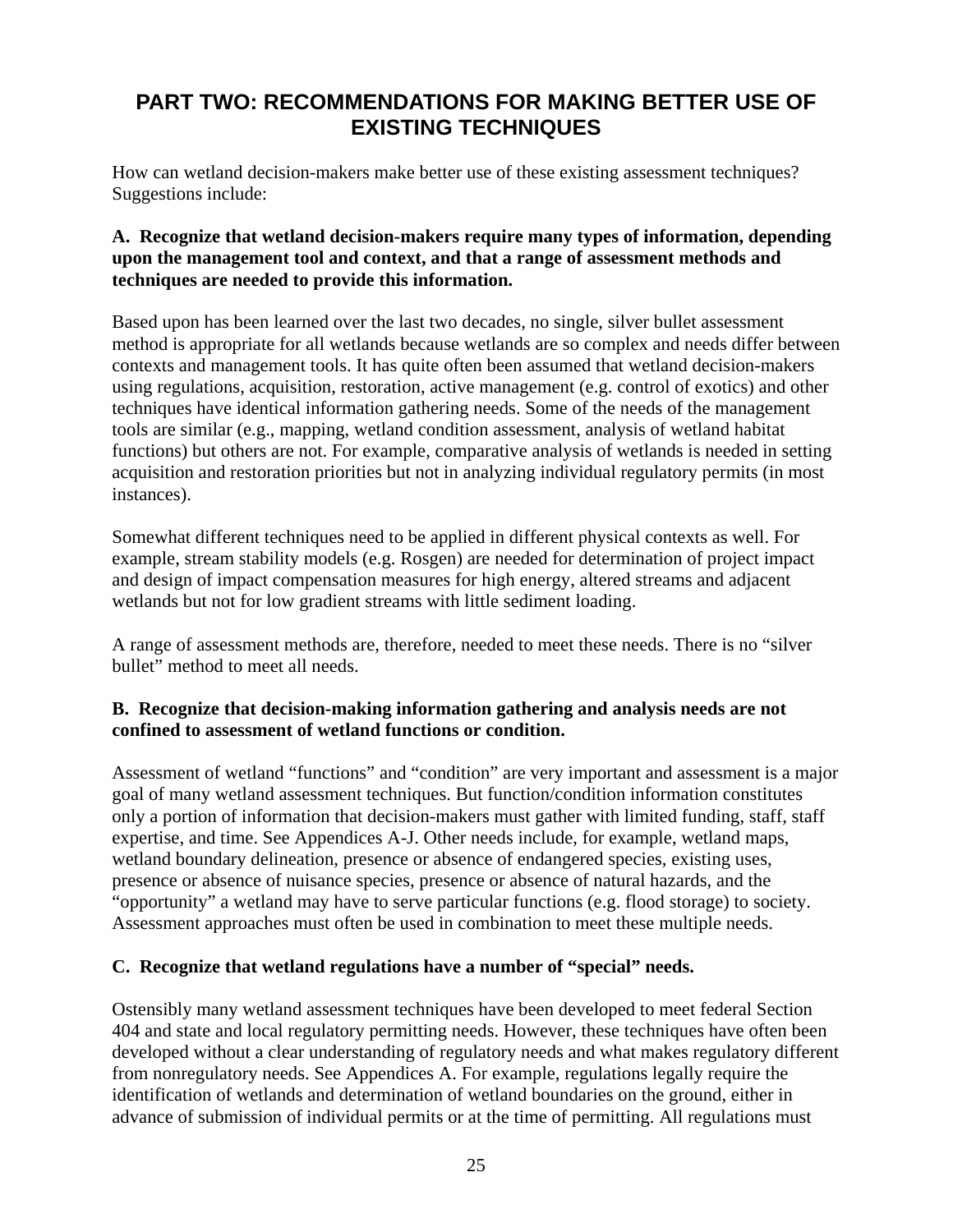comply with the same overall federal Constitutional requirements and similar state requirements (e.g., they must not "take" property without payment of just compensation; they must be rational; they must not be discriminatory). The need sufficient information to prepare EA (Environmental Assessments) and Environmental Impact Statements (if needed). All require determination of project impacts. Most require mitigation and compensation of impacts, consistent with a no net loss of function standard. The need monitoring of regulations over time for enforcement purposes. See Appendix notes G and H.

#### **D. Better tap existing sources of information and expertise.**

Scientists and regulators utilizing wetland assessment techniques need to make better use of available information. They need to better tap and utilize the broad range of natural resource information relevant to wetland decision presently available and under development throughout the nation such as wetland maps (NWI and other maps), topographic maps, geologic maps, flood maps, floodway maps, water resources inventory data, existing use maps, natural area inventories, rare and endangered species inventories, air photos, satellite imagery, orthophotos and other sources of information. To do this, wetland decision-makers need to help develop and implement state, regional, or local information networks which allow rapid access to such information in permitting contexts such as posting the information to the Internet in readily retrievable form. They should use joint permitting procedures and collaborative, multidisciplinary "team" approaches to tap expertise and information in agencies. See Kusler, J., Integrating Wetland Assessment into Regulatory Permitting, Association of State Wetland Managers, Berne, N.Y. (2004). They can better tap landowners and their consultants for information by establishing clear information-gathering check lists and guidelines.

Wetland decision-makers also need to make better use of the "pool" of wetland experts in government agencies, academic institutions, consulting firms, and environmental not for profits. This pool has increased greatly in the last decade. To tap this expertise, regulatory agencies need to make better use of "notice" procedures and hearings to tap other resource agencies, regulatory agencies, not for profits, and other groups and individuals. They need to coordinate wetland and function assessment efforts with other resource assessment efforts such as information gathering for local comprehensive planning.

#### **E. Carry out field-testing for assessment methods.**

Unfortunately much of the funds and time spent in developing various assessment techniques has, to date, been spent on the "development" phase with limited field testing for accuracy, cost, and overall practically. A consortium of federal, state, and local agencies should, over time, conduct field test of existing and proposed assessment models. Results of the tests should be widely circulated and guidance concerning the use of particular techniques should be prepared.

#### **F. Prepare improved guidance for the use of particular techniques in specific circumstances.**

A federal/state/local interagency report should be prepared concerning the use of available techniques in specific circumstances. The list of 40 techniques Candy Bartoldus carried out in 1999 is a good start, and many other techniques can now be added to the list, including more detailed assessment methods not developed for wetlands but suitable for evaluating certain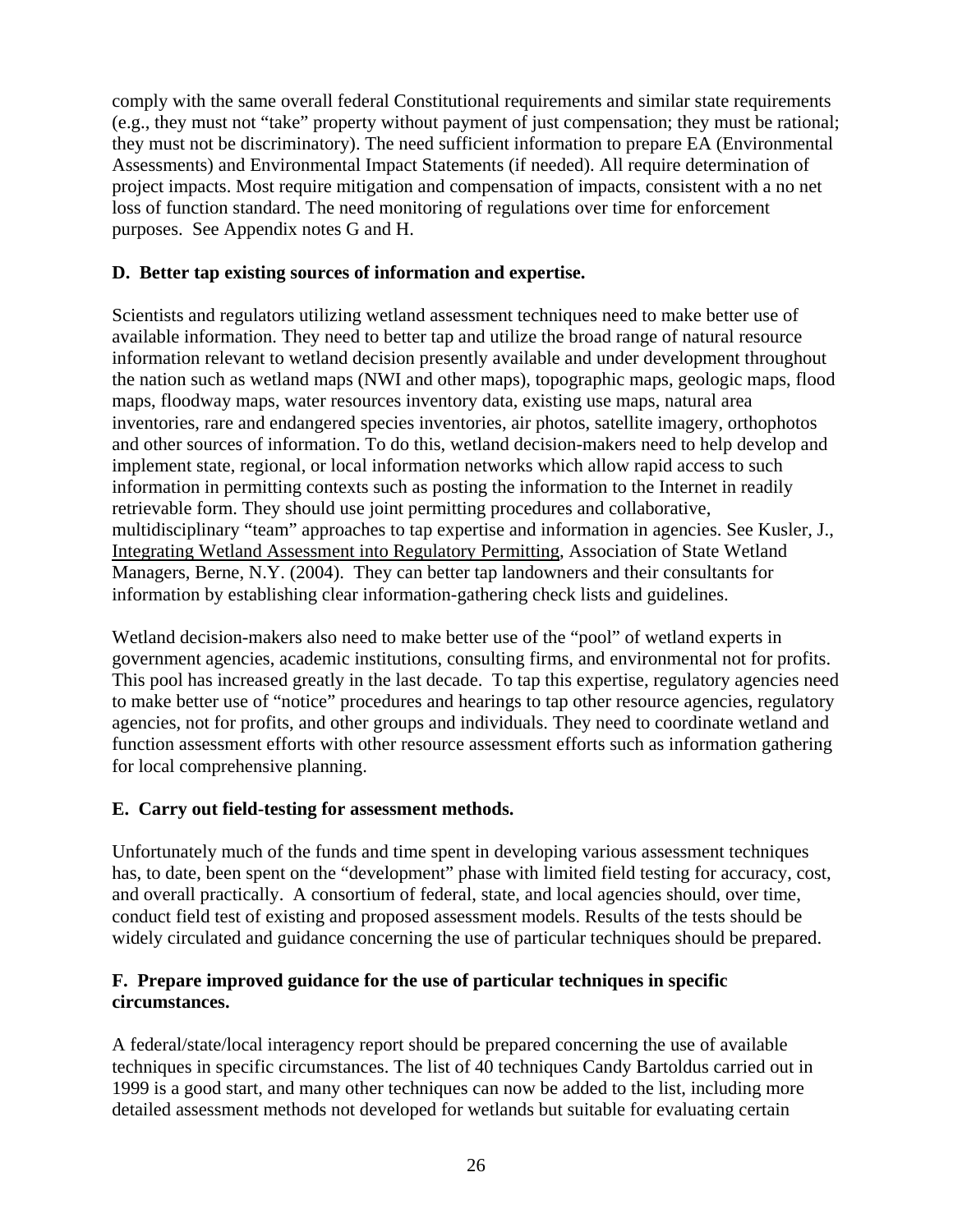aspects of wetlands (e.g., HEC models for hydrologic parameters). Such an update is underway by Bartoldus and her colleagues and is much welcome.

The descriptive guidance needs a detailed breakdown on what the techniques can do and how they can be used, as well as their strengths and weaknesses and coasts. Limitations on the accuracy of techniques should be acknowledged. To make better, selective use of existing assessment methods and techniques, regulators need to apply improved, "early-on", qualitative evaluation procedures which can help determine if more detailed examinations are needed and, if so, what sorts of more detailed assessment methods are most appropriate. See below.

# **G. Broadly distribute guidance on the use of techniques.**

The report on the use of available techniques should be made broadly available. For example, Ms. Bartoldus's updated publication should be made available on the Internet, for free, to anyone interested. A CD Rom version at nominal costs should also be made available. Additional fieldtesting should be undertaken over time to determine accuracy, cost effectiveness and practicality of techniques.

### **H. Better train government agencies, consultants, others in the selection and use of various techniques.**

Additional workshops and training sessions should be held to train agency staff, consultants and others in the selection and use of various techniques.

# **I. Acknowledge limitations on assessment methods; reflect uncertainties and margins of error in continued "alternatives analysis" requirements and mitigation ratios which reflect uncertainties.**

Scientists and regulators utilizing existing assessment methods and designing assessment techniques should more clearly acknowledge the limitations upon assessment techniques rather than imply (in some instances) that accurate assessment can be accomplished in circumstances where it cannot. This is particularly true for "quasi-quantitative" models which give the appearance of accuracy but often fail to consider a broad range of critical factors, greatly reducing their accuracy. Scientists and regulators need to acknowledge that there can be no guarantee that proposals to destroy wetlands at one location and to compensate for this loss by restoring, creating, or enhancing them at another location will be successful because there are no accurate way of measuring and projecting before and after conditions. Due to the dynamic nature of wetlands due to fluctuating water levels and changing landscape contexts, accurate long term determination of functions/values is also difficult for many wetlands. Budgetary restraints are also a severe limitation upon detailed, accurate assessment. To deal with the uncertainties scientists and decision-makers should:

- More broadly acknowledge the overall gaps in scientific knowledge and other restraints upon assessment of functions and values.
- Honestly represent both the capabilities and limitations of functions/values assessment techniques and methods including assumptions and simplifications in assessing project impacts and the adequacy of mitigation measures.
- Avoid the use of quasi-quantitative models which have the appearance of accuracy but are often very inaccurate.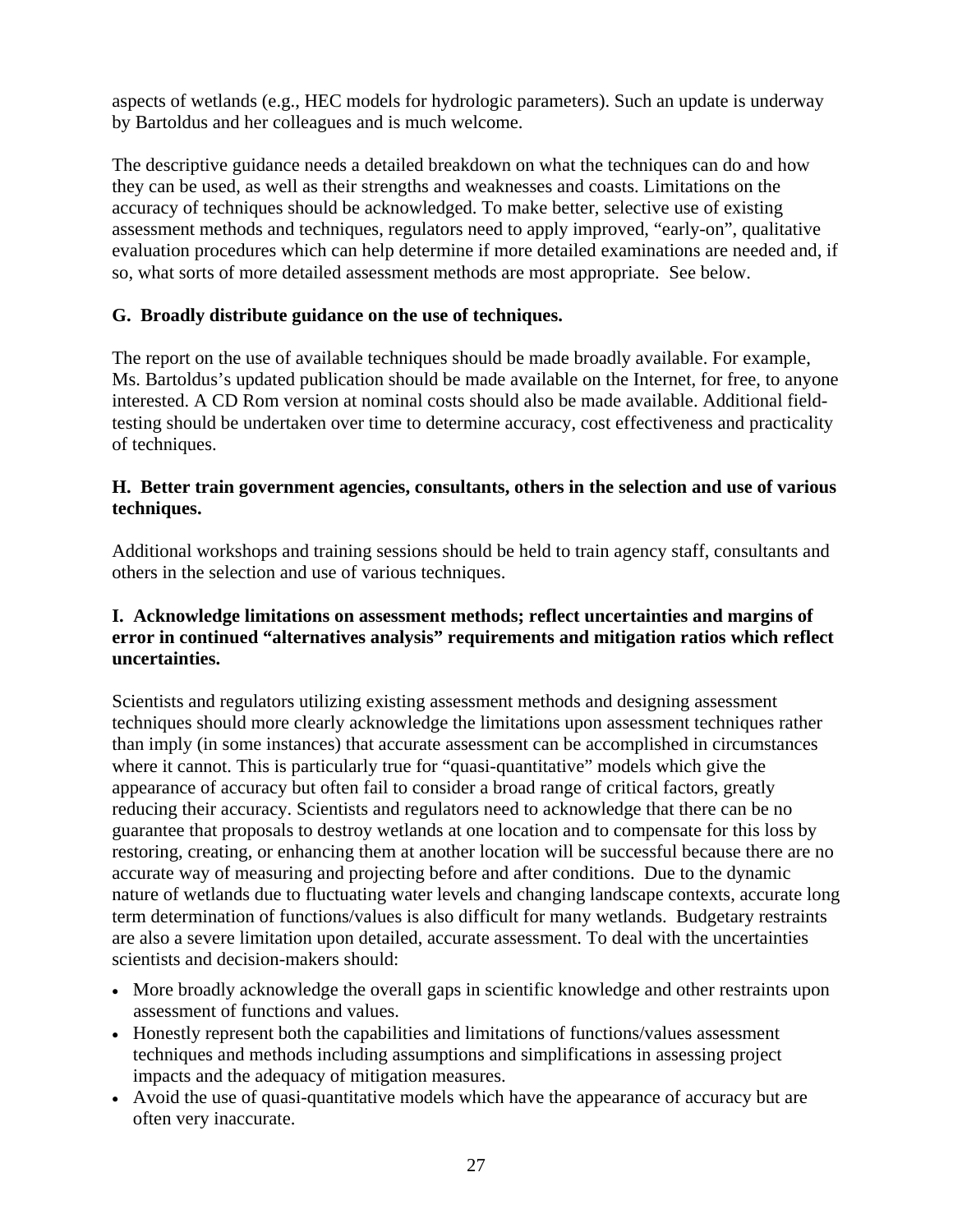- Continue to apply alternative analysis requirements and other avoidance strategies particularly where sensitive wetlands systems are involved and where project impacts and the adequacy of mitigation and compensation measures are unclear.
- Apply relatively large compensation ratios for restoration, creation and enhancement which provide a margin of error in compensating for losses.
- Use "forgiving" approaches in regulation such as multiobjective conservancy zoning which can be based upon natural hazards, soils, topographic, and other types of information and does not detailed and accurate assessment of functions/values at every site because assessment of all functions/values of wetlands is often beyond the technical and financial capabilities of regulatory agencies.

This does not mean that assessment models are not of value and that substantial improvements are being made in assessment methods and procedures. But, a cautious approach to wetland destruction is justified. Alternatives analysis before wetland alteration will continue to make sense into the foreseeable future. Multiobjective efforts to protect and restore wetlands which are based upon a broad range of considerations and not simply functions and values also make sense.

Policy-makers also need to recognize that efforts to classify wetlands "once and for all" for regulatory purposes will fail unless users are willing to live with large margins of error due to inaccuracies and gaps in data and assessment methods and the changing and dynamic nature of wetlands due to fluctuations in precipitation and anthropomorphic influences. It may never be possible to inventory statewide or nationally on "once and for all" basis all of the critical characteristics of wetlands needed for advance decisions concerning wetland destruction and preservation.

# **J. Develop a preliminary assessment process to help mangers select the appropriate assessment techniques for use in specific circumstances.**

Such a process should begin with a generalized, qualitative assessment including consideration of landscape context. It should involve red-flagging and yellow flagging, and overview identification of issues, problems, possible functions and values. This may be followed with more detailed assessments of specific issues, problems, functions and values, as needed. See generally J. Kusler, Integrating Wetland Assessment into Regulatory Permitting, ASWM 2004 for such a process. Such a process would be different than most "rapid" assessment techniques in that it would not be limited to functions or functions and values. Such a freestanding, preliminary assessment procedure is needed to determine whether more detailed assessments are necessary, and if so, what types. It is also needed to help agencies meet (EA) requirements of the National Environmental Policy Act, and comparable state or local acts. Such acts and regulations typically require that an agency prepare an initial assessment to determine whether an activity might have a significant environmental impact. If a significant impact is probable, then an agency must prepare a more detailed environmental impact statement.

What should some of the goals and features of such a preliminary process be? We suggest a workable process should:

• Help determine, on a preliminary and qualitative basis, whether significant wetland processes, functions and values might be impacted at a site. It so, data gathering and analysis can be quickly focused on the specific functions/values that may be impacted.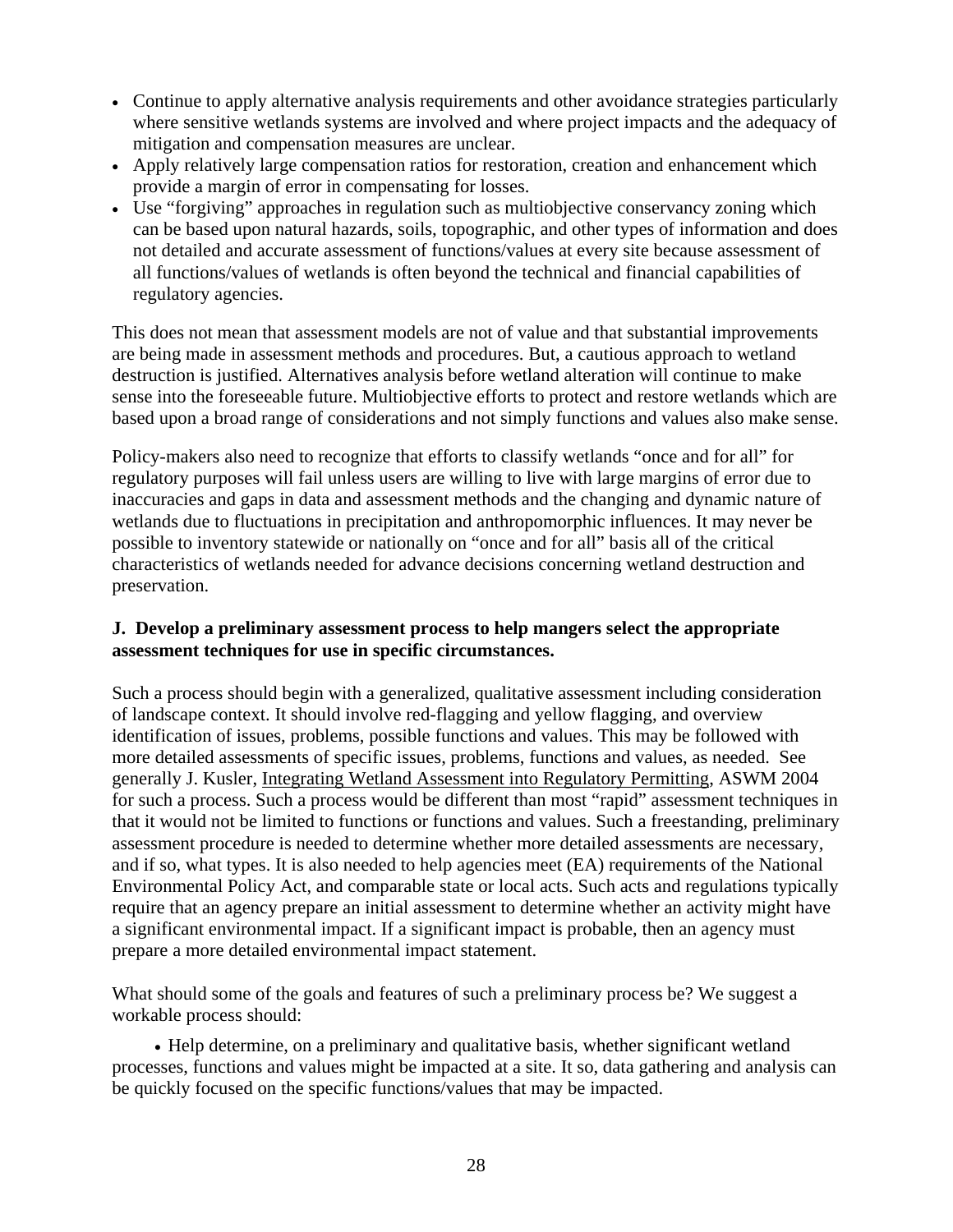• Depend primarily on existing information, professional judgment and perhaps a single field visit.

• Provide all reviewers with a clear picture of the proposed project. The Corps recommends for applicant submissions in its Highway Supplemental Assessment Method: "The objective is to graphically display complex wetland information in a format that facilitates assimilation by reviewers and expedites regulatory decisions." Illustrations of graphic presentations are provided in this guidebook, including a wetland evaluation form with corresponding backup information and a study area graphic. The guide calls for display of other resources, in addition to wetlands, "in order to give the decision-maker a complete picture when evaluating alternatives." (New England District Highway Supplemental Assessment Method, the Highway Methodology Workbook supplement Wetland Functions and Values: A Descriptive Approach.)

• Recognize that landowners/consultants, local governments, state and federal agencies, and the public must often collaborate on information gathering and analysis, particularly for larger projects. There is simply not enough money and time for regulatory agencies to go it alone. Collaborative information gathering can build consensus among regulatory and commenting agencies concerning relevant facts (e.g., Is a site subject to severe flooding? Is an endangered species present?) and distribute costs. Collaboration also helps build consensus on wetland-related impacts and the adequacy of impact reduction and compensation measures. Consensus-building is particularly important when multiple agencies review a permit.

• Include a variety of "sorting" procedures (e.g., red and yellow flags), with various feedback loops to determine, early on, the issues and problems at the site and whether more detailed studies are needed. This corresponds with the requirements of the National Environmental Policy Act, which states that before preparing an environmental impact statement an agency must first take a hard look at potential impacts to see if they might be significant.

• Sequence information gathering to get the easy information first. For example, if a proposed fill is in a floodway and would violate floodway regulations, if a septic tank system is proposed for a saturated area where such system will not work, or if the site is an endangered species habitat, a simple "no" may be rational and legally defensible.

• Help the regulatory agency evaluate the proposed impact and the adequacy of reduction and compensation measures, including the adequacy of proposed monitoring procedures.

• For regulatory contexts, include at least a superficial evaluation of the impact of permit denial or conditioning on the landowner to determine whether possible takings challenges or other legal problems may result. If so, more detailed information gathering may be needed for the permit application. Data gathering may best focus more on health, safety and nuisance issues, which are given great weight by the courts.

• Be compatible with and encourage, over time, up-front mapping and other data gathering at the local and state levels, including prior planning, such as wetland and flood maps, endangered species maps, identification of wetland reference sites, and wetland and watershed management planning.

It is not, of course, easy to develop a rapid and inexpensive process that satisfies all of these goals.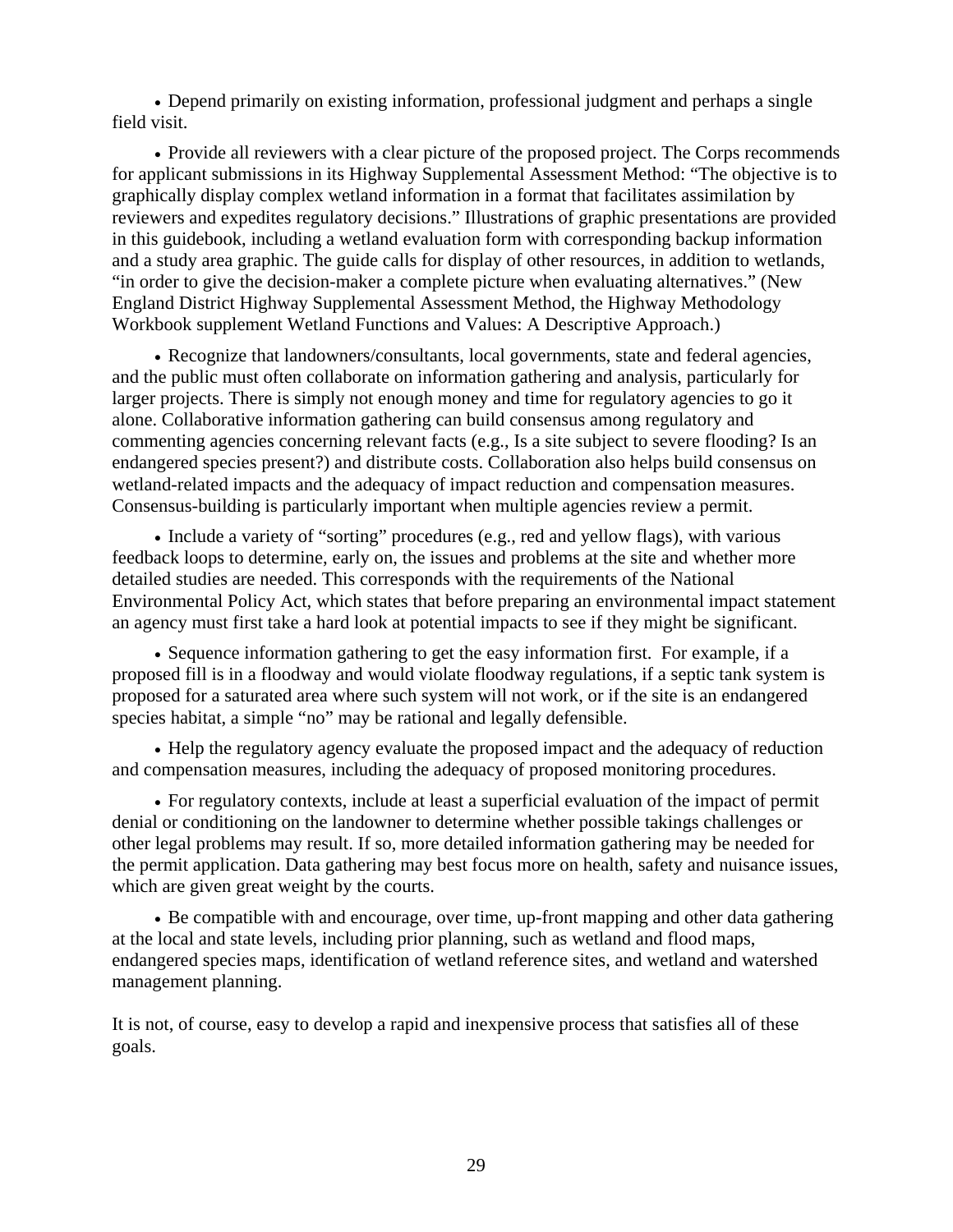# **PART THREE: LOOKING TO THE FUTURE**

Recommendations for developing more responsive and integrated assessment methods in the future include the following:

### **A. Reevaluate overall strategy; rethink the full range of decision-maker information needs.**

A shift in overall wetland assessment strategy is needed. Rather than a search for "one technique meets all" a new strategy should be "Right tool for the job". Development of wetland assessment method should not be approached as the search for the "Holy Grail" A single, accurate and rapid assessment technique for all wetlands and all functions and values is not practical. A new strategy should involve the refinement of specific assessment methods for particular functions and values combined with broader analytical procedures to help decide which assessment methods are most appropriate in a particular circumstances. It should involve improved coordination in use of approaches. See Kusler, J., Integrating Wetland Assessment Into Regulatory Permitting. It should involve, over time, the development of "umbrella" approaches for not only wetlands but related ecosystems such as rivers, coastal waters, lakes, riparian areas and floodplains.

A reevaluation of overall strategy should include better documentation of the full range of information needs and what has been learned about meeting those needs. Any attempt to reconcile wetland assessment methods and techniques must recognize the different needs, and match existing and future methods to them. For example, non-regulatory programs (e.g., acquisition, infrastructure planning and restoration efforts) typically need area-wide wetland inventories and comparisons between wetlands. Such inventories and comparisons are less important for case-by-case regulatory permitting.

Rethinking should build on existing assessment methods and information sources what has been learned about various assessment approaches in the last two decades. For example, much "how to" information has been learned about the development and use of HGM, IBI and other assessment models but this has not been summarized and made widely available. This rethinking must also recognize that there are significant policy, as well as scientific, considerations in defining terms, such as *assessment*, *functions*, *processes*, *values* and *condition*. There should be careful dialogue leading to greater agreement on how these terms are to be used in assessment and management.

## **B. Form an interagency "wetland assessment" task group or working group designed to help governmental units at all levels of government develop and apply wetland assessment methods.**

Federal agencies should, in cooperation with states, local governments, academic institutions, and other organizations form an assessment working group not wedded to a specific assessment method. Alternatively, this could be a National Academy of Sciences Panel. This working group or panel should better document decision-making needs. It should examine commonalities and differences in assessment needs among the various wetland decision-makers. It should make recommendations for use of existing techniques. It should oversee testing of existing and new assessment approaches.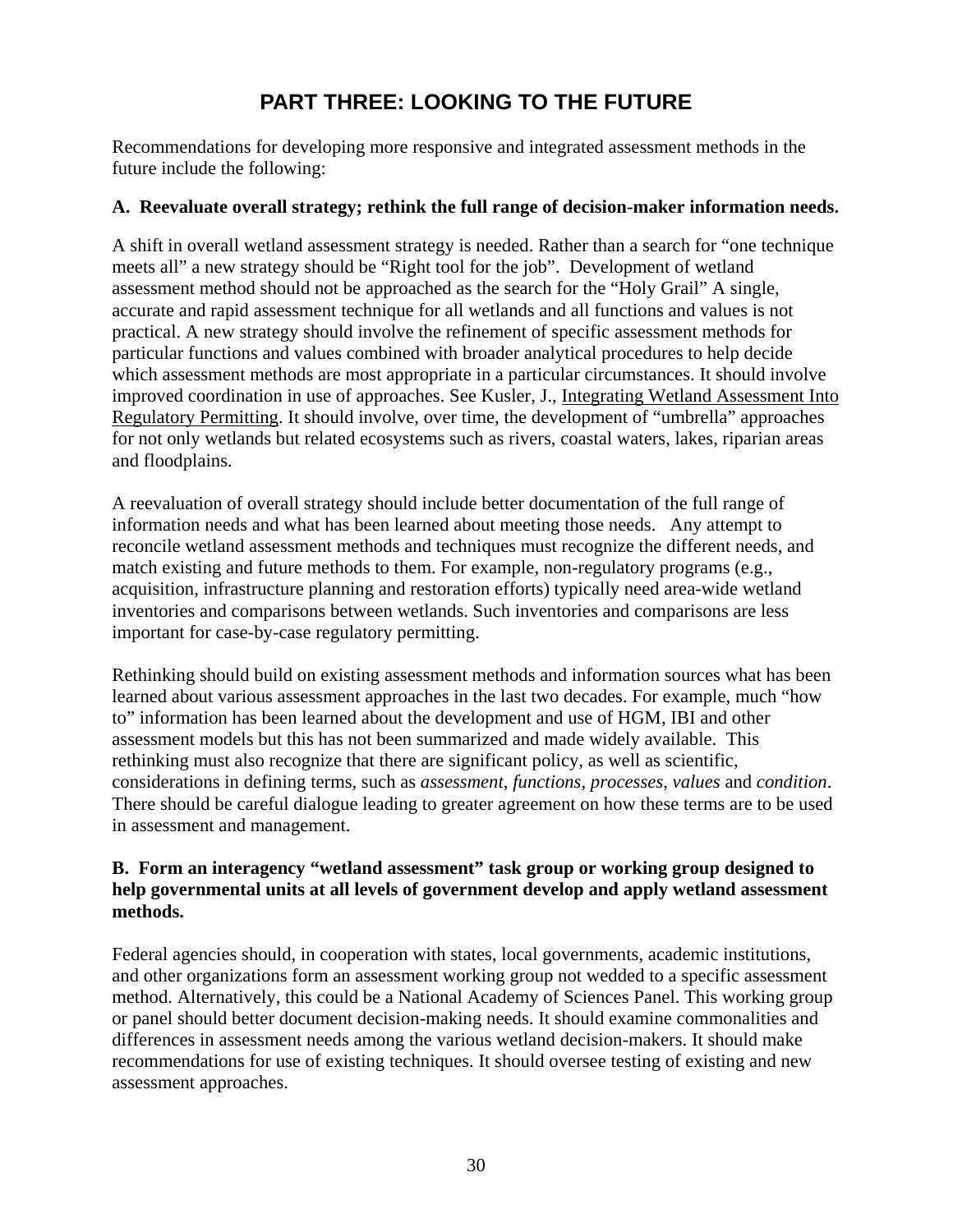This working group should also set forth alternative definitions for the terms "function", value, "condition", and other key terms. These terms should be openly debated in light of the scientific and policy implications.

# **C. Build consensus concerning the use of basic terms.**

Over the last decade, much of the attention in assessment has focused on "functions", "processes", "values" and "condition". Each of these terms is subject to different interpretations, and there are important but rarely recognized policy implications in defining these terms. The interagency work group (or National Academy Panel) should help develop consensus concerning the use of critical terms with consideration of not only scientific but policy issues. Such terms should include (but not be limited to):

"Function": The definition of "function" is most critical and controversial. The restricted HGM use of "function" to refer to natural processes is appropriate in scientific contexts. But, if the term is to be used in this limited sense, scientists should also make clear that they are not attempting to redefine the scope of Section 404 and similar regulatory project review procedures by apply a narrow "wetland process" concept of "function". Narrowing the concept of net loss of function to apply only to changes in natural processes has significant policy implications, which deserve public debate and review. Scientific convenience alone should not be the only consideration, without exploring these policy implications.

If assessment methods are to evaluate "function" for the purposes of the mitigation across a range of habitats, including wetlands, riparian areas, adjacent aquatic ecosystems and uplands, it is important that the subtle range of distinctions among processes be recognized. For example, evaluating the hydrologic, soils and vegetative processes of adjacent wetland, riparian area and aquatic ecosystems might (at least theoretically) suggest comparable flood retention capabilities, but the relative amphibian, reptile and other feeding and breeding capability will be very different.

"Value" and "Values": Assessment of "value" as well as natural processes continues to be important although assessment methods over the last decade have focused more on natural processes. Assessment should reflect the "opportunity" which wetlands have to produce particular goods and services meeting the needs of society. It should also reflect "social significance" including how people are impacted, how many, and how much. It should also reflect society's attitude toward wetlands and their functions.

"Condition": "Condition" is also a critical term because it is used to determine impact reduction and compensation needs in meeting a no net loss goal. A broad definition of condition is needed which reflects offsite as well as onsite factors including hydrologic context. Condition should reflect a degradation gradient. Condition should reflect restoration potential. It should be clearly recognized that condition and function are not the same although condition is relevant to function particularly habitat-related functions.

# **D. More realistically address regulatory needs when developing wetland assessment methods for regulatory purposes.**

Wetland regulations are subject to more intense legal scrutiny than other wetland management techniques because these regulations limit the use of private lands. To meet statutory,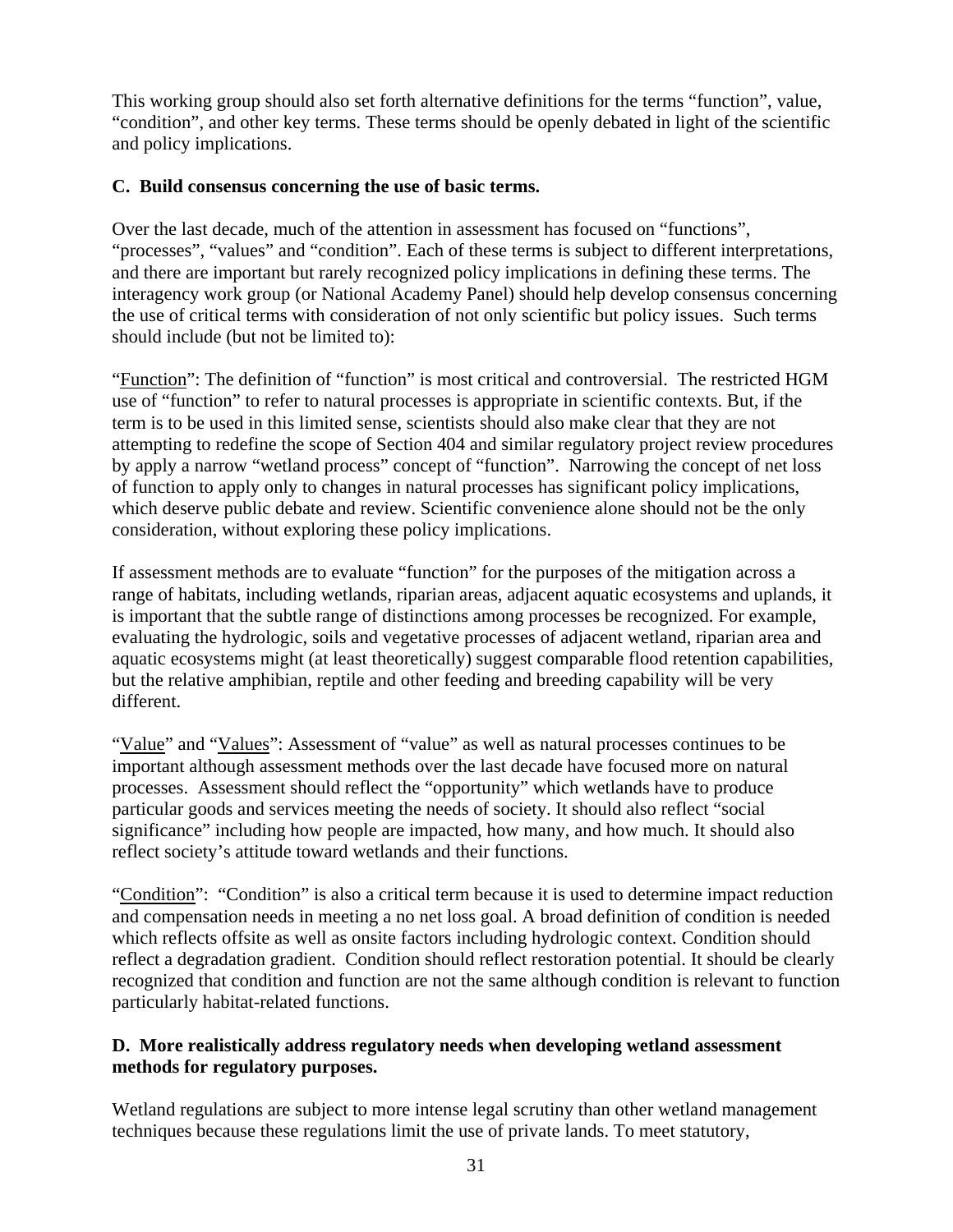constitutional and other legal requirements that control private property, assessment methods must provide regulators with sufficient information to:

• **Comply with the assessment procedures** (if any) established in regulatory statutes, administrative regulations and ordinances (local regulators).

• **Apply the wetland definitions, goals and criteria** set forth in regulatory statutes and guidelines.

• Gather the sorts of information required **to make jurisdictional determinations** (e.g., is a wetland? If so, is it a regulated type of wetland? If so, is the proposed activity, a regulated activity? Is the site of the proposed activity public or private land (this often determines the regulations which apply at the state and local levels)?

• Map and/or carry out one the ground delineations **to delineate precise boundaries on the ground.** Some but not all regulations require mapping.

• Gather sufficient information early on **to determine whether the proposed project may have "significant" environmental impacts** (an Environmental Assessment).

• Gather sufficient information **to prepare an Environmental Impact Statement** is such a statement is required (federal agencies).

• Gather sufficient information **to determine whether there are practical alternatives** to the proposed activity.

• Gather sufficient information **to determine the functions (and values) of the wetland and any proposed "compensation" wetland** sufficient to apply regulatory criteria pertaining to functions and values such as a no net loss of functions and values goal (if the statute contains one), a determination whether a permit is in the "public interest" (Section 404); and compliance with water quality standards.

• Gather sufficient information to **determine "compensation" needs and the adequacy of compensation measures.** This may include not only functions information but "values", threats to compensation sites, the difficult likely to be encountered in undertaking compensation of this type of wetland in this setting, and other factors.

• Gather sufficient information **to apply other regulatory criteria** such as possible flooding threats and the impact of permit issuance on flood and erosion threats to other property.

• Monitor wetlands and gather other time-series information sufficient **to detect violations and provide enforcement.**

• Gather sufficient information **to defend regulations against "takings"** and other Constitutional challenges (nuisance prevention and health and safety information are often most powerful. Regulators must provide sufficient information to sustain regulations against Constitutional Due Process, discrimination, unreasonableness and takings challenges by private landowners.

• Gather sufficient information **to avoid liability problems in permitting** (e.g., issuance of permits that increase flood or erosion problems on other properties). Regulators need documented, time-series information for monitoring and enforcement.

# **E. Continue to map wetlands, remap wetlands at adequate scale and with adequate degree of accuracy for regulatory and other purposes.**

Wetland maps which locate overall wetland boundaries and determine the types of wetlands are important for all wetland decision-makers although maps are no substitute for more specific field delineations in many instances. The NWI maps have been broadly used for a broad range of purposes. But such maps are not available for a portion of the nation. In addition, some of the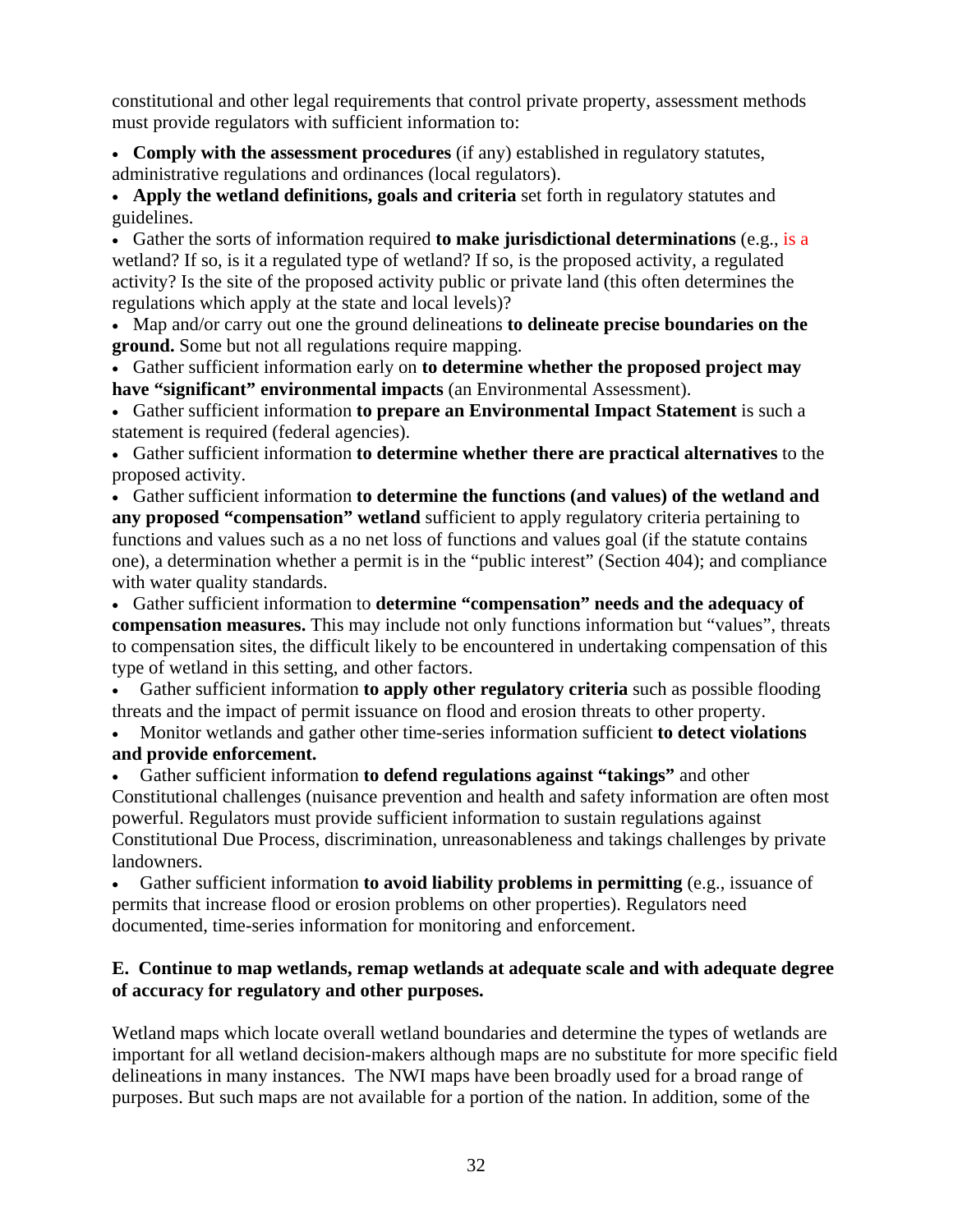NWI maps are out of date and many do not detect smaller wetlands. Only a portion of the maps are available in digital form.

NWI and other mapping needs to be completed for the Nation. Existing maps in many instances need to be updated. Maps need to be available in digital form. More detailed, accurate maps are needed for specific areas under development pressure or requiring restoration or special protection and management. These require time series air photos or remote sensing from planes or satellites.

# **F. Refine issue-specific assessment models**.

Continued research should be carried out to refine a wide range of assessment models which meet specific needs. The interagency group (see recommendations above) should select priority methods for further testing refinement. These models will include not only models dealing with functions (e.g., HGM), but hydrologic and stream stability models (e.g., Rosgen), habitat assessment (IBI and others) models, and landscape-based models including GIS models.

### **G. Continue to develop and test IBI models, develop guidance for their use.**

Indices of Biological Integrity hold considerable promise for establishing water quality standards for wetlands, carrying out state 305(b) reporting, evaluating project impacts, setting acquisition and protection priorities, setting restoration priorities, setting performance standards for mitigation, and aiding with monitoring and enforcement. Further development of bio-criteria" for various plant and animal species in wetlands is therefore needed. Such models have broad potential over time but are proving difficult to develop due to the complexity and dynamic nature of wetlands.

Agency guidance (e.g., state agency EPA, Corps) is needed for the use of existing models. Such guidance could take the form (initially) of broad policy guidance. This could be followed by more specific guidance adopted as state water quality standards for wetlands (where IBI models are available and tested) or as part of other regulations.

Some starting points for such guidance could include:

Guidance should allow a regulatory agency to use tested and validated IBI models in setting agency mitigation goals and project monitoring standards.

• Guidance should allow regulatory agencies to require use of tested IBI models in appropriate circumstances on projects (assuming that an IBI is available for a particular type of water or wetland).

• Guidance should point out both uses and limitations of IBI models to help guide agency and project users.

• Guidance should point out IBI models do not assess opportunity and social significance which need to be considered separately.

# **H. Continue to develop and test HGM models, develop guidance for their use.**

HGM models also hold promise, over time, to improve landscape level analyses of wetlands, the analysis of project impacts on wetlands, and the adequacy of impact reduction and compensation measures. HGM models should also continue to be developed. But, an overall appraisal of the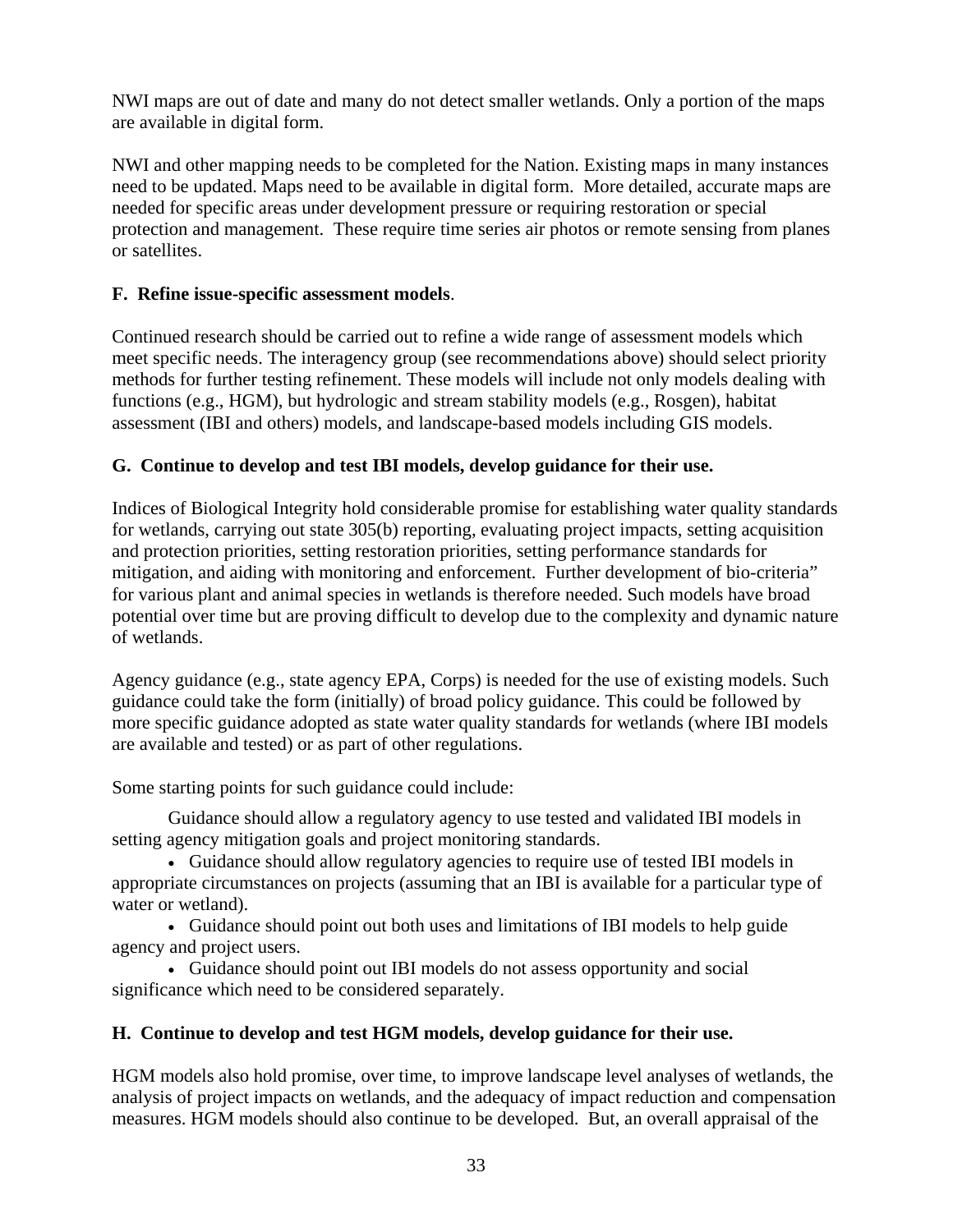method including the many models in development or developed should be undertaken. This has not been done despite the many models developed over the last ten years. What has been learned about putting together HGM models? How long does it take? How much does it cost? How accurate are the submodels developed to assess particular functions in actually assessing these functions? Is the assumption that degree of disturbance (relative condition) determines level of function valid or invalid? Models actually measure function? What has been learned about applying HGM in regulatory and other contexts?

Agency guidance is also needed pertaining to the use of HGM. It, like guidance on other techniques, could take the form of information policy guidance or more formal regulations. Some starting points for such guidance could include:

• Regulatory agencies should not be required to use HGM on all permits because HGM models are not available for many subclasses, models have not been tested, and because it is too expensive for use on many permits. It should, at this point in time, be an optional method.

• Regulatory agencies applying HGM should first apply a broad, preliminary evaluation process (see discussion above) to help determine the functions, problems, and other special issues at a site and whether an HGM analysis and/or other analyses is to be required on a particular permit.

• Regulatory agencies should be required to consider more than a HGM score plus acreage determining mitigation needs. Consideration of only HGM score omits consideration of too many relevant factors. See Box 5.

• If project consultants are to undertake an HGM analysis, the regulatory agency should supervise selection of reference sites and the selection of functions (processes) to be examined because the reference sites and processes selected are so important in determining outcomes.

• Guidance should make clear that the regulatory agency should consider not only HGM scores but opportunity and social significance in evaluating permits and not simply HGM scores in deciding whether issuance of a permit is in the public interest and in establishing mitigation ratios.

# **I. Establish statewide or regional "reference" systems.**

Over time, states, local governments, and federal agencies should establish regional systems of reference wetlands (as recommended by HGM, IBI, other methods) to develop factually-based profiles of wetlands, provide models and other information for restoration and creation, facilitate monitoring, and serve other objectives. Reference sites are also formally or informally used in other wetland assessment efforts to guide restoration efforts (types of plants, hydrology, soils) and to provide seed stocks for restoration. They are also being used to help determine success by comparing reference sites with restored, created, or enhanced wetlands. Wetland reference sites can also serve a broad range of important research, education, and interpretation objectives such as student research. They can be used to calibrate and test wetland methods.

HGM and IBI methods involve the establishment of reference sites. However, the establishment of more permanent reference sites permits the tracking of changes in such sites. Permanent sites can also be used and reused over time. Robert Brooks at Penn State University has created a state system of reference sites which has facilitated development, testing, and comparison of HGM, IBI and other assessment methods in that state.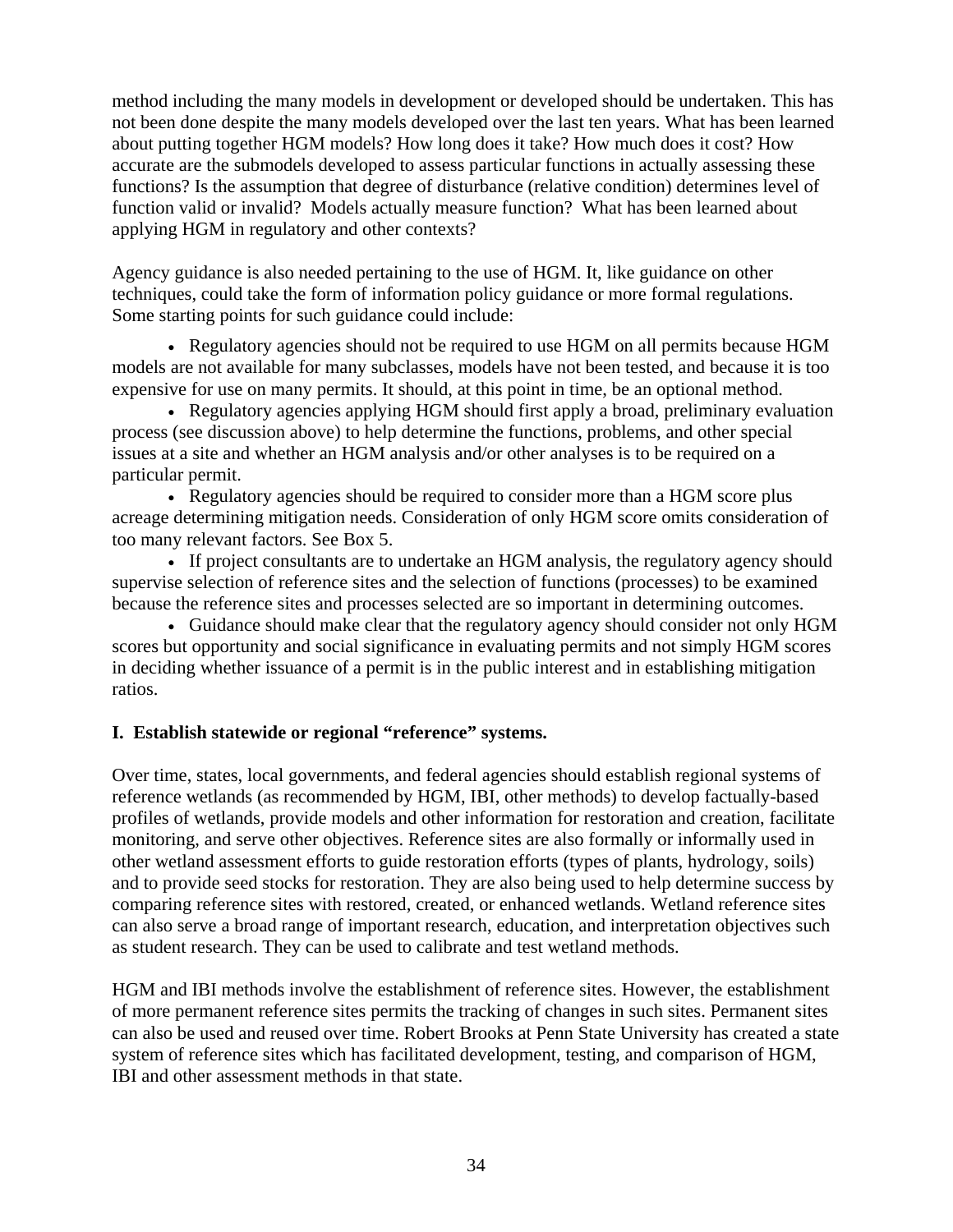Looking to the future, regulatory agencies should work with academic institutions, resource management agencies at all levels of government, and not for profits (e.g. Nature Conservancy, Trust for Public Lands) to establish regional or statewide systems of reference sites.

# **J. Develop and test procedures for carrying out a preliminary, broad qualitative assessment of wetlands and project impacts with more detailed analysis for specific functions, functions/values and problems (as needed).**

As suggested in Part 1, experience indicates that "a one size fits all" approach to assessment involving the same analysis of the same functions/values and same level of detail and accuracy for all permits does not adequately reflect the wide variations encountered in wetland ecosystems nor the differences in the amounts and scale of functions and values information needed in specific contexts. There is not enough money or time or need for detailed assessment of all in all contexts. More specifically, scientists and regulators in developing future assessment methods should:

- Develop and utilize procedures which identify, early-on in a regulatory permitting situation, the types and amount of information and the needed accuracy. These include improved red flag, yellow flag, screening, and other mechanisms to identify, early on, significant functions/values, issues, and problems and the possible magnitude of project impact. Decisions should be based upon known or more easily obtained information wherever possible.
- Further explore ways of grouping wetlands and related ecosystems to help with preliminary and more detailed analysis. For example, the HGM overall classification of wetland types is useful to help characterize ecological functions and values and it is possible to use other classifications such as the National Wetland Classification system and NWI as well.

# **K. Combine case-by-case analysis (e.g. Section 404 permitting) with upfront information gathering and landscape profiling techniques for wetlands and broader areas.**

More specifically, scientists and wetland decision makes should, over time:

- Prepare and make more broadly available various types of "up front" information which identifies specific functions and values at specific sites or can help regulators identify functions and values on a case by case basis. This may include many types of information in map, digital, and written form such as wetland maps, flood hazard maps, erosion hazard maps, inventories of endangered species, ecosystem studies, identification and description of fish and shellfish habitat, historic and archaeological site inventories, source water supply inventories, existing land use data, hydrologic regime information, water quality information, and wetland restoration site information. This up front information cannot only facilitate caseby-case assessments but provide greater up front certainty to landowners. This information can also be used not only for regulation but water and land use planning and management, wetland restoration, public land management and other purposes.
- Develop improved wetland/landscape wetland characterization techniques which can be used both up front and on a case by case basis to suggest functions/values including the "opportunity" and "social significance". These techniques should include improved function/values assessment techniques and methods which are applicable to not only wetlands but adjacent deep water habitats and uplands.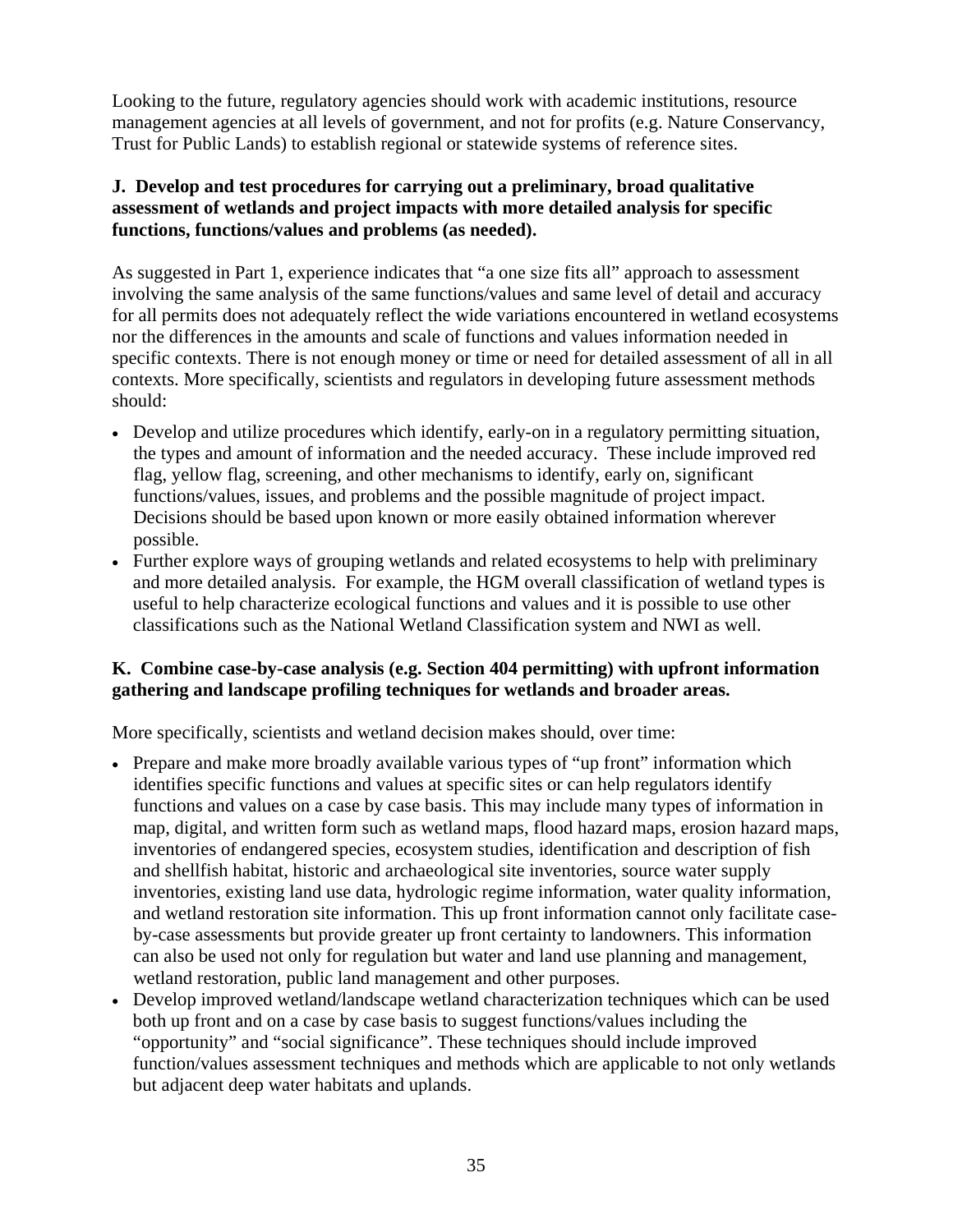However, there are limits to the amount of detail and accuracy which can be provided by upfront assessments. Limitations upon funding and the dynamic nature of wetlands will require that some measure of continued, detailed case-by-case assessment for delineation, functional assessment, mitigation, and compensation will also be needed. Techniques for efficiently combining broad scale, up front surveys and some measure of detailed case-by-case assessment is needed.

# **L. Further develop and test digitally-based (e.g., GIS) landscape or watershed-scale wetland assessment models.**

Assessing landscape context, as well as wetland level can be time consuming and expensive. However, a common sense approach that takes a qualitative look at the interrelationships between wetlands and broader areas is possible even on individual permits. In addition, a variety of up-front assessment approaches on a regional or watershed basis holds promise for improving and supplementing case-by-case wetland assessment. These approaches can help with red flagging and preliminary environmental analysis; assist regulators perform more detailed analysis of capacity, opportunity and social significance, and in monitoring and enforcement; aid in the establishment of compensation ratios; make wetland regulations more predictable and equitable; and reduce the administrative and financial burdens on private landowners. They can also help integrate and coordinate wetland regulations with comprehensive land and water planning.

However, the dream of an inexpensive wetland assessment method that will allow accurate, upfront evaluation of all wetlands within a given region and can entirely replace all case-by-case information gathering will not likely be realized in the foreseeable future. Wetlands are too complex and conditions change quickly. Regulatory information needs are too diverse and complicated. Approaches must combine up-front and case-by-case permitting in order to improve wetland permitting and other site-specific analyses.

# **M. Develop improved procedures for assessing "opportunity" and "social significance" as well as natural processes.**

Early wetland assessment methods such as WET and WET 2 attempted to evaluate both wetland natural processes ("capacity") and the relevance of processes to people ("opportunity", "social significance"). More recently, models such as HGM and IBM have not attempted to evaluate the relevance of "processes" to people.

Several rationales have been offered for this. "Values" are more subjective and less subject to quantification than natural processes. Natural processes can be "objectively" studied and described. A focus on natural processes helps regulators understand natural systems, the impacts of proposed projects, and the adequacy of impact reduction and compensation measures.

National and regional guidebooks for the HGM method have attempted to focus on natural processes by redefining "function" to refer only natural processes. With such a redefinition, "no net loss" of "function", then, means no net loss of wetland processes and not loss of wetland process and the benefits of these processes to people. Such a redefinition results, however, in a variety of problems in the context of a Section 404 or Section "public interest review" permitting. It represents a significant shift in regulatory policy. See Appendix A for more detailed discussion.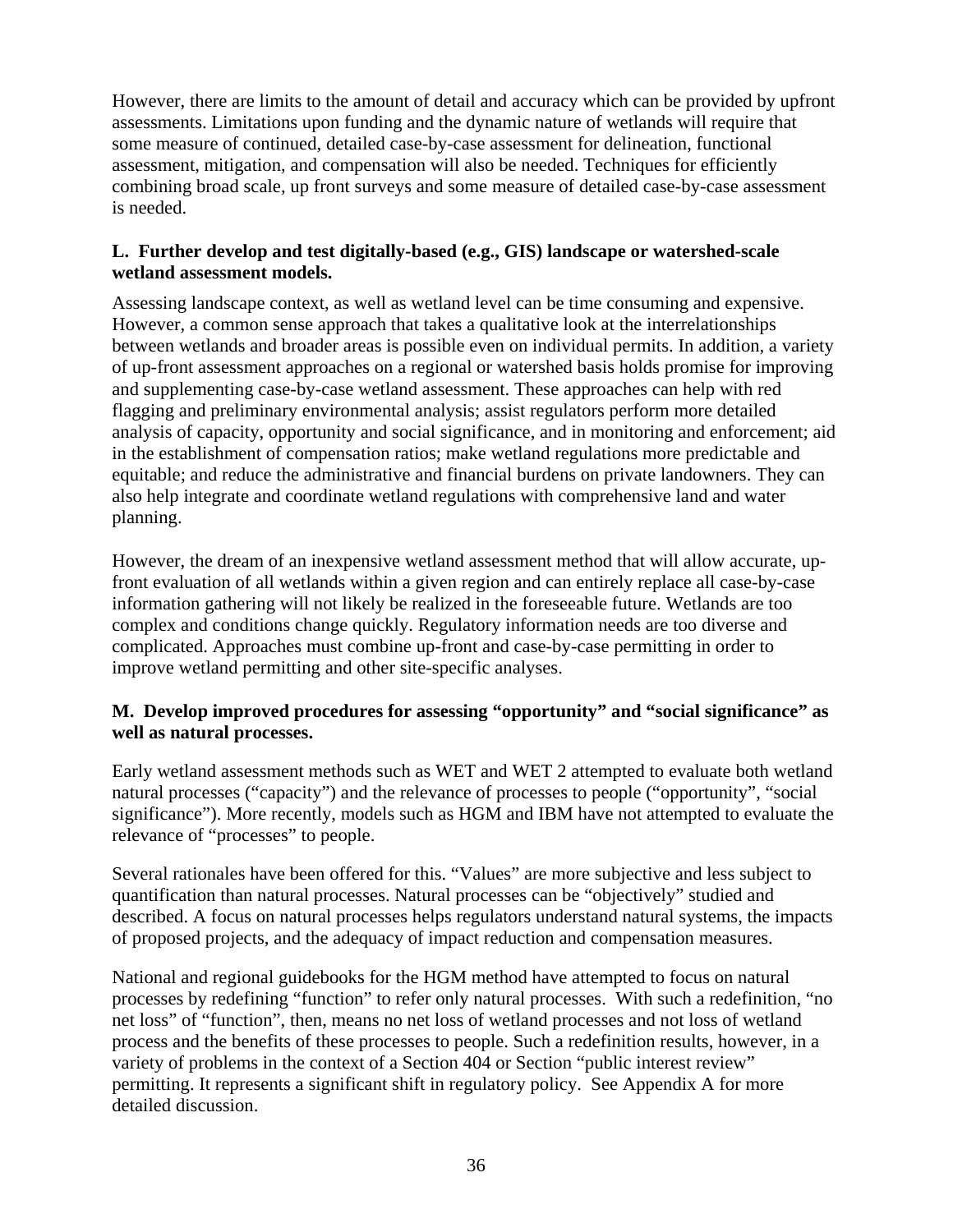Partial separation of objective and subjective factors is often desirable in project review. But, natural processes are not the only objective factors needing assessment. "Opportunity" and "social significance" due not readily lend themselves to quantified evaluation. But, this does not make them less important. Both natural processes and values should be assessed. Regulatory experience over the last several decades suggests that in combined consideration of objective and subjective factors is useful in initial, preliminary permit review to determine if a proposed project may have a significant impact. However, separate analysis of objective and subjective factors are often desirable for more detailed project review of specific functions/values or other issues and problems.

## **N. Over time, develop an integrated assessment model for not only wetlands but related ecosystems such as rivers, streams, lakes, estuaries, riparian areas and floodplains (and perhaps uplands that includes features of HGM, IBI and other techniques for use on a landscape basis.**

Many elements of existing assessment approaches appear to have promise for reconciling and integrating assessment methods in the future. Some include:

- Use of the HGM or a related hydrogeomorphic classification system.
- Focus on assessment of processes.
- Use of reference and the development of state or regional systems of reference sites,
- Use of multiple levels of review.
- Development of IBI models over time and their integration with HGM.
- Use of specialized assessments for particular issues, such as impact on flood flows (e.g., HEC) or determination of river stability (Rosgen).
- Development of reasonable guidance for the application of model results in establishing mitigation ratios.

# **O. Fill the critical gaps in scientific knowledge.**

Collaborative agency, academic institution, not for profit, and other scientific research is needed to fill critical gaps in scientific knowledge pertaining to assessment. Some priority wetland scientific research issues relevant to assessment of functions and values include:

- Determine the hydrologic and ecological requirements of various "priority" wetland plant and animal species (e.g., rare and endangered species, species of commercial or recreational importance). This has, to some extent, been done. But, more work is needed.
- Help regulators predict changes in wetland hydrology from watershed urbanization, deforestation of rural areas, channelization and other activities. Regulators also need to be able to predict the impacts of such changes.
- Identify indicators for specific functions/values in particular contexts such as the use of vegetation, flood frequency, and various animal species and determine their accuracy.
- Determine to what extent wetland "condition" is an accurate indicator of wetland function/values and, if so, how it is best evaluated.
- Compare the accuracy of various wetland function and value assessment approaches.
- Determine the extent to which offsite and out of kind mitigation maintains or compromises the functions/values and overall ecological integrity of wetland systems.
- Conduct long-term, multidisciplinary research concerning the impacts of various types activities on wetlands and the adequacy of various impact reduction and compensation measures.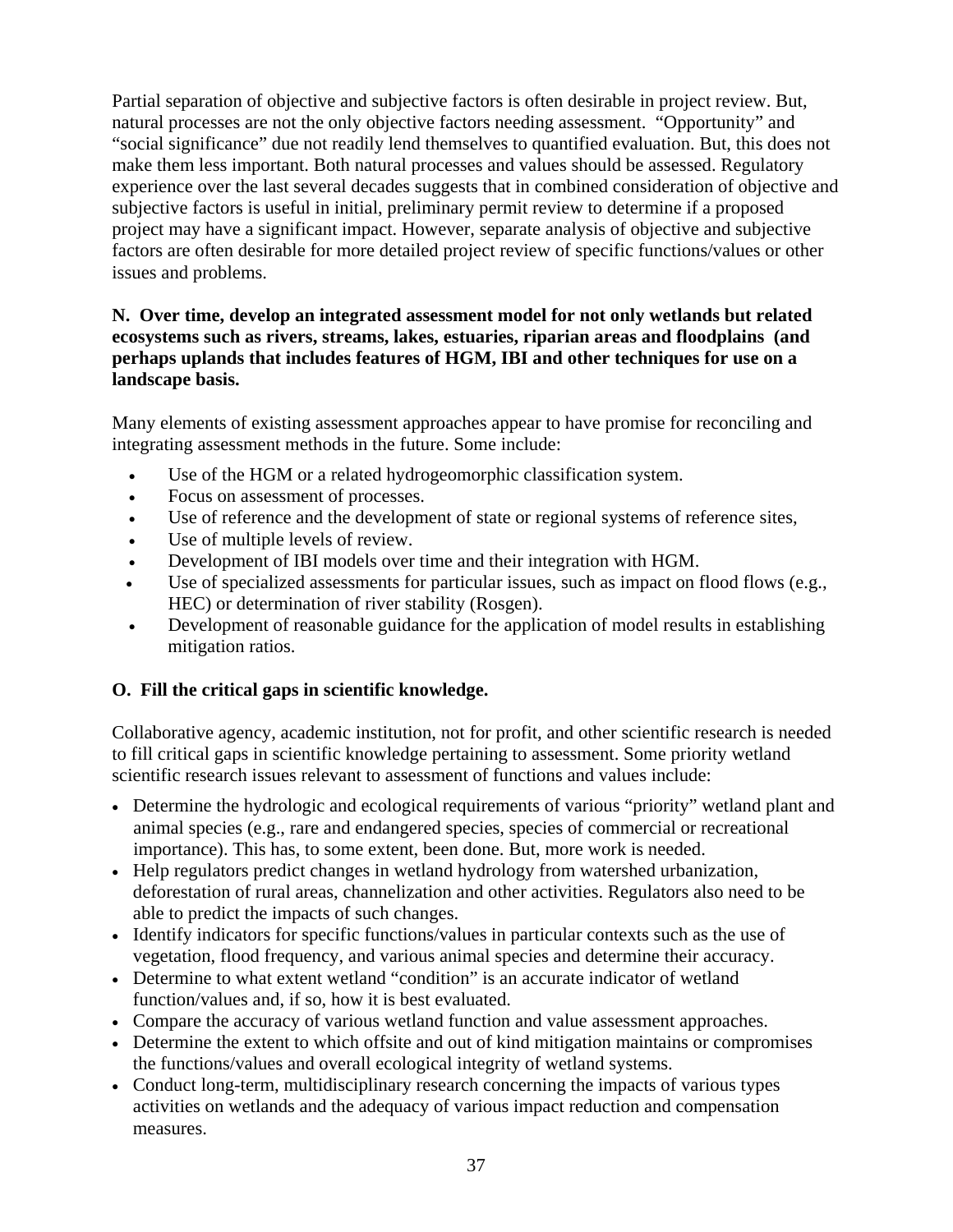#### **P. Improve information dissemination and training concerning assessment techniques.**

Improved assessment can occur only if those responsible for such assessment receive training and education in assessment methods and techniques. To improve assessment information dissemination and training, scientists and decision-makers should:

- Translate highly complicated assessment concepts and approaches into understandable language and guidance with case study, "how to" examples. Guidance documents and materials should be posted to the Internet where they are can be available to all free of charge.
- Broadly distribute, through the Internet, available wetland-related resource information such as wetland, flood, erosion, endangered species, and other maps relevant to assessment of wetland functions and values.
- Provide training and education in assessment simultaneously to federal agencies, states, local governments, and consultants to encourage cross-communication and partnerships which can be continued in the years to come.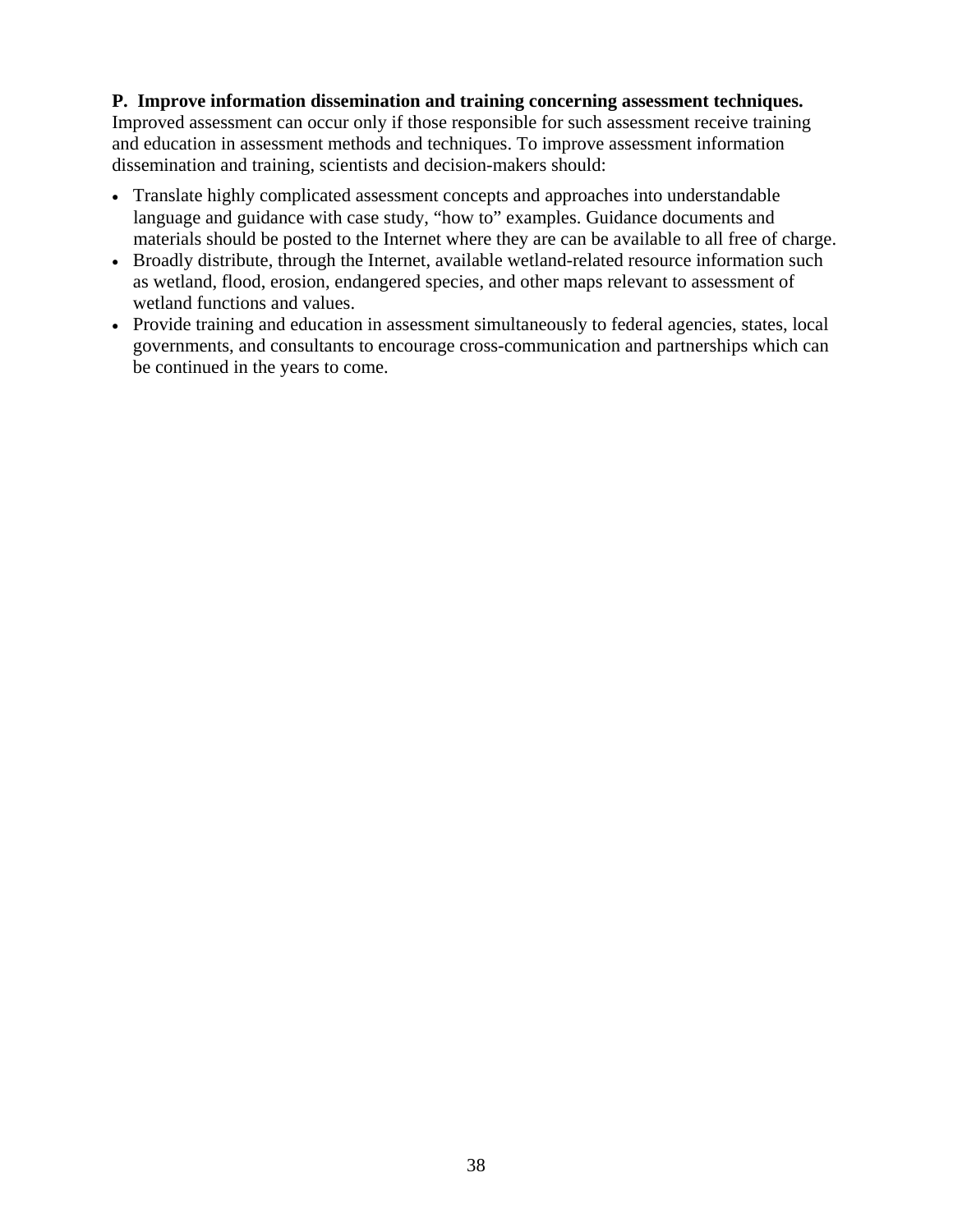# **APPENDIX A: THE USE OF TERMS IN THIS REPORT**

**Definitions:** In this report, terms are used in the following ways:

- *Assessment*. The term wetland "assessment" is broadly used in this report to include wetlandrelated data gathering, data analysis, and the presentation of resulting information to decisionmakers. It includes but is not limited to mapping, delineation, determination of ownership, natural hazards analysis, project impact analysis, analysis of functions and values, alternatives analysis, determination of mitigation needs and the design of mitigation measures, the determination of "compensation needs" including compensation ratios, and monitoring, and enforcement of regulations.
- *Capacity*. The ability of a wetland and related water and floodplain/riparian resources to produce various goods and services of use to society. Capacity is primarily dependent upon natural hydrologic, biological, and chemical processes but also depends on other characteristics such as soils, topography, and size.
- *Data.* "Raw information" such as air photos, vegetation information, soils information, topography, etc. not yet analyzed for a specific purpose.
- *Function*. The term function is primarily used in this report as a noun to refer to natural processes contributing to the "capacity" of a wetland and related ecosystems to provide certain goods and services.
- *Functions/values.* As used in this report, the term "functions/values" or "functional values" is used generally to refer to the goods and services provided by wetlands and their value to society. Functions/values are also referred to elsewhere in the wetland literature as "functions", "values", "functional values", or "valuable functions".
- *Information*. Data analyzed for a specific purpose; the results of such analysis.
- *Natural.* In an unaltered or relatively unaltered condition.
- *Opportunity*. The present or reasonably foreseen ability of a wetland with certain "capacities" to actually deliver goods or services to society. Opportunity depends upon overall context. For example, a wetland may have the natural capacity to intercept pollution but may not do so because there are no pollution sources. The presence of existing or reasonably anticipated upslope pollution sources provides the "opportunity" for actually doing so.
- *Red flag.* In this guide, an issue or problem sufficient to warrant denial of a regulatory permit. Also see, yellow flag.
- *Social significance*. The existing and reasonably foreseen benefits and costs to people and their attitudes toward these benefits and costs. Social significance in a wetland function/value context depends upon not only capacity and opportunity but who benefits and suffers adverse impacts, how many benefit and suffer adverse impacts, how they benefit or suffer costs, how much they benefit and suffer costs, and how strongly segments of society feel about the benefits and costs.
- *Value.* In this report, "value" is primarily used to describe the attitudes of society toward various wetland goods and services. In other contexts, it is often used synonymously (or in approximately the same way) as *functions* (used in the broadest sense) or *functions/values.*
- *Yellow flag.* In this report, an issue or problem requiring more detailed investigation or study. A yellow flag issue may become a red flag after additional data gathering (e.g., confirmation of an endangered species)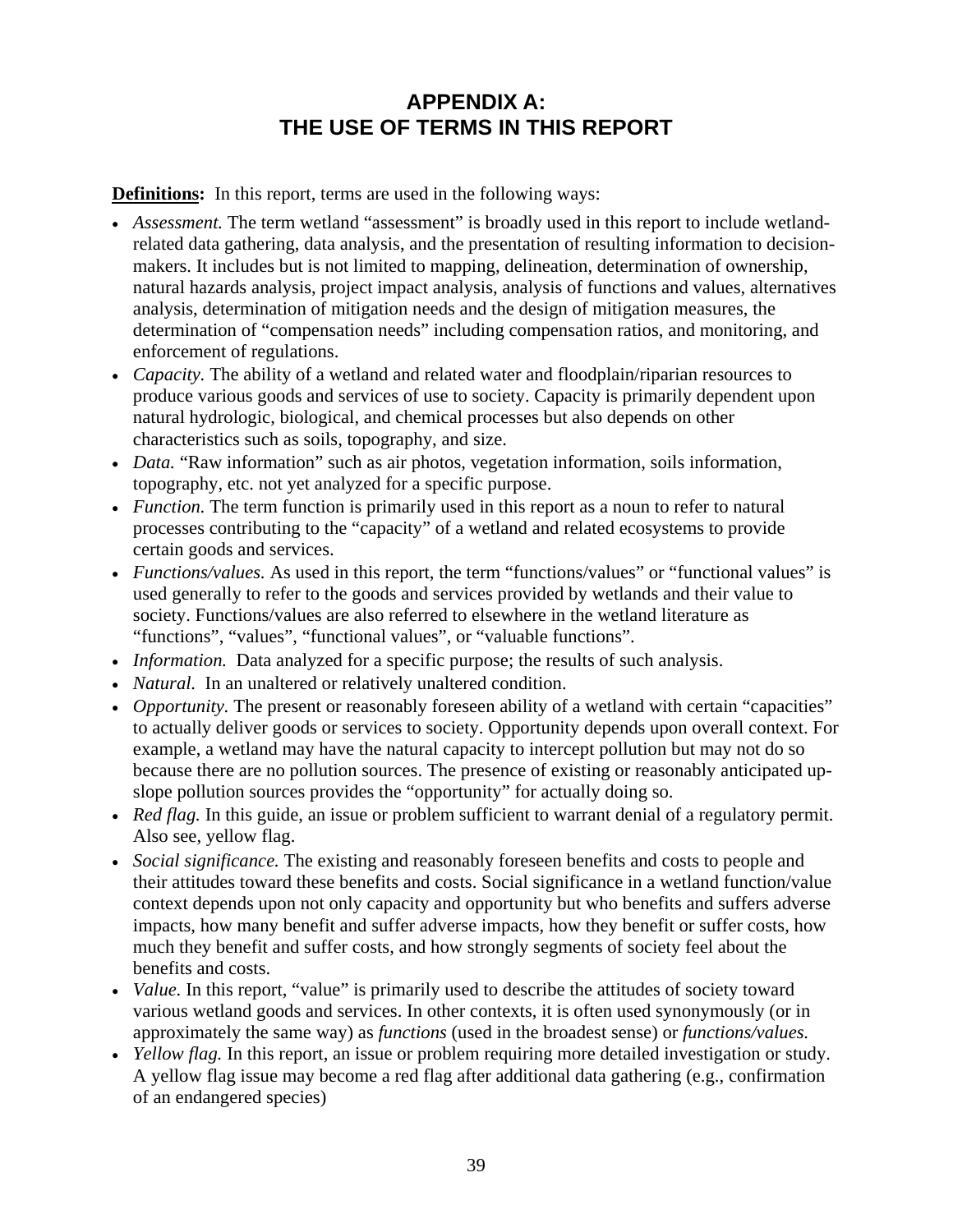**Acronyms.** This report uses the following acronyms.

*EPA***.** U.S. Environmental Protection Agency.

*GI***S.** Geoinformation System. A geo-referenced information storage and analytical system, usually computerized.

*HGM.* Hydrogeomorphic Assessment Method. This method is being developed by the U.S. Army Corps of Engineers in cooperation with other agencies.

*IBI*. Index of Biological Integrity. This is a biological reference standard of biological health and condition developed pursuant to various biological indicator assessment approaches (collectively referred to in this report as IBI assessment approaches).

*NRCS***.** The Natural Resources Conservation Service, United States Department of Agriculture. *HEP.* Habitat Evaluation Procedure. This is a wildlife assessment procedure developed by the U.S. Fish and Wildlife Service.

**HEC**. Hydrologic Engineering Center. A series of hydrologic and hydraulic assessment techniques developed by the Hydrologic Engineering Center, U.S. Army Corps of Engineers. *WET***.** Wetland Evaluation Technique. This is a rapid assessment approach which was developed by the Federal Highway Administration in cooperation with the U.S. Army Corps of Engineers and other agencies.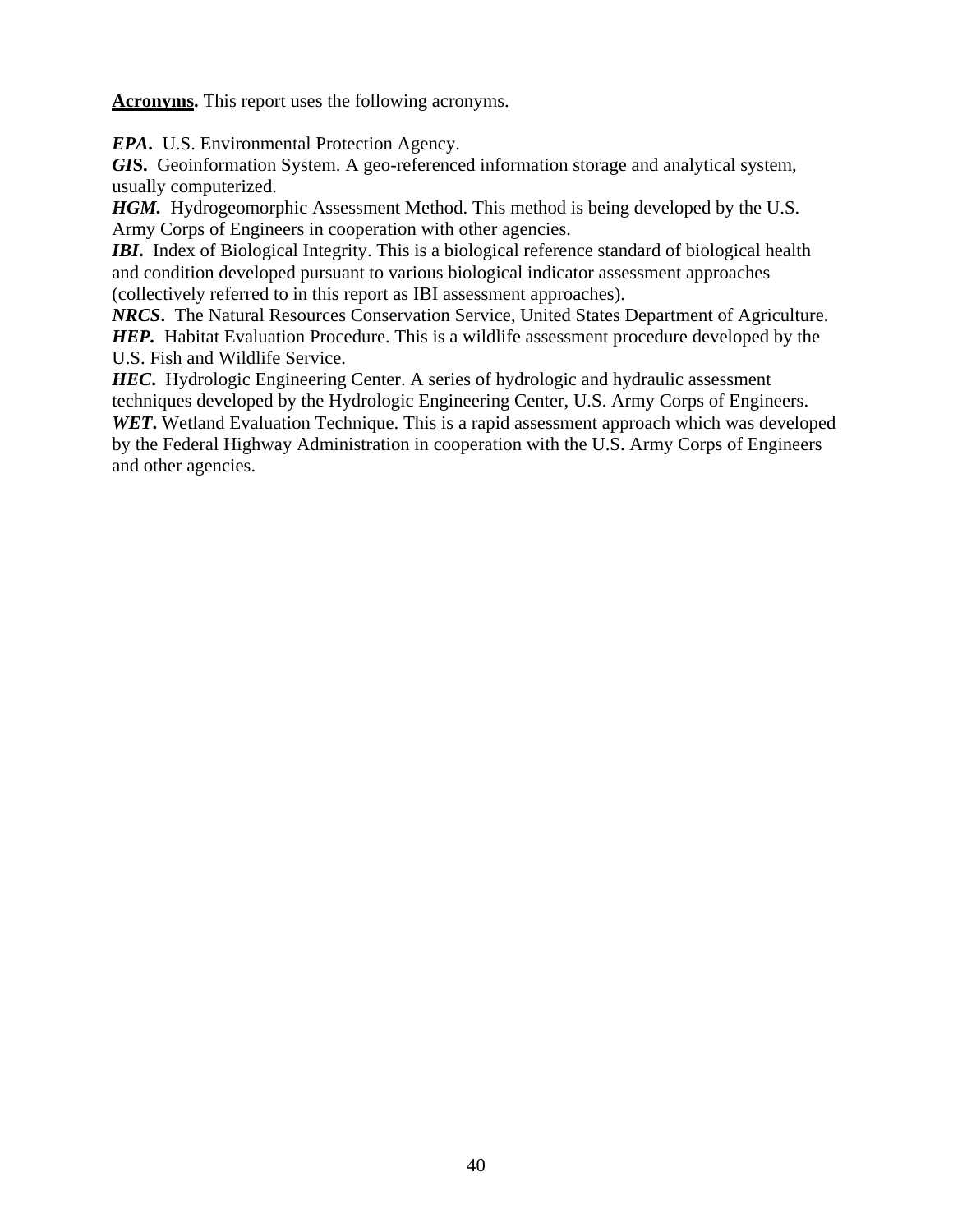# **APPENDIX B: SOME OF THE INFORMATION NEEDS OF WETLAND DECISION-MAKERS**

Wetland decision-makers need varied types of information (e.g., biological, hydrologic, geologic) and resulting information products (e.g. maps, lists), depending upon the management tool, management goals, context and other factors. Variations in needs require different raw data gathering and analytical capabilities. Some examples of wetland information/analyses needs and resulting information products sought by wetland decision-makers include the following. Other needs are described in Appendices D, F, G, H, and I.

• **Assessment of basic wetland "processes" or "functions"** to determine whether an activity may have an adverse impact on ecological or other characteristics, the magnitude of this impact and the adequacy of proposed impact reduction and compensation measures in meeting no net loss or other goals. Assessment of "function" is an important need of virtually all wetland decision-makers wishing to alter a wetland or to evaluate a proposed evaluation by someone else.

• **Assessment of a wetland's "condition" relative to other wetlands.** Condition is often used as a surrogate to help determine the potential for wetlands to provide goods and services, and to determine restoration potential and compensation ratios (e.g. HGM, IBI) for regulatory, water planning, acquisition and a broad range of other decision-making needs. Condition is often used to imply "function" (processes) although it may or may not accurately do so.

• **The assessment of wetlands types and boundaries for wetland mapping purposes.**  Wetland maps (or digital information with a georeferencing sufficient to preparation of maps) are needed by virtually all wetland decision-makers although the scale and accuracy of the needs differ. Mapping requires examination of certain features in the landscape (e.g., vegetation adapted to frequent flooding or high ground water conditions, hydric soils, visible water or evidence of water). For example, NWI, state and local wetland mapping efforts are based on aerial photo interpretation with some measure of field observations. Many state wetland regulatory statutes require local regulatory mapping consistent with state wetland definition criteria. Interestingly, a computerized search of all wetland court cases at federal and state levels conducted as part of this study revealed that the most common use of the term "assessment" in court decisions was in reference to mapping or delineation, not functional assessment.

• **Field evaluation of soils, hydrology and vegetation to more precisely "delineate" wetland boundaries** on the ground through the case-by-case application of delineation criteria and procedures (e.g., the 1987 Corps Manual for Delineating Jurisdictional Wetlands). Delineation of on the ground boundaries is needed by virtually all wetland decision-makers wishing to alter a wetland or to evaluate the proposal of someone proposing such an alteration. Delineation is often carried out through a combination of site inspections and use of aerial photos, soil surveys, topographic maps, air photos and other information sources. Delineation is a common, site-specific assessment need for individual regulatory permits.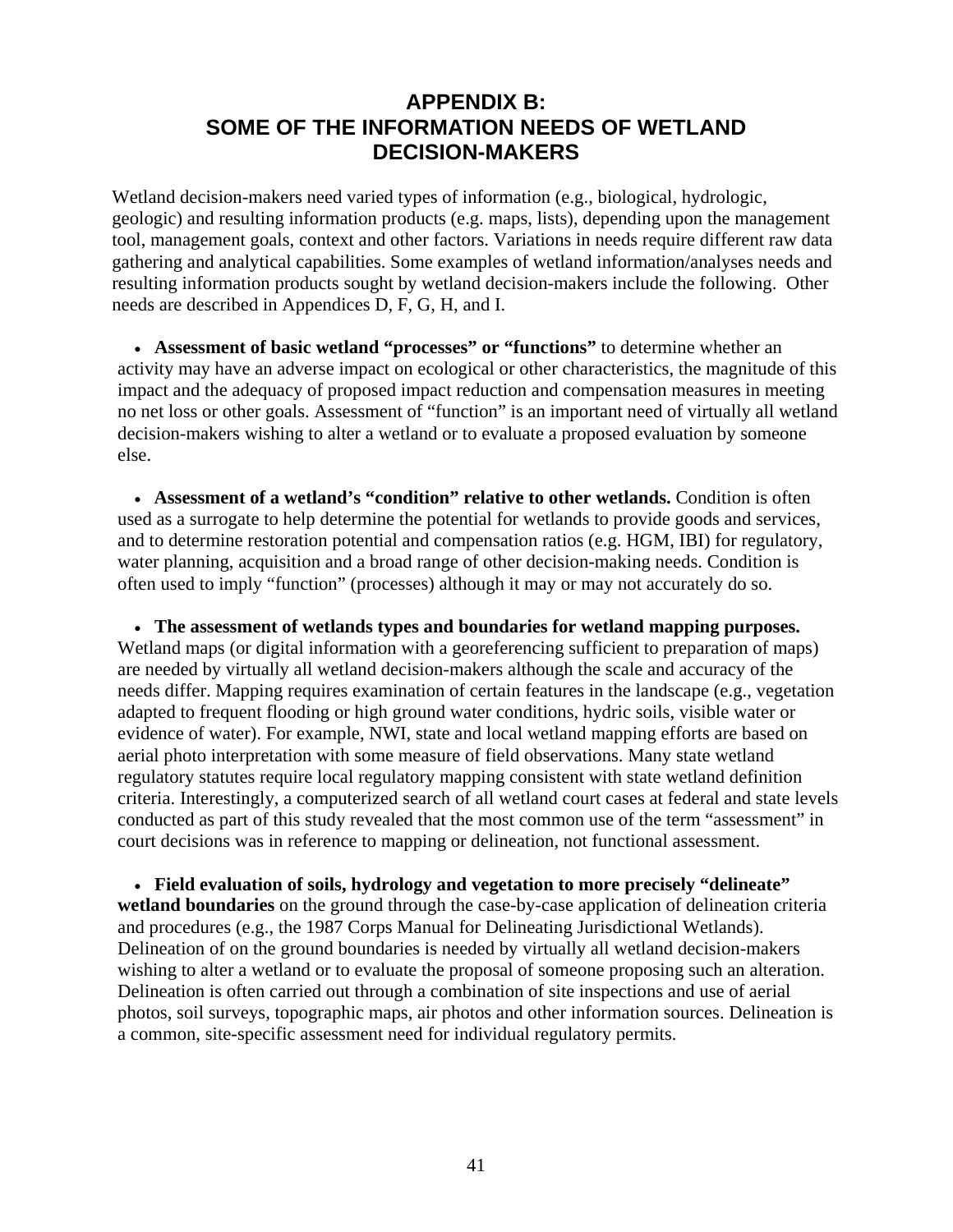• **The "monitoring of changes" in wetlands acreage and conditions to determine "status and trends"**, **and to carry out monitoring** (e.g., 305(b), enforcement of regulations). Monitoring may take place through aerial photo interpretation, sampling and other techniques. Monitoring information is needed by many wetland decision-makers although rarely available at adequate scale and with adequate accuracy. Monitoring wetlands can take place through the gathering, storage, and analysis of digital information pertaining to vegetation, hydrology, existing uses, etc. Such information may be gathered from air photos, satellites, airplane or helicopter-based scanners, and other approaches. Such information is increasingly used in GIS systems to help map wetlands, assess vegetation, assess the relationship of wetlands to other ecosystems, and answer other management questions.

• **The assessment of land ownership, parcel characteristics and land uses to aid in planning and permitting.** This information is needed by regulators, public land managers, and agencies carrying out acquisition and restoration. Some states have prepared ownership maps for some or all wetlands (e.g., Florida, Massachusetts, New York). Ownership, parcel and land use information are often needed by a regulatory agency to decide (a) whether particular wetlands are regulated (e.g., many statutes only regulate wetlands greater than a certain size); (b) what laws apply (e.g., a public waters statute often applies to lands owned by the state, while a wetland, shoreland or coastal zone statute may apply to private shoreland only a few feet away); (c) whether a project applicant owns the land where the proposed project is to be located; (d) whether adjacent landowners might be affected by a proposed activity (e.g., blockage of flood flows); (e) whether a landowner has sufficient upland so that alternative locations exist for a proposed wetland activity; and (f) what uses, economic and otherwise, are being made or might be made of the land (important in determining the public interest and whether there are economic uses for the land if a wetland permit is denied).

• **The assessment of natural and other hazards for wetlands and related areas and the potential impact of proposed activities on the natural hazards** (e.g., determination of whether a fill might back up flood water on adjacent lands through application of HEC 2 model). This information is needed by regulatory agencies, land acquisition agencies, restoration agencies, and others proposing specific management for wetland areas. The federal Section 404 program and most state wetland statutes require that regulatory agencies consider possible threats to health and safety for any proposed activity, including flood hazards. Assessment of hazards may take place by examining flood, soil and geologic maps and aerial photos of flooding. Other sources of information include soil boring and flood modeling (e.g., the Corps HEC models). The Federal Emergency Management Agency (FEMA) has prepared flood maps for most of the United States; it has mapped floodway utilizing backwater computations and an assumed maximum one-foot rise of floodwaters in thousands of communities.

• **The assessment of man-made hazards, such as pollutants (e.g., buried toxics at a potential Superfund site).** This information is needed by regulatory agencies, planning agencies, public land management agencies, and other proposing to alter or restore wetland areas. Such an assessment may take place on a proposed permit application, particularly if evidence shows that a wetland was at one time used as a dump site. Man-made hazards in wetlands are more common than one would suppose because wetlands have long been used as dump sites. Hazards are relevant to protection of public health and safety, proposed drainage or channelization and onsite water supply, among other aspects of proposed uses.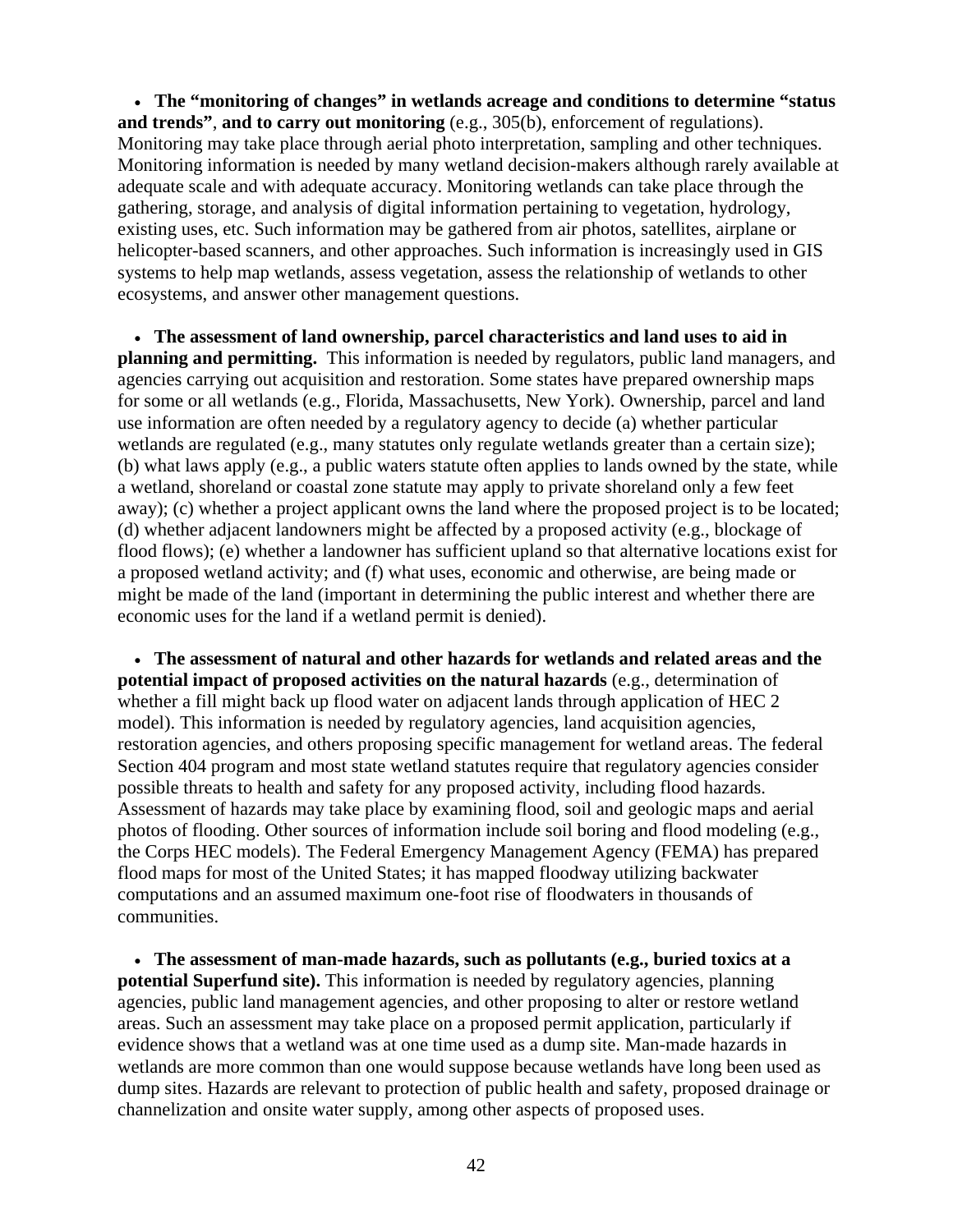• **The assessment of the suitability of wetlands and adjacent uplands for onsite, domestic waste disposal.** This is a common assessment need for regulators and land managers on proposed permit applications in locations where sewers are not available. Septic tanks/soil absorption fields do not function in wetland areas and adjacent lands with high ground water conditions. Local governments and states commonly assess for waste disposal through percolation tests, soil borings or soil mapping. Often a proposed permit application for a fill and residential development is denied at the local level if the permit applicant cannot first show that adequate onsite disposal of wastes can be provided, as required by state and local sanitary codes.

• **Legal assessment of wetlands in terms of navigable servitude and public trust** to help decide whether the public has a right to fish, paddle or otherwise use a particular wetland, and public/private rights in such a wetland. This assessment may be undertaken by regulators (often with the help of their lawyers) to help determine property ownership (e.g., the public owns the beds of navigable waters in most states) and landowner rights and duties. It is also useful in deciding whether a landowner may have a valid taking claim if a permit is denied. Restriction of an activity in a wetland is much less likely to be held a taking where public trust or navigable servitude doctrines apply. This type of assessment often involves determining the navigability of the adjacent water (Section 404 determinations), determination of high water mark and consideration of the wetland location and type (is it a wetland adjacent to a navigable water?) and historical use (e.g., recreational boating, canoeing), among other factors.

• **Environmental impact assessment** of a proposed activity on wetlands, adjacent lands and waters to comply with the National Environmental Policy Act (NEPA) and similar state and local requirements. NEPA and a variety of state statutes and local ordinances require that a regulatory, public land management or other agency wishing to alter a wetland or to evaluate a proposal to alter a wetland carry out an environmental impact analyses to determine the individual and cumulative impact of a proposed activity on the environment, including wetland areas. Impact assessment includes: (a) impacts on wetland functions and values; (b) impacts on flooding, erosion and other natural hazards; and (c) impacts on adjacent land uses and the community (e.g., proposed industrial use in a residential zone). Impact assessment is often a two-step procedure, involving a preliminary environmental assessment to (EA) determine whether there may be significant impacts, and preparation of an Environmental Impact Statement if significant impacts are a possibility.

• **Comparative rating of functions/values for establishment of restoration, acquisition, or regulatory purposes.** Such an assessment is particularly needed by land acquisition, public land management and infrastructure agencies. A variety of methods have been developed for relative ranking of wetlands. Although broadly proposed and discussed, regulators have rarely undertaken this type of assessment. Most permit applications do not involve the choice of placing an activity in one wetland or another, but allowing an activity on a wetland or upland site. Where it has been undertaken, relative ranking has been based on a wide variety of data sources, such as NWI wetland maps, topographic and soils maps, etc.

• **Classification of wetlands for regulatory or planning purposes.** This may be undertaken by a management agency to help determine functions and values and other features. The categorization may be based on size, hazards, location, functions, values, threats etc. Assessment for the purposes of regulatory classification has not taken place broadly or in much detail, except for New York State on wetlands larger than 12.4 acres, and in a small number of communities with advanced identification projects or special area management planning.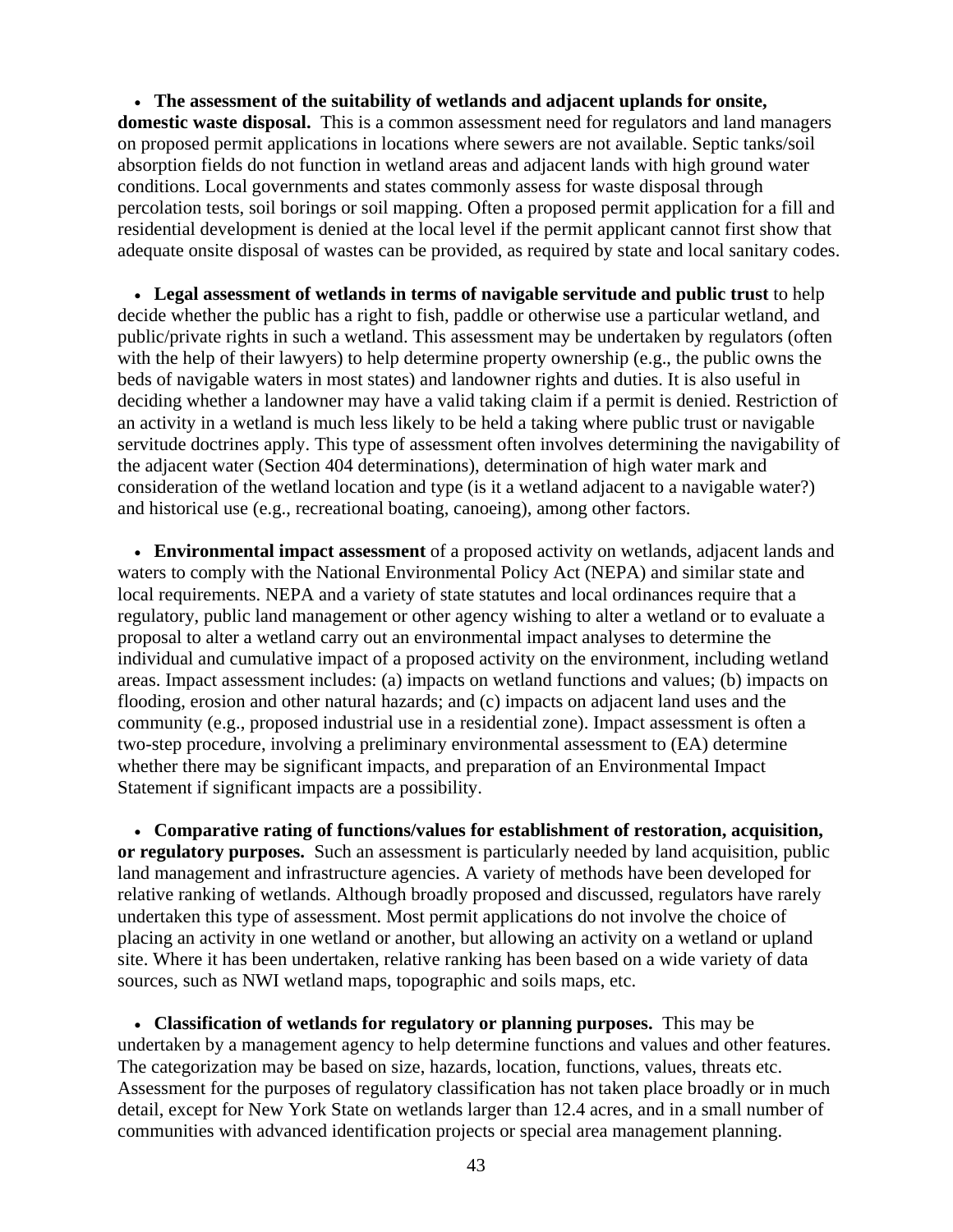• **Assessing the wetland restoration, creation or enhancement potential for a particular**  wetland or wetlands. This information is needed by regulatory agencies, restoration agencies, land management and infrastructure agencies. In determining the impact of a proposed activity and whether proposed impact reduction or compensation measures are adequate, regulators often need to decide whether the damage to a wetland will naturally heal (e.g., vegetation will grow back). Regulators also need to determine whether there are restoration/creation/ enhancement sites on or near the parcel of land where a regulated activity is proposed. This helps to determine whether onsite compensation is possible and practical. Finally, they need to evaluate the offsite restoration/creation/enhancement potential of particular sites if the landowner is proposing offsite mitigation.

Local or regional identification of restoration sites has also taken place in some states for mitigation banking (e.g., efforts now underway in California, Massachusetts). Soils and topographic maps, federal, state and local wetland maps, flood maps and other sources of information are often combined with field visits to evaluate restoration potential.

• **Assessing the relative suitability of wetlands and other lands for development and protection as part of comprehensive land use land use planning for municipal planning and zoning purposes to allocate lands throughout a community to their most suitable uses.** Such an analysis is particularly needed by local planning and zoning agencies. Such planning analyses typically take into account overall functions/values (broad generalizations applying to all wetlands, but not on a wetland-by-wetland basis), hazards, available public services and compatibility of adjacent uses, among other factors. Allocating lands throughout a community, region or state to their most suitable uses is the overall goal of most land use planning and zoning statutes. Local governments have been adopting regulations based on multi-objective resource analyses, including conservancy zones for wetlands in thousands of local communities.

• **Assessment of threats posed to wetlands from external development activities, changes in hydrologic regimes, exotics or other factors.** This information is particularly needed by regulatory agencies, restoration agencies, and other land management agencies. Some agencies have carried out various types of risk analyses for wetlands within specific areas to help target watershed planning, restoration, mitigation banking, permit tracking or other activities. Various types of data may be used for such risk analyses, such as wetland maps, maps showing urbanization and building permits, building permit records, time-series aerial photos and flood maps.

• **Assessment of the potential economic uses of wetlands** for various activities such as agriculture, forestry, aquaculture, urban development, residential development and roads. This information is often most needed by landowners and developers but may also be needed by regulators and public land managers, depending upon the content of regulations. Public and private landowners and developers often examine wetlands from this perspective for their own use and for development planning. They may submit such information as part of a regulatory permit application to suggest the public interest and the need for issuance of the permit. They may also submit such information in support of a variance or permit with the argument that the proposed activity is needed otherwise there will be no economic use of the land. Regulatory agencies rarely undertake a separate investigation of economic use potential, although it is often an issue considered in permitting, including determination of the public interest. A regulatory agency often examines economic use potential with more care when a landowner applies for a variance (state or local level) or claims a taking.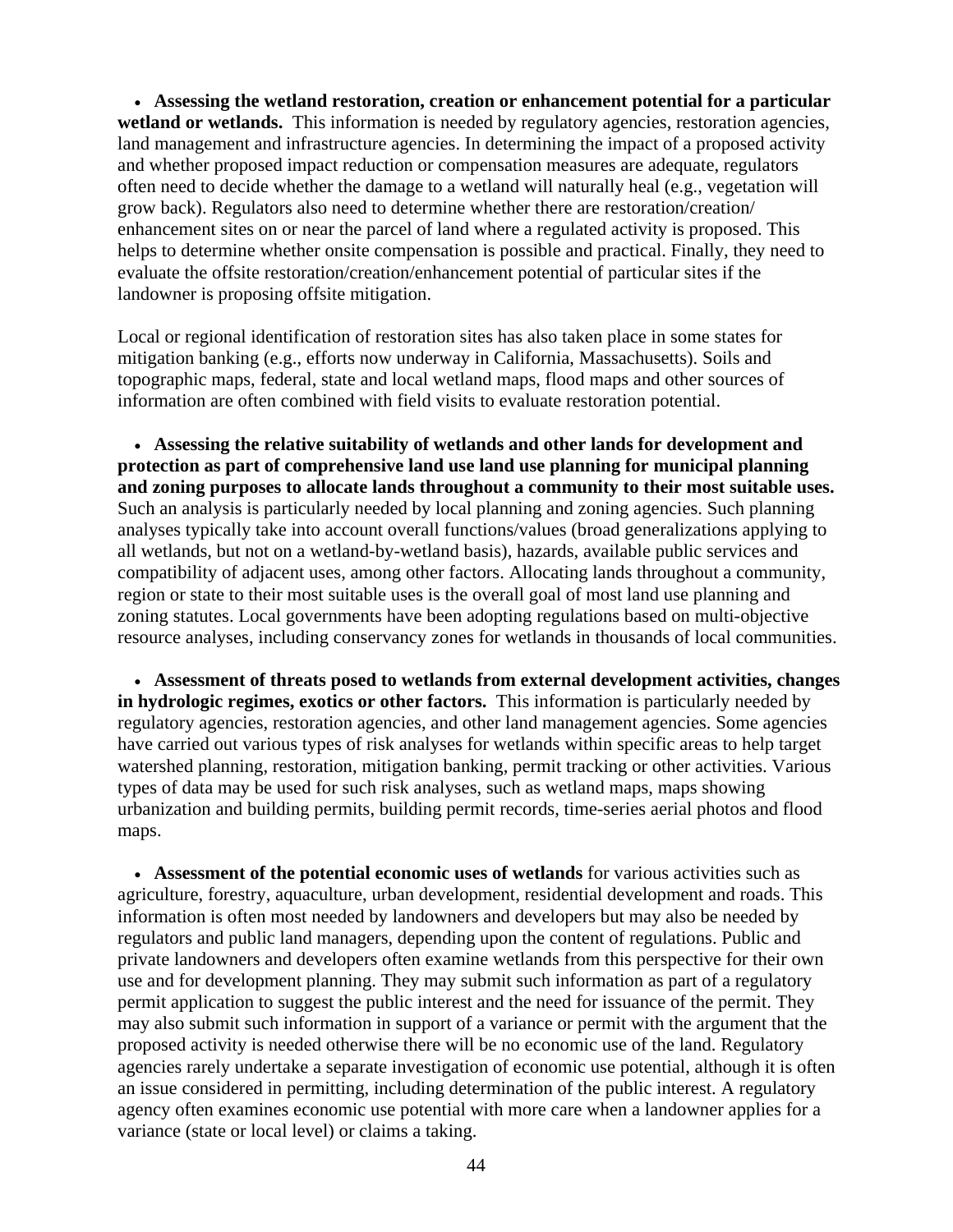• **Assessment of landowner compliance with regulations** (e.g., coastal zone management, pollution control, floodplain management, zoning, sanitary codes). This is most needed by regulatory agencies. This may involve the use of aerial photography and site inspections. Often the issue is not just compliance with wetland regulations, but also compliance with other laws. A broad range of local government, state and federal laws often apply to wetland sites. In some instances, a regulatory permit cannot be issued, such as a Section 404 permit, when the application does not comply with other regulations (e.g., Section 401 Water Quality Certification, Coastal Zone Management). It often makes no sense to carry out a detailed assessment of wetland hazards, functions and values or other features if a proposed activity is prohibited by regulations.

The above list of various types of wetland information and information products desired by decision-makers is not exhaustive. There is obvious overlap between categories of information gathering. However, the list illustrates a point—there are many legitimate wetland information gathering and analysis needs, depending on the context, goals and management program.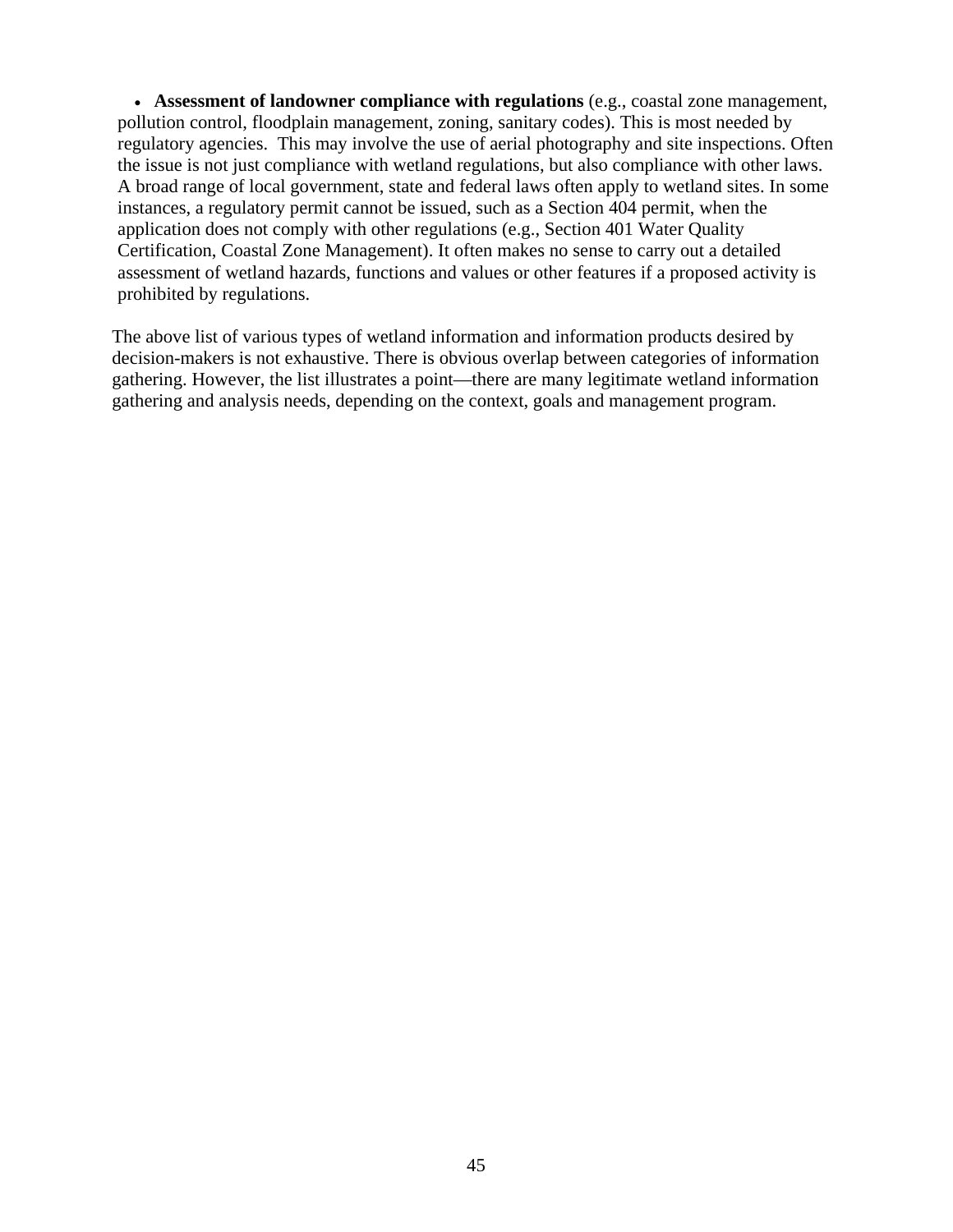# **APPENDIX C: DEFINING CRITICAL TERMS**

# **INTRODUCTION**

Any future effort to reconcile wetland assessment approaches needs to help build consensus building on the use of basic terms in assessment models. This appendix note examines some of the more important terms.

#### **"ASSESSMENT"**

Appendix B above describes some of the information gathering and analysis needs and resulting information products sought by wetland decision-makers. All are, in our estimation, "assessment" needs.

In recent years, much of the discussion of wetland assessment has applied term "assessment" to assessment of "functions". But, wetland decision-makers--regulators, planners, restoration experts, land managers, infrastructure development agencies, etc.—have a much broader range of information-gathering and analysis needs. We, therefore, suggest that the term "assessment" be used in a much broader sense to include the full range of information gathering and analysis needs.

#### **"FUNCTIONS"**

No definition is more critical or controversial than that of "function". Many regulatory programs, such as the Section 404 program, require that activities seeking a regulatory permit result in no net loss of wetland "function". The definition of function, therefore, determines, indirectly, which wetlands are to be protected or destroyed and the adequacy of impact reduction and compensation measures.

Function has historically been used in two ways. Most statures and regulations require that regulators determine the impact of proposed activities on the "goods and services", such as flood storage and conveyance, which wetlands provide and have been generically referred to as functions or values. More recently, the term "function" has been used to refer to natural processes.

A little historical perspective on the use of this term may be helpful.

The Conservation Foundation Report, Protecting America's Wetlands: An Action Agenda in 1989 recommended, "the nation establish a national wetlands protection policy to achieve no overall net loss of the Nation's remaining wetlands base, as defined by acreage and function…" In this report, the Conservation Foundation used function to refer to flood conveyance, flood storage, pollution control and a range of services provided by wetlands, including cultural and aesthetic values (See Figure 1 in that report, Wetland Functions). This report led the EPA and the Corps of Engineers to adopt a 1989 Memorandum of Understanding pertaining to mitigation, which incorporated the no net loss of function and values standard into Corps regulatory permitting. It is to be noted that both function and values are included in this MOU.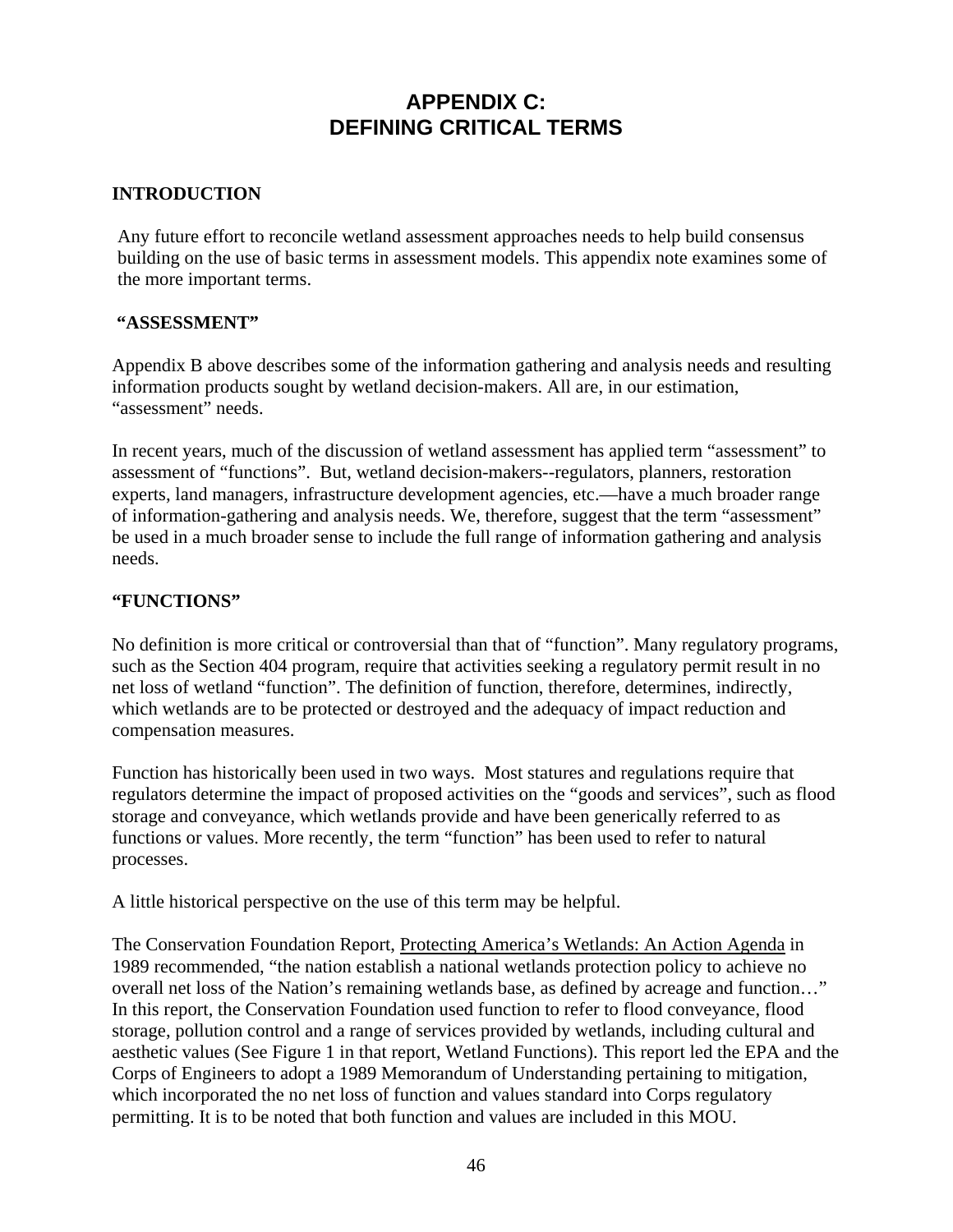Until 1995, functions and values were often used interchangeably in statutes, regulations and reports at federal, state and local levels to refer to goods and services provided by wetlands to society, such as habitat for waterfowl, production of fish, habitat for rare and endangered species, control of pollution, storage of flood waters, and cultural and heritage functions (e.g., shell mounds, recreation, historic sites).

In 1995, the U.S. Army Corps of Engineers Waterways Experiment Station attempted to more specifically define function in a Hydrogeomorphic Method Procedural Guide. The guide (see Smith et al., 1995) defined functions "as the normal or characteristic activities that take place in wetland ecosystems or simply the things that wetlands do." In its procedures the guide more specifically focuses (see Table 2 in Smith et al., 1995) on the analysis of wetland natural resource processes relevant to the ecological suitability of wetlands. The goal was, in part, to separate objective investigation of project impacts on wetland processes from more subjective analysis of the value of such changes. A second goal was to permit the determination of relative wetland condition to help decide restoration needs and mitigation ratios.

The more specific definition of function in the HGM Procedural Guide, combined with a focus on ecological functions in the guidebooks developed to implement HGM, represent a narrowing of factors considered in wetland assessment, compared to the WET approach that the Corps had previously used. WET considered efficiency or capacity, opportunity and social significance in assessing functions and values. HMG only considers capacity or efficiency.

# **Use of the Term "Function" to Apply to Ecological Processes**

Most wetland regulatory statutes and regulations in their goal statements or regulatory criteria emphasize the importance of protecting fish, wildlife and other ecological functions/values. Placing emphasis in assessment on natural processes is partially consistent with these statutes, as long as the other goals are not ignored.

Another benefit of the HGM use of the term function as natural functions is that it focuses on objective (or at least partially objective) fact-finding. The separation of objective fact-finding from the more subjective determination of value is useful in assessing wetlands in regulatory and scientific contexts. Physical features of wetlands, processes and impacts can be categorized, studied, described and measured by experts with a fair amount of objectivity. Agreeing on facts can be an important step in reaching later agreement on policy.

Objective fact-finding should, therefore, be an important part of detailed wetland assessment. However, objective fact-finding should not be confined to natural processes (the principal focus of HGM). A broad range of wetland characteristics and the relationship between these characteristics and society can be objectively described, measured or modeled. This can apply to existing uses, adjacent land uses, threats, historic sites, archaeological sites and a host of other factors relevant to the impact of an activity on a wetland and the adequacy of impact reduction, compensation measures and the use of mitigation. Objective fact-finding can include use of models to measure the possible impacts of changes in wetlands on people, such as increases in flood heights and possible levee breaches resulting from protection or destruction of a wetland. A critical issue from a regulator's perspective is how what is happening hydrologically and hydraulically will affect particular segments of society (e.g., flooding of specific downstream property owners).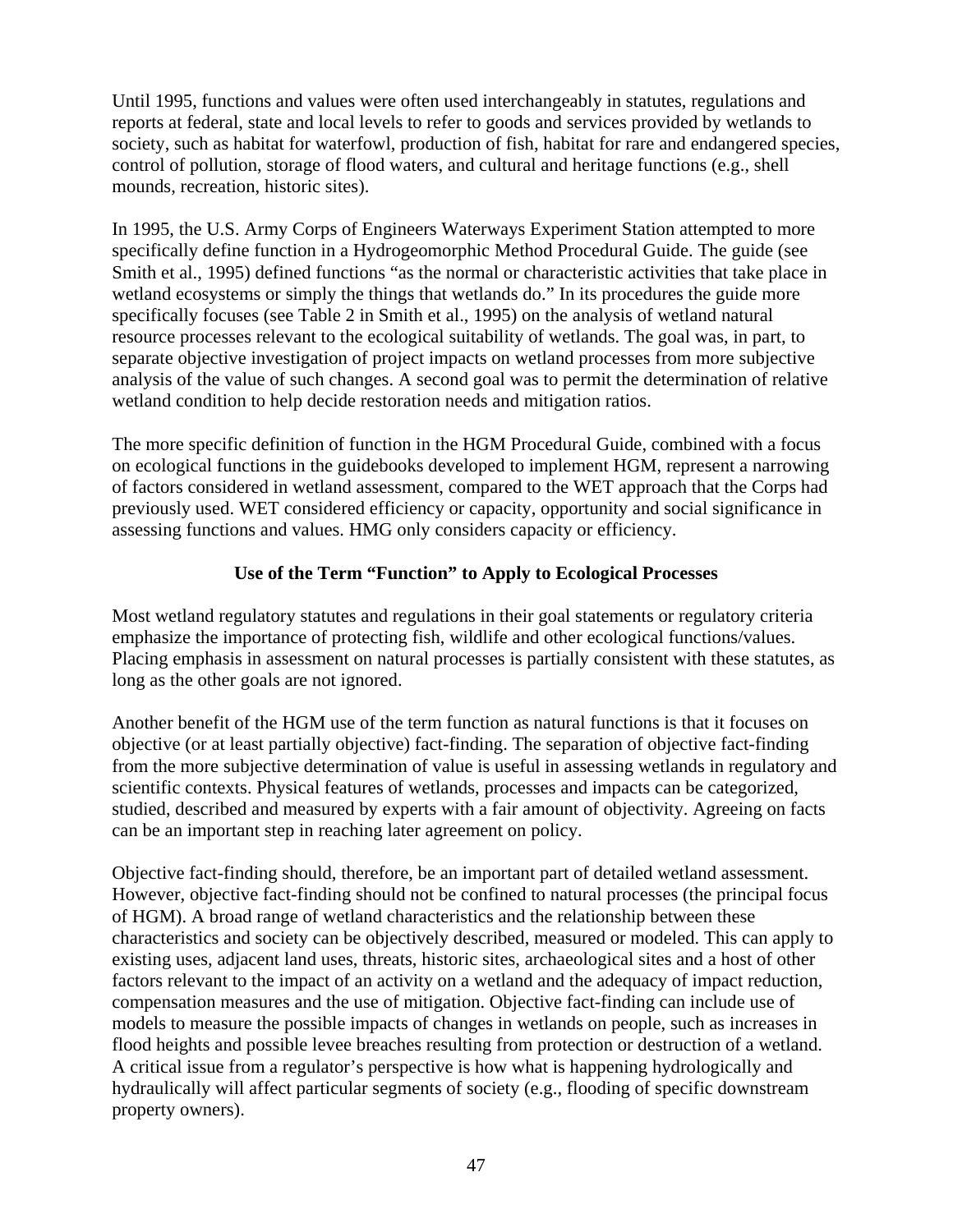However desirable it may be to improve evaluation of ecological processes by separating scientific facts from more the subjective determination of value, it must also be recognized that the redefinition of functions, as proposed in HGM, poses problems.

1. Regulatory staff has limited funds and time, and an increase in one sort of information gathering often results in the decrease in another. While an HGM assessment may increase the amount and quality of ecological information available on a particular wetland, it may decrease the amount of information pertaining to archaeological, aesthetic, historical and other wetland characteristics important to society. The redefinition of function to refer only to natural processes may also change the sort of information available to a regulator carrying out a public interest review, if continued emphasis is not placed on these additional factors.

It should also be noted that state and local regulatory statutes and administrative regulations (e.g., the Section 404 public interest criteria) similarly require determination of project impact on flooding, pollution, erosion and other wetland goods and services that affect people, not impacts on biological or hydrologic processes alone.

2. There is often not a clear relationship between ecological processes and the sort of impacts or public interest factors that a Section 404 regulator is supposed to consider in reviewing a permit. (See Box 3 in the text above.) For example, how do natural processes relate to land use, navigation, water supply, energy needs, mineral needs, consideration of property owners, aesthetics or general environmental concerns? How do they relate to flood hazards and floodplain values? Dense wetland vegetation may retard runoff. Yet, flood storage more often depends on the shape and size of a wetland, including the topographic contours and overall flood regimen of the adjacent flood regime, than vegetation type or density.

3. Efforts to develop numerical models to characterize wetland processes, based on limited structural characteristics, such as plant species and density, have proven difficult, although a fair number of such models have been proposed. There has apparently been little detailed field verification of models.

4. A narrow definition of function in assessment is inconsistent with the use of the term in many models and the literature. More than half of the assessment approaches reviewed by Bartoldus in 1999 use the term function in a broad way and not simply to refer to natural processes. This is confusing. Use of a term in a specialized manner, inconsistent with general usage, should be avoided unless absolutely necessary.

5. While overall distinctions between functions and values may be useful, they leave a void in terminology for the combinations of natural processes and other characteristics that make wetlands valuable to society. Is there any satisfactory alternative to function (verb) to describe the ability of wetlands to produce goods or services? Also, what are these combinations of processes and other characteristics to be called if not functions— "functional values", "valuable functions?

6. There are practical impediments to evaluating wetland processes alone, without simultaneous consideration of the end product "services" of the processes—flood storage, pollution control, etc. For many reasons it is impossible for regulators to determine all of the processes for a particular class or subclass of wetland, or even a specific wetland, without some way of narrowing which processes and changes to these processes may be of greatest importance in a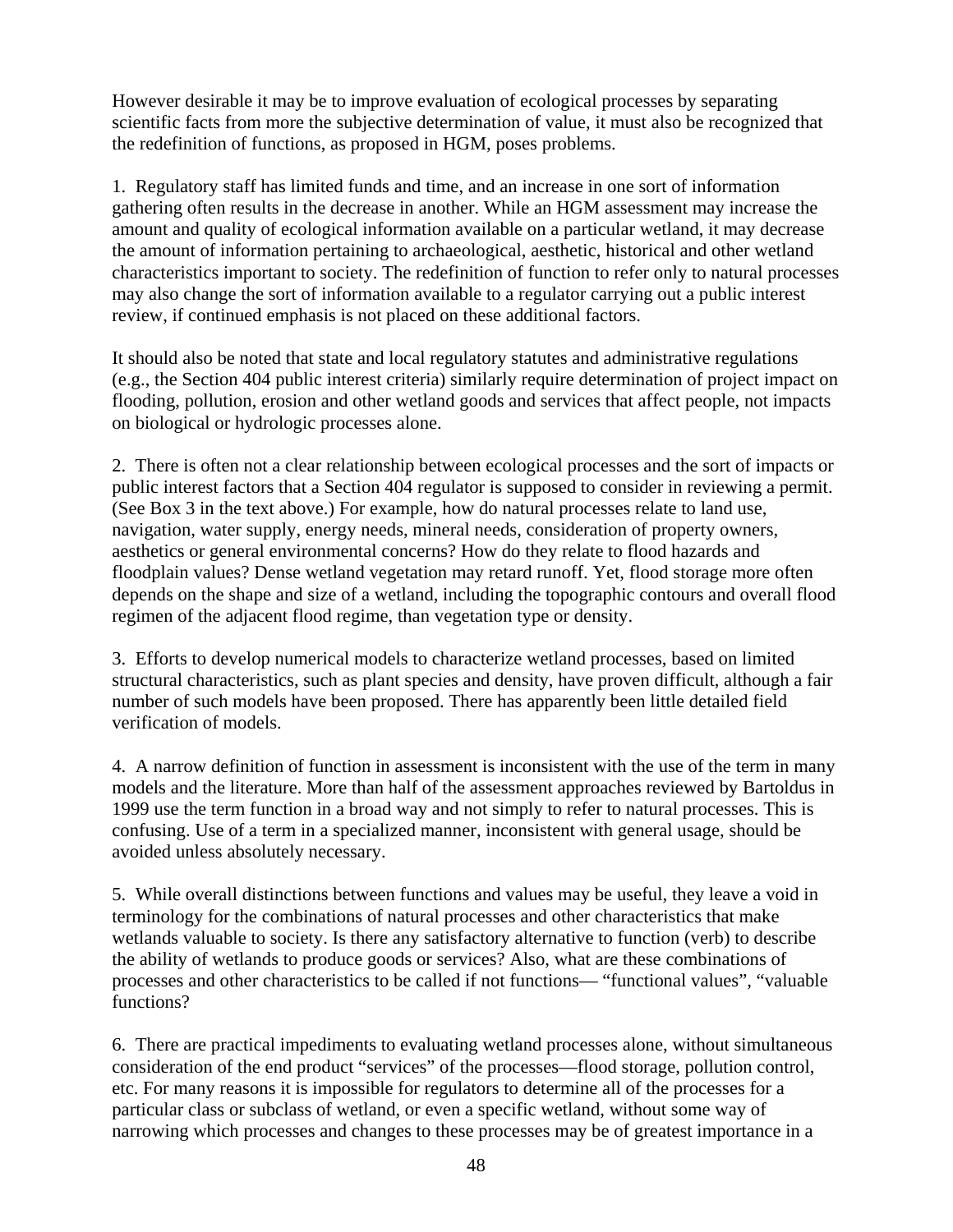particular context. Some method of sorting and focusing must occur early on in an evaluation process. This can best be done with some preliminary consideration of the good and services produced by the original wetland and by the replacement wetland if mitigation is to be used.

For example, what processes should a regulator examine to determine the recreational potential of a wetland to be impacted and a potential replacement wetland? Recreation may include paddling, recreational boating, bird and other wildlife viewing, swimming and waterfowl hunting. Each has different requirements in terms of water depth, acreage and quality, scenic qualities, vegetation, access and corresponding processes. It is impossible and often impractical to gather all of the process-oriented information pertaining to all possible recreational uses. This means some preliminary consideration of the end products of the processes—maintaining or providing as compensation a wetland suitable for specific types of recreation —prior to carrying out any analysis of processes.

# **Future Use of the Term "Function"**

How, then, should function be used in regulatory contexts, including the mitigation action plan and efforts to reconcile wetland assessment approaches?

The restricted HGM use of function to refer to natural processes is appropriate in scientific contexts. But, if the term is to be used in a limited sense to apply only to natural process, scientists should also make clear that they are not attempting to redefine the scope of Section 404 and similar regulatory project review procedures. Narrowing the concept of net loss of function to apply only to changes in natural processes has significant policy implications that deserve public debate and review. Decisions should not be based on scientific convenience alone, without consideration of policy implications.

On the other hand, if scientists wish to select a single term to describe natural processes, could they not call them natural processes?

The continued use of "function" as a verb in nonscientific, regulatory contexts to refer to the ability of wetlands to produce certain goods and services is probably desirable because there is no satisfactory alternative term.

If assessment methods are to evaluate function for the purposes of the mitigation across a range of habitats, for example, wetlands, riparian areas, adjacent aquatic ecosystems and uplands, it is important that the subtle distinctions among the processes and end result services in these areas be recognized. For example, evaluating the hydrologic, soils and vegetative processes of adjacent wetland, riparian area and aquatic ecosystems might (at least theoretically) suggest comparable flood retention capabilities, but the relative wildlife feeding and breeding capability will be very different.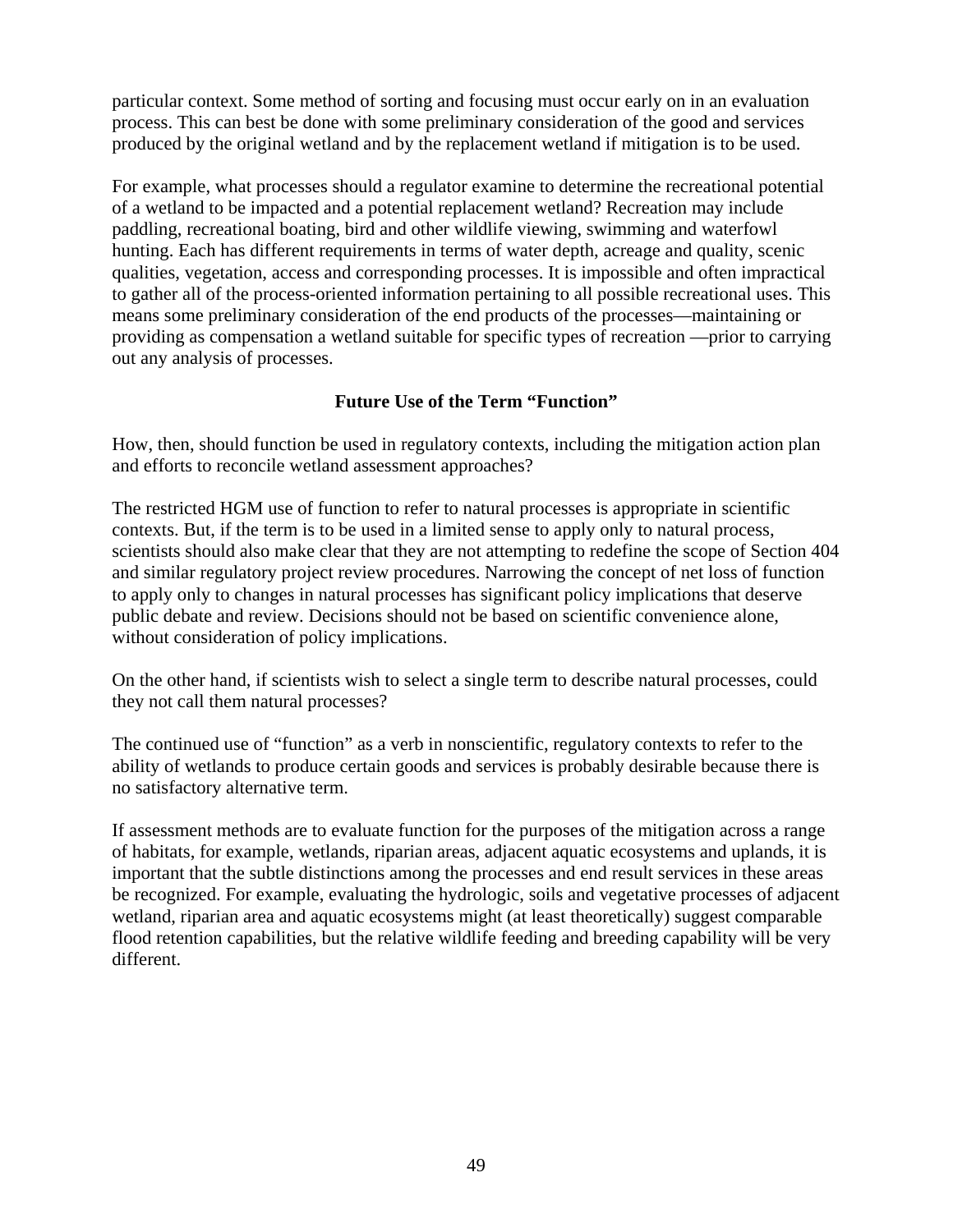#### *Box 7 Examples of Wetland "Goods and Services"*

The following is a list of environmental goods and services provided by wetlands, related water and floodplain/riparian areas that may be impacted by a proposed activity. The list has been drawn from statutes, ordinances, regulations and literature. These have been variously termed "functions", "values", "functional values", "valuable functions". We simply refer to them as goods and services to avoid confusion with the use of the term "function" to apply to natural processes.

**Provide flood storage.** Some riverine, depressional and other wetlands and floodplains temporarily store flood waters and reduce flood heights and velocities that affect downstream lands.

**Provide flood conveyance.** Some riverine wetlands convey flood waters, thereby reducing flood heights and velocities at upstream, adjacent and downstream lands.

**Reduce wave damage.** Some estuarine and coastal, lake and river fringe wetlands and floodplains reduce the force of waves and thereby reduce wave and erosion damage to backlying properties and structures.

**Provide erosion control.** Many estuarine and coastal, lake and river fringe wetlands and floodplains help control streambank, streambed, lakeshore, estuarine shore and other types of erosion by reducing water velocities and binding the soil.

**Reduce sediment loadings in lakes, reservoirs, streams, estuaries and coastal systems.** Many fringing wetlands and floodplains, as well as other wetlands (depressional, flats) reduce the sediment flowing into lakes, streams and estuaries by intercepting and trapping sediment.

# **Prevent and treat pollution:**

• **Prevent pollution from entering a water body.** Virtually all types of wetlands and floodplains may intercept sediment, nutrients, debris, chemicals, etc. from upland sources before they reach down-gradient bodies of water.

• **Treat (remove) pollution in a water body.** Wetlands located in lakes, streams, estuaries, depressions and at other locations may, to some extent, remove pollutants from these waters.

**Produce crops and timbers.** Many types of wetlands and floodplains produce cranberry, blueberry, saltmarsh hay, aquaculture, wild rice, forestry and other crops.

**Provide groundwater recharge.** Some riverine and depressional wetlands provide groundwater recharge, although most are discharge areas much of the year.

**Provide groundwater discharge.** Some wetlands and floodplains help maintain the base flow of streams and help to reduce ground water levels, which would otherwise flood basements and cause other problems, by providing groundwater discharge.

**Provide habitat for fish, produce fish.** Wetlands adjacent to lakes, streams, estuaries and oceans can provide food chain support, spawning and rearing areas and shelter for fish.

**Provide habitat for shellfish, produce shellfish.** Estuarine and coastal wetlands may provide shellfish habitat.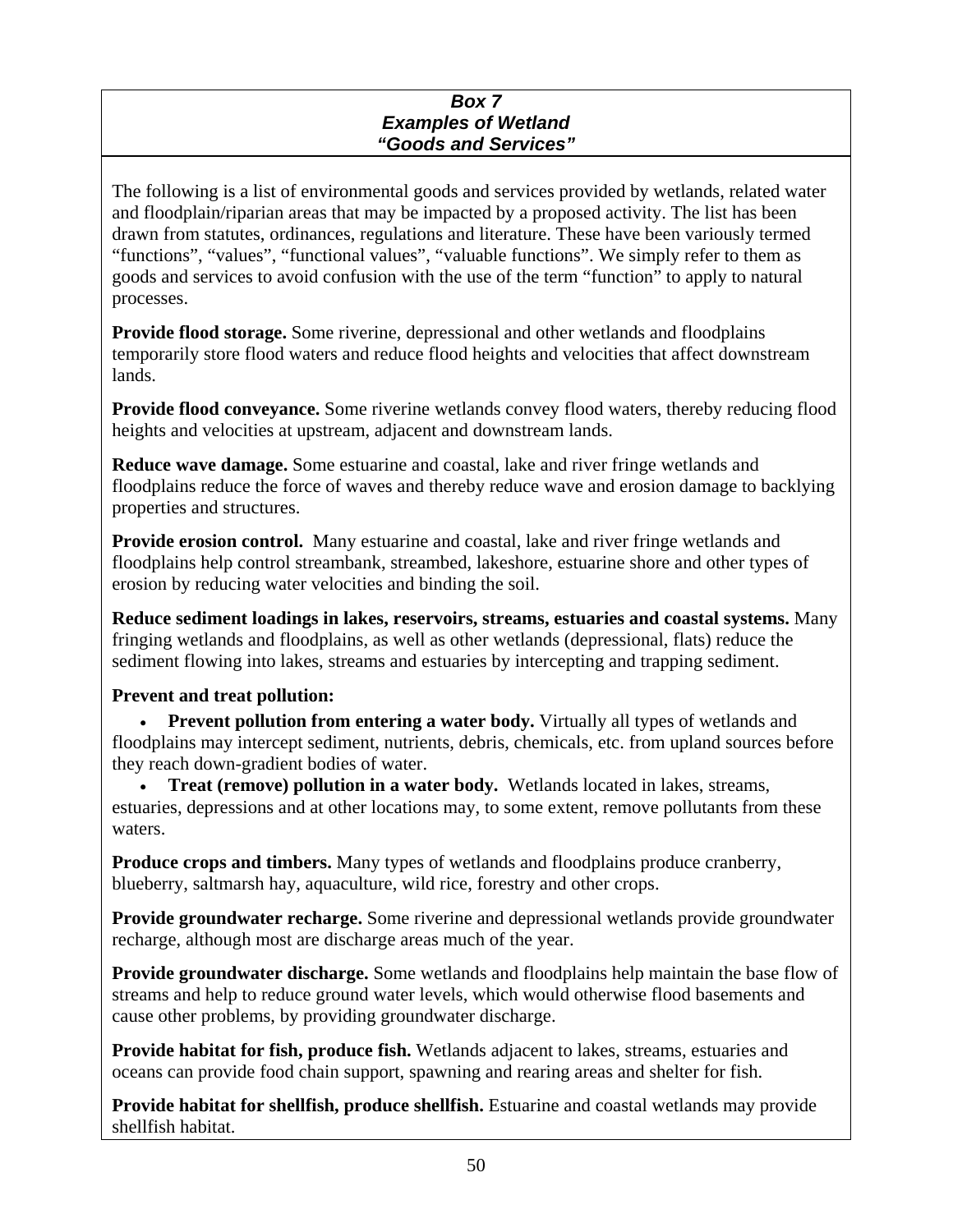**Provide habitat for mammals, reptiles, amphibians, and birds.** All types of wetlands and floodplains/riparian areas may provide important habitat for mammals, reptiles, amphibians and birds.

**Provide habitat for endangered and threatened species.** Virtually all types of wetlands and floodplain and riparian areas may provide food chain support, feeding, nesting and substrate for endangered and threatened animals and plants.

**Provide habitat for waterfowl, produce waterfowl.** Many depression, river fringe, lake fringe, coastal and estuarine fringe wetlands and floodplains provide food supply, nesting and water for waterfowl.

**Provide scenic beauty.** Many wetlands and floodplains have aesthetic value. Scenic beauty may enhance real estate values, provide opportunities for recreation and enhance ecotourism.

**Provide recreational opportunities.** Many wetlands and floodplains provide canoeing, boating, birding, hiking, wildlife viewing and other recreational opportunities.

**Provide historical, archaeological and heritage value.** Some wetlands and floodplains, such as the Concord Marshes or the Everglades, have historical value. Many others have archaeological values (shell mounds, burial sites).

**Provide educational and research opportunities.** Many wetlands provide education and research opportunities for schools and government agencies.

**Provide atmospheric gas exchange potentially important to moderation of global warming.**  Wetlands and floodplains produce oxygen due to photosynthesis by plants. Some wetlands are carbon or methane sinks.

**Provide micro-climate modification.** Wetlands and floodplains, particularly those near cities and large devegetated areas, may reduce temperatures and pollution levels.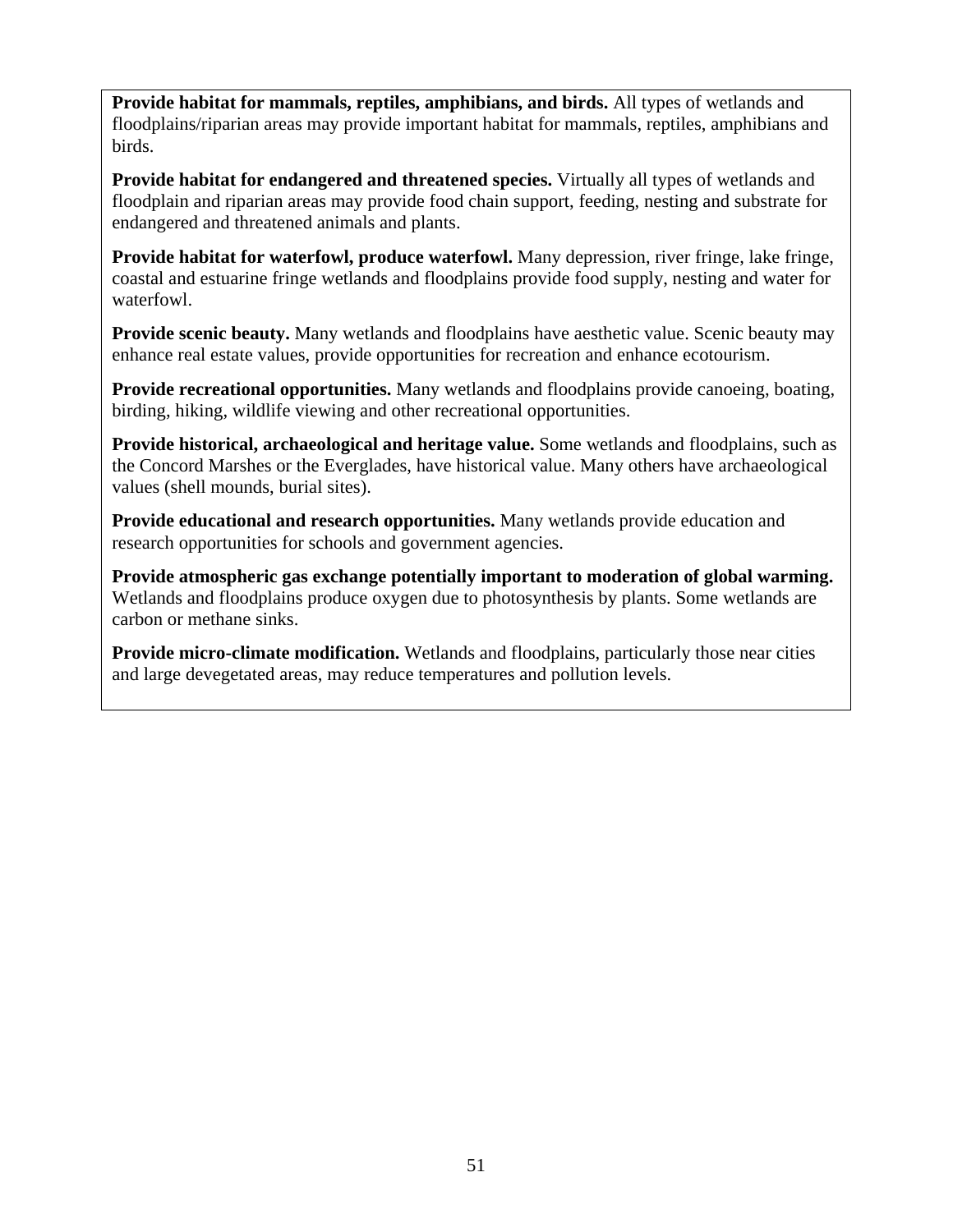## *Box 8 HGM Wetland "Functions" and Their Values*

(From Smith et al., 1995. *An Approach for Assessing Wetland Functions Using Hydrogeomorphic Classification, Reference Wetlands, and Functional Indices*). In HGM, various natural processes are referred to a "functions".

| <b>Functions Related to Hydrologic Processes</b>                                                                                                                                                                              | <b>Benefits, Products and Services Resulting</b><br><b>From the Wetland Function</b>                        |
|-------------------------------------------------------------------------------------------------------------------------------------------------------------------------------------------------------------------------------|-------------------------------------------------------------------------------------------------------------|
| Short-Term Storage of Surface Water: the<br>temporary storage of surface water for short<br>periods.                                                                                                                          | Onsite: Replenish soil moisture, import/export<br>materials, conduit for organisms.                         |
|                                                                                                                                                                                                                               | Offsite: Reduce downstream peak discharge and<br>volume, help maintain and improve<br>water quality.        |
| Long-Term Storage of Surface Water: the<br>temporary storage of surface water for long<br>periods.                                                                                                                            | Onsite: Provide habitat and maintain physical<br>and biogeochemical processes.                              |
|                                                                                                                                                                                                                               | Offsite: Reduce dissolved and particulate<br>loading, help maintain and improve<br>surface water quality.   |
| Storage of Subsurface Water: the storage of<br>subsurface water.                                                                                                                                                              | Onsite: Maintain biogeochemical processes.                                                                  |
|                                                                                                                                                                                                                               | Offsite: Recharge superficial aquifers, maintain<br>baseflow and seasonal flow in streams.                  |
| Moderation of Groundwater Flow or<br>Discharge: the moderation of groundwater<br>flow or groundwater discharge.                                                                                                               | Onsite: Maintain habitat.                                                                                   |
|                                                                                                                                                                                                                               | Offsite: Maintain groundwater storage,<br>baseflow, seasonal flows and surface<br>water temperatures.       |
| Dissipation of Energy: the reduction of energy<br>in moving water at the land/water interface.                                                                                                                                | Onsite: Contribute to nutrient capital of<br>ecosystem                                                      |
|                                                                                                                                                                                                                               | Offsite: Reduced downstream particulate loading<br>helps to maintain or improve surface<br>water quality.   |
| <b>Functions Related to Biogeochemical</b><br><b>Processes</b>                                                                                                                                                                | <b>Benefits, Products and Services Resulting</b><br><b>From the Wetland Functions</b>                       |
| Cycling of Nutrients: the conversion of<br>elements from one form to another through<br>biotic processes.                                                                                                                     | Onsite: Contributes to nutrient capital or<br>ecosystem.                                                    |
|                                                                                                                                                                                                                               | Offsite: Reduced downstream particulate<br>loading helps to maintain or improve<br>surface water quality.   |
| Removal of Elements and Compounds: the<br>removal of nutrients, contaminants or other<br>elements and compounds on a short-term or<br>long-term basis through burial, incorporation<br>into biomass or biochemical reactions. | Onsite: Contributes to nutrient capital of<br>ecosystem. Contaminants are removed<br>or rendered innocuous. |
|                                                                                                                                                                                                                               | Offsite: Reduced downstream loading helps to<br>maintain or improve surface water<br>quality.               |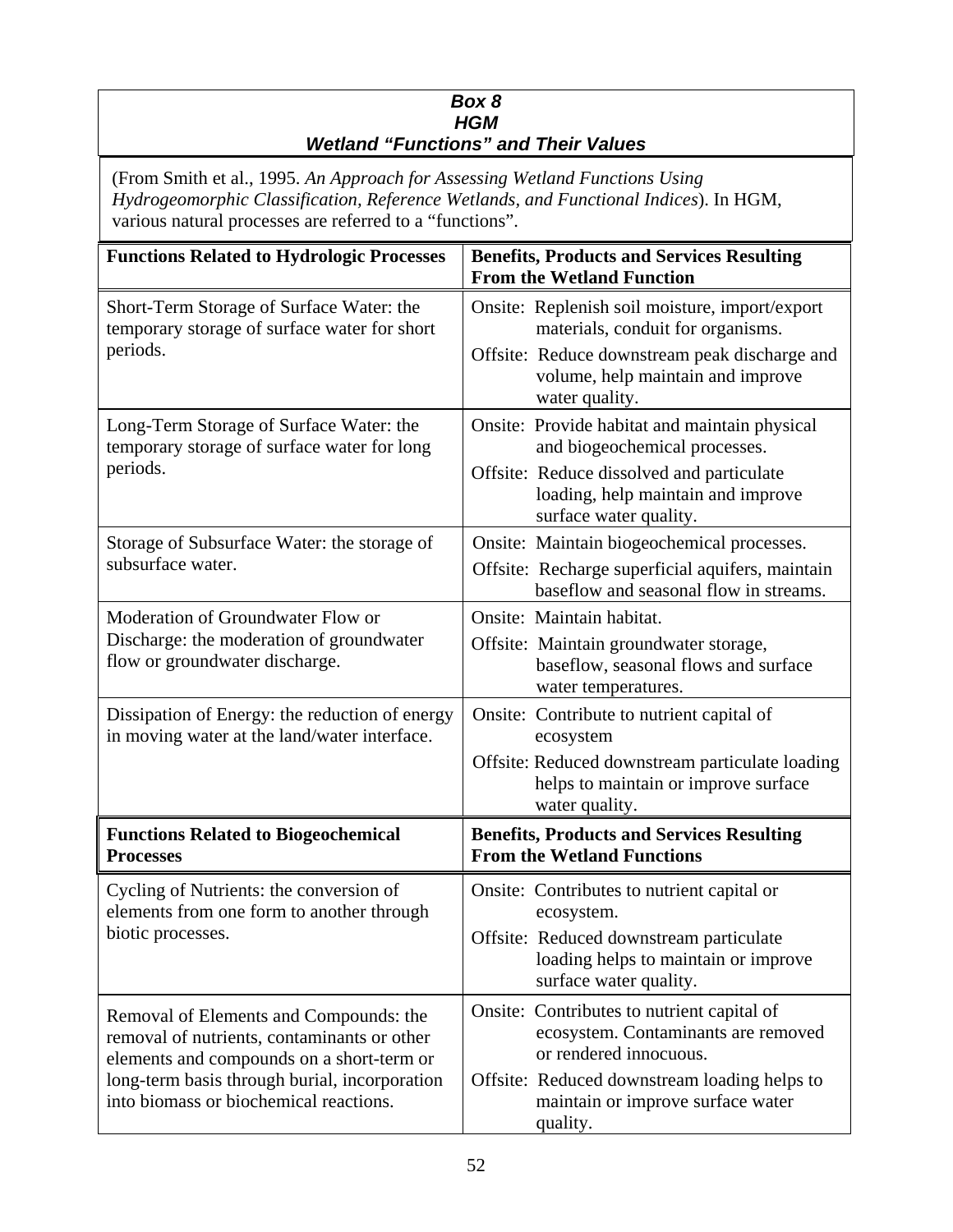| <b>Functions Related to Hydrologic Processes</b>                                                                                                                                                                                                             | <b>Benefits, Products and Services Resulting</b><br><b>From the Wetland Function</b>                                                                                                                                                                                                                                                                                                             |
|--------------------------------------------------------------------------------------------------------------------------------------------------------------------------------------------------------------------------------------------------------------|--------------------------------------------------------------------------------------------------------------------------------------------------------------------------------------------------------------------------------------------------------------------------------------------------------------------------------------------------------------------------------------------------|
| Retention of Particulates: the retention of<br>organic and inorganic particulates on a short-<br>term or long-term basis through physical<br>processes.                                                                                                      | Onsite: Contributes to nutrient capital or<br>ecosystem.<br>Offsite: Reduced downstream particulate<br>loading helps to maintain or improve<br>surface water quality.                                                                                                                                                                                                                            |
| Export of Organic Carbon: the export of<br>dissolved or particulate organic carbon.<br>Maintenance of Plant and Animal<br>Communities: the maintenance of plant and<br>animal community with respect to species<br>composition, abundance and age structure. | Onsite: Enhances decomposition and<br>mobilization of metals.<br>Offsite: Supports aquatic food webs and<br>downstream biogeochemical processes.<br>Onsite: Maintain habitat for plants,<br>animals and agriculture products, and<br>aesthetic, recreational and educational<br>opportunities.<br>Offsite: Maintain corridors between habitat<br>islands and landscape/regional<br>biodiversity. |

# **"CONDITION"**

Many assessment and monitoring models now attempt to evaluate relative wetland "condition". These include the various HGM, IBI, Proper Functioning Condition, "Rosgen", water quality monitoring and other models. Most models use "reference" to help determine relative condition.

Assessment of condition is particularly useful in evaluating restoration potential. It can also help managers:

- **Assess the magnitude of existing functions/values of a wetland and to project the potential functions/values of a replacement wetland, although condition is not necessarily an indication of the magnitude of functions/values in a specific circumstance.** A wetland in a natural or semi-natural condition often has a greater ability to produce particular goods and services than that of an altered wetland. This is particularly true for habitat. This is not always true, however, for specific functions because the ability of altered wetlands to produce a particular good or service (e.g., flood storage or conveyance) may be greater, in some instances, than that of a comparable natural wetland.
- **Assess the longevity or persistence of a wetland and its functions/values.** The condition of a wetland quite often suggests the longevity or persistence of a wetland. Altered wetlands in a degraded condition are often subject to high rates of sedimentation, lowered water tables due to incising streams, or lack of natural flood regimes. And, longevity or persistence of a wetland is relevant to its functions and value. The long-term functions and value of a wetland that is quickly disappearing will be less than one that exists perpetually.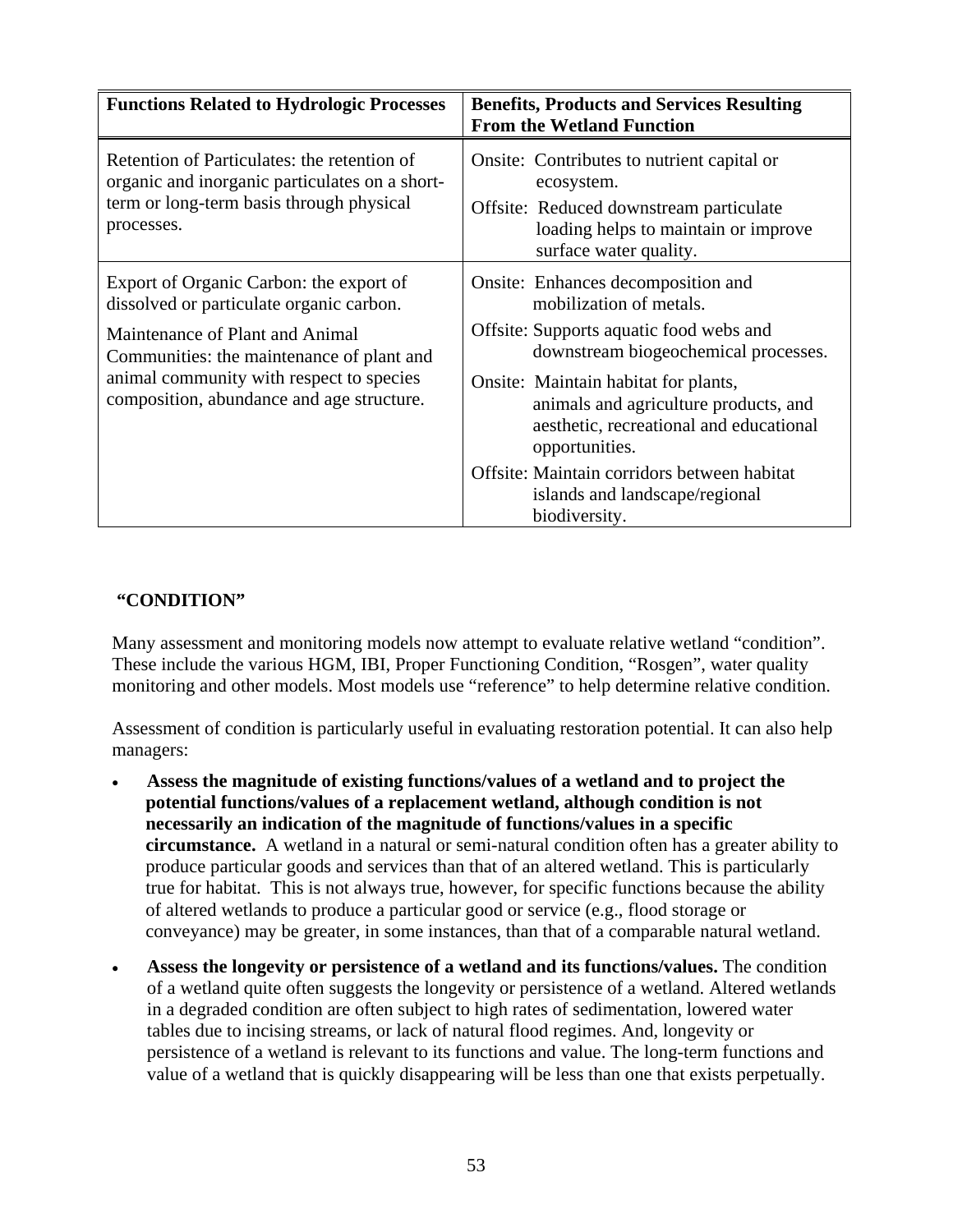- Assess the restoration potential of a wetland. Assessment of condition can help a manager determine the restoration potential of a wetland and whether a wetland is undergoing natural restoration. Restoration potential is important in deciding whether impact reduction and compensation measures proposed by a project applicant are adequate.
- **Establish water quality standards for waters and wetlands.** Evaluation of wetland and water condition in terms of particular animal species and suites of species can help establish water quality standards for particular wetlands and waters. Biological monitoring can also help enforce these standards over time.
- **Implement mitigation banking.** Assessment of condition can help regulators establish mitigation ratios, although many additional factors are also relevant to such ratios.

Although there is broad interest in assessing "condition", there is no general agreement on its definition and how it is to be evaluated.

Relative condition based on a comparison of basic processes does appear highly relevant to ecological values, including biodiversity. For example, a wetland in a natural or unaltered condition may be of special value as endangered or rare species habitat and may also have the greatest ability, depending on the circumstances, to provide other goods and services. But, it is clear that some wetland functions/values are not directly related to relative condition. For example, the flood conveyance capacity of a wetland stripped of vegetation is often higher than that of a heavily vegetated wetland (See use of "Mannings formula"). Similarly, the flood storage capacity of a wetland may be increased by alterations that restrict the rate of runoff (e.g., the Charles River wetland storage area). The erosion control and wave retardation capacities of phragmetes dominated wetlands may be higher than for some natural wetlands. This may also be true for some pollution control and buffering capabilities. So, an urban wetland in very poor ecological condition may, nevertheless, have high value for flood storage and/or conveyance, wave retardation, erosion and pollution control and should not be destroyed despite its degraded ecological condition.

The definition used for condition and the factors selected for measuring condition are of great importance if relative condition is to be a primary factor in deciding whether a particular wetland should be protected, restored, damaged or destroyed and the compensation ratio if damage or destruction is allowed. Box 9 lists some of the factors relevant to condition. As with function, the definition used for condition is policy-laden.

Subtle differences in the definition of condition can also make big differences in evaluating restoration potential. Compare two highly degraded wetlands. One has been filled and the other drained. Both may show no present evidence of wetland vegetation and no wetland wildlife. Are they in the same "condition" in terms of protection and restoration needs? The drained wetland will revert to a natural or semi-natural state if the drainage ditches or dikes are not maintained or beavers move in. This wetland has a relatively high restoration potential. In contrast, unless flushed by hurricane or excavated, the filled wetland will never again demonstrate wetland characteristics. From a restoration perspective, the condition of the two is quite different.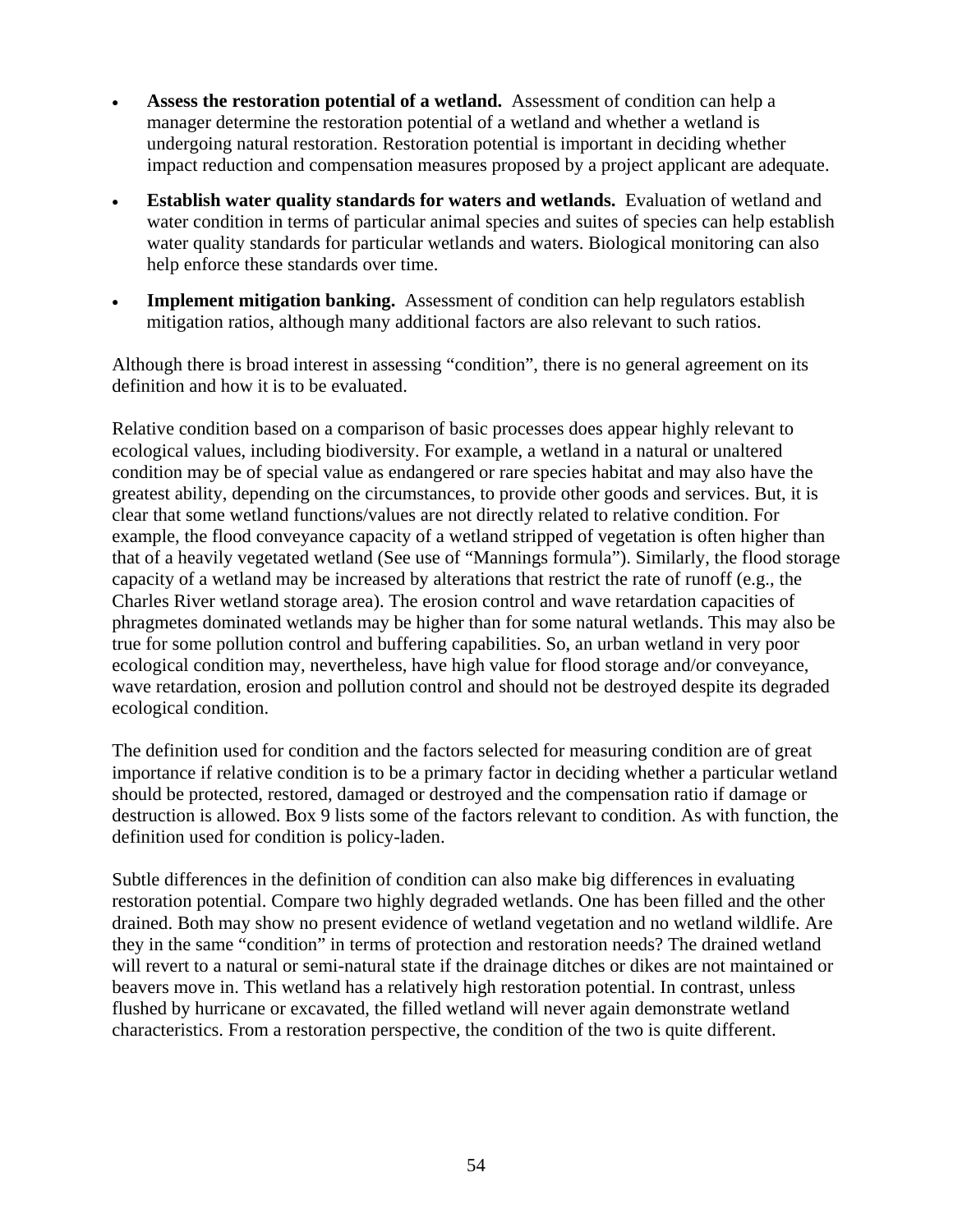# *Box 9 Factors Determining Condition*

The capacity of a wetland/related resource area to produce goods and services depends, in part, on the condition of the wetland and how it will be managed and used over time. Some factors relevant to the definition and assessment of condition include:

- **What are the plant, animals, soil and hydrologic characteristics of a wetland in comparison to an unaltered or partially altered wetland of the same class?** These characteristics may be measured on the ground or through remote sensing. There may be more detailed, comparative analysis of processes based on the characteristics observed.
- **How has the wetland/related resource area been altered?** What has caused the degraded condition (if any)? Has it been partly drained? Filled? Is the wetland subject to high rates of sedimentation or other threats that may soon destroy it? Is it subject to pollution? Is the wetland now undergoing natural restoration (e.g., water levels increasing in a partly drained wetland)? Most functions/values are diminished by alterations. However, certain functions may be enhanced. For example, partial drainage and clearing of vegetation may increase flood conveyance.
- **What will happen to the causes of the degradation if the wetland is left alone?** Will degradation continue into the future? If not, what will happen to the wetland? Will it revert?
- **Is the hydrology of the wetland/related resource area changing due to urbanization in the watershed or other factors?** If so, what does this mean to wetland characteristics? Urbanization will usually increase peak flood flows and total runoff. It will also increase pollution and sediment loadings.
- **What is happening to adjacent areas?** Wetlands/related resources protected by buffers or adjacent to public open space lands have greater long-term habitat value. They are also less likely to be subject to pollution and sedimentation problems.
- **Will the wetland/related resource area be actively managed in accordance with the proposed activity?** A wetland with exotic weed control, water level control or fencing of cattle often has enhanced habitat functions/values.
- **How difficult and costly will restoration be?**

# **"VALUE"**

In carrying out a Section 404 "public interest review" of a proposed wetland permit, regulators need to know the physical impacts of a proposed activity on wetland processes and the goods and services produced by the processes. (See Box 1.) Regulators also need to consider the significance of these impacts to the public. This means that they must consider "value", however imperfect this consideration may be.

Value has been used in two different ways in wetland contexts. It has often been used to describe how society feels (i.e., attitudes and relative weights) about combinations of wetland functions and processes, and other characteristics, such as:

- Economic value
- Health and safety value
- Historical, heritage value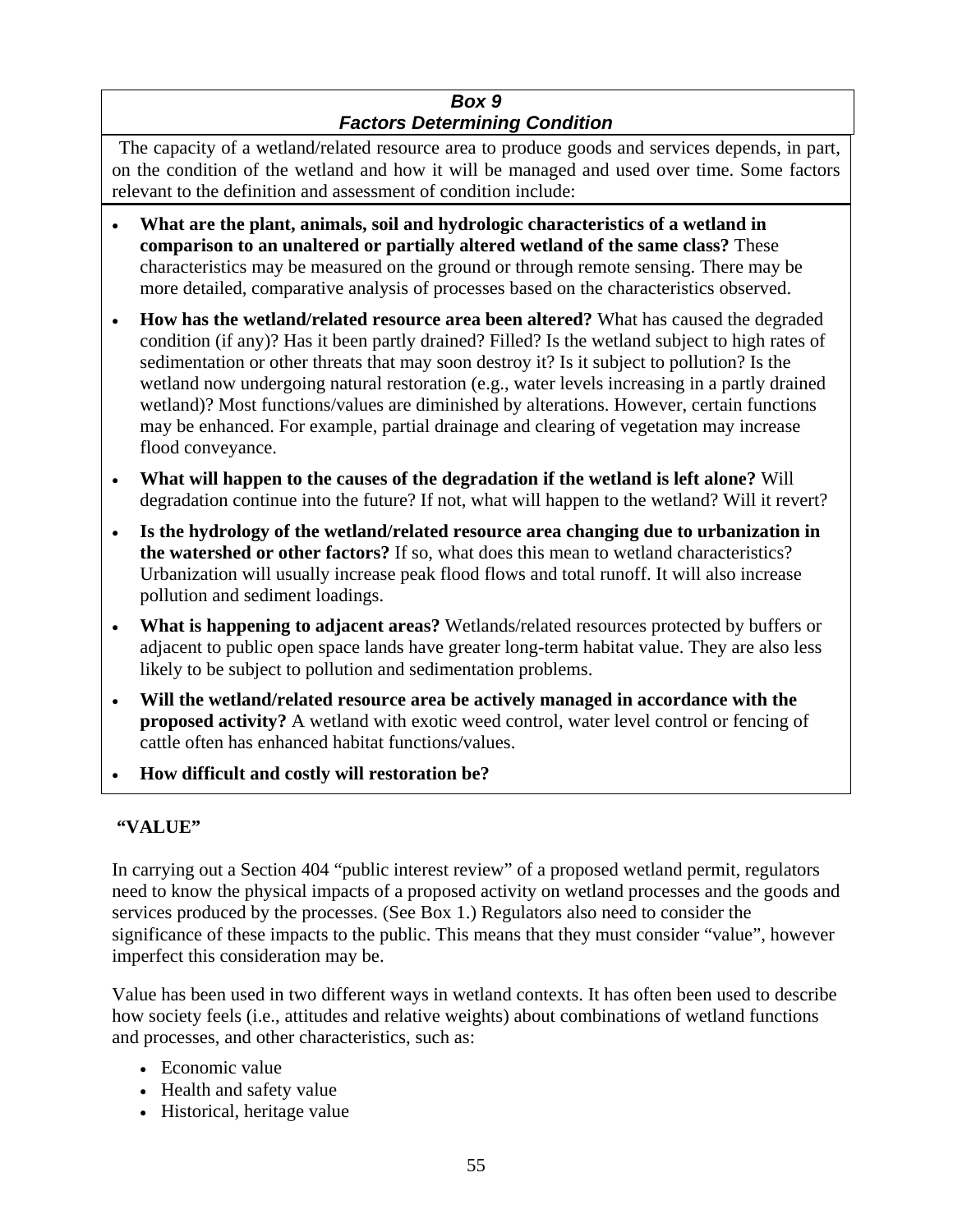- Education, research, scientific value
- Aesthetic value

Value has also been used, like function to describe the ability of wetlands to provide certain goods and services of value to society. For example, a wetland may be said to have a flood storage value, a flood conveyance value, etc.

Determination of the values attached to wetland processes and the potential for a wetland to provide certain goods and services is difficult because there are many intangibles involved. Different segments of society place different weights on various functions/values. For example, a fisherman often prefers production of fish in a wetland, which requires open water, to production of song birds, which requires trees. Even a given segment of society (e.g., fishermen) may attach different values to different species (e.g., trout versus pan fish).

Because of both conceptual and substantive problems in assessing wetland values, proposals have been made to focus on wetland functions alone in wetland assessment (e.g., the HGM approach) and determination of compensation ratios.

But, there is a real difference between the value to society of a wetland that protects the water supply of eight million people (e.g., the New York water supply) than one with similar physical features and processes, but far from any water supply. How, then, can the "public interest" be determined by examining natural processes alone?

It is unlikely that quantitative economic models that evaluate wetland values will ever be used on every permit application. They are too expensive and have encountered a range of difficulties. Economic models have been used in some instances to evaluate the costs and benefits of wetland good and services, but even these are difficult to apply and provide highly variable results, depending on the assumptions used.

What then, should be done? The WET procedure developed by the Corps and used in the 1980s and early 1990s suggested that three factors needed to be considered in wetland assessment to reflect both the physical features of wetlands and their importance to society. These included capacity or efficiency, opportunity and social significance. The first relates primarily to wetland processes, the second and third to the importance of wetlands to human beings. WET had substantial implementation limitations. Nevertheless, these three evaluation factors were conceptually sound although WET's detailed ranking procedures had both conceptual and practical problems. See Box 10.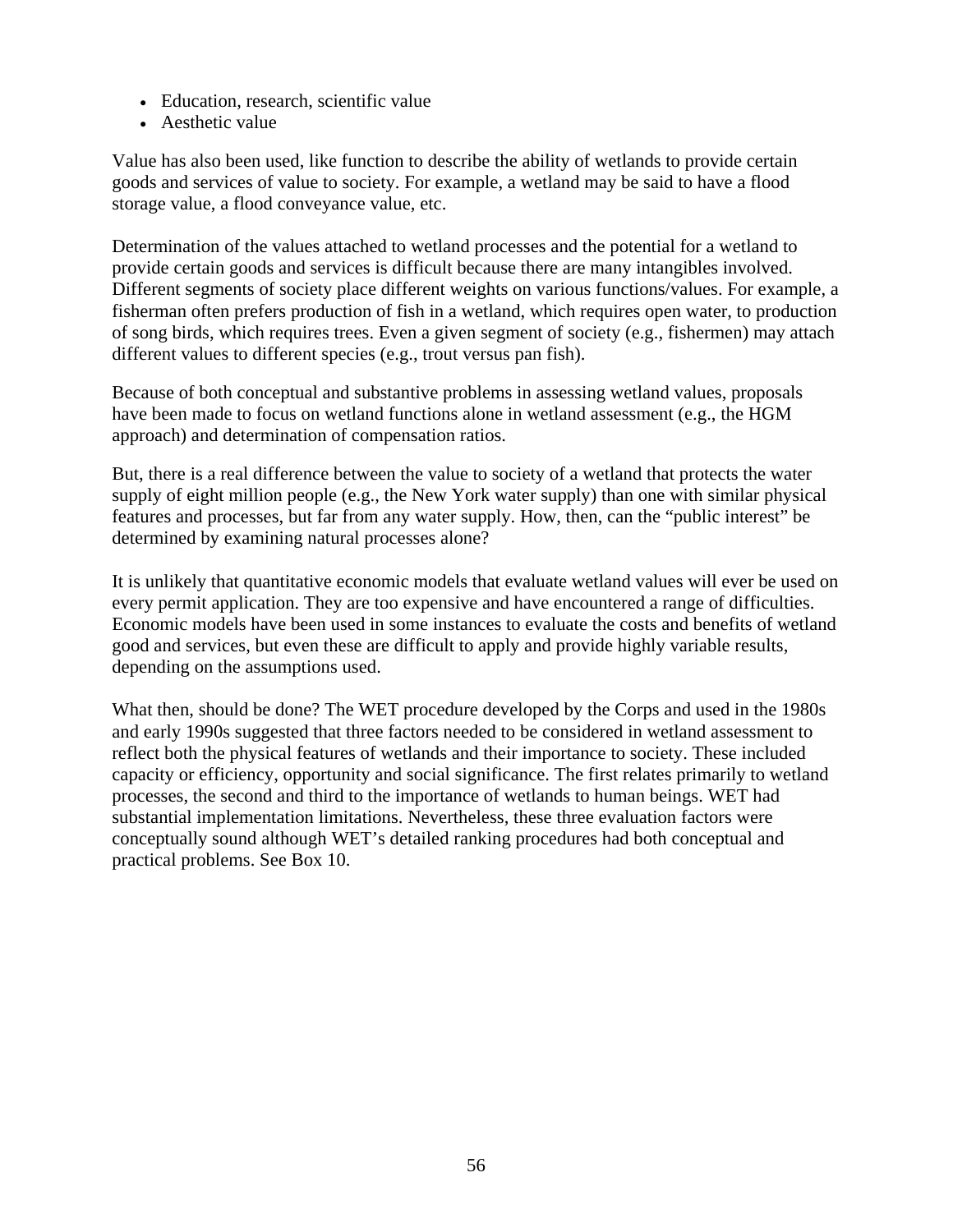## *Box 10 Capacity, Opportunity and Social Significance*

**Capacity** or **efficiency** refers to the ability of a wetland, related water and land resources to produce various goods and services of use to society. Capacity depends primarily on hydrologic, biological and chemical processes, as well as on other characteristics such as soils, topography and size.

**Opportunity** describes the wetland's ability to perform functions or to deliver certain goods or services to the public. For example, a wetland in a rural, wilderness setting may have a certain capacity to remove pollutants, but there may be no pollutants to remove in such a setting. A wetland in an inaccessible rural area may have recreational potential, but there may be few users due to lack of access and long travel distances. These wetlands lack present opportunity to provide pollution control or recreation, but may have considerable future opportunity if development occurs in the area.

**Social significance** refers to the importance of wetlands/related resources to people and not simply the inherent capacity of wetlands to produce goods or services or the opportunity for such wetlands to perform specific functions. It requires the simultaneous consideration of capacity, opportunity and the people who may benefit or suffer costs from the change in a wetland. Assessing social significance requires a determination of how a project impacts goods and services and the attitudes and values of people.

A variety of methods are available for qualitatively determining opportunity and social significance in a particular context. None are perfect, but they are better than no consideration of value when it comes to determining whether proposed impacts, mitigation and compensation measures are in the "public interest". Consideration of "value" is needed--the attitudes of society toward various wetland goods and services.

The next Appendix note discusses assessment of "opportunity" and "social significance". Both are relevant to determination of "value".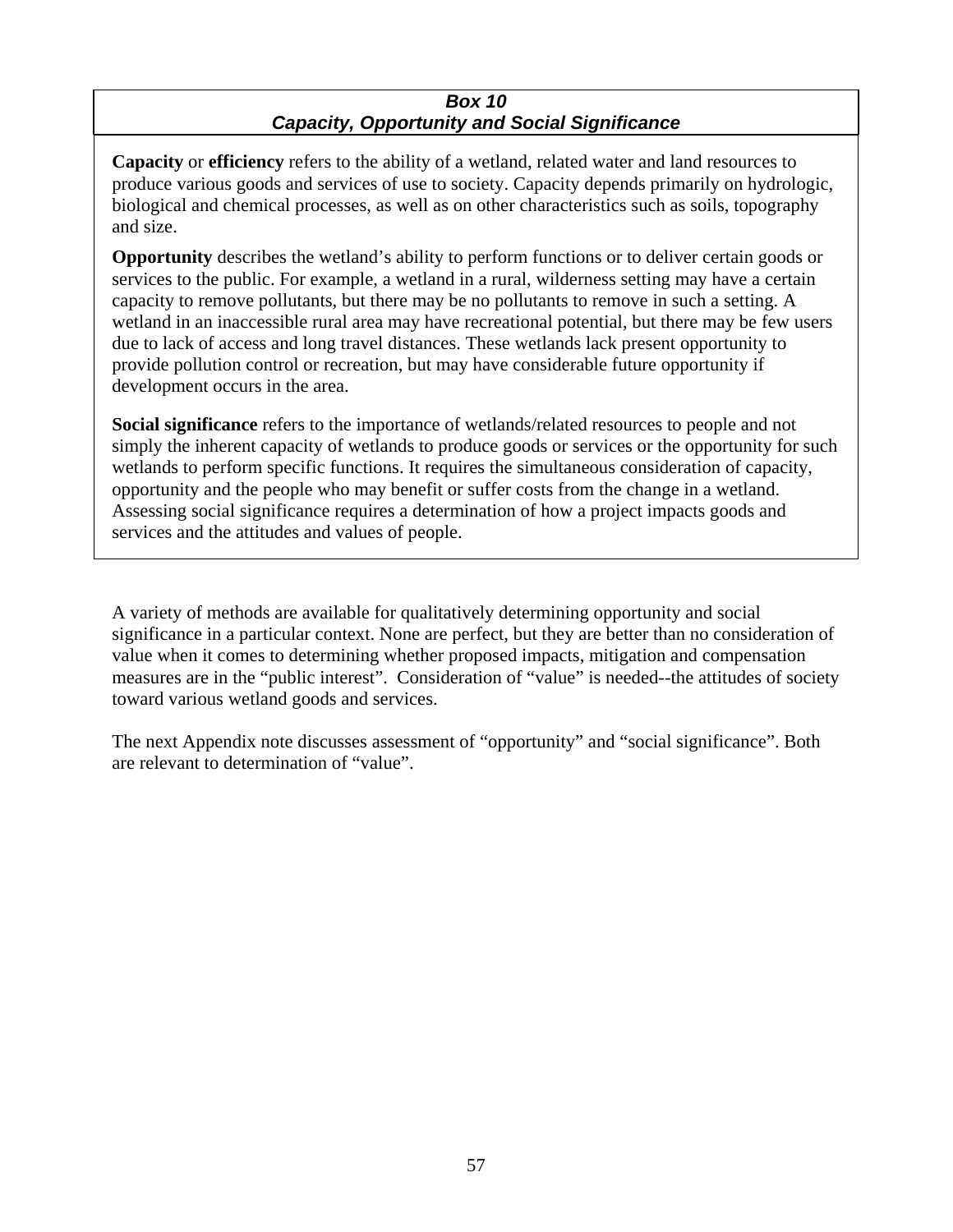# **APPENDIX D: DETERMINING "OPPORTUNITY" AND "SOCIAL SIGNIFICANCE?**

As indicated above, evaluation of both "opportunity" and "social significance" are needed to determine "value". Wetland decision-makers may use a variety of techniques to assess opportunity and social significance although these approaches are highly qualitative.

# **ASSESSING OPPORTUNITY**

The opportunity a wetland has now, or may have in the future, to provide certain goods and services to society depends not only upon its natural resource characteristics (e.g., size, depth, vegetation, natural processes) but its location, accessibility, the presence or absence of "needs", numbers of potential users and other factors. Some approaches for evaluating opportunity available to wetland decision-makers include:

- Examine land and water use inventories for an area to evaluate the "opportunity" an existing wetland or proposed mitigation or restoration wetland has to prevent or ameliorate existing or potential water or land use problems, such as water pollution or flooding. This can be done manually or through GIS systems, which have particular promise for these sorts of analyses.
- Determine which groups of people use or would potentially use a wetland for fishing, hunting, bird-watching by examining aerial photos, visiting the wetland, contacting local sporting organizations, etc.
- Examine demographic data to suggest the relationship of wetlands to the numbers and types of existing and potential users in areas for education, recreation, pollution control, flood and stormwater control, among other purposes. GIS systems may be useful for this as well.
- Carry out quantitative studies, such as HEC flood studies, to determine the importance of a wetland in storing or conveying flood waters and the possible impact on upstream or downstream levees, houses and other activities if these services are not provided.
- Distribute notices concerning proposed projects to groups (e.g., bird watching and fishing clubs) and publish notices in newspapers to solicit comments concerning existing and potential uses.
- Hold public hearings to solicit comments concerning existing and potential users and uses of wetland areas.

# **EVALUATING SOCIAL SIGNIFICANCE**

Consideration of "social importance" is also needed to determine the public interest in evaluating a Section 404 permit and in applying similar broad criteria in state and local regulations. Consideration of social importance is also needed to make environmental equity determinations required by the Environmental Equity Executive Order 12898, Federal Actions to Address Environmental Justice in Minority Populations and Low-Income Populations (1994).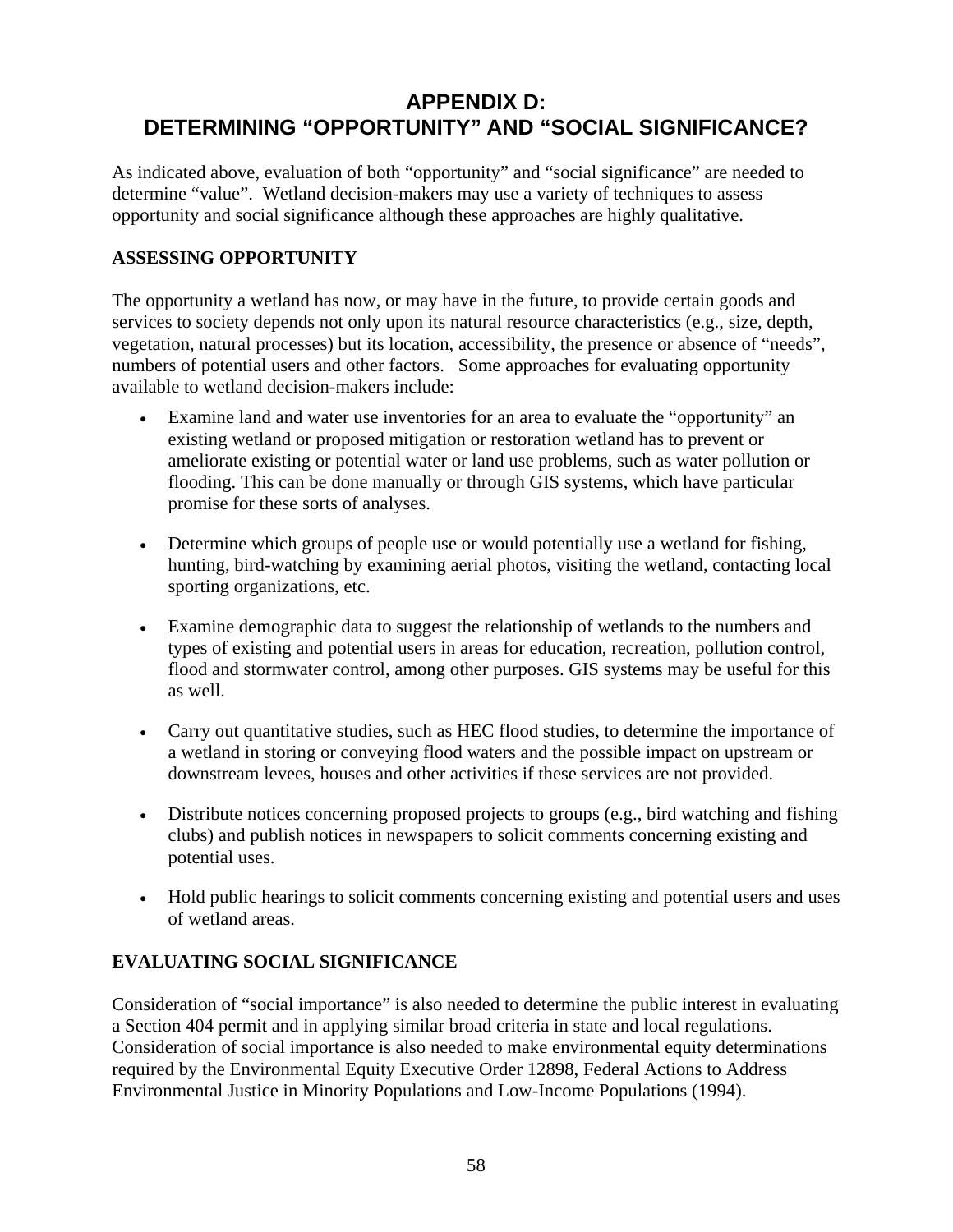If the proposed activity may have substantial impact on society, even limited impact on the resource may be unacceptable. For example, proposed damage to a wetland may be unacceptable when protecting the water supply of several million people, even if limited damage were proposed.

A wetland manager can analyze social significance by answering the following questions and using the sorts of techniques outlined in Box 11.

- 1. **Who will be affected by the project impacts?** This is significant from a number of perspectives. First, it can help determine whether a wetland impact is of state or national significance, not just local importance. Second, it can help characterize the interests involved. For example, private landowner riparian rights may be involved or public trust rights. Such legal rights may deserve special consideration in permitting. Third, it is relevant to social equity and social justice. For example, an urban wetland may be more important to minorities than a rural wetland.
- 2. **How many will be impacted?** A generalized evaluation of the number of individuals suffering potential impacts is also relevant to the public interest. For example, a wetland that helps protect the New York City water supply may provide benefits to more than 8 million people, while another wetland may provide benefits to only a small number of individuals.
- 3. **How will people be impacted?** Wetland/related resources provide goods and services that affect society in different ways and have varying levels of importance. For example, impacts to a wetland that stores flood waters, thereby reducing downstream flash flooding have health and safety implications. Similarly, a floodway that conveys flood waters without significant increase in flood heights will help prevent nuisances. Protection of health and safety and prevention of nuisances are afforded special consideration by the courts.
- 4. **What weight does society attach to these interests?** Different segments of society often attach different weight to particular interests. Nevertheless, weights can be qualitatively considered through common sense and a variety of approaches (see Box 8).

Typically, a regulatory agency will combine several of the following approaches for assessing social significance. For example, the agency may distribute the proposed permit application to a broad range of interest groups, publish a notice for comment, and hold a public hearing. The resulting assessment will be qualitative but often, nevertheless, very useful.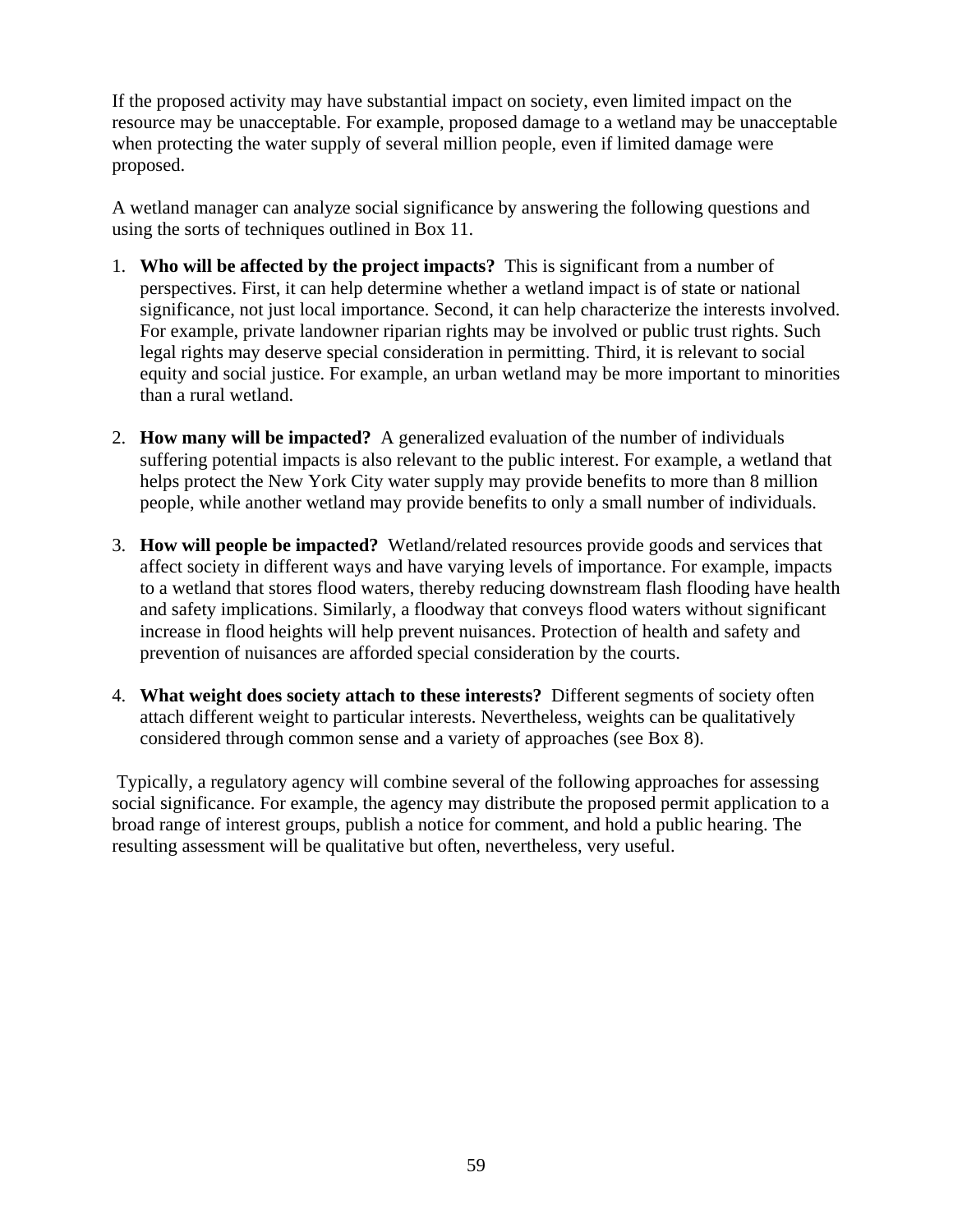#### *Box 11 Some Options for Assessing Social Significance*

Agencies have available a variety of approaches to help assess public attitudes toward a project and the weight attached by society to particular functions/values of wetlands which may be impacted. The first four are most commonly used; the remainder are too time consuming for most permits, but may be used in special circumstances:

## **Commonly Used Approaches:**

**Regulatory agencies can elicit response from various segments of society by providing notices and circulating permit applications for review.** The most broadly used technique to evaluate public opinion is to provide notices of proposed permit applications to other agencies and the public, and to examine the resulting comments to the proposed activity. Responses do give the regulatory agency some idea of the types, numbers and seriousness of interests and concerns.

**Regulatory agencies can elicit response from various segments of society by conducting hearings.** Agencies also use public hearings to gather information and to gauge public opinion, particularly on controversial projects. Hearings can also give regulatory agencies some idea of the types, numbers and seriousness of public concerns.

**Regulatory staff can use their ears, eyes and professional judgment to recognize values held by society.** Regulatory agencies can use their common sense and general knowledge (newspapers, TV, interaction with interest groups, interaction with the public) to identify values broadly held by the public. This is, admittedly, subjective, but a regulatory agency does not need an independent poll to determine that the public does not want wetland landowners to pollute a public water supply.

**Regulatory agencies can consult locally adopted plans and regulations to determine local priorities for protection and restoration.** For example, the Lane County Regional Planning Agency undertook a wetland assessment process and prepared a detailed plan for West Eugene, Oregon. This process used a broad range of techniques, including one-on-one consultations, questionnaires and public workshops, to gain feedback from various groups and individuals concerning what wetlands should be protected. The plan was ultimately submitted to the electorate for approval and is now used as the basis for regulatory permitting.

**Regulatory agencies can examine statutes, ordinances and other legislative acts to determine possible weight of specific interests.** For example, national, state and local endangered species acts and regulations establish clear public values in protecting endangered species. Flood plain management acts often state a goal of preventing future increases in flood damages.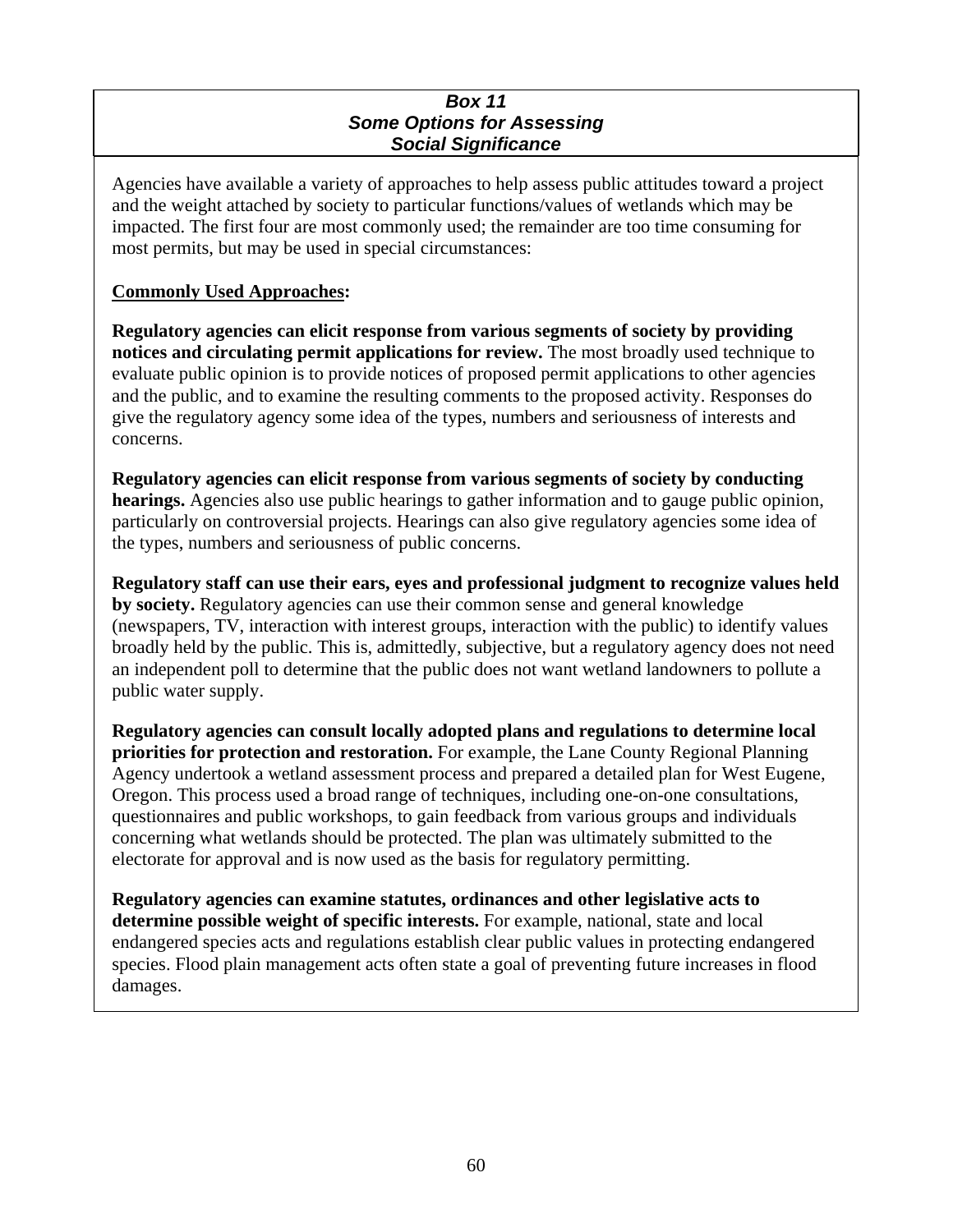# **Other Approaches that May be Applied in Special Contexts**

**Regulatory agencies can, with the help of legal documents and their attorneys, determine wetland functions and values that have been afforded legal status as rights and duties.**  Some wetland functions/values, such as recreation, may be protected under public trust concepts in a state. Others, such as flood conveyance, may also have legal status in terms of landowner common law or statutory rights and duties. For example, in most states a wetland landowner who blocks such flows through a fill may be successfully sued by other landowners on nuisance, trespass, negligence or other grounds.

**Regulatory agencies can undertake economic analyses for wetland functions and values at specific sites.** Economic valuation is typically time consuming, expensive and subject to many assumptions and uncertainties, particularly with regard to non-market values. Nevertheless, economic analysis may also be useful.

**Regulatory agencies can, in some instances, subject the question of value directly to local elected officials.** For example, a wetland regulatory agency may submit a proposed special exception, variance, wetland permit or proposed conservancy zone amendment for a vote to determine how the legislative body feels about protecting a specific wetland area.

**Regulatory agencies can subject the question of value to executive commissions or committees.** Quite often local regulators submit proposed permit applications to appointed soil and water conservation boards, commissions or planning agencies for reaction and comment.

**Regulatory agencies can, in some instances, subject the question of value to direct vote by the public.** At the local level, proposed zoning amendments that may accompany permit applications may be placed on voting ballets. Or, local land or water use plans with wetland components, such as wetland acquisition plans, may be subjected to direct vote.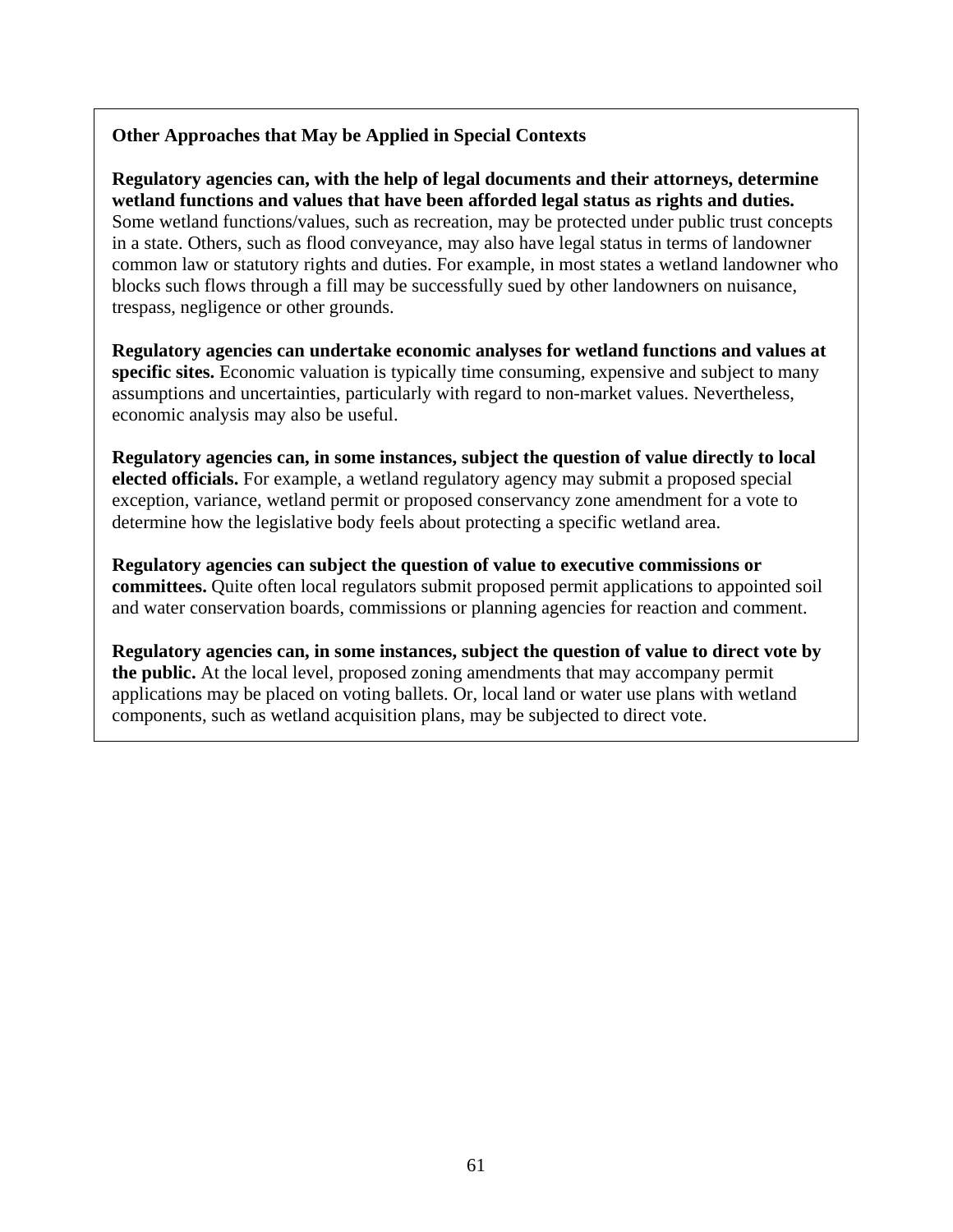# **APPENDIX E: EXAMPLES OF THE "NO NET LOSS" GOAL INCORPORATED IN FEDERAL AND STATE STATUTES, REGULATIONS, POLICIES**

# **FEDERAL**

**EPA and Department of Army Memorandum of Agreement Concerning the Determination of Mitigation Under the Clean Water Act Section 404(b)(l) Guidelines, 54 FR 51319, December 14, 1989**  "…will strive to achieve a goal of no overall net loss of values and functions."

"…no net loss of functions and values…"

"In most cases a minimum of 1 to 1 acreage replacement of wetlands will be required to achieve no net loss of values. However, this ratio may be greater where the functional values of the area being impacted are demonstrably high. Conversely, the ration may be less than 1 for 1 for areas where the functional values associated with the area being impacted are demonstrably low and the likelihood of success associated with the mitigation proposal is high."

#### **National Wetlands Mitigation Action Plan, December 24, 2002**

**"**Commitment to the goal of no net loss of the Nation's wetlands….begin increasing overall functions and values …."

"….help insure effective restoration and protection of the functions and values of our Nation's wetlands…."

#### **Regulatory Guidance Letter, No. 02-2, December 24, 2002. U.S. Army Corps of Engineers, Compensatory Mitigation Projects for Resource Impacts: Section 404 and Section 10 Programs**

"no overall net loss" "replace functional losses to aquatic resources" "functional assessment methods" "functional scores" "functional replacement"

#### **STATE**

**Alaska.** Alaska Admin. Code 60.315 (2003), Title 18. Solid Waste Management. "…steps have been taken to achieve no net loss of wetlands, as defined by acreage and function…"

**Arizona.** Regulation of Solid Waste. A.R.S. 49-772 (2003**).** "no net loss of wetlands defined in acreage and functions…."

**California.** CCR 3912, Title 23 (2003). Regional Water Quality Control Boards. San Francisco Bay Region. "…by adding policy of no-net-loss of wetland acreage and no-net-loss of wetland value within the Region…"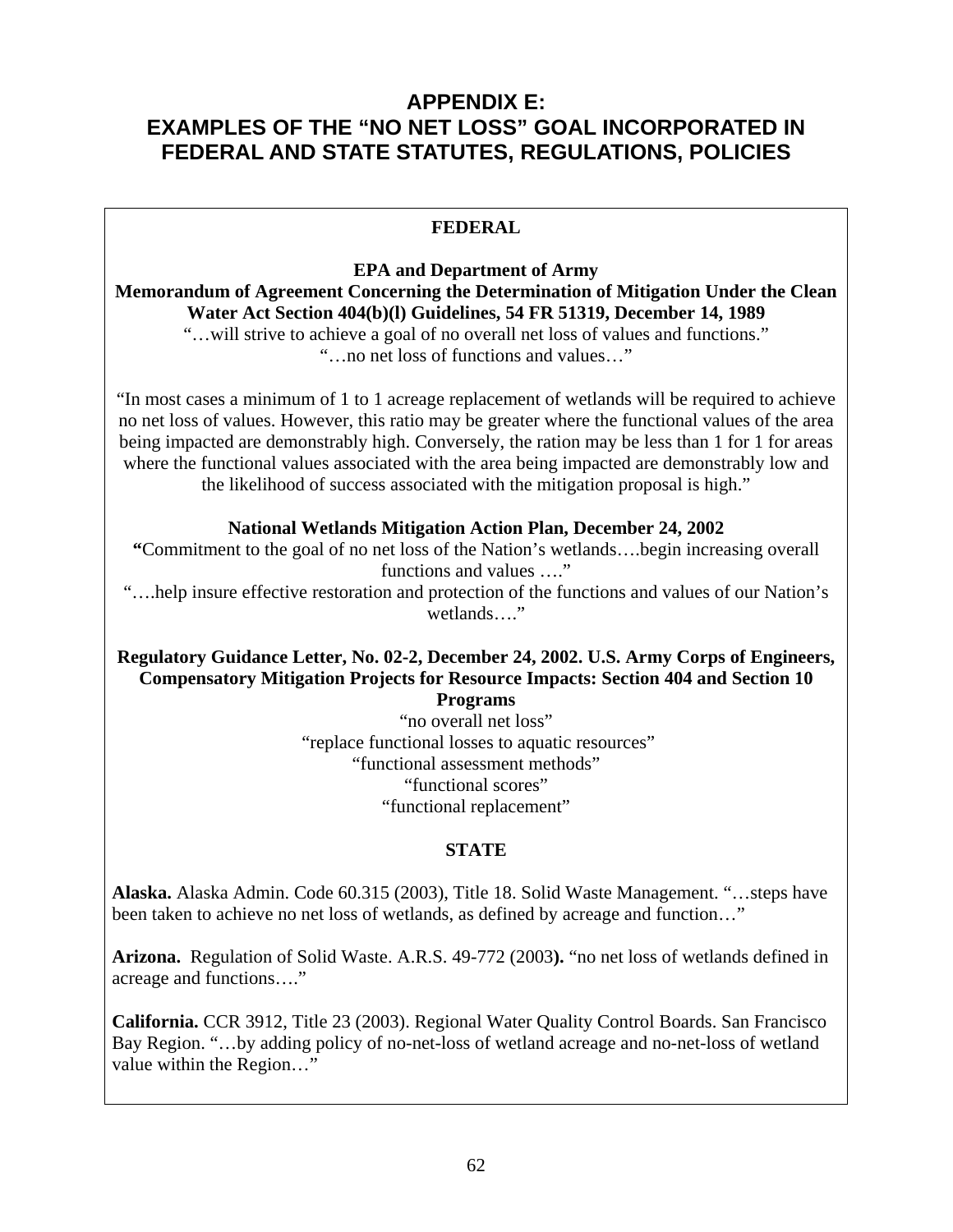**California.** Cal. Fish and Game Code 1780 (2003). Sacramento-San Joaquin Valley Wetlands Mitigation Bank Act of 1993. "The purpose of this chapter is to ensure that no net loss of wetland acreage or habitat values…"

**Delaware.** CDR 70-500-001 (2003) Marina Regulations. "Compensation plans must provide for the creation or restoration of an area of wetlands that is of equal or greater value than the area that will be compensated or destroyed so that there is no net loss of wetlands."

**Hawaii.** WCHR 11-58.1WCHR 11-58.1, Title 11 (2003). Department of Health, Solid Waste Management Control "…taken to achieve no net loss of wetlands (as defined by acreage and function)

**Kansas.** K.R.R. 28-29-102 (2003). Solid Waste Management Plans. "…steps have been taken to attempt to achieve no net loss of wetlands, as defined by acreage and function…."

**Louisiana**. LAC 33:VII.709, Title 33. Solid Waste Standards. "…taken to attempt to achieve no net loss of wetlands (as defined by acreage and functions…."

**Maine.** CMR 06-096-310 (2003), Wetland Protection Rules. "…the Board of Environmental Protection supports the nation-wide goal of no net loss of wetland functions and values…."…mitigation necessary to achieve no net loss of wetland functions and values through…"…goal of compensation is to achieve no net loss of wetland functions and values…."

**Massachusetts.** 779 MAREG 29 (Issue date, 1995), Executive Office of Transportation and Construction, "Adhere to the policy of "no net loss of wetlands" due to transportation projects…."

**Minnesota.** Minn. Stat. 103G.2243 (2003), Water. Waters of the State. Local comprehensive wetland protection and management plans. "Provided there is no net loss of wetland values…."

**Minnesota.** Minn. R. 8420.0650. Wetland Conservation. Local Comprehensive Wetland Protection and Management Plans "…must result in no net loss of wetland quantity, quality, and biological diversity…."

**Missouri.** 10 CSR 80-3.010 (2003), Title 10. Sanitary Landfill."…Steps have been taken to attempt to achieve no net loss of wetlands (as defined by acreage and function…)

**Nevada.** NAC 444.679NAC. Solid Waste Disposal "…actions have been taken to achieve no net loss of wetlands as defined by acreage and function"

**North Carolina.** 15N.C.A.C. 13B.1622 Solid Waste Management…"steps have been taken to attempt to achieve no net loss of wetlands (as defined by acreage and function…"

**Oregon.** Or. Admin. R. 141-120-0030. Division of State Lands. Wetland Conservation Plan Wetland Resource Designations and Analysis of Alternatives. "Functions and Values" means no net loss of wetlands functions or values."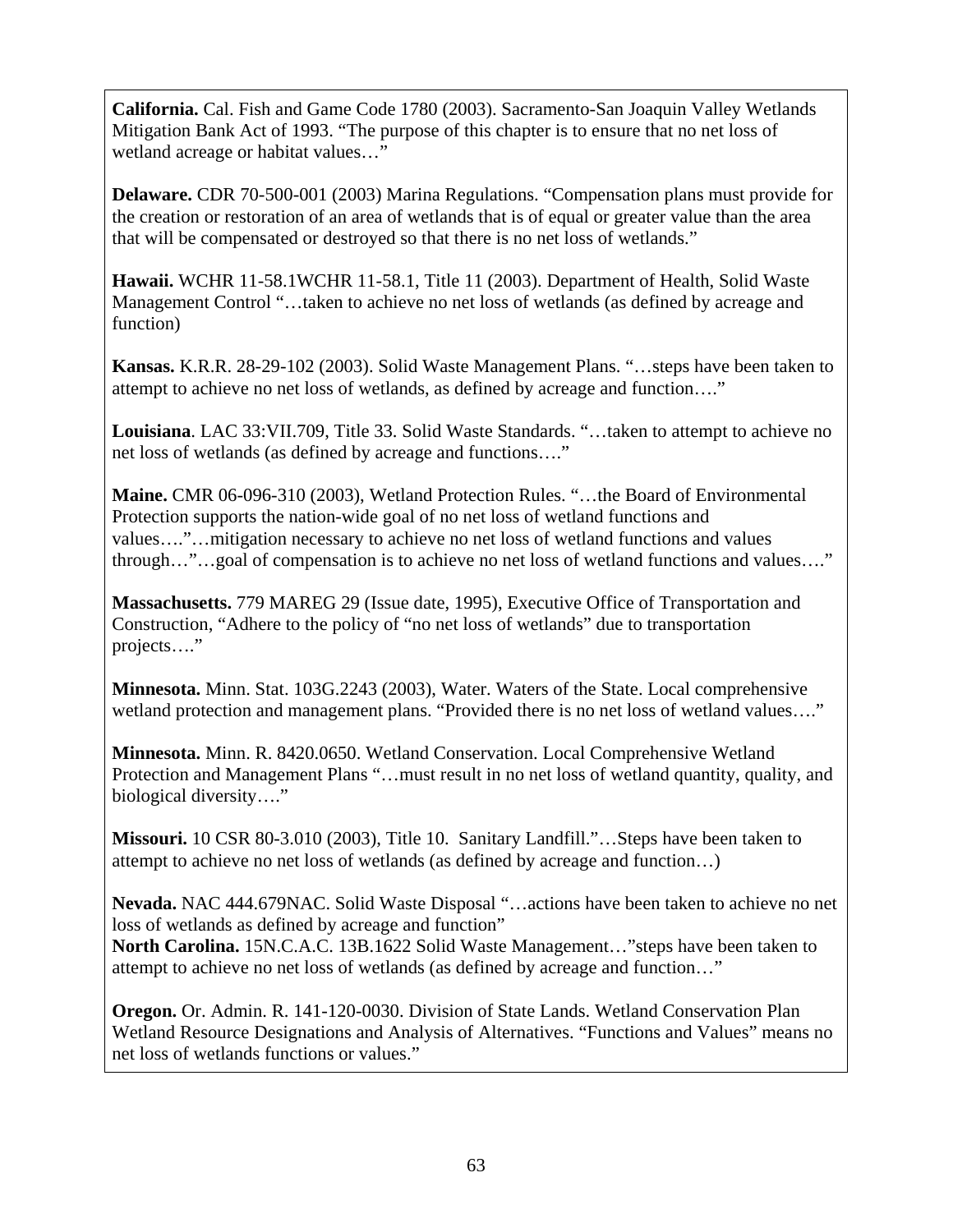**Ohio.** 2003 OH Reg. 8110009 (2003). Sanitary Landfill Facility Permit to Install. "…steps have been taken to attempt to achieve no net loss of wetlands (as defined by acreage and function...."

**Rhode Island.** CRIR 04-000-017 (2003). Rules and Regulations Governing the Protection and Management of Freshwater Wetlands in the Vicinity of the Coast. "The Council supports a goal of no net loss of wetland area or functions and values of freshwater wetlands in the vicinity of the coast."

**Rhode Island.** CRIR 12-030-022 (2003). Solid Waste Regulation. "…steps have been taken to achieve no net loss of wetlands (as defined by acreage and function)…."

**South Carolina.** S.C. Code Regs. 61-107.13 (2003). Solid Waste Management. "…steps have been taken to attempt to achieve no net loss of wetlands (as defined by acreage and function."

**Tennessee.** Tenn. Comp. R. & Regs. R. 1200-1-7-.04 (2003). Solid Waste Processing and Disposal. "demonstrate that ecological resources in the wetland are sufficiently protected." "….steps have been taken to attempt to achieve no net loss of wetlands (as defined by acreage and function)…."

**Texas.** 30 TAC 297.53 (2003). Issuance and Conditions of Water Rights. "The goal of the mitigation of wetlands is to achieve "no net loss" of wetland functions and values. In addition to aquatic and wildlife habitat, wetland functions also include, but are not limited to, water quality protection through sediment catchment and filtration, storage plans for flood control…."

**Texas.** 21 TEXREG 10383 (TAC 352.10-352.32) Industrial Solid Waste. "…steps have been taken to attempt to achieve no net loss of wetlands (as defined by acreage and function)…."

**Utah**. U.A.C. R315-302-1 (2003). Solid Waste Facility Location Standards. "…steps have been taken to attempt to achieve no net loss of wetlands, as defined by acreage and function…."

**Vermont.** CVR 12-004-056 (2003). Vermont Wetland Rules. "It is the policy of the State of Vermont to identify and protect significant wetlands and the values and functions they serve in such a manner that the goal of no net loss of such wetlands and their functions is achieved."

**Virginia.** Va. Code Ann. 62.1-44.15.5 (2003). State Water Control Law. "…dedicated to achieving no net loss of wetland acreage and functions."

**Virginia.** 9 VAC 20-80-260 (2003). Solid Waste Disposal Facility Standards. "…steps have been taken to attempt to achieve no net loss of wetlands (as defined by acreage and function)...."

**Virginia.** 9 VAC 20-80-270 (2003). Virginia Water Protection Permit Program Regulation. "In order for contribution to an in-lieu fee fund to be an acceptable form of compensatory mitigation, the fund must be approved for use by the board and must be dedicated to the achievement of no net loss of wetland or stream acreage and function through the preservation, restoration and creation of wetlands and streams."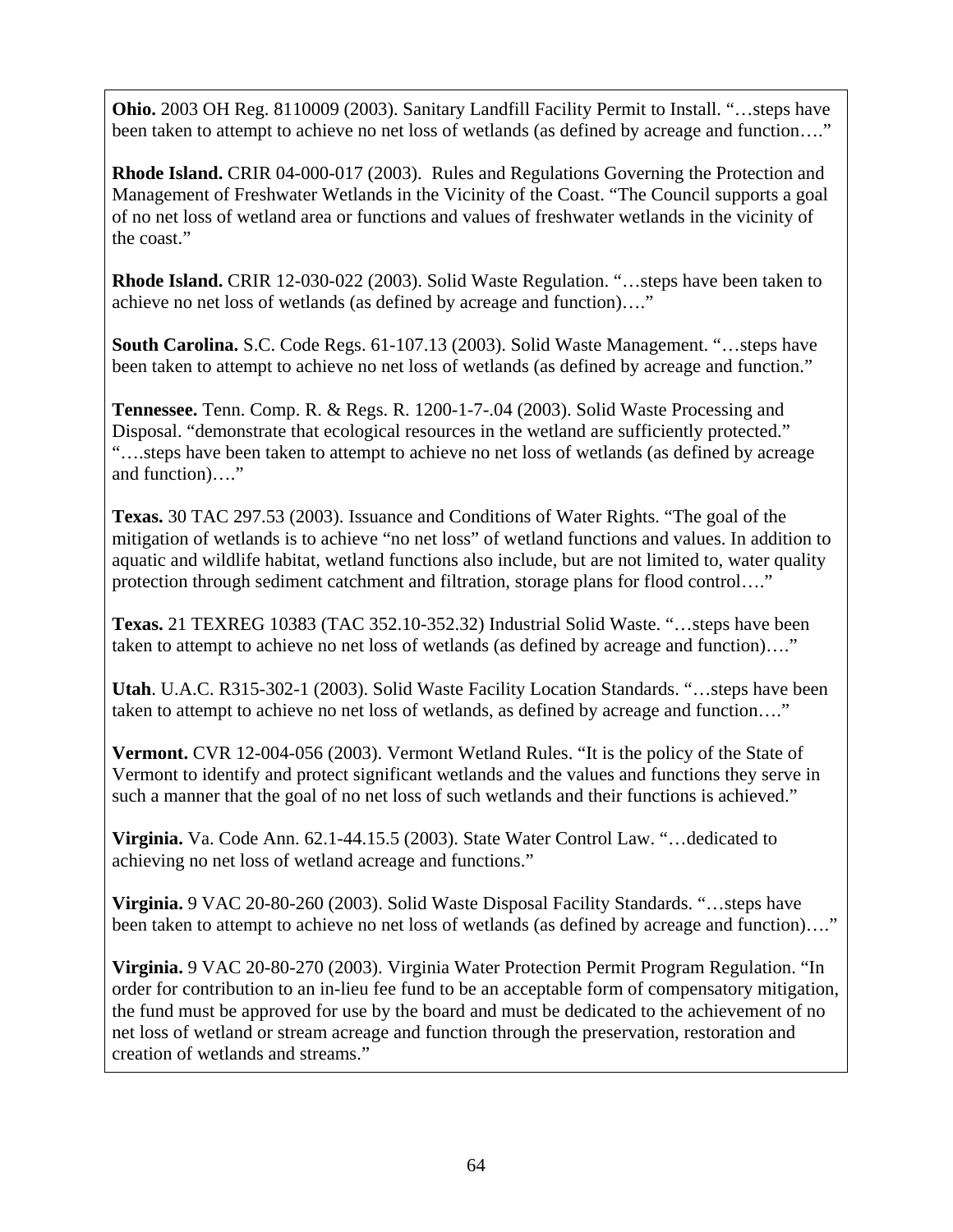**Washington.** WAC 173-26-220 (2003) State Master Program Approval/Amendment Procedures and Shoreline Master Program Guidelines. "Use regulations shall address the following uses to achieve, at a minimum, no net loss of wetland area and functions, including the lost time when the wetland does not perform the function:"…."Master program provisions addressing alterations to wetlands shall be consistent with the policy of no net loss of wetland area and functions, wetland rating, scientific and technical information, and the mitigation priority sequence defined in …."

**Washington.** WAC 173-351-130 (2003). Criteria for Municipal Solid Waste Landfills. "…steps have been taken to attempt to achieve no net loss of wetlands (as defined by acreage and function) by: "

**Washington.** WAC 222-24-015 (2003). Forest Practices Board, Road Construction and Maintenance.

"In order to assure that there is no net loss of wetland function…."

**Wyoming.** WCWR 020-120-002 (2003). Sanitary Landfill Regulations. "There will be no net loss of wetlands, considering any mitigation steps taken by the owner;"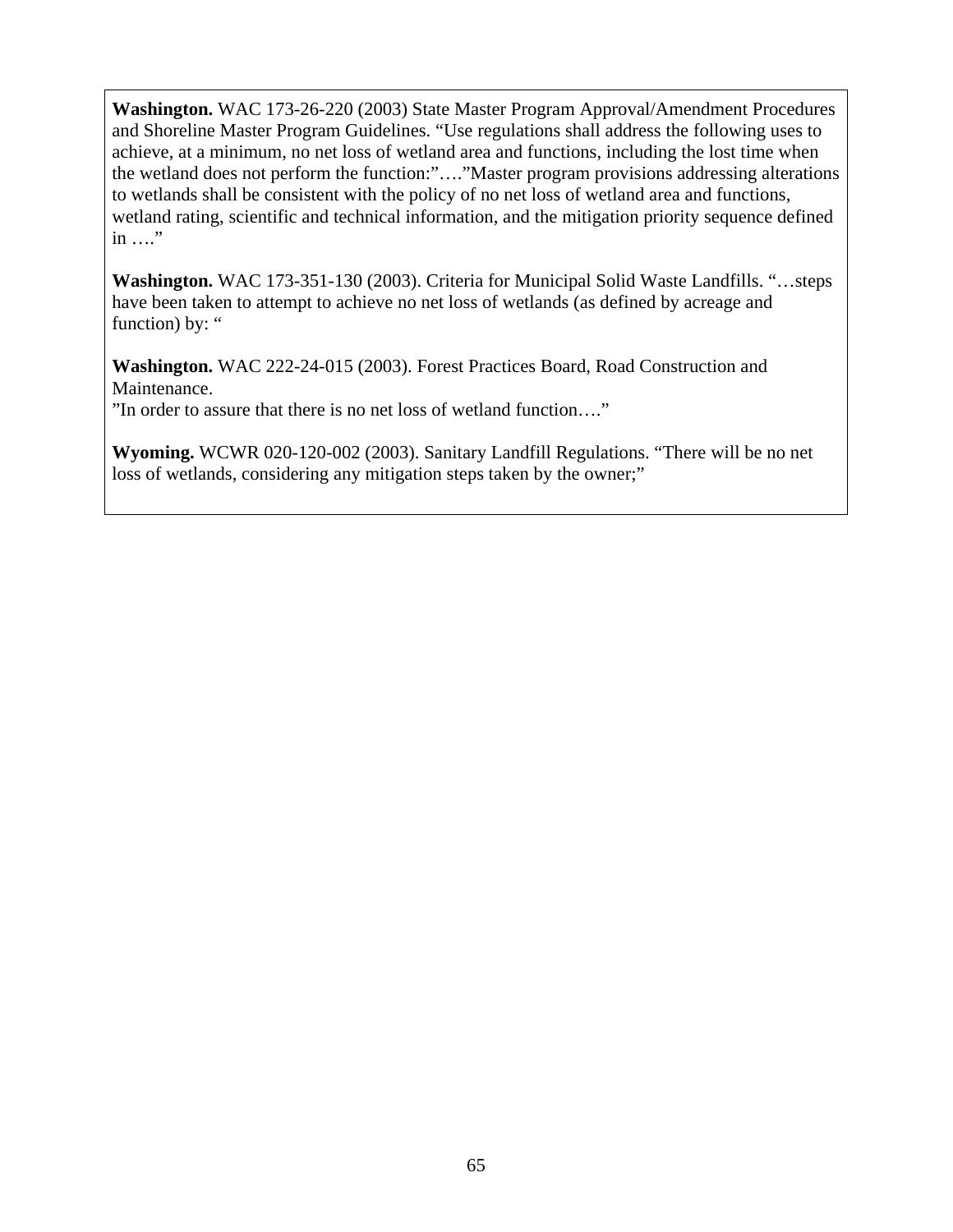# **APPENDIX F: WETLAND ASSESSMENT IN THE COURTS**

Should legal requirements be a concern to scientists and regulators designing wetland assessment techniques for regulators? How have assessment models, such as HGM and WET, fared in the courts? From a legal perspective, what sorts of data needs to be gathered, with what levels of accuracy, to meet specific regulatory purposes? Does an agency need to use the best possible scientific assessment techniques? Must wetlands be rated and ranked? Can a portion of the information gathering burden be shifted to permit applicants? What information can help an agency avoid and meet "takings" challenges?

An ASWM publication, J. Kusler, Wetland Assessment in the Courts, addresses these and other issues. Some conclusions may be briefly summarized in the following discussion and Box 12.

**1.** Wetland regulations are subject to more intense legal scrutiny than other wetland management techniques because these regulations limit the use of private lands. To meet statutory, constitutional and other legal requirements in controlling private property, regulations must comply with the information gathering and analysis procedures called for in regulatory statutes, administrative regulations and ordinances. This is needed in order to provide due process to private landowners. Regulators must also obtain the factual information needed to apply statutory and other regulatory criteria and procedures. Regulators must provide sufficient information to sustain regulations against constitutional due process, discrimination, unreasonableness and "takings" court challenges by private landowners. Regulators also need sufficient information to avoid liability problems in regulatory permitting (e.g., avoiding issuance of permits that increase flood or erosion problems on other properties). Regulators need documented time-series information for monitoring and enforcement.

**2.** To meet legal requirements, regulatory agencies must gather the right types of data at the appropriate scales and levels of accuracy to support regulations and sustain regulatory decisions on a permit-by-permit basis, if regulations or regulatory decisions are challenged. Agencies must gather sufficient information to support regulatory decisions against potential challenges that decisions are irrational, arbitrary, discriminatory or "take" private property without payment of just compensation.

**3.** Few state, federal or local wetland statutes or regulations mandate specific types, scales or degrees of accuracy in data gathering and analysis (except wetland mapping at the state level in some states); but statutes typically set forth wetland definitions, regulatory goals and criteria for permits, which have information gathering and analysis implications. Statutes and other regulations often contain permit analysis procedures (e.g., notice, hearing, time frames). Many set forth special procedures dealing with mitigation banks, administrative appeals and enforcement. These statutory, administrative regulation and ordinance provisions collectively determine wetland assessment needs for regulatory purposes and the length of time available to regulatory agencies for meeting such needs.

**4.** The types and accuracy of wetland information needed to meet legal requirements vary somewhat from one regulatory program to the next, and within a program. Nevertheless, certain types of information, such as jurisdiction information (is it a regulated wetland?), wetland boundaries, public/private ownership, natural hazards information and impact on wetland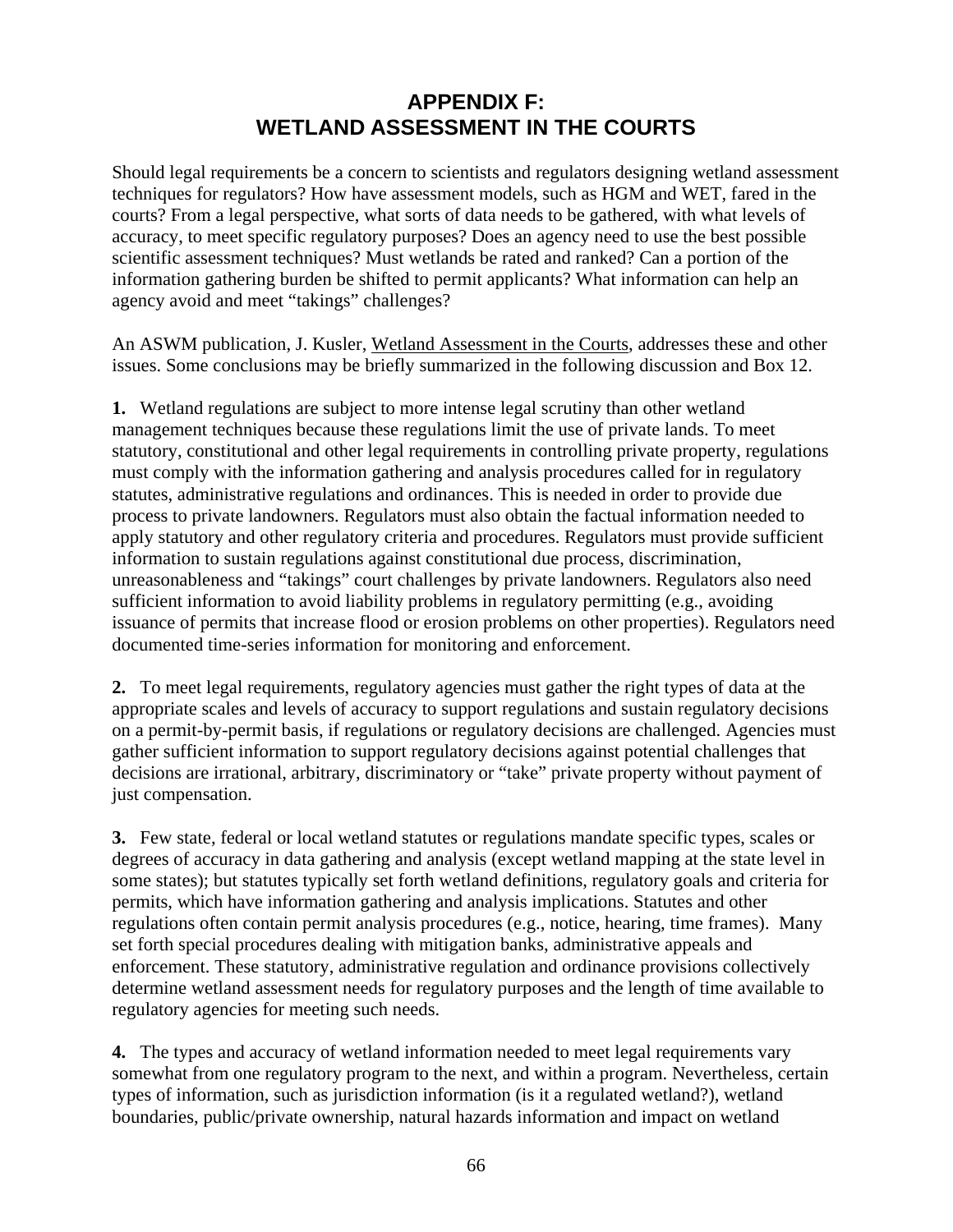functions/values are legally needed by virtually all regulatory programs to carry out statutory and regulatory tasks.

**5.** The Corps and other agencies that administer the Section 404 program must comply with the legal requirements of the Clean Water Act, the National Environmental Policy Act, the Endangered Species Act, the Fish and Wildlife Coordination Act and other environmental legislation. State and local regulatory agencies must also comply with a number of state environmental acts, in addition to state wetland regulatory statutes. These add important requirements to wetland assessment, such as the need for field surveys, to determine whether there may be an impact on endangered species. Federal agencies or permit applicants must typically prepare an EA to determine whether a proposed Section 404 permit may have a significant impact on the environment. Corps regulations and the statutes and regulations of many states specifically require that the regulatory agency apply certain criteria, such as determination of impact of proposed activities on fish and wildlife, as part of permit processing. Permits will be subject to legal challenge if they fail to carry out such required analyses.

**6.** Only a few court cases have specifically addressed wetland assessment methods and procedures, although many cases address broader natural resource information gathering and analysis. Courts have held that agencies have broad discretion in selecting assessment approaches. However, one court held that application of an HGM model to wetlands in a NEPA context provided insufficient information to determine impacts on migratory birds and remanded the decision to an agency for further investigation. Courts in several other cases have held that various ecological models were insufficient to evaluate potential impacts of forest management plans on endangered species and have required population surveys. These cases suggest that ecological models may not meet legal needs if they fail to provide specific information for the application of regulatory criteria.

**7.** Regulatory agencies are aided in their wetland information gathering and analysis by a general legal presumption of validity for regulations. Landowners challenging regulations must show that the regulations are invalid and that the actions of regulatory agencies were not supported by substantial evidence. Regulatory agencies are also aided by the weight usually given by courts to factual determinations of expert agencies. However, courts examine with particular care the basis for regulations when regulations, permit denial or attached conditions have severe economic impact on permit applicants. This is particularly true when regulations may prevent all economic use of entire parcels of private land.

**8.** No court has held that wetlands must be rated or ranked. Courts do not require agencies to use the best available assessment techniques or to develop the best possible data, but agencies need a rational basis for regulatory decision-making. Agencies may use professional judgment in information gathering and have considerable discretion in wetland assessment methods and procedures. Courts have sustained wetland maps with some inaccuracies, particularly if maps are combined with field verification procedures to correct inaccuracies and more specifically define wetland boundaries on a case-by-case basis.

**9.** Regulators can shift a portion of the information gathering burden to permit applicants and the amount of information can vary, depending on the types and seriousness of the anticipated project impacts and the proposed impact reduction and compensation techniques.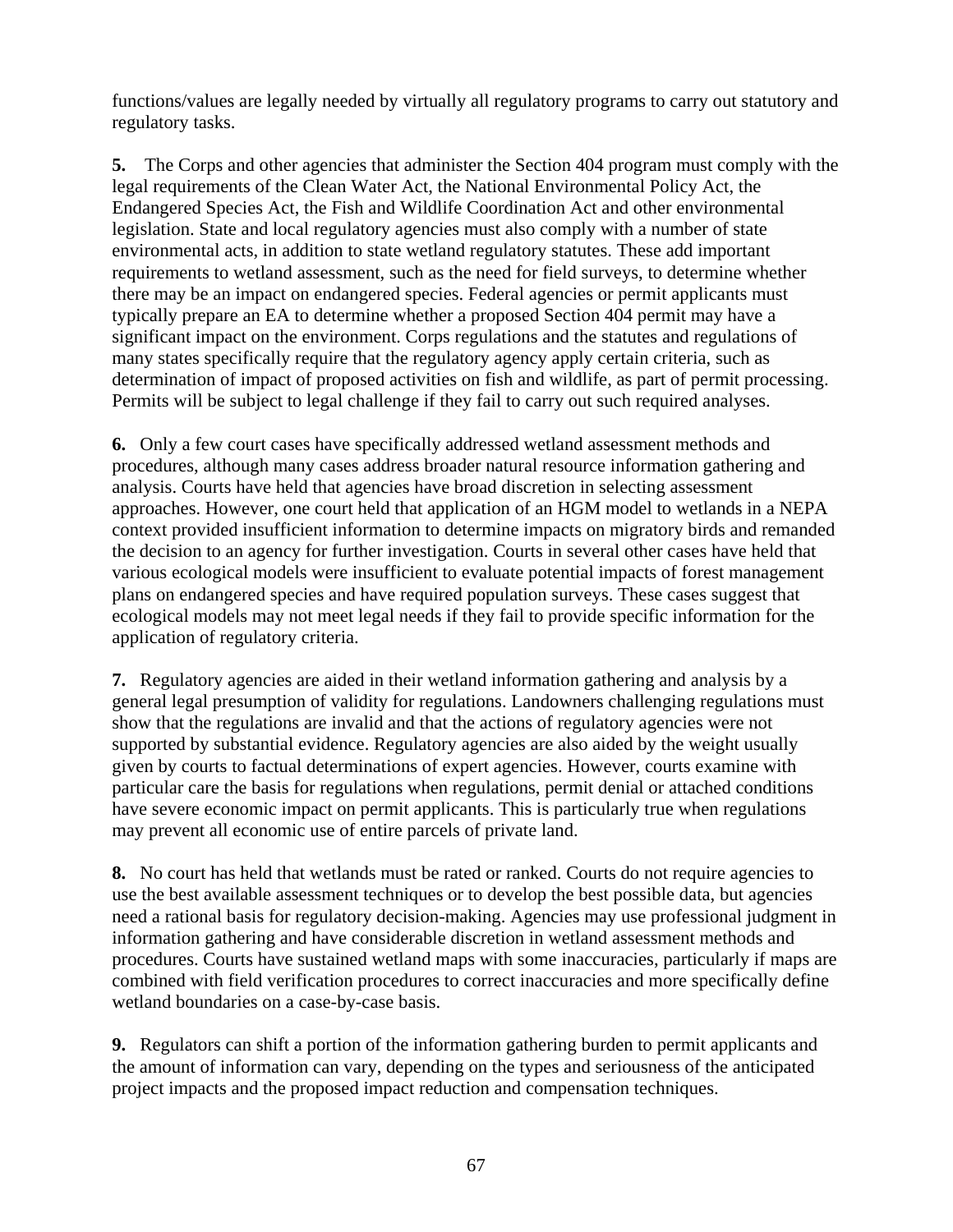**10.** Regulators need to be concerned about possible "takings" challenges to regulations because of a series of conservative U.S. Supreme Court decisions on this issue in the last decade and an increased number of successful "takings" challenges for wetlands by federal and state courts. Regulators may best, early on in evaluating a permit application, determine whether denial of the permit would deny all economic use of an entire property, which may pose a "takings" challenge. Particularly detailed and accurate information gathering and analysis may then be justified, with an emphasis on the possible nuisance impact of the proposed activity, such as blockage of flood flows or water pollution, since courts hold that landowners have no right to make a nuisance of themselves.

## *Box 12 Common Legal/Technical Questions Pertaining to Wetland Information Gathering*

(See J. Kusler, Wetland Assessment in the Courts for more detailed discussion and case law citations.)

• **What sort of information is needed to support the general validity of wetland regulations?** Courts have broadly upheld the general validity of federal, state, and local wetland regulations based on the information concerning wetland functions/values and other characteristics contained in scientific books, reports, scientific articles and expert testimony. General validity is important for assessment purposes because it also establishes a strong presumption of validity for case-by-case information gathering and regulatory decision making, as applied to specific properties. Landowners must overcome this presumption in a specific instance.

• **Does general validity mean that regulations are valid for all properties?** No. A landowner may attack the constitutionality of regulations as applied to his or her property even when regulations are valid in general. Regulatory agencies need to be able to support the validity of the regulations as applied to this specific property against claims of uncompensated taking, denial, due process or other challenges. However, the overall presumption of validity for regulations and a presumption of correctness for regulatory agency information gathering and decision-making help the agency meet this burden. A court decision of site-specific constitutionality or unconstitutionality will not determine decisions about other properties.

• **Are federal, state or local regulatory agency factual determinations (e.g., assessment of functions, values,) presumed to be correct?** Yes. The burden is on the landowner to prove incorrectness. In general, courts overturn agency fact-finding only if it finds substantial evidence or some similar standard to be lacking. Courts are likely to uphold factual determinations of federal and state expert agencies. They have also given broad support to local government, multiobjective regulatory efforts (functions/values, natural hazards, infrastructure costs, etc.) based on comprehensive land and water inventories and plans. However, courts look more closely at the adequacy of the information gathering when regulations have severe economic impact on specific properties.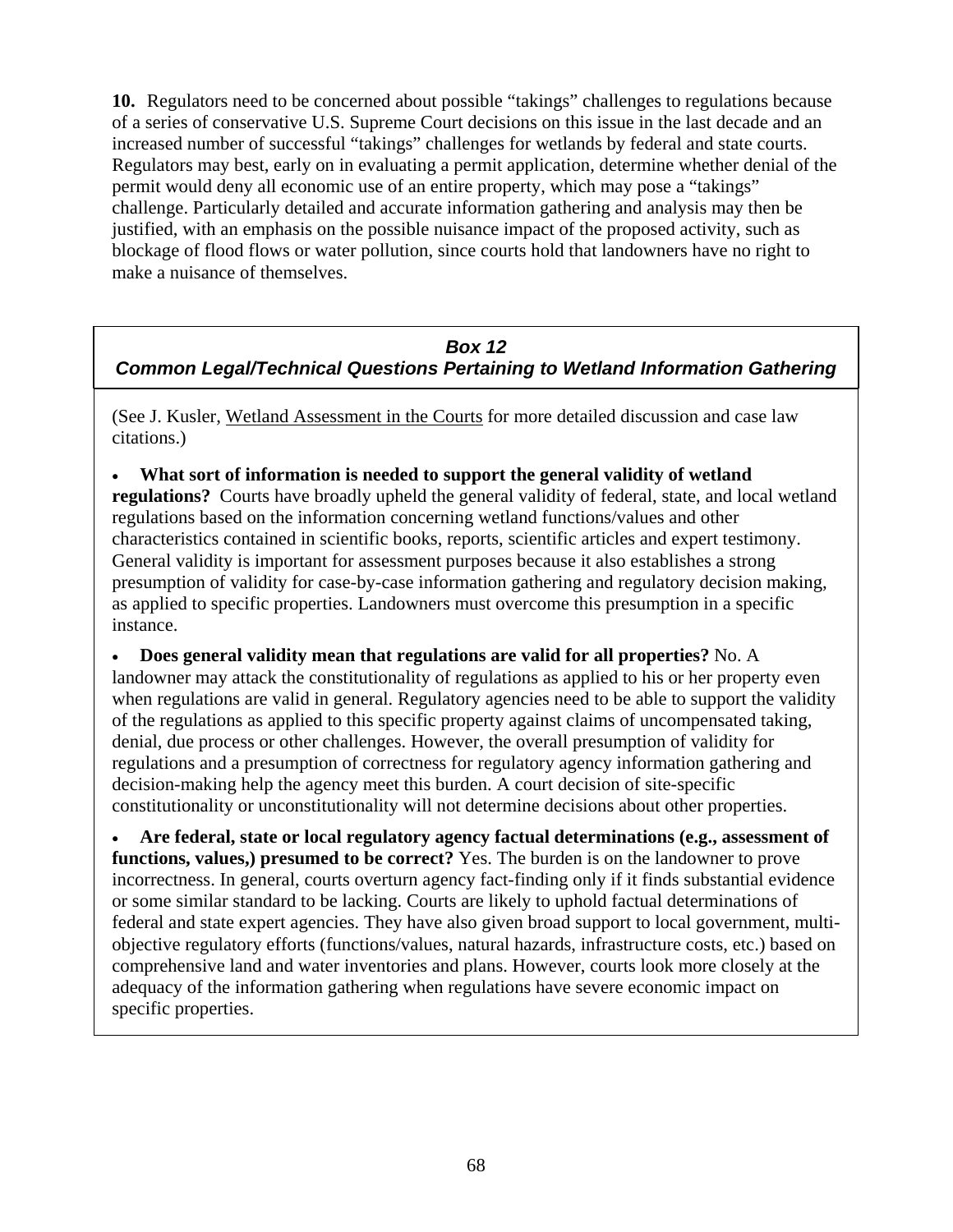• **How closely must regulatory standards, including conditions, be tailored to regulatory goals?** Courts have broadly upheld wetland and other resource protection regulations against challenges that they lack reasonable nexus to regulatory goals. However, courts are now requiring a stronger showing of nexus than a decade ago, particularly where regulations have severe economic impact on property owners. Courts are also increasingly requiring that regulatory agencies show that conditions attached to permits are roughly proportional to the impacts of the proposed activity, particularly where dedications are involved. This means that the detail and accuracy of information gathering should increase as the severity of impacts increase, and there should be a proportional relationship between conditions attached to regulatory permits and achievement of no net loss or other goals.

• **Have the courts endorsed one wetland assessment approach more often than another?**  No. Courts have in only three reported cases addressed the sufficiency of wetland assessment techniques, per se. They held that the techniques used by the regulatory agency were sufficient in all three. However, courts do require regulatory agencies to follow procedures set forth in their enabling statute or regulations (e.g., mapping, notice and hearing, impact analysis). And, the outcome of every legal challenge to wetland regulations depends, to a considerable extent, on the overall sufficiency of the agency's data gathering and analytical processes and the strength of the factual base.

• **Must a regulatory agency accept one scientific opinion over another?** No. Courts have afforded considerable discretion in deciding which scientific opinion to accept, as long as the final decision is supported by substantial evidence. Also, courts have held that regulatory agencies do not need to eliminate all uncertainties in fact-finding.

• **Does an agency need to quantitatively prove that each wetland is characterized by certain functions and values?** No. Courts have broadly upheld conservancy zoning and other types of regulations for wetlands based on a range of factors relevant to the suitability of wetland sites for particular purposes, without determination of specific functions and values. Courts have also sustained agency adoption of multi-objective, case-by-case permitting approaches, without determination of the functions and values of individual wetlands. No court has invalidated regulations for failing to distinguish the relative ecological values of individual wetlands. However, courts have required that regulatory agencies demonstrate the rationality of individual permit decisions, and this has required, in some instances, the documentation of functions, values, hazards and other factors relevant to permitting criteria.

• **Is a quantitative assessment approach more legally defensible than a qualitative approach?** Not necessarily. Quantification of wetland functions, such as flood storage or conveyance, may provide a more accurate and defensible basis for evaluation of impacts and for determination of the adequacy of impact reduction and compensation measures. But, quantitative approaches may also be more vulnerable to legal attack than qualitative, professional judgment approaches if they are conceptually flawed or if the regulatory agency cannot competently undertake the assessment set forth in the regulations. For example, a regulatory agency may be vulnerable when asked to defend a specific calculation for a function or value if the calculation is based on limited data or incorporates a broad range of simplifying assumptions that may not be valid in the specific context. Also, agencies should be careful in formally adopting any assessment method that requires quantitative evaluation because agencies are held to their own standards by courts, including standards that may be impractical or difficult to achieve.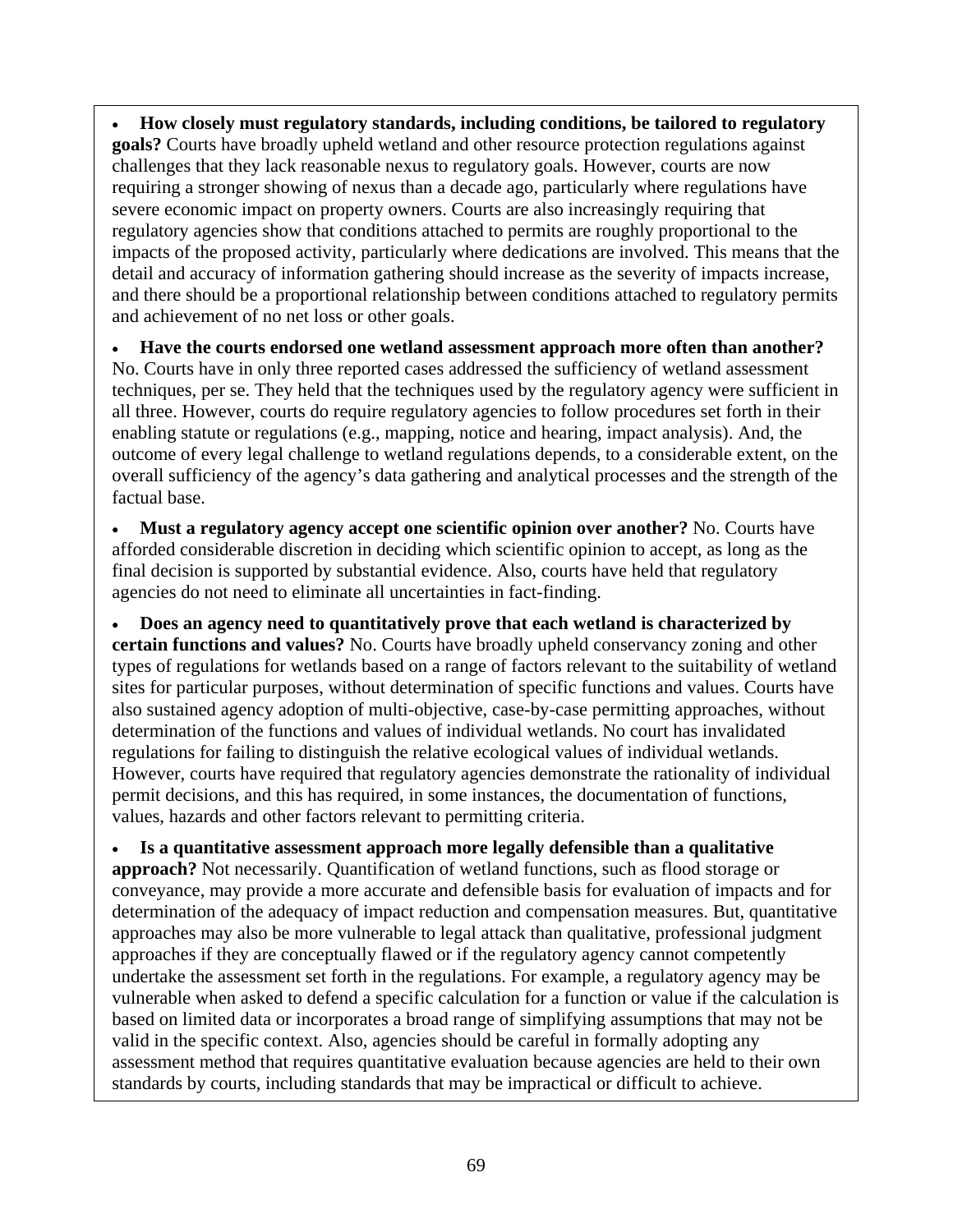• **What sorts of information may agencies use in regulatory assessment?** Agencies may use many types of information in permit evaluation, including personnel observations, aerial photos, wetland maps, reports and information prepared by other agencies, opinion evidence of experts and even information provided by adjacent landowners and citizens. The strict legal rules of evidence do not apply to most public hearings and information gathering and analyses processes.

• **May an agency be subject to successful judicial attack for failure to consider important factors in assessment?** Yes, in some circumstances. For example, courts have quite often held that specific agency environmental impact statements, required at the federal level for some Section 404 permits and at the state level for wetland permit in many states, are invalid for failing to consider the full range of factors relevant to environmental impact. Courts have also invalidated regulatory decisions for failing to consider impacts of proposed activities on pollution, habitat or other factors listed in regulatory criteria.

• **Do assessments need to be updated if conditions change?** Yes. In some instances courts have held that maps and other assessments, such as environmental impact statements, need to be updated if conditions substantially change and new information becomes available.

• **Does an agency need to follow the assessment requirements set forth in its enabling statute or regulations?** Yes. Agencies must comply with statutory, administrative regulation and ordinance procedural requirements. They must also apply the permitting criteria contained in statutes and regulations. However, few statutes contain highly specific assessment requirements. Agencies generally have discretion in selection of assessment approaches.

• **May an agency regulate wetlands other than those specified in an enabling statute?** No. Agencies can only regulate the types of wetlands and the areas specified in the enabling statute.

• **Must wetlands be mapped?** No, not unless a statute or regulation says they must be mapped.

• **Are wetland maps invalid if they contain some inaccuracies?** No. Courts have upheld maps with some inaccuracies, particularly if there are regulatory procedures available for refining wetland map information on a case-by-case basis.

• **May landowners be required to carry out wetland delineations or provide other types of assessment data?** Yes. Courts have held that regulatory agencies can shift a considerable portion of the assessment burden to landowners and that the amount of information required may vary, depending on the issues and severity of impact posed by a specific permit. And, agencies can charge reasonable fees for permitting. However, the burdens must be reasonable and courts may consider the costs of such data gathering to be relevant to the overall reasonableness of regulations and whether a taking has occurred.

• **Can some landowners be required to provide more information than others?** Yes. Regulatory agencies can vary information requirements depending on the types and magnitude of issues raised by a permit application. For example, regulatory agencies can require detailed habitat information where a rare or endangered species may be present. Regulatory agencies can require more detailed flood hazard information for a proposed activity near a stream or soil borings for possible toxics in a wetland that was used as a dump.

• **Have courts endorsed one wetland definition over another?** No court has held that one wetland definition is right and another wrong. Courts have held that wetland definitions are up to legislative bodies and administrative agencies. Agencies must apply the definition adopted in enabling legislation or administrative regulations.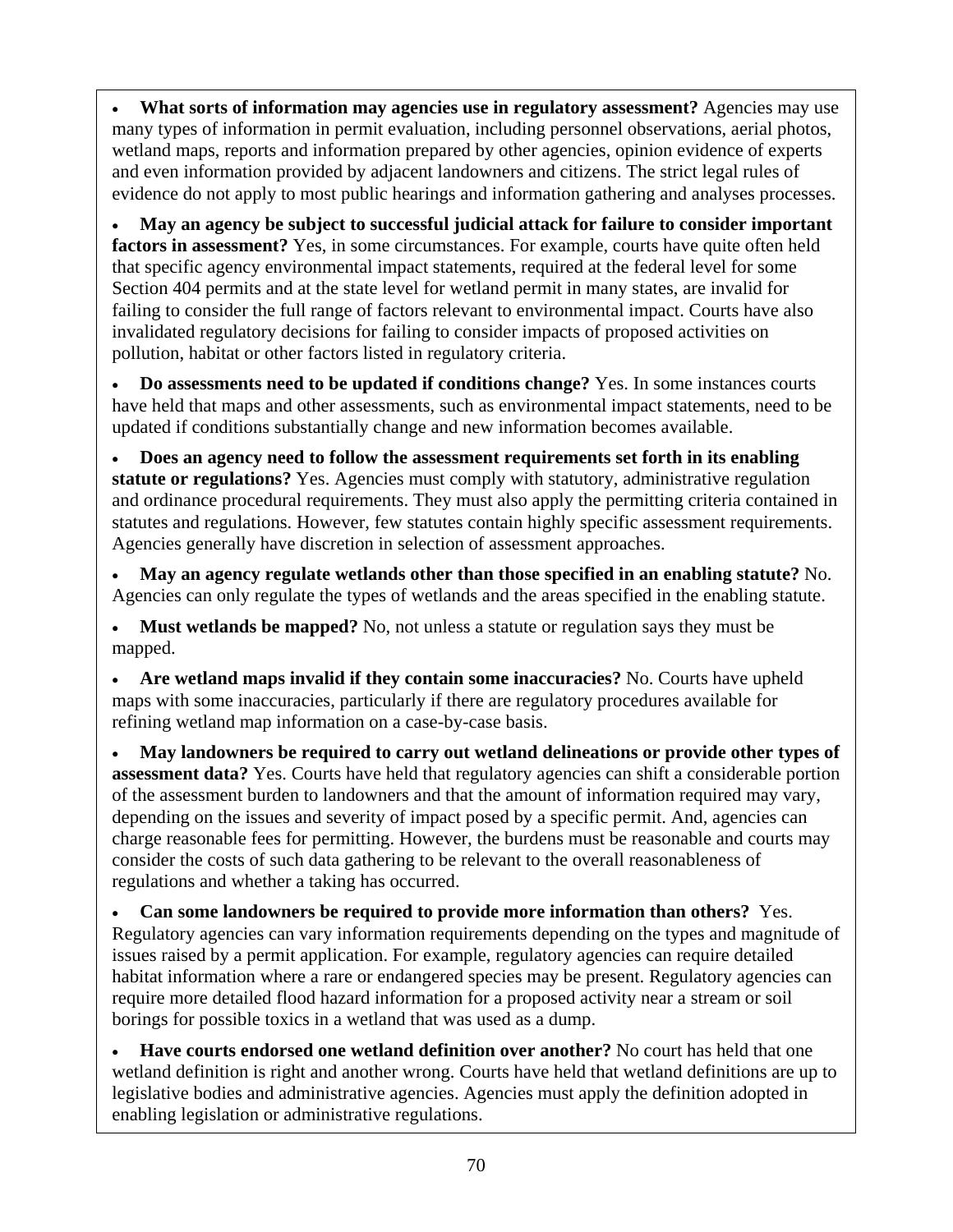• **Why is land ownership information important in regulatory permitting?** Land ownership often determines who has jurisdiction over specific lands, waters and activities at state or local levels. It also greatly affects "takings" determinations. Only landowners have the right to challenge regulations as an uncompensated "taking." No landowner has the right to place fill or alter a wetland on public lands or other private lands, although they may have a riparian right to make certain uses of public waters.

• **What types of wetland data are important to meeting "takings" challenges?** Land ownership, type of water (navigable or not), natural hazards, threats to public safety and nuisance impacts information are particularly important in meeting "takings" challenges in some contexts.

• **Can an agency rely on best professional judgment in fact-finding?** Yes. This is the way most assessment decisions are made, and courts have given agencies great leeway in use of professional judgment.

• **Is economic impact on landowners validly considered in wetland regulatory permitting?**  Yes. Courts often examine the factual basis for regulations more carefully where the regulations have severe economic impact on private property owners. Also, under regulations (e.g., Section 404) requiring a public interest review a balance in permitting must occur between the public need for the regulation and the impact on private property owners. Under other regulations, consideration of economic impact may not be relevant during initial phases of permitting, but becomes relevant if a permit is denied and the permit applicant applies for a variance. Variances are typically issued at the local level only if a landowner can show that absent the variance, no economic uses are possible for the land.

• **Are highly restrictive wetland regulations, including buffers and large lot sizes, valid?**  Courts have upheld highly restrictive wetland regulations in many contexts, particularly where a proposed activity may have nuisance impacts on other properties. However, courts have also held wetland regulations to be a taking without payment of compensation in a few cases where the regulations denied all economic use of entire parcels of land.

• **Do all wetlands need to be assessed and regulated at once?** Do the same assessment procedures need to be applied to all wetlands? No and no, provided there are rational reasons for distinctions.

• **Does comprehensive planning for a town or region prior to regulation help meet legal challenges?** Yes. Courts have endorsed comprehensive planning and regulatory approaches as improving the rationality of regulations, although they have also upheld regulations not preceded by such planning in many instances.

• **Under what circumstances is a court most likely to hold that wetland regulations "take" private property?** Courts are likely to find a taking where regulations deny all reasonable economic uses of entire properties, and proposed activities will not have offsite nuisance impacts. Reasonable economic uses are those that would be permitted under the common law of a state and would not threaten public health or safety or cause nuisances.

• **May a regulatory agency be liable for issuing a permit for an activity that damages other private property?** In some instances, yes, if the permitted activity results in flood, erosion or other physical damage to private property. This is usually not a major concern to agencies, except in wetland flood and erosion hazard areas.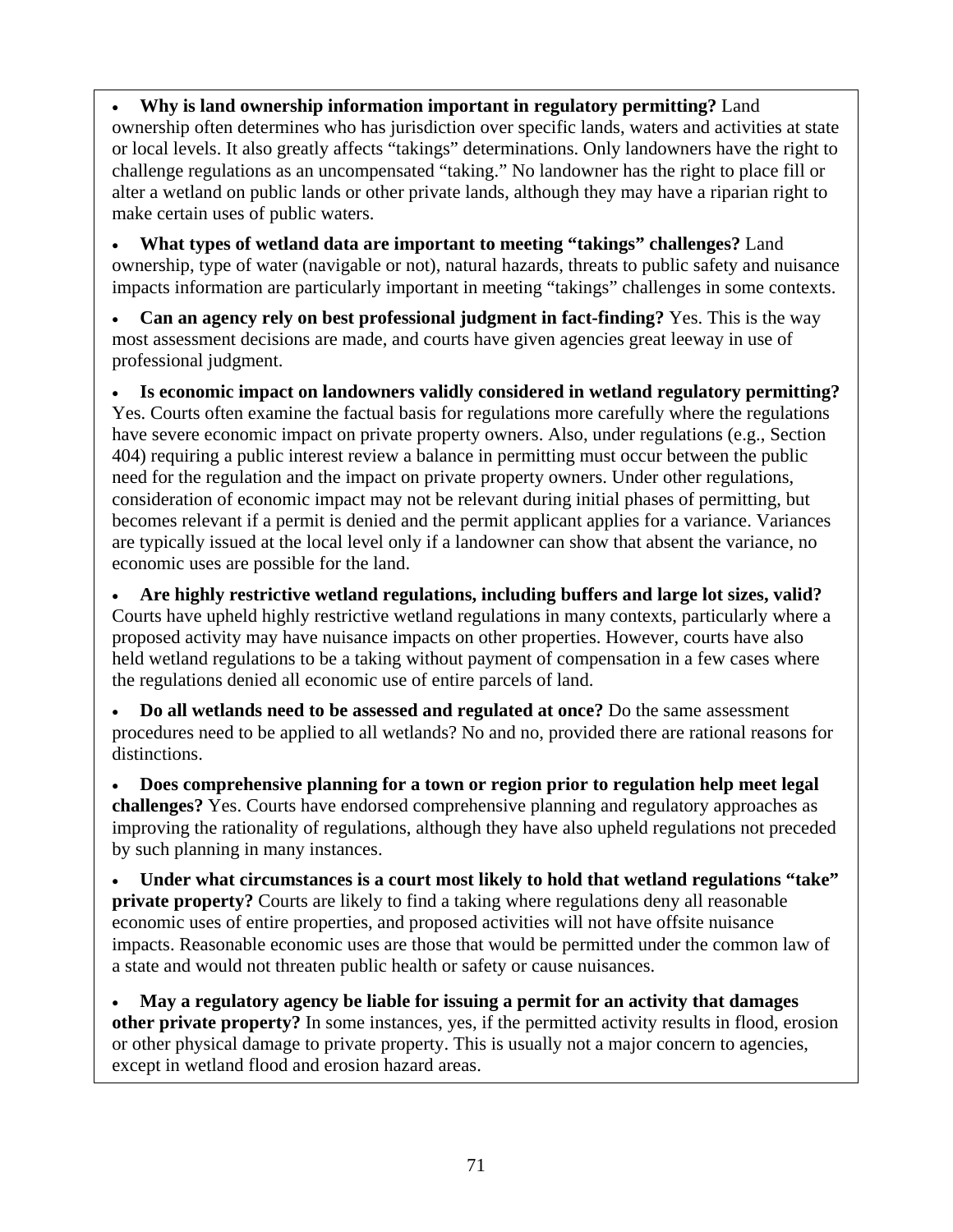# **APPENDIX G: THE INFORMATION NEEDS OF REGULATORS**

The following appendix note addresses the information needs of regulators. See also discussion of legal needs above.

#### **THE SPECIAL NEEDS OF REGULATORS**

Ostensibly, many of the wetland assessment methods developed over the last decade have been designed for use in regulatory contexts. However, scientists developing such techniques have apparently assumed that regulatory needs are the same as the assessment needs for wetland acquisition, restoration, public land management, infrastructure planning and other purposes. There are similarities, but also important differences as will be discussed below. Future efforts to develop wetland assessment methods for regulators need to better reflect these special needs.

Wetland assessment needs for regulatory purposes are quite similar to one another at federal, state and local levels due to several factors:

- Wetland regulatory statutes are similar in terms of goals, regulated activities and regulatory processes, although there are differences in jurisdictional scope of programs (i.e., types of regulated wetlands) and specific regulatory criteria.
- Wetland regulatory programs are subject to the same overall legal requirements and challenges under the U.S. Constitution.
- Wetland regulatory programs are subject to similar budgetary and staffing limitations and to relatively short time frames for regulatory permitting.
- Wetland regulatory programs are subject to the same scientific problems and limitations in assessment, such as the complexity of wetlands, inadequate assessment techniques for some functions, such as atmospheric gas exchange, problems in addressing long-term fluctuating water levels, and problems in assessment due to changing hydrology.

Wetland regulations at all of these levels have a number of features which give rise to somewhat special information and analysis needs (see Boxes 13-16).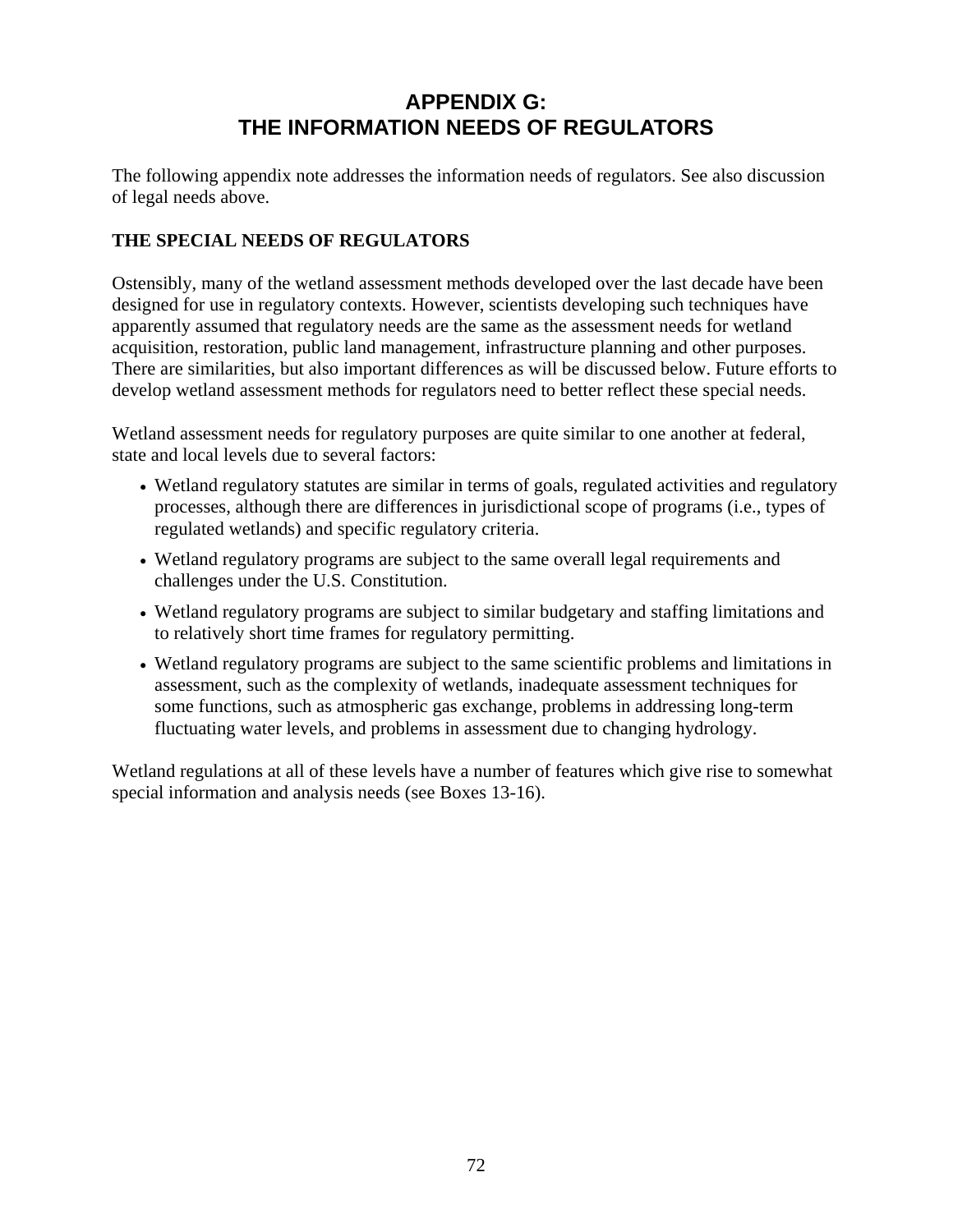#### *Box 13 What is Special About Regulations?*

**1. Private lands and landowner rights are involved (this has legal, political and administrative implications).** 

**2. Private landowners and consultants do much of the actual assessment on mid to largesize projects.** 

**3. Changes are typically proposed for wetlands (e.g., fills, drainage). These changes need to be evaluated in terms of before and after conditions.** 

**4. Wetland regulations are subject to jurisdictional (legal) requirements (statutory, administrative regulation, ordinance) such as:** 

- Regulated wetland or not
- Regulated activity
- Boundaries
- Public/private ownership

**5. Regulatory agencies must apply broad-based statutory goals and permitting criteria.**  Local and state regulators often need to be able to determine the suitability (local zoning, federal/state alternatives analysis) or appropriateness of placing a proposed activity in a wetland versus an upland or aquatic area. Federal regulators need to determine the public interest. Suitability and the public interest depend, in part, on:

- Flooding, other hazards
- Infrastructure costs
- Functions and values
- Compatibility with adjacent uses

**6. Regulatory agencies must comply with procedural requirements of regulatory statutes, administrative regulations and ordinances: time frames, notices, hearings, appeal procedures, etc.** 

**7. Regulatory agencies must be able to defend regulations against constitutional challenges (discrimination, unreasonableness, "taking").** 

**8. The typical regulatory permitting situation is often not the typical wetland situation. It involves:** 

- urban or urbanizing area
- altered wetland and altered hydrology
- changing hydrology
- small fill proposed
- only a portion of a wetland affected

**9. Some (but not all) regulatory agencies need up-front mapping and characterization on a geographical basis to comply with statutory requirements.** 

**10. Regulatory agencies need monitoring information to enforce regulators.**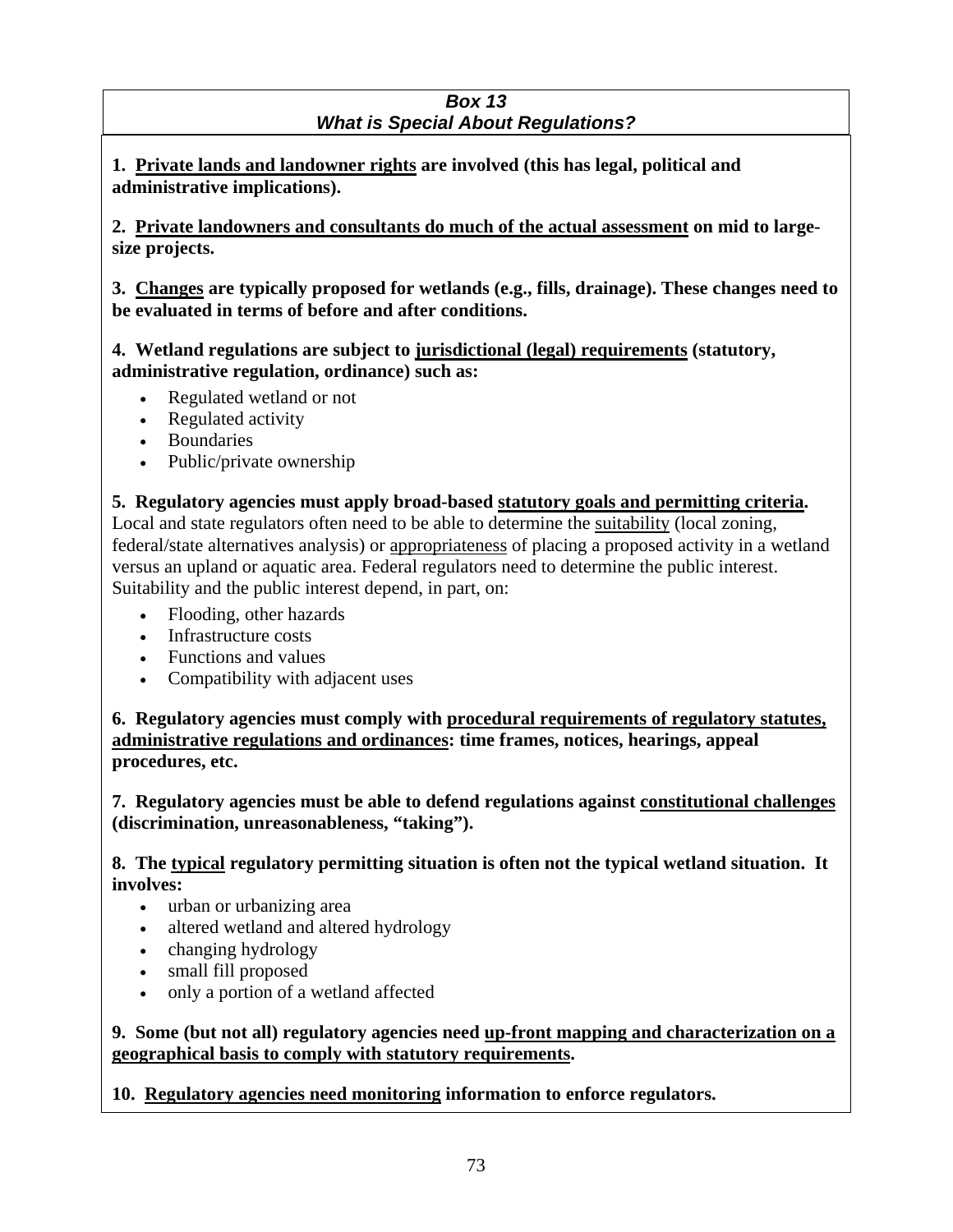#### *Box 14 Similarities Between Federal, State and Local Regulations, with Assessment Implications*

#### **1. Similar broad goals and regulatory criteria:**

- Protect health/safety
- Prevent nuisances
- Reduce losses from flood and other natural hazards
- Protect various functions and values recreation, fisheries, pollution control, etc.
- Achieve no net loss or comparable goal.
- Consistent with public interest

#### **2. Similar need to evaluate:**

- Wetlands in an existing (natural, altered) condition.
- Wetlands in an altered condition (with project, with restoration, etc.).

#### **3. Similar need to evaluate:**

- Wetland functions
- Significance to society

This need varies from program to program, but both natural resource and social/cultural factors are relevant to the determination of public interest in all programs.

**4. Similar overall permit application procedures, notice and hearing requirements, and administrative and/or appeal procedures.** 

**5. Similar short time frames for permitting, although these may be extended for insufficient information or on other grounds.** 

**6. All are subject to Constitutional requirements.** 

**7. All are subject to the limitations of scientific knowledge, data and data-gathering techniques.** 

**8. All are subject to budgetary, staff and expertise limitations.**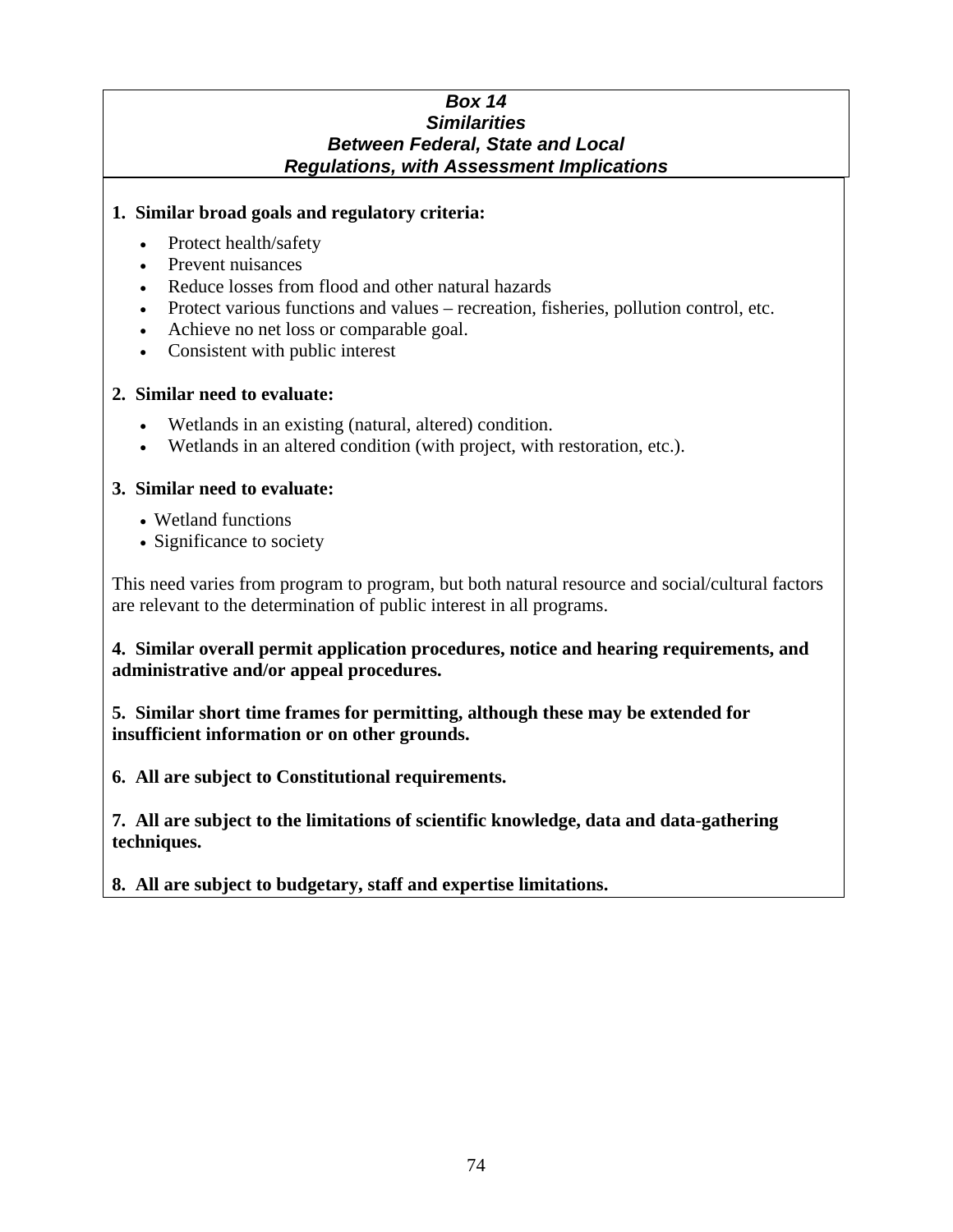#### **Differences Among Regulatory Programs**

There are also some differences in regulatory assessment needs at federal, state, and local levels as indicated in Box 15.

#### *Box 15 Differences in Assessment Needs and Capabilities Among Federal, State and Local Regulations*

**1. Up-front regulatory mapping requirements (state and local) versus no regulatory mapping requirements (Federal Section 404).** 

**2. Wetland regulations adopted as part of geographically comprehensive planning and regulatory efforts (local, some state) that requires community-wide information gathering versus regulations that only apply to wetlands and waters (Federal Section 404, Section 10).** 

**3. Conservation zone approaches (local zoning, state order procedures, Federal 404(c) advanced identification) versus case-by-case permitting (Federal Section 404, most state, some local).** 

**4. Moderate to high level of expertise (federal, state) versus more limited expertise (many local).** 

## **Priority Information Needs**

Despite differences in regulatory programs, regulatory programs share certain priority information gathering and analysis needs, depending on the level of government and the specifics of the regulatory program. Priority information needs include the information needed to answer the following questions. The questions are listed in the order in which information gathering is typically carried out, not necessarily importance.

**1. Is it a regulated wetland pursuant to a particular statute or regulation?** All wetland regulatory agencies must make jurisdictional determinations on permit applications to assess whether or not the agency has the legal power to regulate specific wetlands. Agencies can require a permit and impose restrictions only if they have regulatory jurisdiction over the type, size and location of a regulated wetland. Virtually all wetland programs (including the Section 404 program) regulate particular types or sizes of wetlands, or wetlands in particular areas. They do not regulate or require individual permits for all wetlands.

Whether a wetland is regulated or not is often easily determined if it is adjacent to a lake, river or ocean because most statutes clearly regulate such wetlands. But, it is often a more difficult determination for headwater and isolated wetlands because of statutory or administrative regulatory limitations on size or location. It is also more difficult to assess jurisdiction for partially drained or otherwise altered wetlands, such as prior converted wetlands.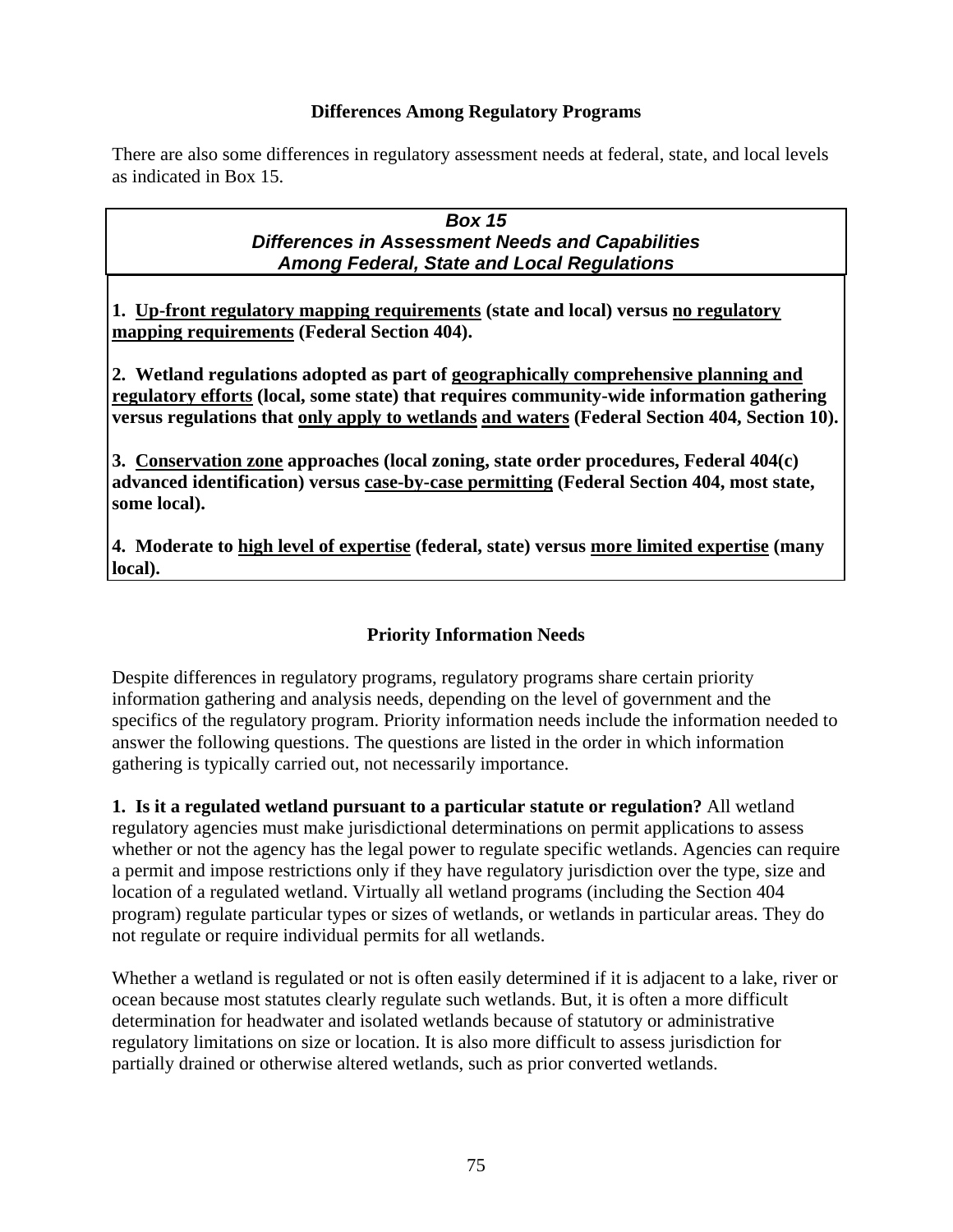Often determination of regulatory jurisdiction (at least on a preliminary basis) is an office task based primarily on wetland and topographic maps, and other sources of information. Field investigation may be needed in some instances.

**2. Is the proposed activity a regulated or exempted activity?** All regulatory programs must also make this initial determination. The Section 404 program, state and local wetland programs typically exempt a number of activities altogether or from individual permits, such as repair of existing structures (constructed at the time regulations are adopted), normal farming, normal agriculture and emergency repairs after a disaster.

Determining whether or not an activity is regulated often does not require any assessment of the wetland itself, but it can. For example, normal agricultural or forestry activities may be exempted, but not those involving substantial hydrologic modifications. A field visit may be needed to determine whether an access road, maintenance of a drainage system or other activity involves a substantial hydrologic modification. Similarly, a field visit may be needed to determine whether a wetland is, in fact, a prior converted wetland pursuant to Swampbuster and whether agriculture or other activities have been abandoned, resulting in re-establishment of a wetland.

#### **3. Where are the wetland boundaries in relationship to the proposed project or activity?**

All regulatory programs require, in the processing of permits, the determination of wetland boundaries as related to the proposed project to determine whether the regulatory agency has jurisdiction over a project and the actual jurisdiction/non-jurisdictional line on the ground. If a proposed project or part of a project does not lie within the boundaries of a regulated wetland or a regulatory buffer, the agency usually has no jurisdiction over that portion of the activity. Increasingly, however, states and local governments regulate wetland buffers so those determinations must be made as well.

The Corps in many districts require landowners to undertake initial delineations. It's the only way for permit applicants in some districts to insure timely consideration of permits. State and local wetland agencies more often undertake initial delineations themselves.

Usually precise boundary delineation (within 10 feet) is not required for a wetland as a whole, but for the portion of the wetland that may be impacted by the proposed project.

Delineation of precise boundaries is needed at different times for federal, state and local regulations. For the Section 404 program, delineation is not needed in advance of permits since there is no advance regulatory mapping of wetlands. For state and local regulations, where wetland regulatory maps are required, preliminary boundaries must be shown on maps. Maps typically establish a presumption concerning the exact location of boundaries on the ground. However, maps are typically drawn at too small a scale to determine precise boundaries and often contain some inaccuracies. Regulators must identify more precise boundaries on the ground though field investigations if disputes arise.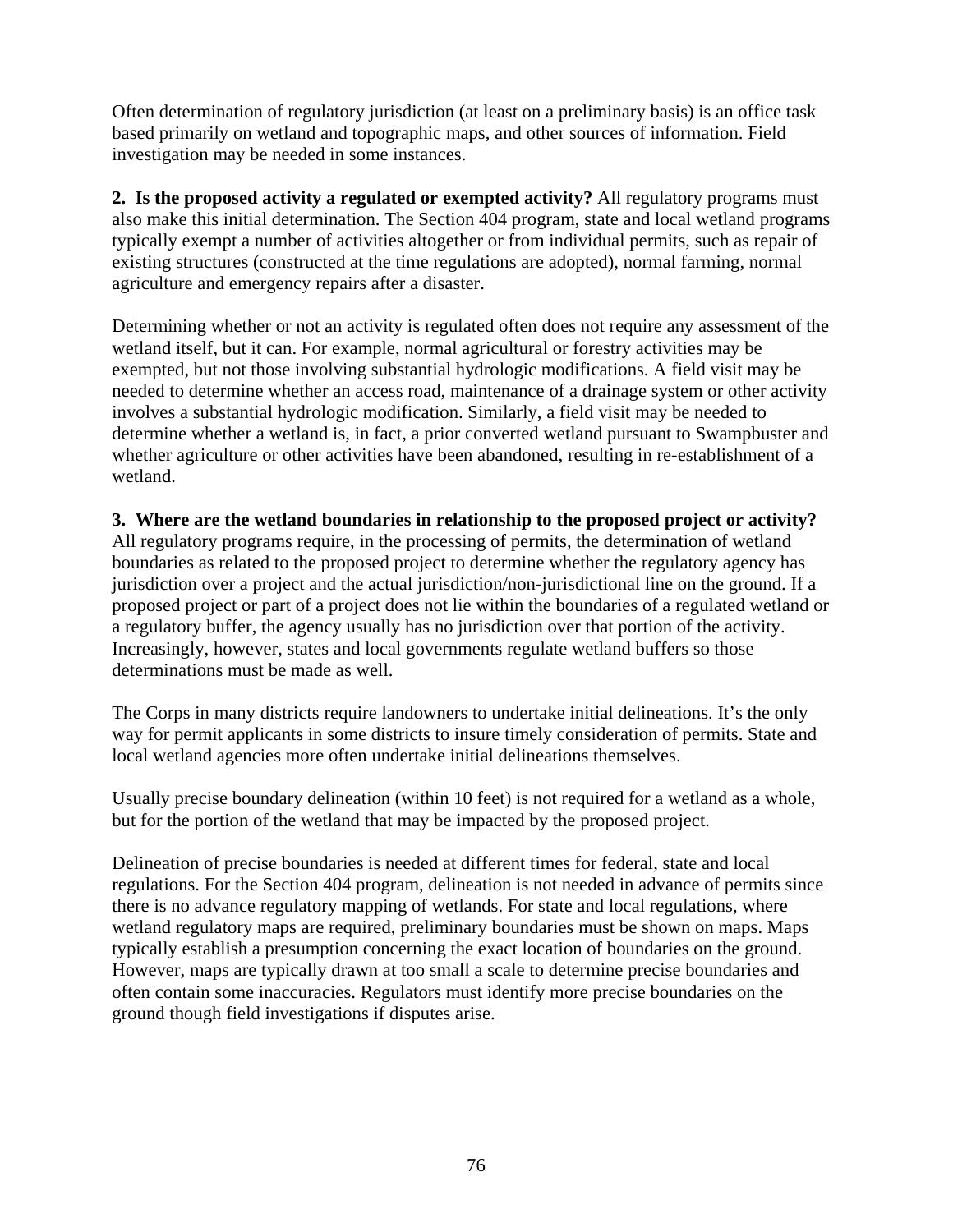Information needs for precise wetland delineation differ somewhat at federal, state and local levels, depending on the wetland definition and delineation criteria. Section 404 delineations typically involve field examination of vegetation, soils and hydrology to apply the wetland definition contained in the Section 404(b)(1) regulations. The 1987 Federal Manual is usually used, although NRCS uses its own slightly different manual.

State and local wetland regulators must use state statutory wetland definition criteria that are often, but not always, comparable to the federal criteria. Several states, such as New York and Michigan, have developed their own wetland delineation manuals.

**4. Is an individual permit required?** This is an issue for many activities authorized by nationwide permits pursuant to the Section 404 program and for activities subject to certain state general permits. As discussed in Chapter 1, notices for many types of activities subject to Corps nationwide or programmatic permits must be provided to Corps district offices for a preliminary determination to decide whether an individual permit will be required.

If the regulatory agency determines, based on this notice, that no individual permit is required, the landowner may go forward with the proposed activities subject to any Best Management Practices or other conditions. If an individual permit is required, the permit applicant must go through the full permitting process.

The determination of whether an individual permit is required is often based on the type and size of the project. But, the determination may also reflect wetland characteristics, such as possible endangered species, recreational use or natural hazards.

A somewhat similar issue is faced with activities subject to state assumed Section 404 program permits. The state regulatory agency must submit notices of proposed permits to the EPA and other federal agencies for certain classes of activities. If the Corps or EPA determines that the proposed permits raise no red or yellow flags, the state can continue to process the permit without further federal involvement. If the Corps or EPA raises a red flag, an individual permit may then be required from the Corps. The type and size of a project are typically important in determining whether direct federal review is needed, but wetland type and characteristics may also be relevant to the decision.

**5. Who owns the site of the proposed wetland activity?** Regulators at all levels of government need to determine ownership and parcel characteristics, although this information is more important for some programs than others.

At state and local levels, the regulatory jurisdiction of the agency often depends, to some extent, on land ownership. State statutes typically make a distinction between private and public lands in terms of regulatory permitting requirements. State public water statutes usually apply to publicly owned rivers, lakes and coastal waters, and a permit must be sought from one agency for alteration of public waters. State wetland statutes may apply to other private wetlands and a different agency or bureau may issue permits for them. Ownership is also significant to local wetland regulations. Local governments do not typically regulate public waters. However, local governments may regulate other waters and wetlands. Ownership determines who has regulatory authority.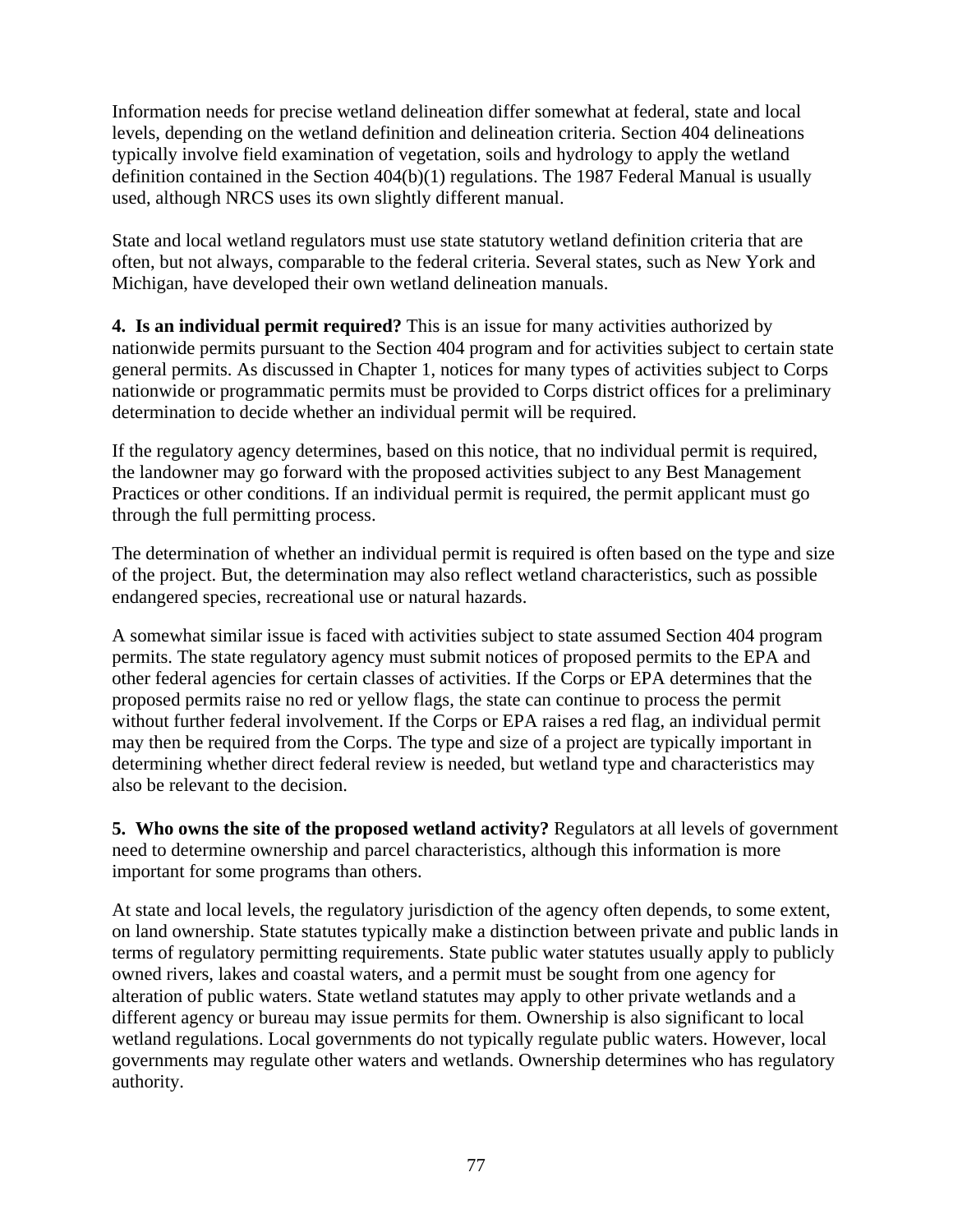Ownership is also important in deciding the appropriateness and legality of proposed activities. Courts have held under public trust doctrines and the doctrine of navigable servitude that landowners have no "right" to fill, drain or otherwise modify publicly owned wetlands or to impair public rights in such waters, although landowners may have riparian and water appropriate rights for certain uses and activities in such waters. Courts have held that landowners cannot claim any taking of their property when they propose to undertake activities on public lands or proposed activities on private lands (e.g., the privately owned bed of a river) and interfere with public trust or navigable servitude. Property ownership and rights become particularly important when a landowner challenges a permit denial in court as a "taking."

Finally, ownership is important in deciding whether a landowner may be encroaching on the rights of other landowners in carrying out a proposed wetland activity. Often, landowners do not know where their precise underwater (or under wetland) property lines are located. Placing a fill in a wetland at such a site may "trespass" on adjacent property.

If there is any question about ownership, the regulatory agency may require the permit applicant to submit more detailed information showing boundaries or may undertake a field investigation (e.g., determine high water mark). Determination of property ownership is a particular problem for lake fringe, estuarine and coastal fringe, and riverine wetlands where fluctuating water levels and accretion and reliction may further complicate boundary definition.

**6. Are there practical alternatives to the proposed activity?** The size, shape, topography, existing use and use potential of the entire parcel of land owned by the individual proposing a wetland permit are important to Section 404 permit analysis, and to most state and local permit analyses. Parcel characteristics, the nature of the proposed use, and the use and characteristics of adjacent parcels determine, to a considerable extent, whether the use is water dependent, whether there are practical alternatives for the proposed wetland activity, and whether all realistic measures will be undertaken to reduce project impacts. For example, a proposed permit for a fill and residence in a ½-acre portion of a 3-acre parcel would often fail alternatives analysis, if there were buildable sites on the other 2½-acres.

Existing use of an entire parcel and potential use of the parcel are also relevant to the economic benefit and/or cost to society of the proposed activity (relevant to the public interest review). Parcel characteristics, including topography, soils, vegetation, existing uses and other features are also relevant to whether onsite restoration/creation or enhancement is possible or practical on a site.

Regulatory agencies typically make alternatives analysis determinations and establish parcel characteristics based on (a) information provided by the project applicant in the permit application; (b) aerial photos, soil, topographic and wetland maps; and (c) site visits, where necessary.

**7. What is the potential economic impact of the regulation on the private property owner?** The potential economic impact of the regulation on the private property owner is often (informally) considered at an early stage of permit processing at all levels of government. The U.S. Supreme Court and state courts typically hold that regulations which deny all economic use of land are a taking of private property, unless the proposed activity would be prohibited pursuant to state concepts of property law (i.e., create a nuisance, create a public health threat).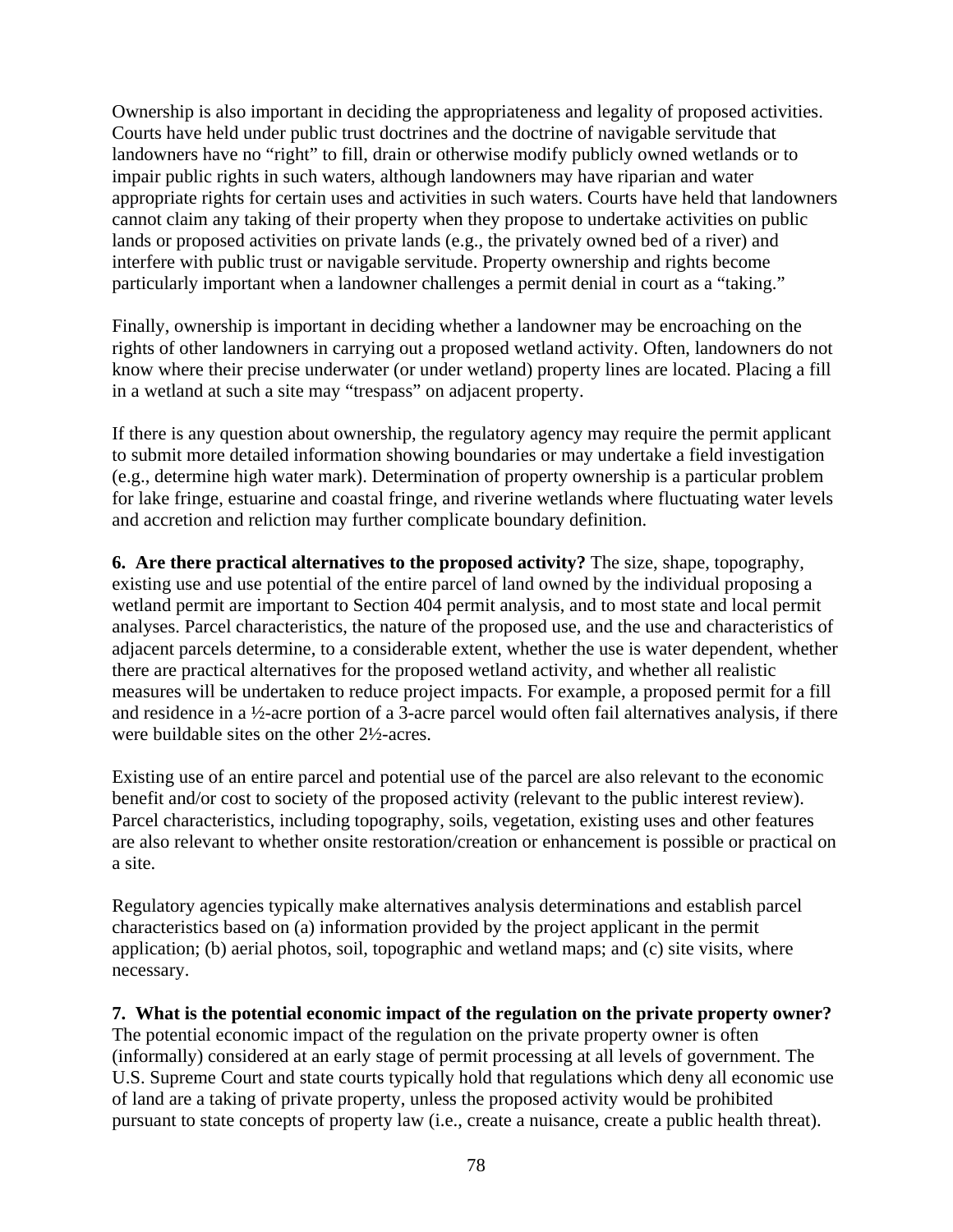It is highly relevant whether a parcel as a whole has current or potential economic use, without altering a wetland. At state or local levels, this is a key factor for which a variance should or might be granted for the proposed activity. (Variances are not available under the Section 404 program, but are available in accordance with most local wetland regulations and some state programs.) This is also an important factor in terms of the Section 404 public interest balancing test.

If a regulatory agency determines that denial of a proposed permit may deny all economic use of land, the regulatory agency must undertake wetland assessment with particular care (e.g., boundaries, natural hazards). The gathering of health, safety, nuisance, public/private ownership, public trust and navigable servitude information is also important.

# **8. Are there natural hazards at the site? Do they threaten the proposed activity? Will the**

**proposed activity increase natural hazards on other lands?** Regulatory agencies that implement the Section 404 public interest review process must consider flood hazards and other natural hazards at a project site. Most state wetland statutes and statutes authorizing local regulations place even more emphasis on protection of health and safety, prevention of flood and other hazards, and prevention of nuisances. Some programs, such as the Massachusetts inland wetland program, define wetlands to include the 100-year floodplain.

Evaluation of natural hazards plays an important role in evaluating permit applications for several reasons:

- Protection of health and safety, and prevention of increased flood and other damage has become an increasingly important community and state land use objective. More than 18,300 communities have adopted floodplain regulations. Control of wetlands is typically undertaken to serve the dual objectives of protection of ecological values and prevention or reduction of natural hazard losses.
- Local governments, states and to a lesser extent federal agencies fear successful "liability" law suits if they permit activities that increase flood, erosion or other hazards on other private lands. There have been many successful suits where communities have increased flood and other hazards on private lands.
- Prevention of nuisances and nuisance-like uses is a strongly sanctioned regulatory objective by local, state and federal courts. Courts almost invariably uphold floodplain, wetland and other regulations designed to prevent nuisance or threats to safety. Courts give such objectives great weight in balancing public and private rights because private landowners have no "right" to make a nuisance of themselves. Documentation of the nuisance impacts of proposed wetland activities has become increasingly important, as the U.S. Supreme Court and lower courts have taken an attitude toward regulations.

Flooding, including high velocity water and wave action, is the natural hazard of greatest concern in most wetland regulatory contexts. However, erosion, lack of structural bearing capacity of wetland soils and potential earthquake damage, which may be much more severe over filled wetlands than elsewhere, are also problems in some instances.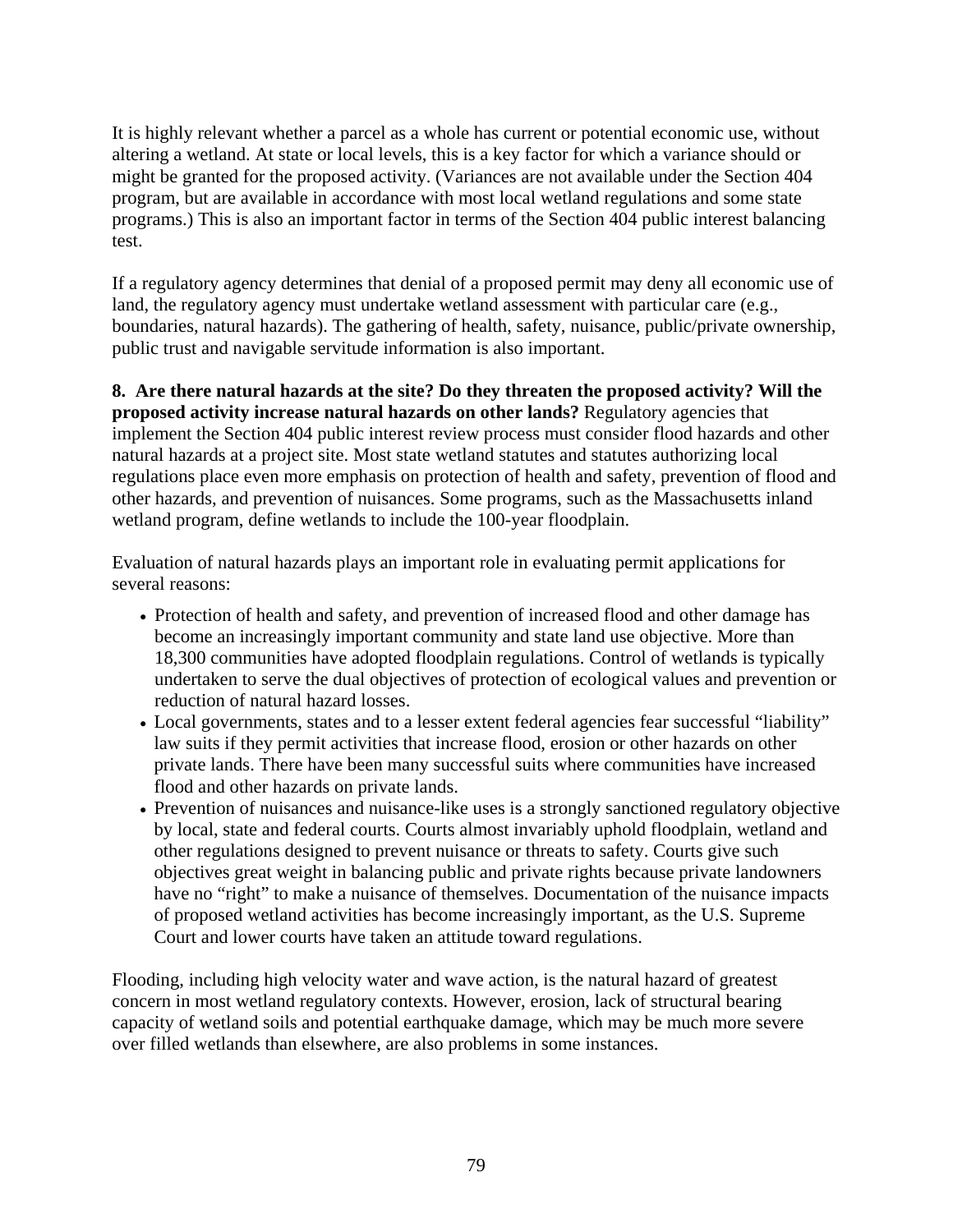Wetland regulators typically look to other agencies, such as floodplain management agencies, for evaluation of natural hazards, the impact of proposed activities on natural hazards and the adequacy of protection or mitigation measures. They also often rely, on a preliminary basis, on existing flood, floodway, earthquake and other maps to identify possible floods or other hazards. Additional studies and information may be required from a project applicant or undertaken by the agency if hazards are a potentially serious problem.

**9. Does the proposed project comply with all other applicable regulations?** In some instances, a regulatory agency will not issue a permit for a wetland activity if a proposed project does not comply with all other applicable regulations. For example, the Corps of Engineers will not ordinarily issue a Section 404 permit when a state has denied water quality certification on such a permit or the state has notified the Corps that the permit will violate an approved Coastal Zone Management program. The Corps will also not issue a permit if the permit will violate the Endangered Species Act or another federal statute.

Similarly, states and local governments often deny permits for activities in wetlands if they do not comply with local zoning, floodplain and subdivision regulations, sanitary, building and grading codes, among other regulations. For example, an applicant that proposes to place fill in a wetland for an industrial use will be denied if the wetland is contained in a broader residential zone.

One of the most common grounds for denying a state or local application for a proposed fill and residential use of a wetland is failure to comply with sanitary codes pertaining to the use of septic tanks and soil absorption systems for the disposal of domestic, liquid wastes. Local governments often refuse to issue permits for fills in wetlands, where the fills will be used for residential purposes, if the landowner cannot first show adequate onsite water supply and waste disposal. Sanitary regulations typically require septic tank/soil absorption systems be provided for residences and other structures in unsewered areas. Sanitary regulations typically prohibit septic tank/soil absorption systems within a certain distance of lakes, streams and coastal waters. They also prohibit septic tank/soil absorption fields in high ground water areas and areas with tight soils.

Denial of permits based on noncompliance with other permits, in some instances, raises "chicken or egg" problems. It may not be possible to determine whether a proposed permit will comply with other regulations until an application is submitted and the permit is denied, accepted or conditionally accepted. In such circumstances, regulatory agencies may grant a wetland permit subject to "obtaining" other permits.

Regulatory agencies tend to require that other permits be obtained when evaluation of a wetland permit may involve substantial fact finding, with great costs to the agency or landowner.

Regulatory agencies determine compliance with other regulations by either examining the regulations (e.g., local zoning) or, more commonly, by providing notices of permit applications to local, state or federal regulatory agencies, with a request that other agencies determine compliance.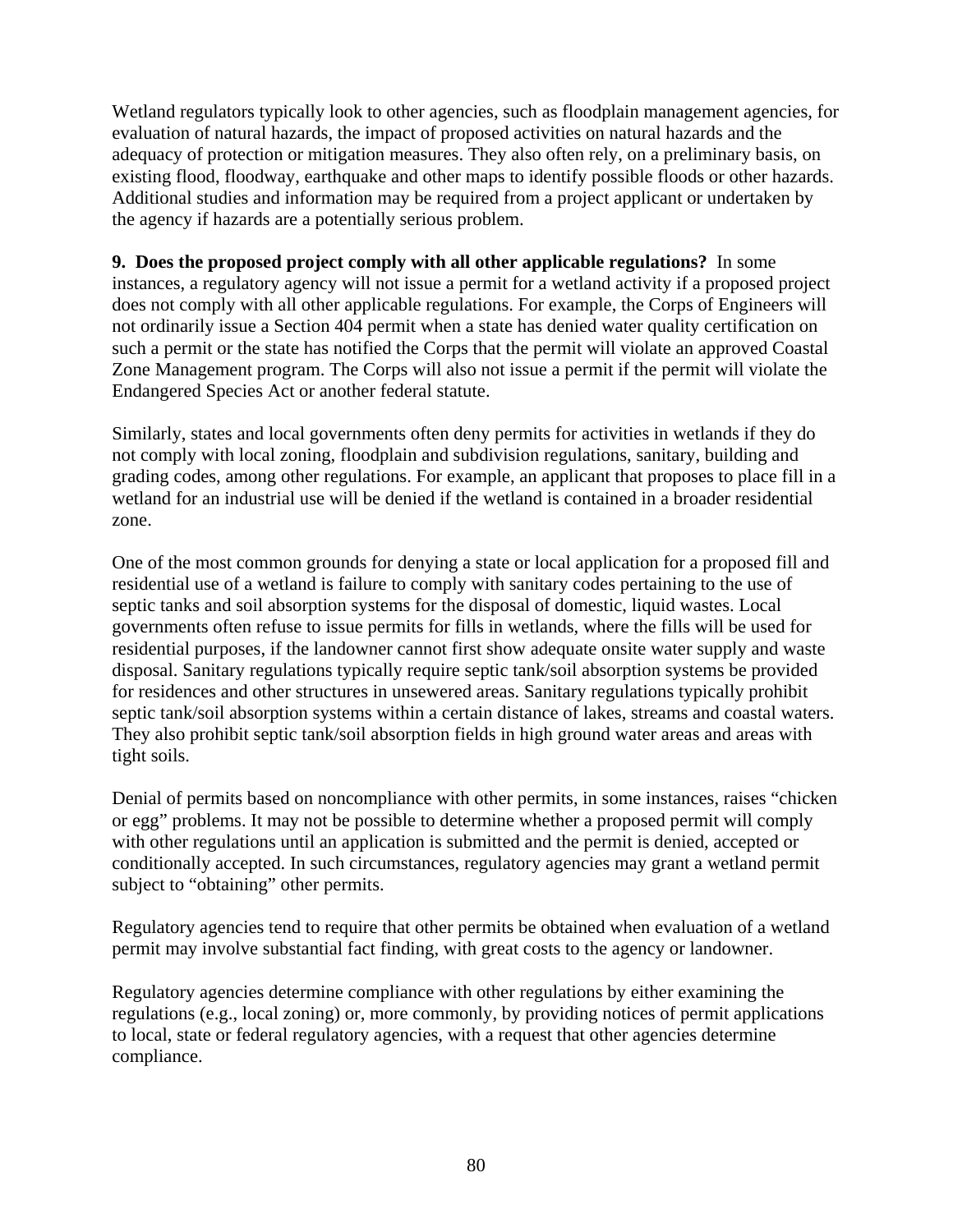**10. What are the impacts of the proposed project on wetland functions/values?** It is extremely difficult to accurately assess the functions and values of a particular wetland, and to determine the adequacy of various mitigation and compensation measures for the loss of functions. For this reason, wetland regulatory agencies often first determine the compliance of a proposed permit, with all easily applied regulatory criteria pertaining to land ownership, alternatives analysis, water dependency, natural hazards and lack of nuisance impact. If a permit application survives these tests, the regulatory agency may apply further red and yellow flag analysis, with regard to significant functions and values, to determine whether there may be significant ecological impacts. Regulatory agencies typically go through a multi-step process, beginning with various levels of red and yellow flagging and proceeding to more specific analysis:

- Existing documents are often examined in the office to quickly evaluate the wetland that may be impacted and the proposed project site. These may include wetland maps, lists and maps of endangered species and natural areas, lake and stream surveys (contain lists of lakes with characteristics, including fish), waterfowl surveys and lists of recreation areas. The goal is to see whether any red or yellow flags arise at the specific wetland and site.
- A site visit may be made to identify possible ecological functions/values.
- Notices of the proposed activity may be sent to a broad range of federal, state and local resource agencies and possibly to interest groups, such a the National Audubon Society, the Nature Conservancy, local birding clubs, hunting groups, etc.
- A public hearing may be held to solicit further comments and public input, particularly if the proposed activity is large or some preliminary red flags have been identified.

If, using the above techniques, the regulatory agency determines that significant impacts to ecological functions/values may be involved; the landowner may be required to submit more detailed information. Or, the agency may, in cooperation with other agencies, carry out a more detailed investigation.

The regulatory agency is primarily concerned with the portion of the wetland that will be impacted by the proposed activity. The ecological function of the wetland as a whole may be important in determining the impact of the activity on a particular portion, but rarely do regulatory agencies carry out detailed fact-finding for whole wetlands where only small portions may be affected.

**11. How adequate are the project applicant's proposed efforts to reduce and, in some instances, compensate for impacts?** The regulatory agency must also determine the adequacy of the project applicant's efforts to reduce impacts and, if a no net loss goal is applied in the regulatory program, to compensate for impacts through wetland restoration, creation or enhancement. This is not an easy determination for several reasons. There is limited hard science in the literature on the effectiveness of various measures to reduce impacts because few detailed, scientific follow-up studies have been done on impact reduction measures. And, the design and evaluation of compensation measures may require a great deal of information and expertise that is not available.

Practicality is another issue. There are often many potential measures to minimize impacts, such as confining project activities to dry periods, using sediment control measures and constructing buildings on pilings rather than fill. But, what is practical and common sense in the specific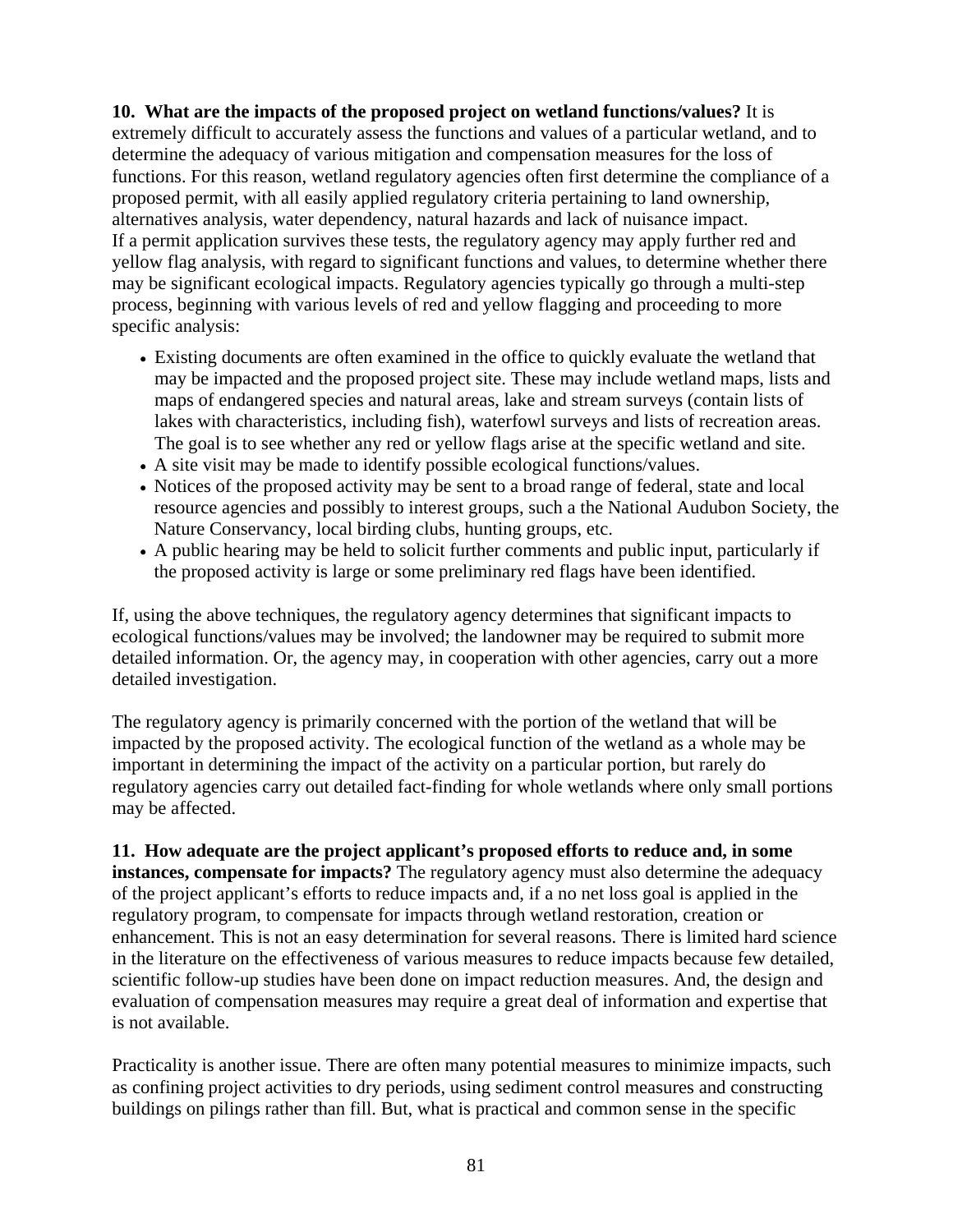situation is another matter, particularly when small projects are proposed by residential lot owners.

More information is needed if the project applicant is proposing to use offsite compensation, such as a mitigation bank, including the full range of functions and values of the original wetland and those of the replacement wetland, and who benefits and who pays.

Often regulatory agencies allow permit applicants to undertake wetland restoration or creation without detailed determination of all of the functions and values of the original wetland when the restoration will be onsite, of the same type, connected to the same water body and involve relatively high compensation ratios.

If ecological impacts may be significant and additional mitigation or compensation measures will not be of value, the regulatory agency may deny the permit. More often, the agency will deny the permit "without prejudice," suggest further necessary studies and how the permit might be resubmitted with more satisfactory mitigation and compensation. Or, the regulatory agency may conditionally approve the permit, subject to additional, specified mitigation and compensation measures.

#### *Box 16 Elements of Federal, State and Local Wetland Regulatory Statutes and Regulations with Data/Gathering and Analysis Implications*

**Definition of regulated wetlands** (vegetation, soil, hydrology, size, location, etc.) The definition of wetland used in a statute or administrative regulation determines the factors which must be examined by the regulatory agency in deciding whether a regulated wetland exists at a site and boundaries of this wetland. The Clean Water Act does not establish a statutory definition for regulated wetlands, but the Corps and the EPA have defined wetlands in administrative regulations.

State wetland statutes usually establish very specific wetland definition criteria for state and local regulatory purposes, including the types of wetlands to be regulated by the state agency and/or local governments. These definitions are, in general, quite similar to the Section 404 definition, although the specific criteria differ.

**Mapping and delineation requirements for regulated wetlands.** The Clean Water Act does not require regulatory mapping of wetlands at the federal level. The Corps and other federal agencies delineate wetlands on a case-by-case basis as permit applications are submitted. The Corps uses its 1987 Manual for the Delineation of Jurisdictional Wetlands.

Many state statutes require that state regulatory agencies map wetlands. Generally, statutes allow state agencies broad discretion in map scales and procedures. However maps must coincide with regulatory wetland definitions and must be adopted consistent with statutory procedures (e.g., notification of landowners in some instances, hearing requirements, filing maps).

**Definition of regulated and exempted activities.** The Clean Water Act exempts a number of activities from Section 404 permits. The Corps has also adopted nationwide and programmatic permits to define activities that are wholly or partially exempted from individual Section 404 permits. However, landowners proposing to carry out some of these activities may need to provide notices to the Corps, even though they do not need to apply for individual permits on a routine basis.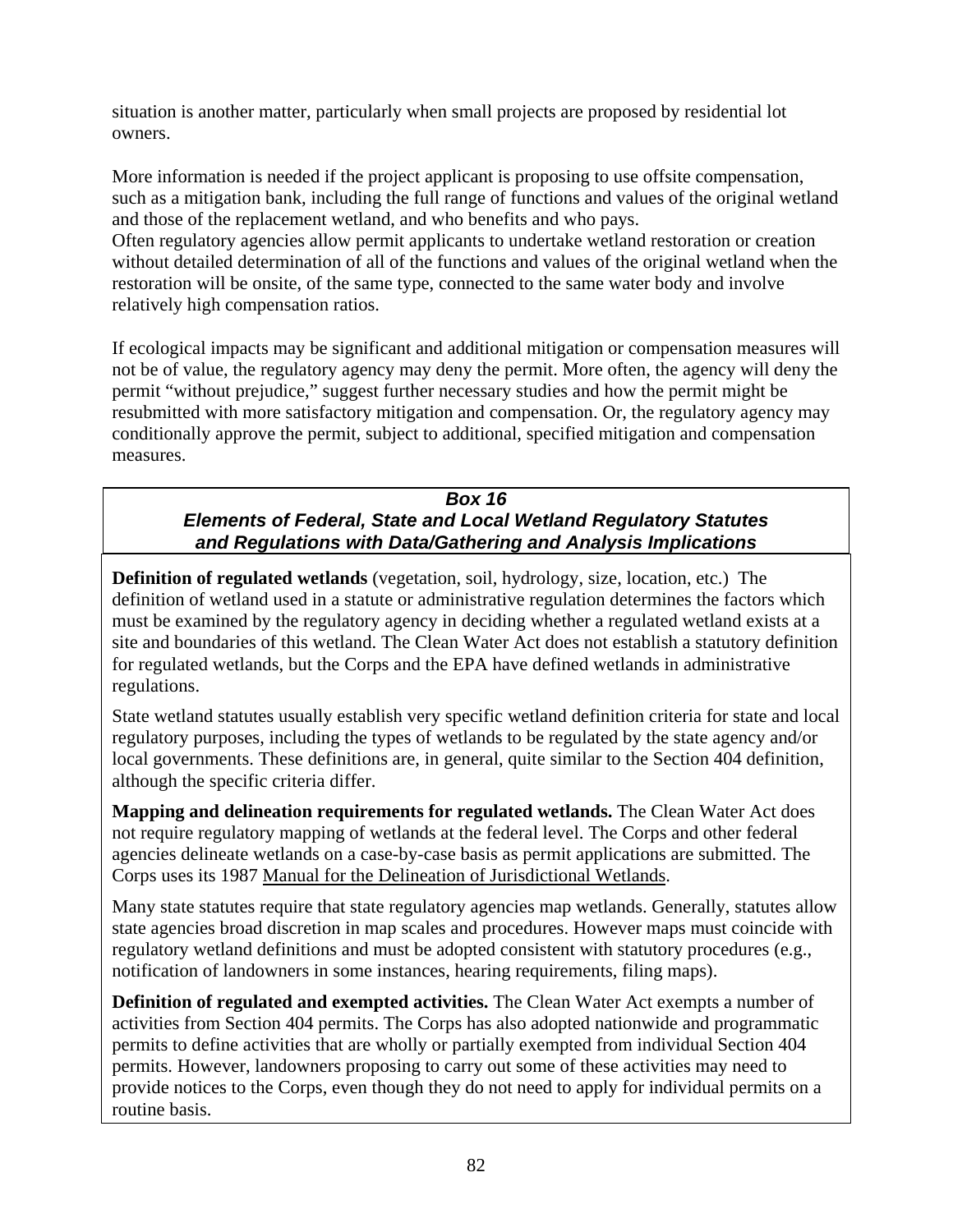All state wetland statutes define regulated and exempted activities. State and local regulatory agencies have, in some instances, adopted more detailed administrative regulations and policies to further define such activities.

**Permit application and permit processing procedures.** The Clean Water Act and other federal statutes, such as the Fish and Wildlife Coordinate Act, require that the Corps provide notice to other federal agencies about proposed Section 404 permits. The Clean Water Act authorizes the Corps to conduct public hearings. Most of the Section 404 permit processing procedures are contained in administrative regulations and policy guidance.

State statutes establish procedures for state and local processing of regulatory permit applications, including notice and hearing requirements and, in some instances, time deadlines. More detailed procedures are typically set forth in state administrative regulations.

**Goals and permit criteria.** The Clean Water Act does not contain detailed criteria for the processing of Section 404 permits. However, Section 101 of the Clean Water Act sets forth a broad goal to "restore and protect the chemical, physical, and biological integrity of the nation's waters." The Corps of Engineers and the EPA have developed more specific criteria for processing wetland permits. These are contained in various administrative regulations, including the Section 404(b)(1) guidelines, various policy guidance documents and memorandum of agreement or understanding.

State statutes set forth various goals and criteria for state and local processing of regulatory permits, such as alternatives analysis, consideration of flood and other natural hazards, determination of the impact of proposed activities on functions and values, mitigation of impacts, and no net loss. Statutes may also refer to goal statements and findings of fact. Statutory criteria may be supplemented through administrative regulations or ordinances.

Goals and permit criteria are the real meat of the statutes and regulations in terms of wetland assessment needs, in addition to definition, delineation criteria and mapping requirements. However, no state or federal statute requires a regulatory agency to use a particular wetland assessment technique or approach to assess alternatives, functions, etc.

**Appeals procedures.** The Clean Water Act and other federal statutes establish judicial appeals procedures for federal Section 404 permits. Some, but not all, issues may be appealed. The Corps has proposed administrative appeal procedures for certain issues of the Section 404 program, which have data-gathering implications. State statutes establish appeals procedures for state and local wetland regulatory decisions. Some states, such as Massachusetts, authorize administrative appeals, followed by judicial appeals if necessary. Appeal boards or courts are, in some instances, specifically authorized to undertake independent data-gathering and analysis. Others are limited to the record. Some statutes set forth specific criteria for judicial challenge. For example, Massachusetts, Connecticut and Rhode Island allow landowners to challenge permit denials as a taking all economic use of land is denied.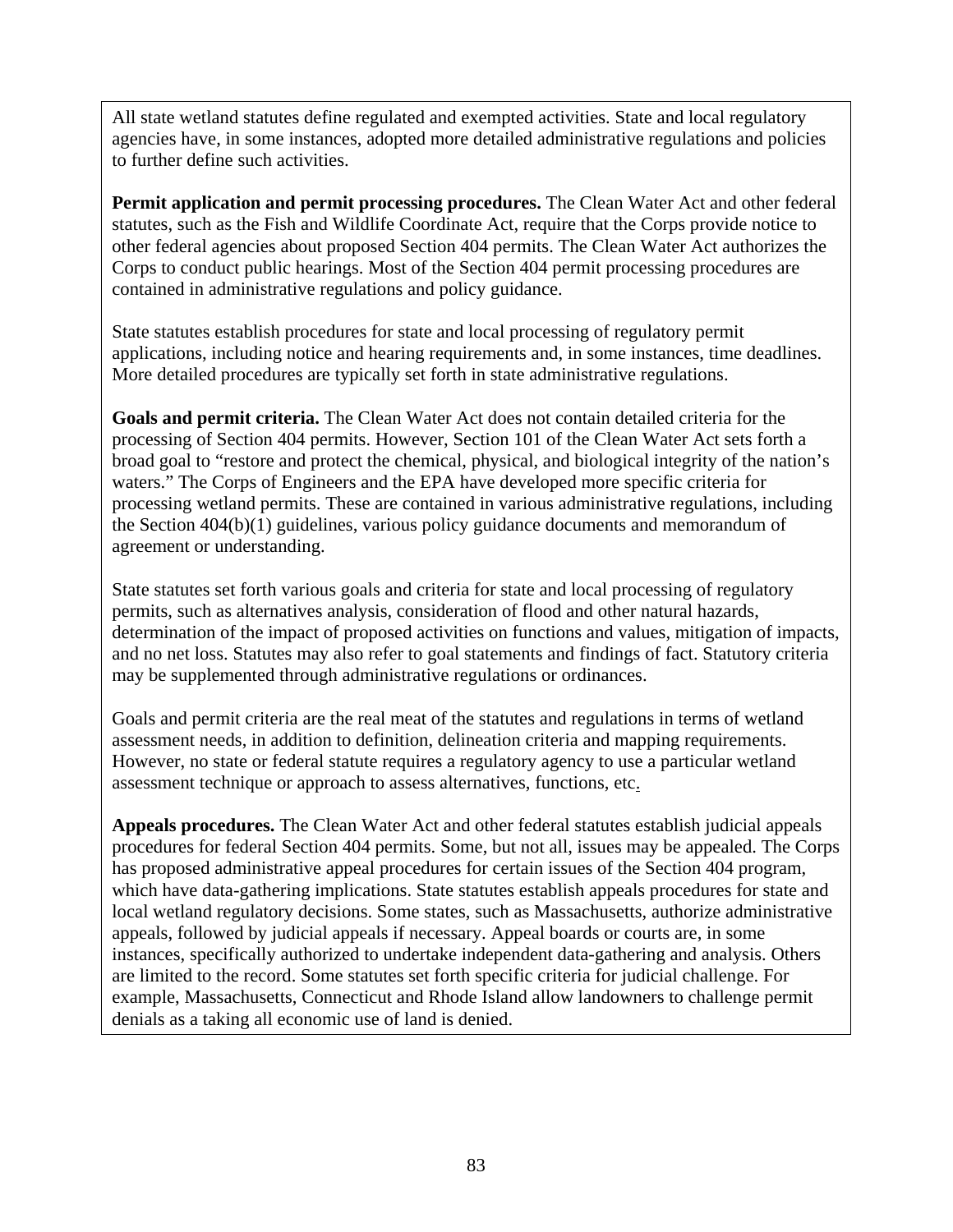**Penalties and enforcement.** The Clean Water Act sets forth civil and criminal penalties for violation of the Act or implementing regulations. Enforcement requires monitoring of activities in wetlands. Administratively, restoration is often required for major violations, which requires further assessment. Federal courts have developed a considerable body of law pertaining to restoration.

All state statutes establish penalties for violation of the statute or regulations. Some statutes allow courts to order restoration of damaged wetlands.

**Special provisions with assessment implications.** At the federal level, Congress has also adopted a broad range of statutes that have wetland assessment regulatory implications because regulators must consider them in Section 404 permitting. These include, but are not limited to, the Endangered Species Act, the Historical and Archaeological Site, Section 401 of the Clean Water Act, which requires state water quality certification of federal permits, the Coastal Zone Management Act, the Environmental Policy Act and the 1996 Farm Bill.

States have also adopted a broad range of regulatory programs with wetland assessment implications. Most states have established floodplain management and regulatory programs that require a state agency and/or local governments to map and regulate floodplains. A number of states (e.g., Oregon, Pennsylvania, Maryland) have established watershed planning and management programs. Seven states have established shoreline or shoreland zoning programs. Virtually all coastal states have adopted coastal zone planning and, in some instances, regulatory programs. A number of states have established various "critical area" planning and regulatory programs, which include wetlands. Some require intensive state agency or local planning for such areas (e.g., Lake Tahoe Basin, Hackensack Meadowlands). At least fourteen states have adopted statutes authorizing the establishment of mitigation banks. No statute sets forth particular assessment criteria, but most refer to use of banks to replace or restore functions.

# **SUMMARY: BETTER MEETING REGULATORY NEEDS**

Scientists designing wetland assessment techniques for regulators should, in the future:

1. Recognize that regulators have a broad range of critical information needs which must be met with limited time, staff, expertise, and finances. To meet statutory, constitutional and other legal requirements that control private property, assessment methods must provide regulators with sufficient information to:

- **Comply with any assessment procedures** (if any) **established in regulatory statutes**, **administrative regulations and ordinances** (local regulators).
- **Apply the wetland definitions, goals and criteria** set forth in regulatory statutes, administrative regulations and ordinances.
- **Make jurisdictional determinations** (e.g., is a wetland? If so, is it a regulated type of wetland? If so, is the proposed activity, a regulated activity? Is the site of the proposed activity public or private land (this often determines the regulations which apply at the state and local levels).
- Map and/or carry out on-the-ground delineations. Some but not all regulations require mapping.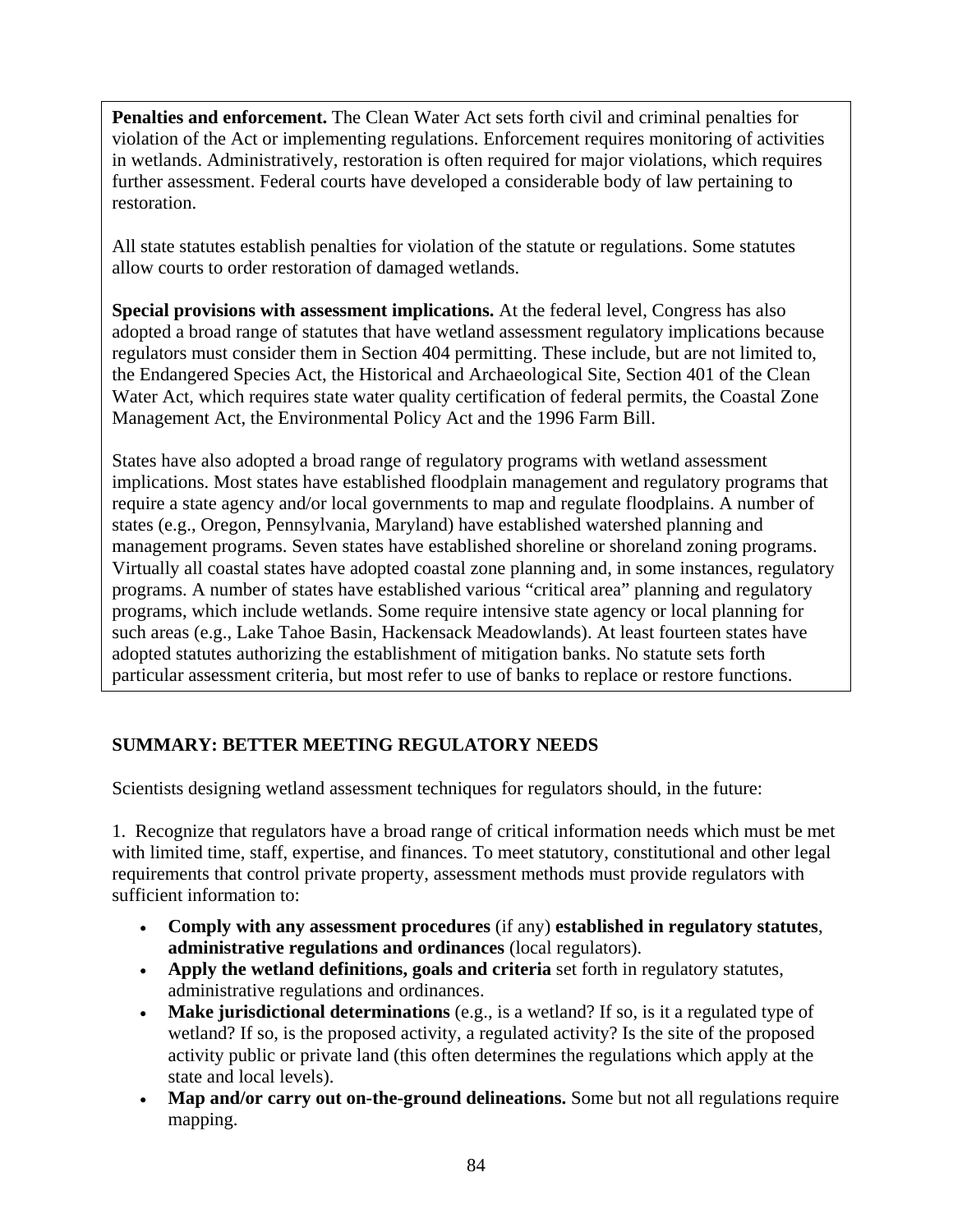- **Determine whether a proposed project may have "significant" environmental impacts** (an Environmental Assessment).
- **Prepare an Environmental Impact Statement** is such a statement is required (federal agencies).
- **Determine whether there are "practical alternatives"** to the proposed activity.
- **Determine the functions (and values) of the wetland and any proposed**
- **"compensation" wetland** sufficient to apply regulatory criteria pertaining to functions and values such as a no net loss of functions and values goal (if the statute contains one), adetermination whether a permit is in the "public interest" (Section 404); and compliance with water quality standards.
- **Determine whether mitigation and compensation measures are adequate.** This may include not only functions information but "values", threats to compensation sites, the difficult likely to be encountered in undertaking compensation of this type of wetland in this setting, and other factors.
- **Apply other regulatory criteria** such as possible flooding threats and the impact of permit issuance on flood and erosion threats to other property.
- **Monitor wetlands and gather other time-series information sufficient to detect violations and provide the basis for enforcement actions.**
- **Defend regulations against "takings"** and other Constitutional challenges (nuisance prevention and health and safety information are often most powerful. Regulators must provide sufficient information to sustain regulations against Constitutional Due Process, discrimination, unreasonableness and takings challenges by private landowners.
- **Avoid liability problems in permitting** (e.g., issuance of permits that increase flood or erosion problems on other properties). Regulators need documented, time-series information for monitoring and enforcement.

2. Recognize that regulators need flexibility in the selection of assessment techniques and procedures, depending upon the issues and problems identified at specific sites such as:

- Downstream flood potential (e.g., HEC models)
- Unstable streams (e.g., Rosgen)
- Blockage of flood flows (e.g., HEC models)
- Endangered plants or animals (e.g., detailed site inspections, WETHINGS)
- Possible toxics at the site (e.g., detailed site inspections including soil borings)
- Near to water supply wells, potential drawdown issues (e.g., ground water pump tests)

3. Recognize that regulators must often evaluate the impacts of proposed activities and the adequacy of impact reduction techniques on not only wetlands but adjacent waters, riparian zones, and floodplains.

4. Recognize that regulators often need to evaluate the impact of an activity on only a portion of a wetland, not a whole wetland.

5. Recognize that consultants will often carry out much of the analysis and that assessment methods must be understandable by consultants.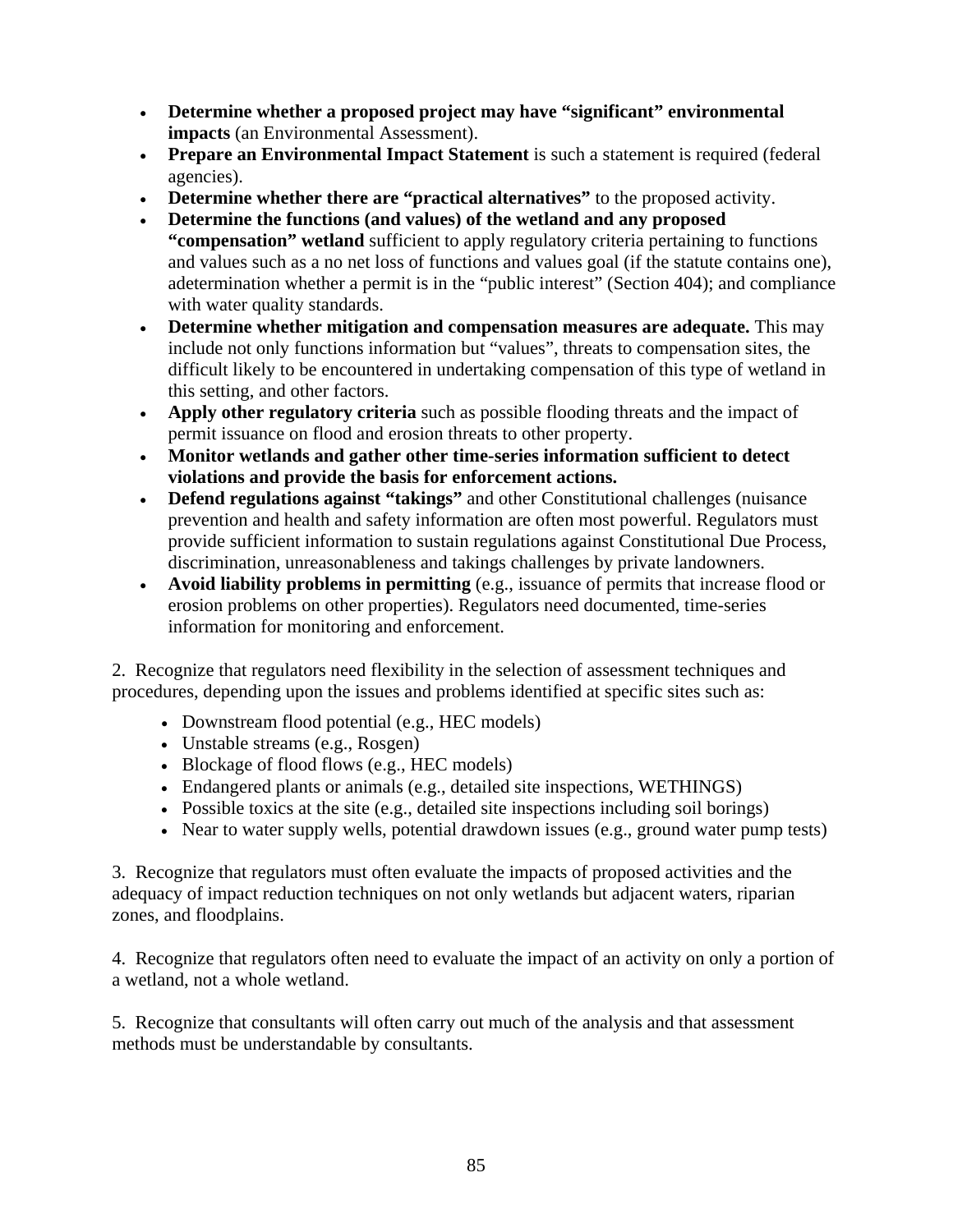# **APPENDIX H: WHY RAPID ASSESSMENT METHODS ARE NOT BEING USED BY REGULATORS**

Most of the focus on assessment in the wetland scientific community over the last two decades has been on the development of rapid assessment methods for wetland "functions", "values", or wetland "condition". Our discussions with wetland decision-makers suggest a variety of reasons why rapid assessment methods are not being used. These reasons needed to be considered in the design of any new techniques.

• **Analysis of wetland functions and values becomes unnecessary when there are clear grounds for denial of a permit without such an analysis.** This is particularly true when a regulatory agency uses a hierarchical, sequential evaluation process that screens permit applications through a variety of tests, and rejects some permits before functional analysis is needed. Some reasons for outright rejection include presence of alternative sites for proposed activities, lack of water dependency, natural hazards (blockage of floodway), incompatibility of proposed uses with other regulations (e.g., an industry in a residential zone), failure of landowner to establish land ownership (wetland on public lake bed rather than private shore land), or incompatibility with a single, prominent function/value, such as habitat for an endangered species.

• **The impact of a project may be so small (e.g., 1,000 square feet of fill for a driveway) that a systematic assessment of wetland functions/values is not considered financially or technically justified.** 

• **A wetland conservancy zone approach is used (common at the local level), which prohibits outright most activities in wetlands, based on overall wetland functions and**  values, natural hazards and other factors. This obviates the need for case-by-case evaluation of functions and values in individual wetlands. With such an approach, case-by-case evaluation may only be needed for a small number of special exceptions or variances.

• **Rapid assessment techniques are often too complicated.** Regulators and others will not use techniques they cannot understand or which exceed their expertise. This has become an increasingly problem with HGM, IBI, and other models which are complicated or require special expertise for their use (e.g., expertise in diatoms, insects).

• **Rapid assessment methods are too time-consuming and expensive, despite their name.** Regulatory agencies often lack the time and money to carry out model development or systematic analyses of functions and values, which takes days according to these methods. Agencies have also not considered it reasonable to shift this burden to landowners for small-scale projects, which account for perhaps 90 percent of all permit applications in some areas. Regulatory agencies typically spend much of their resources determining whether a proposed activity is located in a wetland subject to the agency's jurisdiction (not all wetlands are regulated under most programs), the precise boundaries of the wetland at the proposed permit application site, whether the proposed activity is consistent with other regulations, and whether the site is in public or private ownership, among other fact-finding.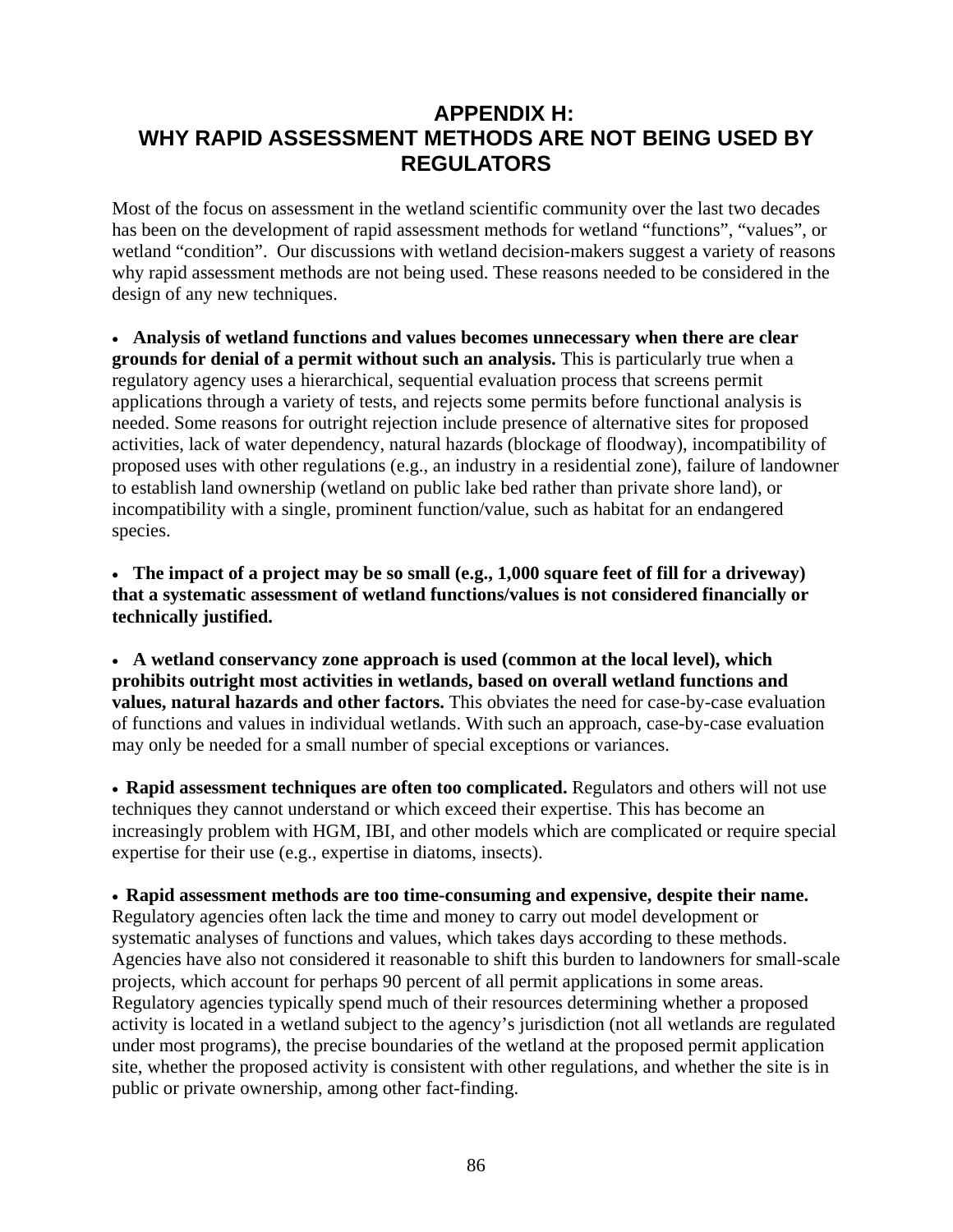• **Rapid assessment methods have not provided the right kind of information, with enough detail and accuracy, for managers to apply in regulatory permitting contexts.** For example, general assessment models do not provide specific enough information on plants and animals to identify endangered species or the impacts of a proposed activity on fisheries, waterfowl. Many assessment techniques are too general to determine the adequacy of impact reduction or compensation measures, or to apply a no net loss goal.

• **Rapid assessment methods focus exclusively on wetlands, while many projects impact adjacent waters, riparian areas, floodplains and uplands.** Many regulatory programs (e.g., the Section 404 program, local zoning) control not only wetlands, but also adjacent waters and uplands. This has limited the use of rapid assessment techniques because a regulatory agency needs to evaluate all of a project's impacts and determine the adequacy of all mitigation and compensation measures, not just a small portion.

• **Rapid assessment techniques have not been designed to evaluate portions of wetlands or impact compensation measures for these portions.** This is important because many projects affect only a portion of a wetland.

• **Rapid assessment approaches are often inaccurate.** While simplifications and assumptions are necessary, rapid approaches often rely upon limited data gathering or untested or partially tested indicators or surrogates to predict wetland functions and values, or to suggest compensation ratios. This often produces inaccurate results.

• **Rapid assessment techniques fail to consider all relevant factors.** For example, the HGM method contains sophisticated procedures for evaluating wetland processes, including relative condition. Use of these procedures, if fully tested, can provide an improved scientific basis for evaluating permits and establishing compensation needs. But, HGM then uses a simplified formula to calculate mitigation ratios, which omits many of the factors that wetland managers consider relevant. See Box 3. Fortunately, this problem could easily be addressed and does not affect the fundamental soundness of the HGM approach. But, it has not yet been addressed, and this has hindered the application of this approach in regulatory programs.

• **Rapid assessment methods have been developed for use by a single, expert regulator and a single, expert regulatory agency.** But wetland assessment is often undertaken by the landowner or his or her consultant or several regulatory agencies. Rapid assessment methods are often not designed to be comprehensible to landowners or consultants because there is an assumption that the methods will be used by experts in agencies. Consequently, they inadequately tap multiple sources of expertise and information. Most do not contain consensusbuilding mechanisms.

• **Ranking procedures originally developed for acquisition and highway corridor analysis programs are only partially applicable in typical regulatory contexts.** For example, the practice of ranking wetlands by function/value can be useful in determining the highest priority acquisition sites or the lowest impact transportation corridor. However, this practice misses the real issue in regulatory permitting, which is whether a proposed activity should be located on a wetland or an upland site. Knowing that one wetland has a higher ranking than another in meeting certain goals may help red flag functions or values, and help determine the magnitude of interest in a public interest review. But, it does little to indicate the public interest in locating an activity in a wetland, an upland or aquatic system site.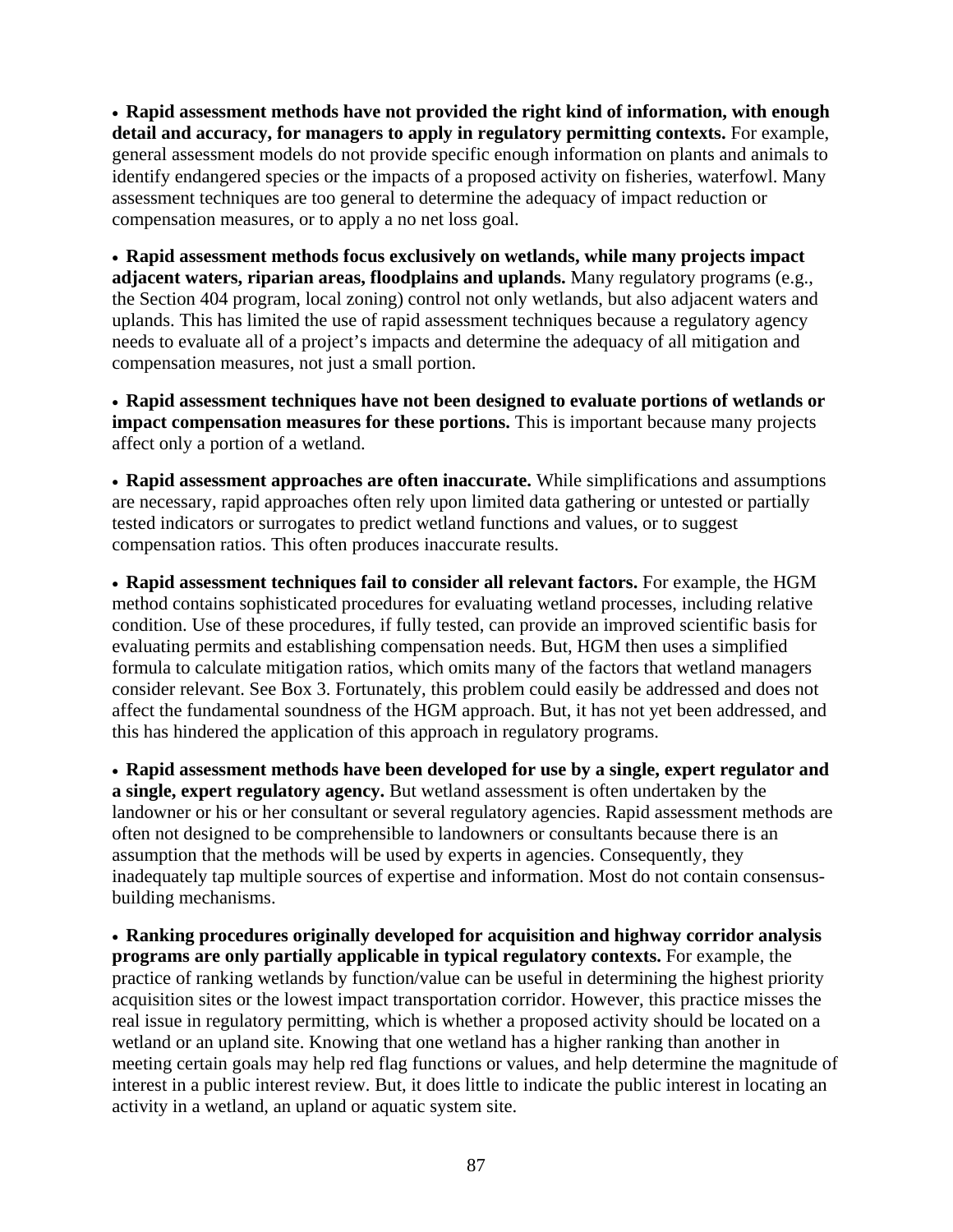• **Assessment methods that produce numerical results often mix apples and oranges when function/values are added together.** They typically allow for the subjective combination of factors. Assessment methods that allow factors to be mathematically combined have been, to a considerable extent, susceptible to an enormous amount of manipulation. Regulators quickly lose confidence in an approach when they see results being manipulated by other agencies or consultants.

• **Rapid assessments methods do not consider future conditions and do not reflect the dynamic nature of wetlands.** This means that they have little predictive capability in urban contexts where hydrology, hydraulics and resulting wetland functions and values are rapidly changing.

• **Efforts to develop assessment methods have not defined key terms such as** *value***,** *function* **and** *process***, consistent with critical decision-making needs.** Managers need to define key terms consistent with statutory, administrative regulation, and administrative needs.

• **Limited guidance materials and training have been provided to wetland managers for most assessment methods, discouraging their use.** Rapid assessment methods vary in terms of goals, issues considered, simplifying assumptions, accuracy, staffing and expertise needs, budgets and time required, and adequacy in meeting legal needs, among other features. Many of these features are not readily apparent in the guidance documents and there is typically little information in the literature on the uses and limitations of techniques. Consequently, it is not surprising that regulatory agencies have found it difficult to decide which technique to use.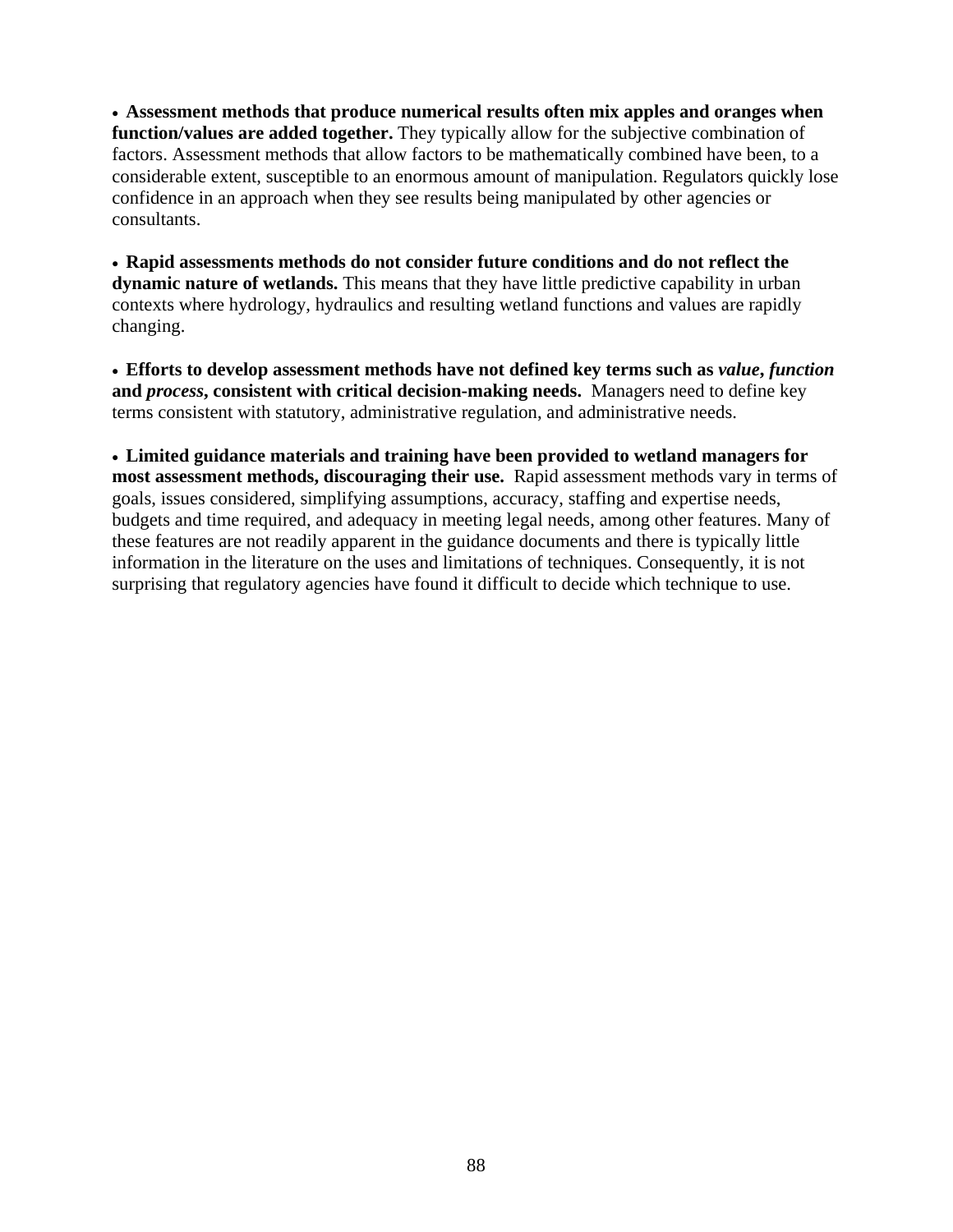# **APPENDIX I: THE NEEDS OF NONREGULATORS**

The assessment needs of various non-regulatory wetland decision-makers vary, depending upon the context and management technique. Common denominator needs for both regulatory and non-regulatory management efforts often include:

- Mapping of wetlands to determine overall wetland types and boundaries (broadly needed);
- Determination of functions/values (scales, types of functions/values, accuracy vary). This is broadly needed;
- Determination of public/private property ownership boundaries (needs vary but often broadly needed);
- Determination of natural hazards (needs vary but often needed for development-related activities);
- Determination of the condition of wetlands (common need but needs vary); and
- Determination of the adequacy of impact reduction and compensation measures for various activities (common need for any sort of development activity but needs vary).

But there are also important differences. For example, wetland assessment efforts for nonregulatory purposes (e.g., public land management, acquisition, planning) generally do **not** need to:

- Be conducted under as tight time deadlines as with regulations;
- Meet constitutional challenges from private landowners claiming an uncompensated taking of their properties;
- Focus as much on changes in wetlands because continued open space uses, such as forestry or wildlife, are often contemplated that involve limited changes rather than fills or drainage;
- Consider as broad a range of wetland functions/values since other, nonregulatory programs often focus on a limited suit of functions (e.g., fisheries); and
- As extensively involve private landowners and their consultants in information gathering and analysis.

More specific differences between regulatory and non-regulatory assessment needs will now be considered in greater depth.

## **WETLAND ACQUISITION/MANAGEMENT PROGRAMS**

Information gathering and analysis needs for wetland acquisition are often considerably different from those for regulations. For example, implementation of acquisition efforts often requires a comparative evaluation of wetland sites within a defined area to help those undertaking the acquisition decide where to spend limited funds. Comparable ranking is not needed in most regulatory contexts. The issue facing regulators is usually whether to locate an activity in a wetland versus an upland site, not in one wetland or another. It is understandable, therefore, that early wetland assessment methods, which were developed for use in acquisition programs and ranked wetlands, have proven to be only partially applicable to regulations.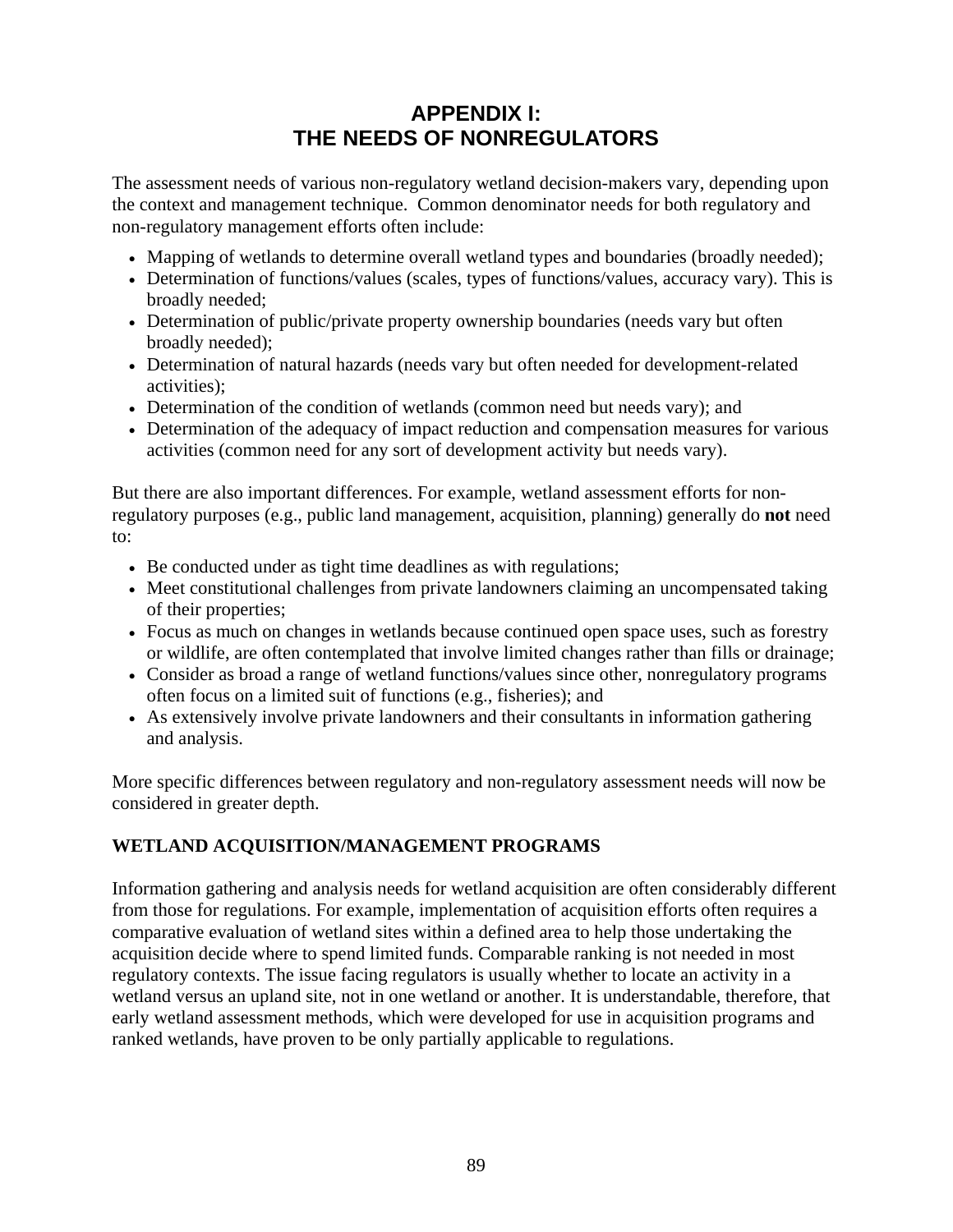Wetland acquisition is being carried out by units at all levels of government, nonprofit environmental organizations and land trusts. The federal government undertakes wetland acquisition through the FWS, the NRCS, the National Park Service and the Federal Emergency Management Agency. Goals include: wildlife protection and restoration, establishment of parks, implementation of farm programs and flood loss mitigation (e.g., acquisition after the 1993 Mississippi River flood).

State wildlife, park and recreation agencies undertake acquisition at the state level. Local governments acquire wetlands as part of greenways, recreation areas, and park and wildlife areas. Acquisition by land trusts, such as Nature Conservancy, Trust for Public Lands and the National Audubon Society, is technically "private," but much of the land is ultimately transferred to states and local governments.

Acquisition needs depend, somewhat, on specific acquisition goals. As one would expect, the assessment needs of a program designed to protect and restore ducks need to focus on identification of wetlands with suitable open water, nesting areas and food supply for waterfowl. Assessment needs of fisheries programs have focused on wetlands of highest priority as fish habitat.

Differences between acquisition needs and regulatory program needs include:

• The acquisition agency often needs an up-front, area-wide survey of potential acquisition sites. Case-by-case information for a single site (e.g. the Section 404 program) is not enough to set acquisition priorities. The acquisition agency generally wants to identify all the sites available within a defined area that meet specific goals and criteria. Often, some sort of rating and ranking of sites is needed to help target use of scare acquisition dollars.

• An acquisition agency often needs more specific information about a particular function or value than regulators who need information on a broad range of functions and values. Acquisition agencies may (depending upon the agency mandate) focus on:

- Waterfowl, fisheries, etc.
- Endangered species
- Biodiversity
- Suitability for interpretation
- Suitability for recreation
- Suitability for research and education

• An acquisition agency is often more concerned than regulatory efforts about the permanence of wetland functions and values. It makes little sense to spend scarce money buying a wetland that will not be in existence in ten years.

• Acquisition efforts often need to consider, more than regulators, threats to potential acquisition sites and the adequacy of protection measures. Scarce money is not placed on areas that may be destroyed by other activities.

• Acquisition efforts often need "willing seller" information. This is not needed for regulation.

• Acquisition efforts need cost of land acquisition. Acquisition priorities are often dictated as much by cost as resource features. Cost of land acquisition is less relevant to regulation.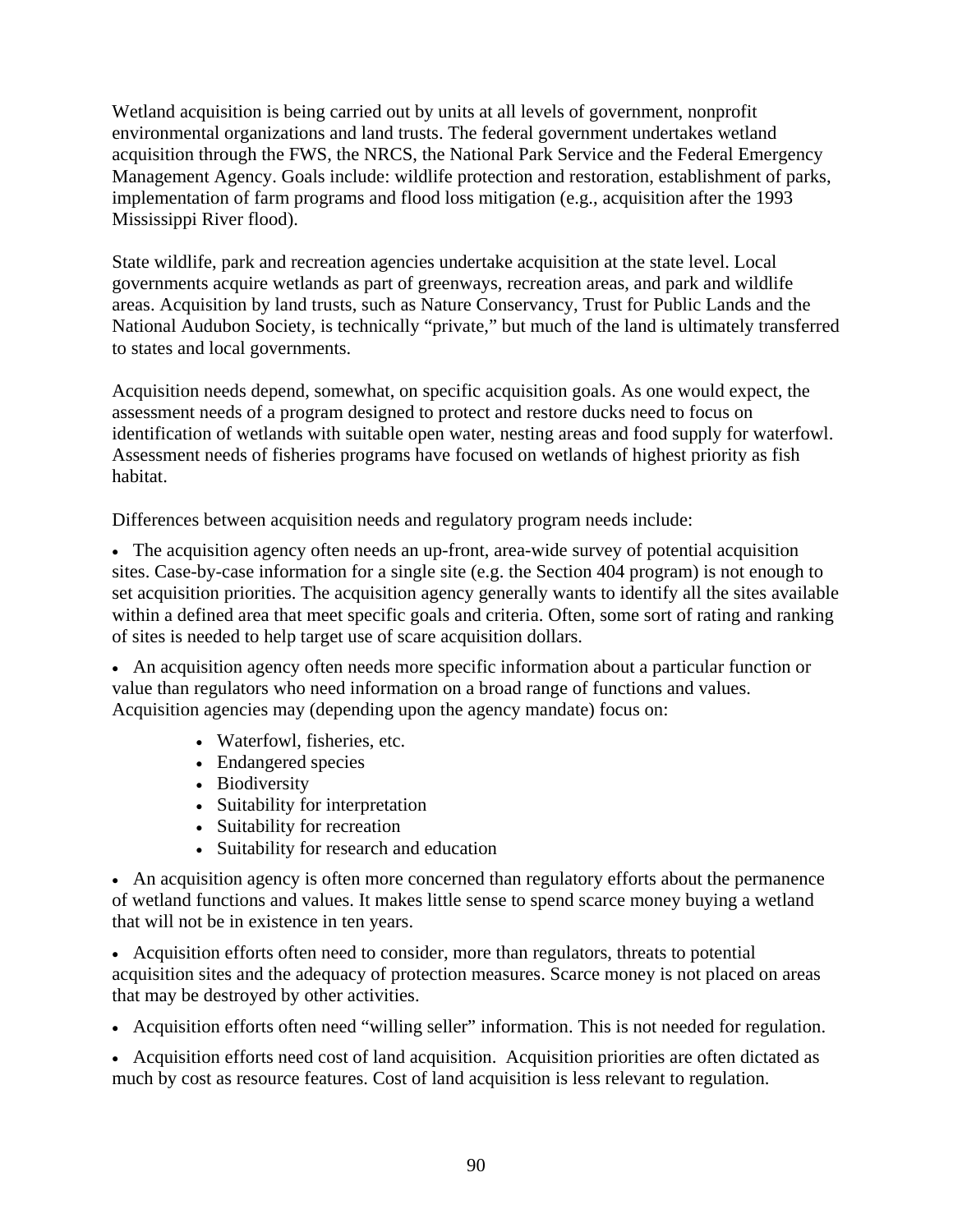• Acquisition efforts often need information on land management needs and potential of sites. This is not needed for regulation. For example, and acquisition agency with limited funds may wish to avoid acquisition of a site requiring yearly exotic plant control.

• Acquisition efforts often need to assess potential liability for public use of potential acquisition sites. For example, will a site have open water with potential danger to children? Liability for public land management is a considerable concern to state and local governments and nonprofits that acquire and manage properties.

• Acquisition efforts often need to know what sites match the wetland characteristics and criteria set forth in various grant-in-aid programs. Often, funding is available from a specific program for a specific type of acquisition (acquisition of agricultural wetlands, but not others (e.g., urban).

#### **PUBLIC LAND USE PLANNING AND MANAGEMENT PROGRAMS**

Approximately one-third of the nation's land is in federal ownership. Most of this land is managed by the U.S. Forest Service, Bureau of Land Management, National Park Service, FWS and the Corps (dams, reservoirs, other water control structures.) States and local governments also own and manage a great deal of land in some states. Approximately 26 percent of the nation's wetlands are located on these public lands, including many of the coastal, estuarine, lake and river fringe wetlands.

In the last two decades, a broad range of statutes, regulations and executive orders requiring land management agencies to protect and restore wetlands as part of land and water management efforts have been adopted. These include, at the federal level, the Water Resources Act of 1991, which requires the Corps to achieve no net loss of wetland function and acreage for new water projects; the Floodplain and Wetland Executive Orders, which apply to virtually all federal activities; a variety of state and local laws, such as the Illinois wetland protection statute that requires that state agencies achieve no net loss of wetlands in their activities.

Federal Section 404 permits are also required for most alteration of wetlands on public lands.

Many land management agencies have developed wetland protection and, in some instances, wetland restoration efforts as part of broader public land planning and management efforts. As part of these efforts, many public land management efforts have carried out mapping of wetlands or used maps prepared by other agencies (e.g., NWI maps). Some agencies have attempted more detailed assessment of wetlands throughout individual units of their lands, usually for specific purposes, such as identification of rare and endangered species, evaluation of waterfowl potential or evaluation of forest production potential.

Land management agencies have also undertaken more detailed assessment of wetland functions and values for specific sites proposed for roads, public buildings, dikes, levees, reservoirs and other works. In such situations, usually involving only a small portion of public lands, the assessment needs of public land management agencies are similar to those of regulators. Land management agencies must, in fact, seek regulatory permits.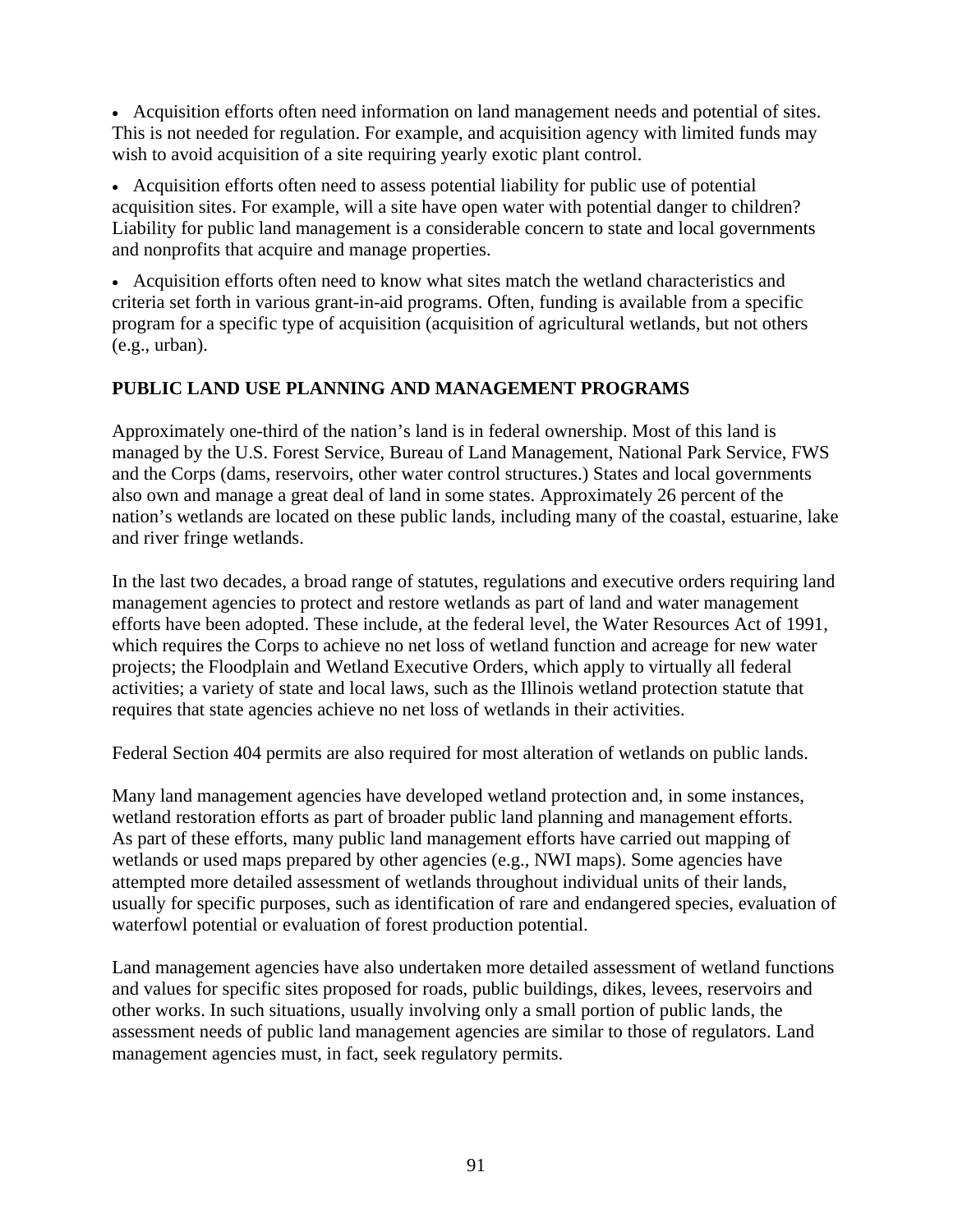Wetland assessment needs for public land management purposes share some commonalties with regulations, but also differ in a number of respects:

- Because most public land management agencies must develop plans for their lands as a whole (typically required by their statutes), they must map and assess wetlands in broad water and land assessment contexts. Case-by-case analysis (e.g., the Section 404 program) is often not enough. For broader ecological analysis, area-wide maps are needed. Not only wetlands need to be assessed, but also many other resource areas such as rivers, riparian areas, buffers and significant uplands. Increasingly GIS systems are used for this analysis.
- Because land is in public ownership, there are fewer legal and constitutional constraints on public land management agencies in managing wetlands on their properties. Public land management agencies do not need land ownership information because lands are already in public ownership. Wetland boundary delineation and assessment may be at a larger scale and less accurate for many public land management purposes. Public land management agencies are also not under the time restraints of regulatory programs to carry out projects that affect wetlands.
- Because the public resource management agency is not typically proposing to place development in wetlands on public lands, there is less need for information on change, natural hazards, mitigation or various compensation requirements, although this information may be needed on a case-by-case basis.
- In many instances a federal public land management agency is subject to National Environmental Policy Act requirements and must undertake an "Environmental Evaluation." If there are significant impacts, an Environmental Impact statement must be prepared for its plans and activities.
- Because the public land management agency is solely responsible for management of the public land, there is less need to involve private landowners and the public in wetland assessment approaches. Wetland assessment manuals can be written for expert, public land management staff.
- Because a public land management agency often has a primary resource management mission (e.g., forest production, recreation, wildlife management), the agency often wishes to emphasize this mission in any assessment effort and needs particularly detailed information pertaining to these goals.

#### **PUBLIC UTILITY, INFRASTRUCTURE PLANNING AND MANAGEMENT PROGRAMS**

The wetland assessment needs of public and quasi-public infrastructure agencies (roads, sewers, water supply, airports, waste disposal sites) often more closely coincide with those of regulatory agencies, depending on the activities they are undertaking, because they often require permits from regulatory agencies. Public utility and infrastructure agencies need detailed data, comparable to the information needed for development purposes, to evaluate the suitability of sites for particular purposes (e.g., soil bearing capacity, flooding and other hazards.) Most public utility and infrastructure development is subject to Section 404 and, to a lesser extent, other types of regulatory requirements, including executive orders and environmental impact statement requirements.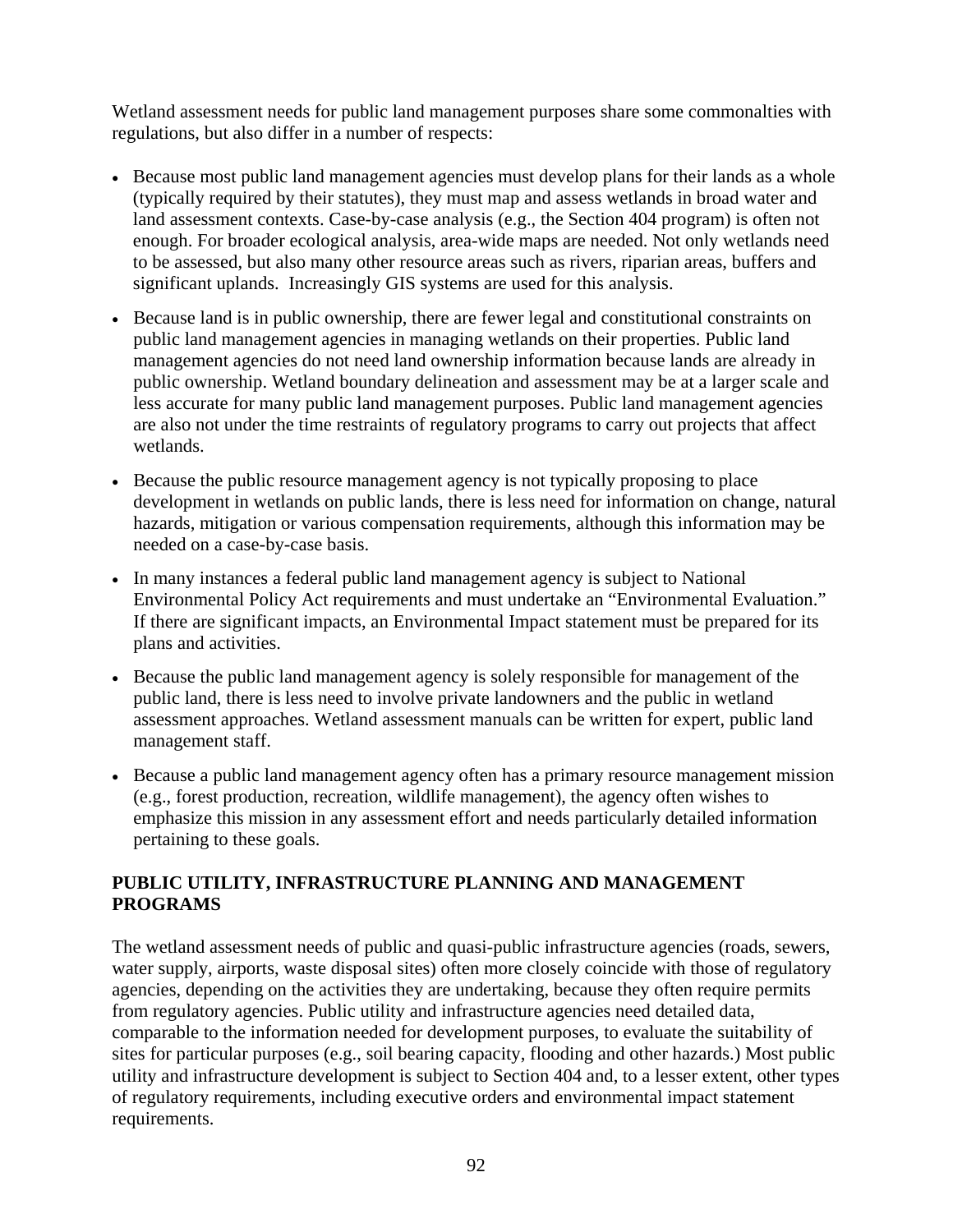On the other hand, these agencies also have needs similar to those public land managers. They manage not only roads, airports and utility lines, but also open spaces adjacent to these areas. Public utility and other infrastructure agencies typically carry out their long-term planning efforts in a hierarchical manner, starting out with general, area-wide resource assessments and progressing to more detailed assessments, including mitigation and compensation planning.

Public utility and other infrastructure projects often need:

- Area-wide wetland maps and up-front surveys for alternative project site locations, much like land management agencies.
- To be able to determine the relative impacts of various project locations or routes, such as a highway corridor on alternative wetlands and other ecosystems. Comparative rating of wetlands is useful because the infrastructure agency often needs to decide whether to alter one wetland or another for a specific highway, transmission line and other infrastructure.

 In contrast, the common permit application for a regulatory agency involves only a portion of a single wetland and comparative information on wetlands is not needed.

• Information sufficient for preparation of detailed environmental impact statements. Public utility and other infrastructure projects are often large. Entire wetlands and whole complexes of wetlands may be affected by a road, dam, airport or power line. Large-scale impacts typically trigger federal and state environmental impact requirements.

 In contrast, full environmental impact statements are rarely required by federal or state law for small, individual wetland permits submitted to a wetland regulatory agency.

• Use of mitigation banks and other types of offsite mitigation. It is often difficult or impossible to compensate onsite for all of the wetland impacts of a large project, such as a road or utility line. Agencies, therefore, need inventories of potential mitigation sites.

The needs of a public utility or infrastructure agency also differ from those of a regulatory agency in that:

- A public utility or infrastructure agency is not confined by a short time frame in assessment of wetland functions and values as is the typical regulatory agency. Large projects often take years to plan, fund and implement, and assessments can be carried out over a longer period.
- A public utility or infrastructure agency is typically not as restricted by budgetary or staff limitations as a regulatory agency. Large sums of public money are spent in constructing highways, reservoirs and other large projects. Environmental assessments, including wetland assessments, are often a small portion of such costs and may be passed on to the public.
- The public utility or infrastructure agency is not concerned with uncompensated taking of private property because agencies pay for any use of private lands for a road, reservoir, etc.
- On the other hand, public utility or infrastructure agencies are often more concerned about common law liability than a regulatory agency for increased flooding, erosion, or other natural hazard damages on adjacent private lands caused by the extensive grading and fills often involved in the alteration of wetlands and related waters. Such agencies may also be liable for negligence if flooding occurs on a road, airport or other public facility and results in killing or injuring people.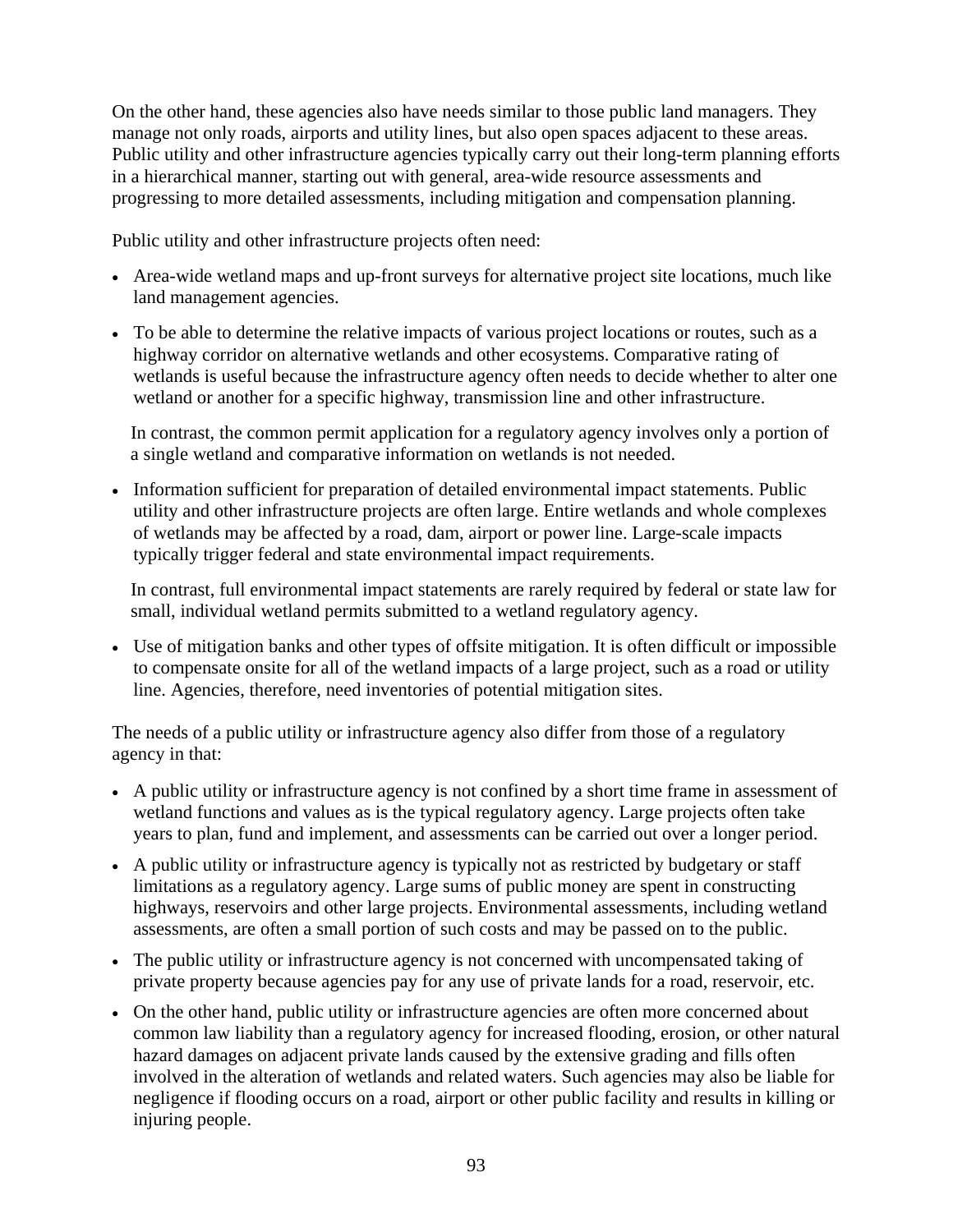## **NATIONAL ENVIRONMENTAL POLICY ACT ASSESSMENTS**

The National Environmental Policy Act of 1969 requires federal agencies to prepare environmental impact statements for actions that substantially affect the environment. The goal of this act is to require agencies to take a hard look at the environmental impacts of their proposed actions and alternatives to the actions.

Federal agencies and state and local governments that use federal money must prepare impact statements for a broad range of planning and management activities. These needs overlap with those described for public land management, infrastructure planning and construction. Many states, such as New York, Washington, California, Wisconsin and Minnesota, have also adopted "baby" NEPA's that require state agencies, local governments and, in some instances, private landowners to prepare impact statements. However, full impact statements are not typically required at any level of government for small projects without significant impacts.

Agencies have typically applied a hierarchical approach to wetland assessment for environmental impact purposes, starting out with generalized EA's for initial, broad scale assessment (which wetlands will be affected? how much?) and red and yellow flagging (are there any special issues or functions likely to be involved?). More detailed analysis and environmental impact statements (EIS's) that take into account proposed mitigation measures are only prepared if a project will have significant impact on the environment.

Agency and landowner needs for assessing the environmental impacts on wetlands and preparing environmental impact statements on specific development projects are somewhat similar to those for regulatory purposes, subject to several qualifications:

- To comply with NEPA and similar state laws, the public agency or private landowner must evaluate the environmental impact of a proposed project on the natural environment as a whole. This means that impacts and the adequacy of measures proposed to mitigate or compensate for them must be determined not only for wetlands, but also other related environments, such as floodplains, riparian areas, aquatic systems and upland areas of biodiversity. In addition, environmental impact assessments must address the issue of "who" is impacted, not simply whether impacts will occur. For example, it is not enough to know that a project will impact flood storage capability. An agency may need to determine who will be impacted by increased flood heights.
- To comply with NEPA and similar state laws, the agency or landowner proposing a project must typically evaluate cumulative impacts. This is also desirable for regulation, but the broader scope of NEPA analysis (wetlands and other areas, broad range of environmental impacts) necessitates a broader view.
- Because detailed impact statements are typically required only for larger projects, agencies and landowners proposing such projects usually carry out more detailed, environmental impact studies than for individual, regulatory permits.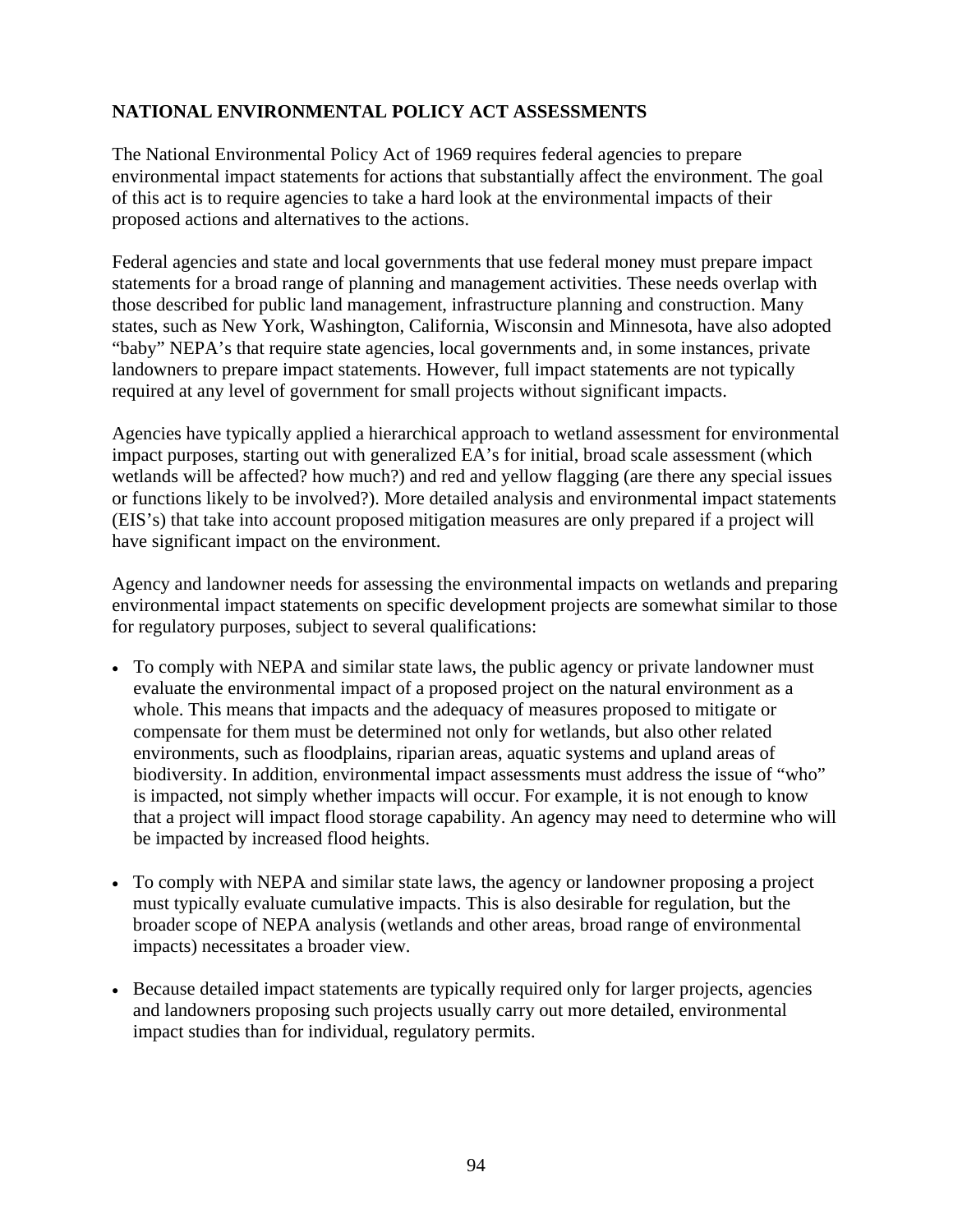## **LOCAL AND STATE LAND USE PLANNING PROGRAMS**

Land use planning and regulation (zoning, subdivision control, building codes) has been undertaken by tens of thousands of local governments throughout the nation. Some states have also prepared land use plans (e.g., Hawaii) for all or a portion of the state, such as a coastal zone or special planning area like the Adirondacks or Pinelands. The overall goal of these planning efforts is to allocate lands throughout a designated area to their most suitable uses, taking into account natural suitability (functions/values), natural hazards, the availability and costs of public services and infrastructure, existing uses, the need to separate incompatible uses, economic development and tax base needs, among other factors.

Land use planning ideally precedes local zoning, subdivision controls and building codes. Land use planning is undertaken not only for private lands, but also to help guide infrastructure development (roads, sewers, water supply), public land acquisition (recreation, greenways), emergency preparedness and economic development.

The wetland information needed for land use planning depends on the scope of the planning effort and its use. Less detailed, inventory information may suffice for overall, comprehensive planning. More detailed, site-specific information is needed for infrastructure site design and other planning purposes.

Many land-use planning agencies allocate wetlands with special capabilities and/or development limitations such as steep slope and erodible lands and floodways, to conservancy zones. The scale and accuracy of the wetland information needs increase dramatically if a local government decides to apply a case-by-case, performance standard approach similar to that of the Section 404 program, rather than a blank conservancy zone approach. Then, the typical regulatory information needs becomes applicable.

Some differences between local land planning needs and wetland regulatory needs include:

- The information needs of land use planning agencies include all of the information needed to determine natural suitability of not only wetlands but other lands throughout a community. Typically, broad use is made of soils and topographic maps, surface water inventories and other specialized inventories to meet such broad analysis needs.
- Land planning agencies need area-wide wetland maps for local planning and conservancy zoning purposes. However, some wetland programs (e.g. Section 404 program) operate without maps.
- Land planning agencies need to be able to combine natural resource with cultural information, such as demographics and land use. For this reason GIS systems, which permit multiple analyses, are particularly useful.
- Land planning agencies often need to analyze a broad range of possible development scenarios at various locations (e.g. roads, sewers, water supply systems). Comparative ranking of wetlands is, therefore, useful.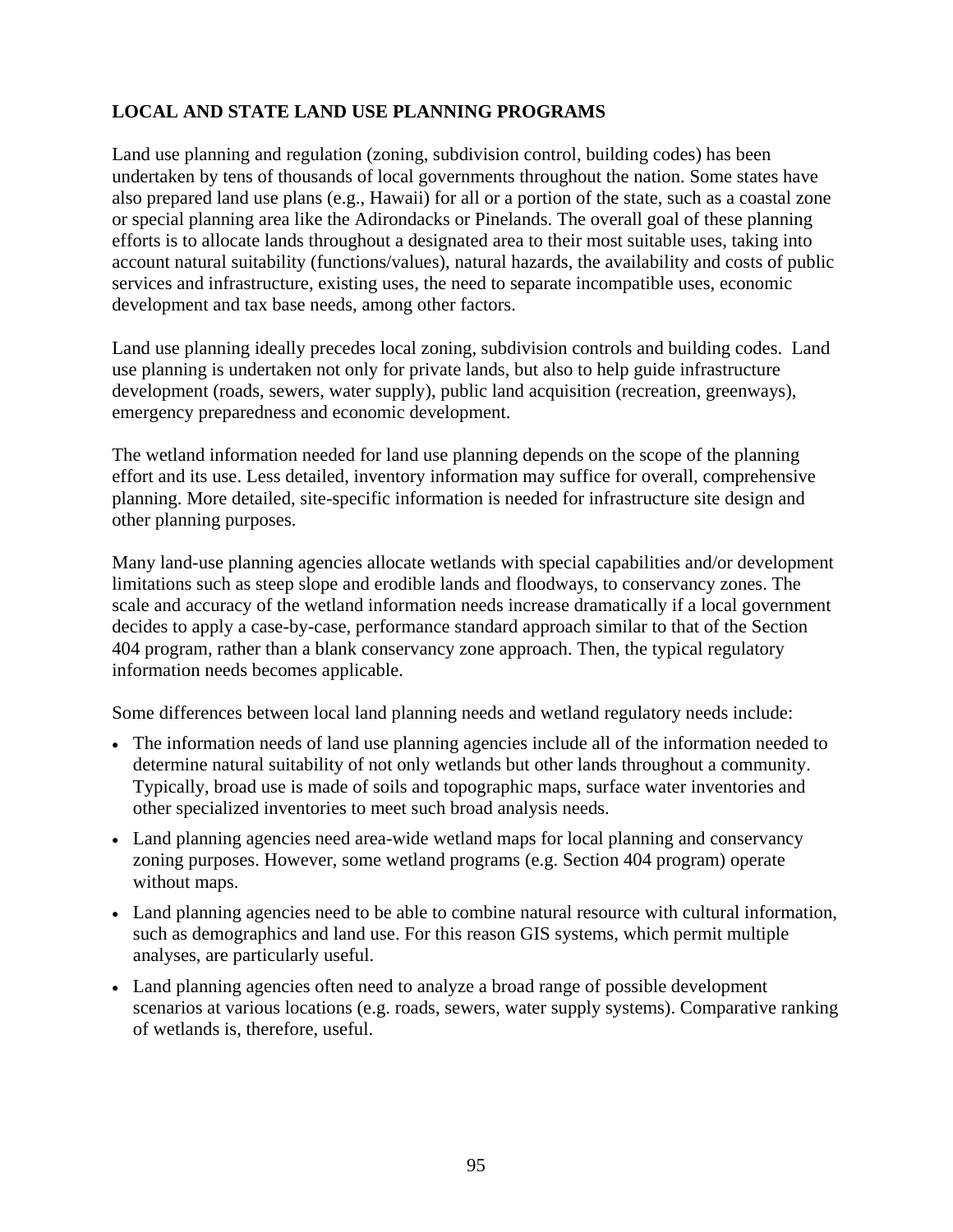# **LOCAL OR STATE WATERSHED PLANNING AND MANAGEMENT**

Many local governments and entities (e.g., levee districts, water districts, soil and water conservation districts), state water and natural resource agencies, and a number of federal agencies (Corps, NRCS, U.S. Bureau of Reclamation, U.S. Geological Survey) are undertaking comprehensive, multi-objective water resources or watershed planning and management efforts. Others are undertaking water-related planning and management efforts for more limited purposes, such as floodplain and stormwater management, pollution control, soil and water conservation, water supply and surface water allocation.

All of these efforts require analysis of wetlands in the context of broader water regimes, although the focus and levels of analyses differ somewhat. For example, floodplain and stormwater programs are typically concerned with large, infrequent flows and flood loss reduction techniques. Water supply programs are concerned with the quantity and quality of water.

The wetland assessment needs of watershed planning and management efforts are similar to those of case-by-case wetland regulation in some respects, but the scope and scale of information needs is broader and more concerned with hydrology and hydraulics. Wetlands are increasingly recognized as important in achieving certain water resources goals, such as flood loss reduction and pollution control. Other differences between water management and wetland regulatory programs include:

- Water and watershed programs typically require up-front wetland and other water information for an entire planning area, including maps that indicate the location and boundaries of wetlands and other waters. Water resource agencies need to know what areas they should/must avoid when siting projects. They also must comply with various statutes and laws, such as the Section 404 permit requirements for structures, fills and drainage.
- Water resource agencies need more specific water regime information for particular project sites (backwater computations) and analysis of water regime/wetland interactions for detailed project design, environmental impact analysis, permitting and compensation. Water and watershed management programs at all levels of government are making increasing use of computerized hydrologic and hydraulic models to determine short and long-term flow regimes and the impacts of various manipulations of water on these regimes, including wetlands.
- Water and watershed agencies need to know how the wetlands and other aquatic ecosystems may respond to various water management schemes, such impoundment levels and low flow releases from reservoirs. For example, it is not enough to know that certain wetlands exist at the site of a proposed water supply reservoir. The water resources agency needs to know what changes would take place in the functions and values as a result of altering water levels, water temperatures, hydroperiod, sediment regimes and other features.

#### **NON-REGULATORY WETLAND RESTORATION/CREATION/ENHANCEMENT PROGRAMS**

In recent years, there has been increasing interest in identifying areas suitable for wetland restoration for a variety of purposes. Inventories of potential restoration/creation sites may used to target landowners for financial incentive programs pursuant to the Wetland Reserve Program,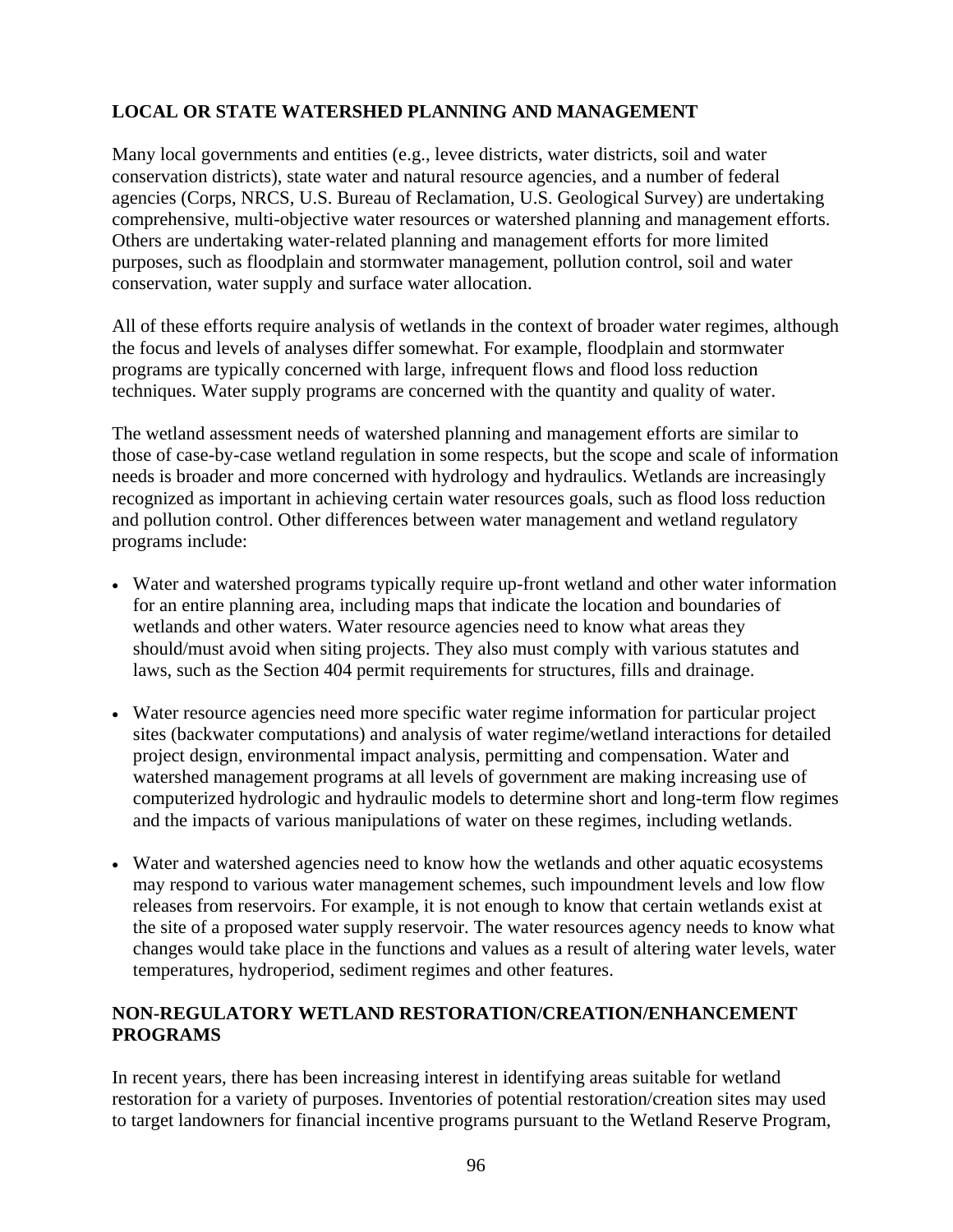Partners for Wildlife and other Farm Bill programs. Inventories can help communities and state agencies restore degraded waters and landscapes to create parks, recreation and interpretation areas (e.g., Hackensack Meadowlands, Tifft Farms near Buffalo, the Platte River Greenway). Inventories can help public land management and infrastructure agencies develop impact reduction and compensation plans for projects. They can be used to help establish and implement mitigation bank proposals.

A variety of ecological and societal information is relevant to the evaluation of wetlands from a restoration or creation perspective. The potential to restore or create a wetland depends on existing natural resource features and reasonably anticipated anthropogenic changes in hydrology and other threats. The overall hydrologic regime is most important, but other factors determine suitability as well.

Evaluation of onsite and offsite restoration/creation potential has become an important part of regulatory permitting. However, there are also some differences between case-by-case regulatory and non-regulatory restoration needs:

- Up-front, area-wide assessments of possible wetland restoration sites are needed for an entire region to help target Wetland Reserve, Partnerships for Wildlife and other non-regulatory restoration programs. These assessments are also needed to identify possible mitigation bank sites. There is somewhat less need for such area-wide assessments in regulatory programs.
- A comparative ranking of wetlands based on restoration potential is needed to help agencies and nonprofit organizations select priority sites.
- Mapping of possible wetland restoration sites requires the inventory of more than existing wetlands (needed for regulatory purposes). It requires the inventory of drained or partially drained wetlands.
- Assessment of sites needed to determine restoration or creation potential requires information concerning parcel size, threats from adjacent land uses and management needs (e.g., control of exotics).

#### **SUMMARY: BETTER MEETING THE NEEDS OF NONREGULATORY DECISION-MAKERS**

Recommendations for better meeting the needs of nonregulatory decision-makers include:

1. Future efforts to develop wetland assessment methods should begin with the recognition that there are commonalities between assessment needs non-regulatory decision-makers but there are also many differences. The needs of various types of nonregulatory decision-makers should be more carefully documented. Assessment models should then be matched with these needs.

2. Nonregulatory decision-makers, like their regulatory counterparts, need wetland maps or alternatively wetland type and boundary information in detailed, digital because they often use GIS systems.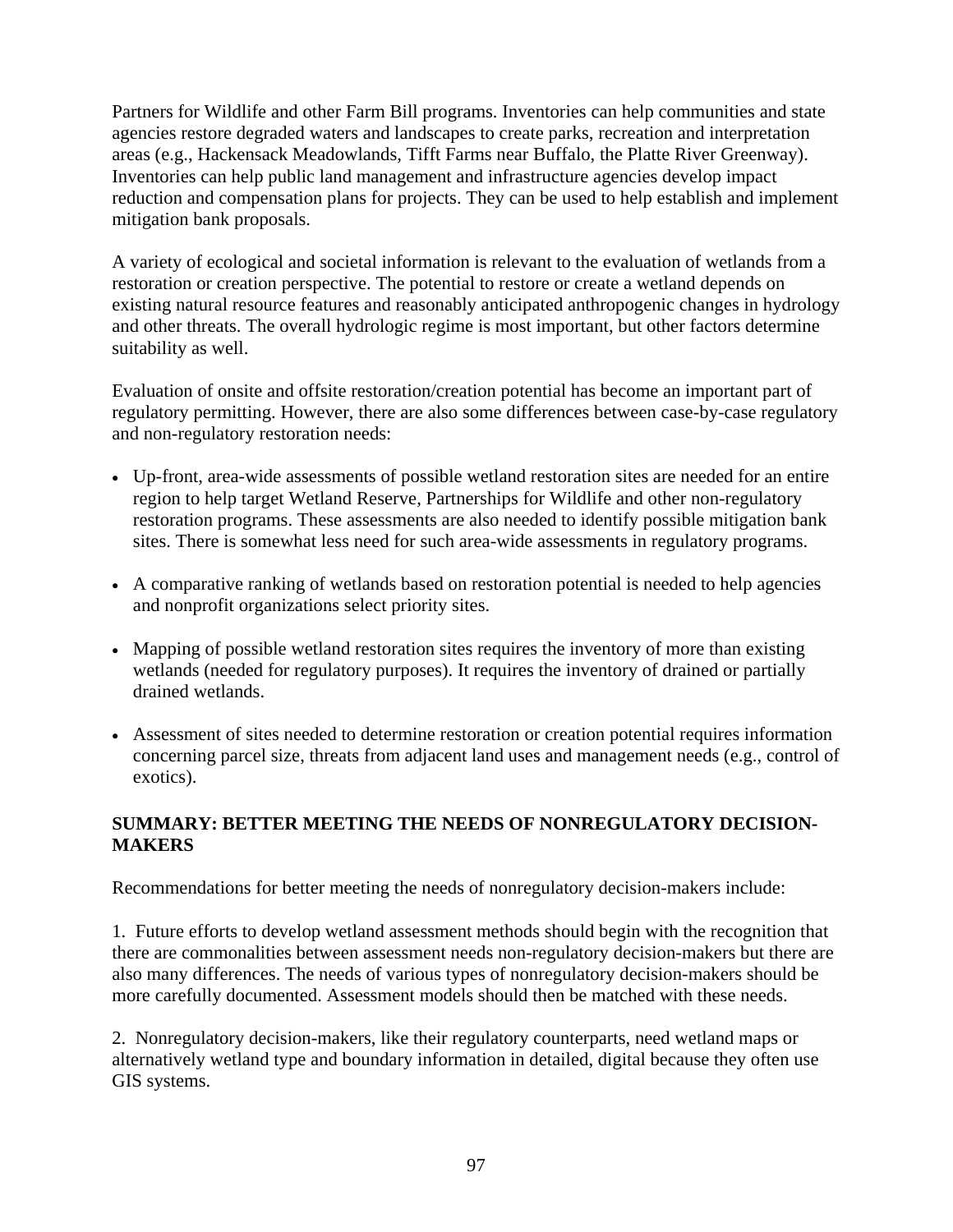3. Nonregulatory decision-makers often need assessment information which evaluates the relative functions and values of wetlands. This is particularly true for infrastructure agencies needing to evaluate alternative corridors for roads and other utilities and restoration agencies needing to prioritize restoration sites. It is also true for agencies carrying out restoration efforts.

4. Nonregulatory decision-makers also need to relate wetlands to related aquatic ecosystems. They also need to relate wetlands to uplands. For example, assessment procedures are needed to simultaneously address riverine wetlands, streams, floodplains, and riparian areas.

5. Nonregulatory decision-makers increasingly need watershed-based assessment methods as they attempt to manage resources on a watershed basis. GIS systems are particularly attractive for watershed or landscape level analyses.

6. Nonregulatory decision-makers increasingly need monitoring information to evaluate the effectiveness of their programs. Reference sites and reference systems are needed.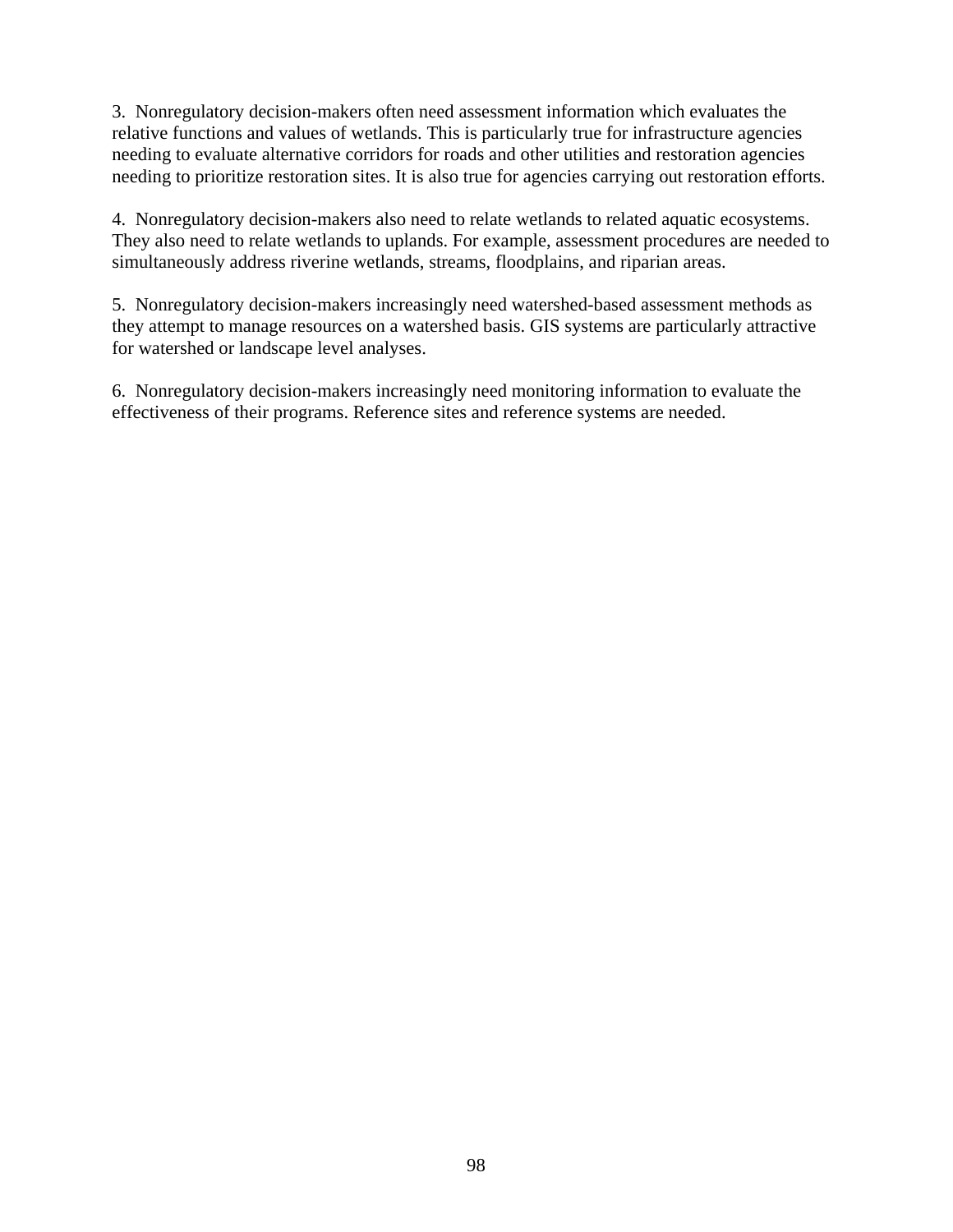# **APPENDIX J: AREA-WIDE (WATERSHED OR LANDSCAPE LEVEL) ASSESSMENTS**

# **NEED FOR AREA-WIDE ASSESSMENTS**

Traditionally, wetland assessment techniques have focused on areas within wetland boundaries, with limited consideration of adjacent land use, hydrologic and ecological factors or landscape/watershed context. This has undercut the accuracy of assessments.

Analysis of adjacent areas and broader landscapes is needed for several reasons:

- 1. Proposed projects submitted to a regulatory agency, such as bridges, roads, dredging operations and fills, often impact not only wetlands, but also adjacent waters (lakes, rivers, streams, estuaries), floodplains and sometimes related uplands. Quite often wetland regulatory agencies have jurisdiction over wetlands and these broader areas, and they must evaluate such broader impacts. For example, the federal Section 404 program applies to both wetlands and broader waters. Many state wetland programs also apply to waters. Many also regulate wetland buffers of 50 to several hundred feet. Local regulatory programs (zoning) typically apply to wetlands, floodplains and upland areas.
- 2. Wetland managers at all levels of government must determine whether landowners have practical alternatives to proposed wetland activities. To determine this, managers must be able to evaluate the environmental impact of proposed activities on wetlands, adjacent waters, floodplains, riparian areas and uplands. For example, it makes no sense (and would violate statutes) for a regulatory agency to attempt to shift a proposed wetland activity to an endangered species upland site.
- 3. Wetland functions and values, including the restoration potential of a wetland, often depend in part on the functions and values of the related aquatic and upland ecosystem, and on the broader hydrologic context. For example, wetland fisheries often depend on the fisheries potential of adjacent lakes, rivers or streams. (See Boxes 14 and 15.)
- 4. The landscape determines hydrology. For example, urbanization often substantially increases runoff. This means that a restoration project for a marsh may, in fact, produce a lake due to the increased water levels.
- 5. Local planners and regulators need information concerning the relative suitability of land and water uses throughout a community for planning and zoning purposes. Similarly, Section 404 regulators need a variety of contextual information to determine the public interest.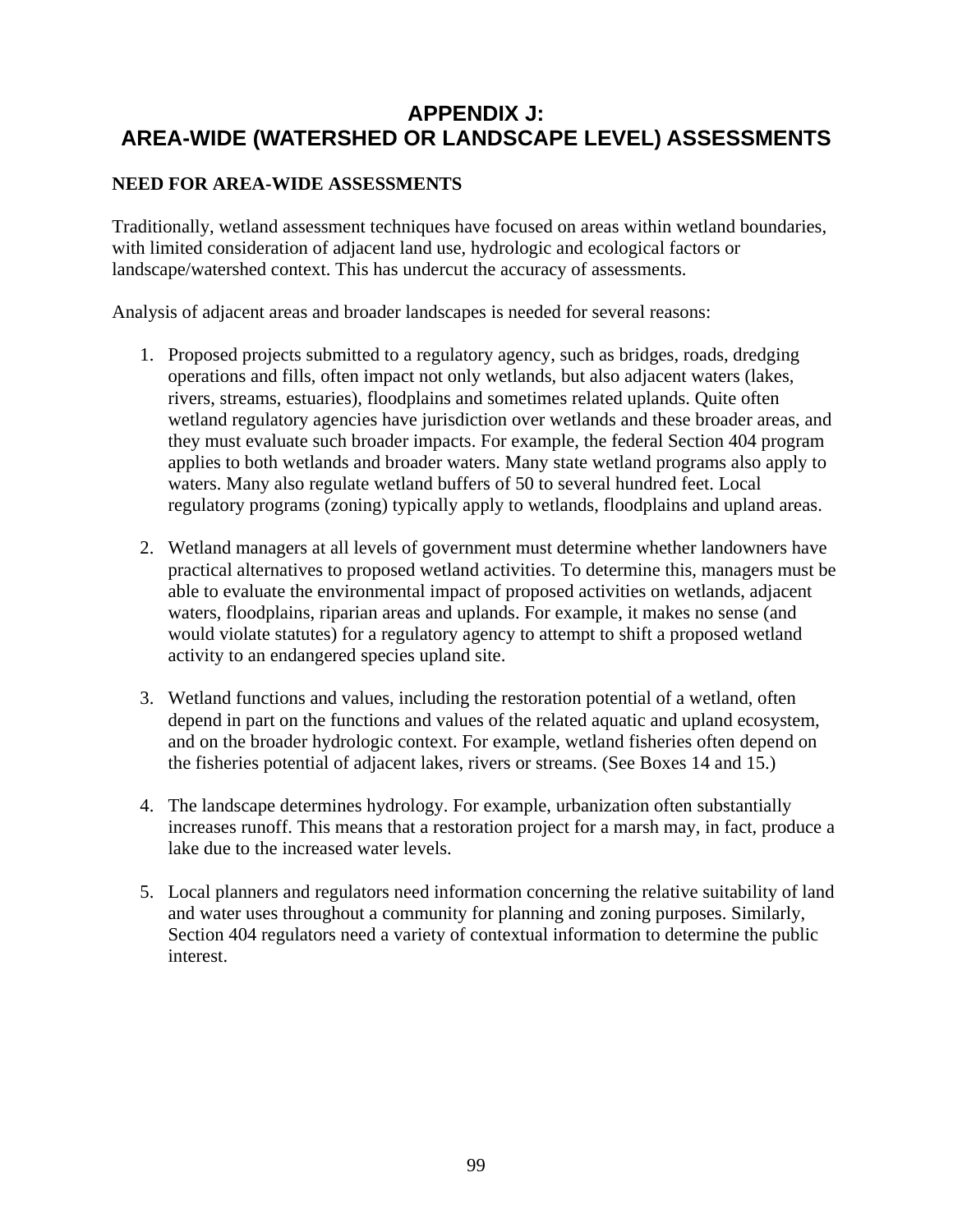### *Box 17 Importance of Landscape Context*

Landscape context has substantial impact on wetland processes and the ability of wetlands to provide goods and services. Some examples include:

- **If a wetland/related resource is adjacent to a lake, river, stream, estuary or ocean.** It will likely have water recreation, fisheries, waterfowl, water quality protection, wave retardation, erosion control and, in some instances, flood conveyance functions/values. It will also, in many instances, be subject to flood and erosion hazards. It may be partly owned by the public or subject to public trust values. Such a wetland will typically be subject to state and local regulations. For these reasons, regulators typically apply tight regulations virtually all wetlands adjacent to lakes, rivers, streams, estuaries or the ocean.
- **If wetland/related resources are rare in the locality, state or region, or a wetland type is rare in a given area.** If either of these is true, a wetland is more likely to be habitat for rare or endangered species or a unique community. It is more likely to be important for water quality maintenance and pollution control, fisheries and waterfowl, among other purposes, and is a good candidate for detailed evaluation.
- **If a wetland/related resource forms part of a drainage way (either a permanent or ephemeral watercourse).** If so, it is likely to be particularly important for conveying flood flows, reducing erosion and sedimentation, protecting water quality and for fisheries and other habitat purposes. It is more likely to be part of a broader wildlife corridor, although other wetlands may also serve this role. A wetland that forms a portion of a drainageway is a good candidate for detailed evaluation.
- **If a wetland is connected with, contiguous to, and/or part of a larger wildlife corridor or area of protected lands.** If so, it is likely to have particular wildlife habitat value. Proposed alternations in such wetlands may impact not only the wetland, but also the larger protected area.
- **If large human populations are located near or contiguous to the wetland.** If so, a wetland may have enhanced opportunity to provide services to society, and its destruction may have immediate social significance.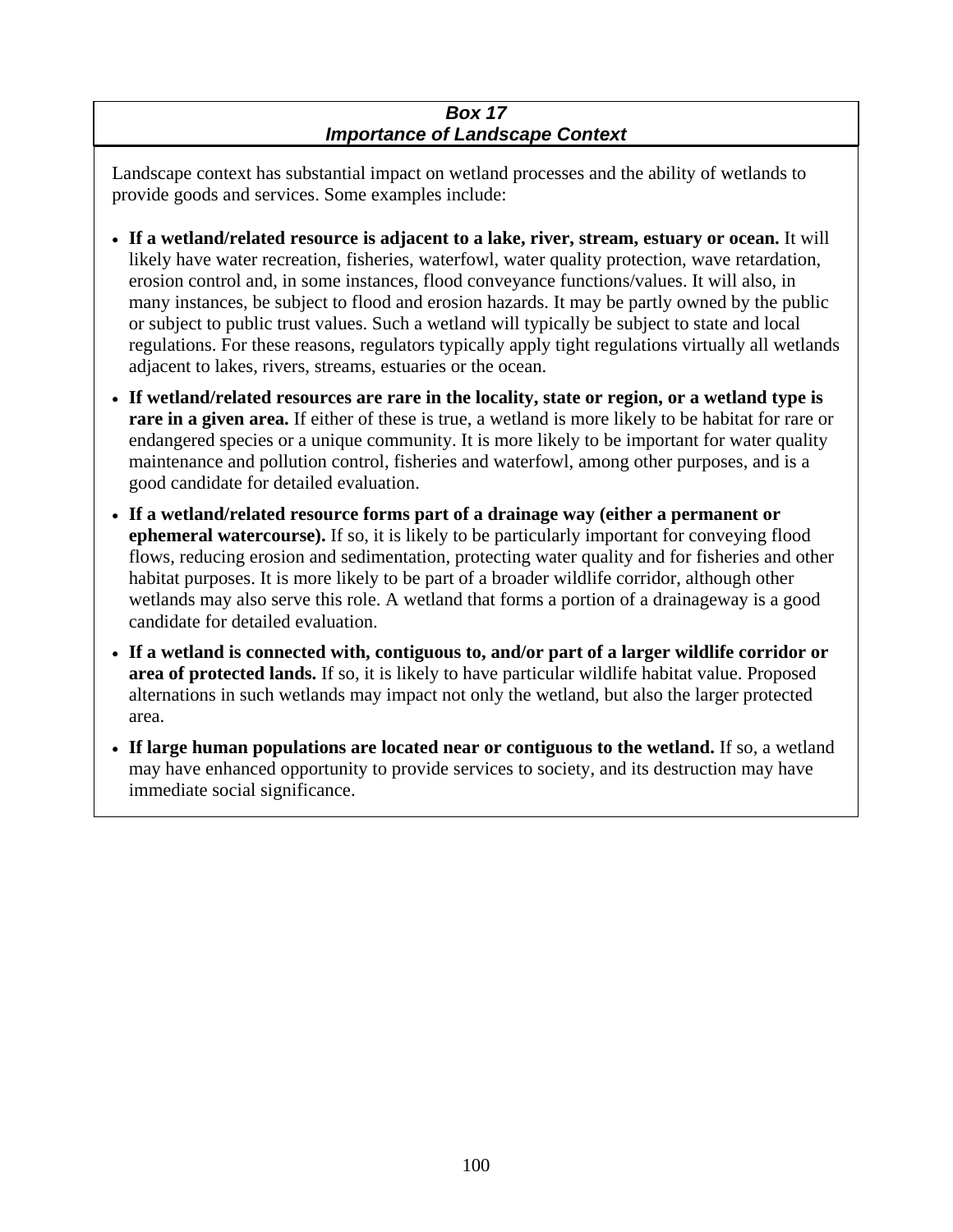#### *Box 18 Importance of Landscape Context to Specific Functions/Values*

Specific wetland functions/values often depend on overall landscape context. Examples include:

**Flood storage:** The flood storage function/value of a riverine wetland depends, to a considerable extent, on the flood characteristics of the river or stream and the size and shape of the entire wetland depression, including any berm or rim around the wetland. Protection of the wetland area alone will not protect much of its flood storage value unless the topographic contours of the entire depression are also protected.

**Flood conveyance:** The flood conveyance function/value of a riverine wetland depends on the flood characteristics of the river or stream and the topographic contours of the riverine wetland and the area on both sides of the river or stream capable of conveying flood flows, and the condition of this area (dense vegetation, denuded, etc.)

**Pollution Prevention and Control:** The pollution prevention and control functions of wetlands/related resources depends on the overall surface water runoff regime, including pollution sources from upland areas and their travel paths to lakes, streams or estuaries, and the position of a wetland in this runoff regime.

**Fisheries:** The fisheries function/value of a wetland depends on the characteristics of the wetland and whether the wetland is adjacent and connected to a larger water body where fish may live, feed and breed.

**Waterfowl:** The waterfowl breeding and feeding function/value of many wetlands depends not only on the onsite characteristics of the wetland (if it has limited open water), but also on whether the wetland is adjacent to a lake, river or stream, and the wetland's location in relationship to other wetlands.

**Song Bird Habitat:** The bird habitat function/value of a wetland often depends on the onsite characteristics of the wetland and the adjacent buffer and upland areas, since many bird species nest in upland areas and use wetlands for feeding.

**Mammal Habitat:** The use of wetlands by raccoons, bears, deer and other mammals that do not live in wetlands often depends on adjacent upland habitat and the adequacy of the connections (corridors) between the wetland and upland habitats.

**Reptile and Amphibian Habitat:** The use of wetlands/related resources by many reptiles and amphibians (e.g., snapping turtles, salamanders, frogs) depends on adjacent upland habitat and the adequacy of connections between the upland and wetland, since many reptiles and amphibians spend only a portion of their life cycles in wetlands/related resources.

**Recreational Uses:** The recreational use of wetlands/related resources often depends on the proximity of the wetland to open water and the ability of the paddlers or boaters to enter and exit the wetland.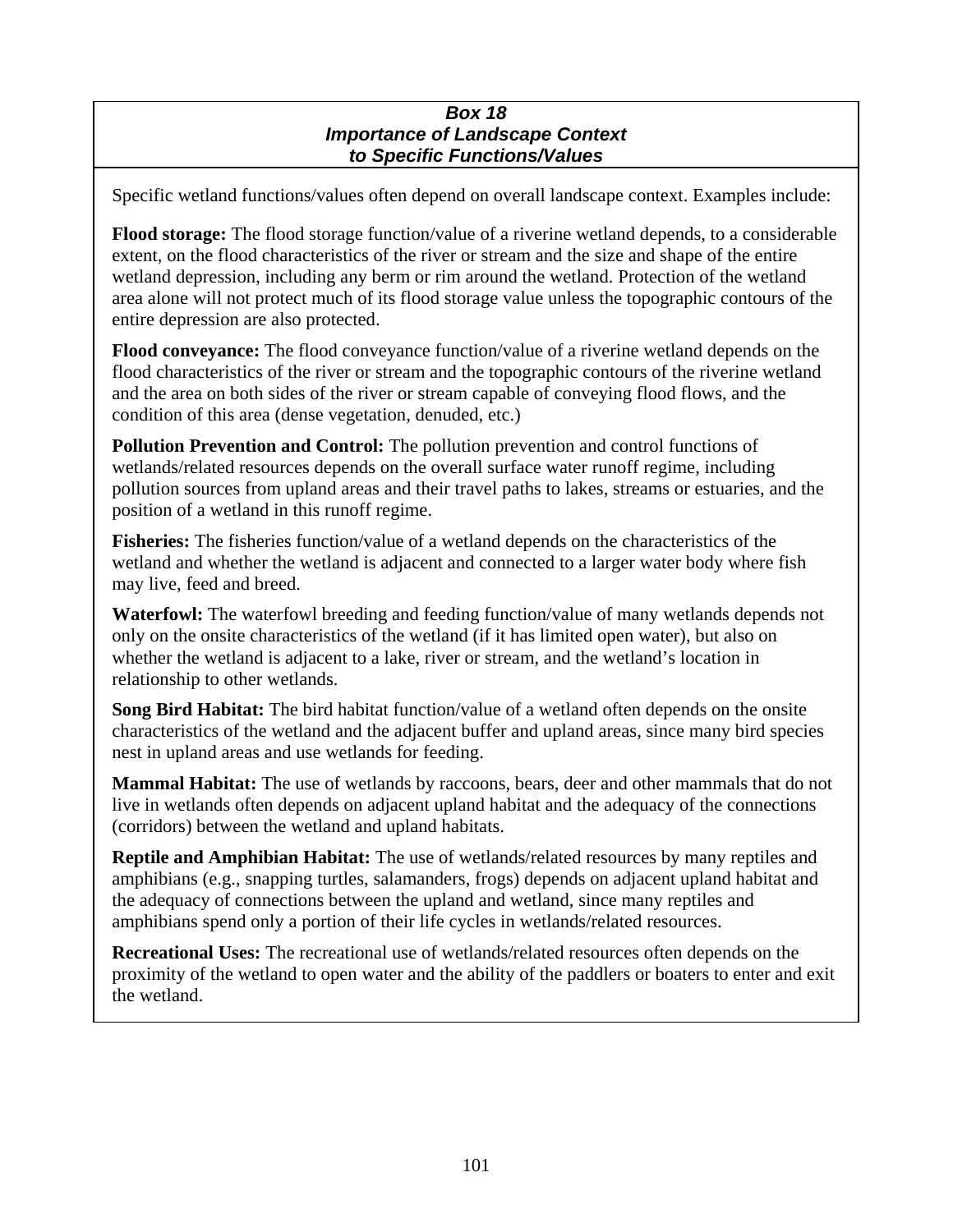Assessing wetlands at landscape context as well as at the site-specific level can, of course, be time consuming and expensive. However, a common sense approach that takes a qualitative look at the interrelationships between wetlands and broader areas is possible even on individual permits. In addition, a variety of up-front assessment approaches on a regional or watershed basis hold promise for improving and supplementing case-by-case wetland assessment over time. These approaches can help with red flagging and preliminary environmental analysis. They can assist regulators perform more detailed analysis of capacity, opportunity and social significance, and they can help monitoring and enforcement. These approaches can also help establish compensation ratios; make wetland regulations more predictable and equitable; reduce the administrative and financial burdens on private landowners; and integrate wetland regulations with comprehensive land and water planning.

However, the dream of an inexpensive wetland assessment method that will allow accurate and inexpensive, up-front assessment of all wetlands within a local government, state or region and can entirely replace case-by-case information gathering will not be realized in the foreseeable future. Wetlands are too complex and conditions often change quickly. Regulatory information needs are too diverse and complicated. Approaches that combine up-front and case-by-case permitting are needed to improve wetland permitting and other site-specific analyses.

Area-wide wetland assessments have been carried out for some locations as part of advanced identification, special area management, and wetland and watershed management programs. Cost is a particular issue if very detailed data is gathered. The costs of accurately assessing a single wetland/related resource area on a case-specific basis are multiplied one thousand or ten thousand fold when efforts are made to evaluate in detail all wetlands throughout a region. There may be some economies of scale in assessment, but experience to date suggests there are few short cuts to detailed and accurate assessment. Because funds are limited, only generalized data is often generated in area-wide efforts and many simplifying assumptions and tradeoffs are typically made. As a result, area-wide surveys often lack much of the needed information for evaluating specific permits at specific sites without some measure of supplementation on a caseby-case basis.

This does not mean, however, that area-wide assessments are not useful in providing and analyzing specific types of information (e.g., endangered species, floodway, erosion maps) and for red or yellow flagging or preliminary determinations of boundaries, functions/values, hazards and other features. Some information is clearly better than none, providing it is not misrepresented or misused. And, it is possible to generate detailed information pertaining to specific issues, such as endangered species, on an area-wide basis. It is also possible to characterize wetlands on a landscape basis with regard to possible functions, threats and other features. The FWS has done this on an experimental basis, using NWI data.

To be useful, such area-wide products must be in a form and format subject to refinement and confirmation through site-by-site field investigations, if necessary. Unfortunately, this has not often been possible with efforts to rate or otherwise characterize wetlands. The original data used in rating the wetlands is usually not available to the regulator and it is extremely difficult, if not impossible, to disaggregate the overall characterization to allow confirmation and refinement through site visits.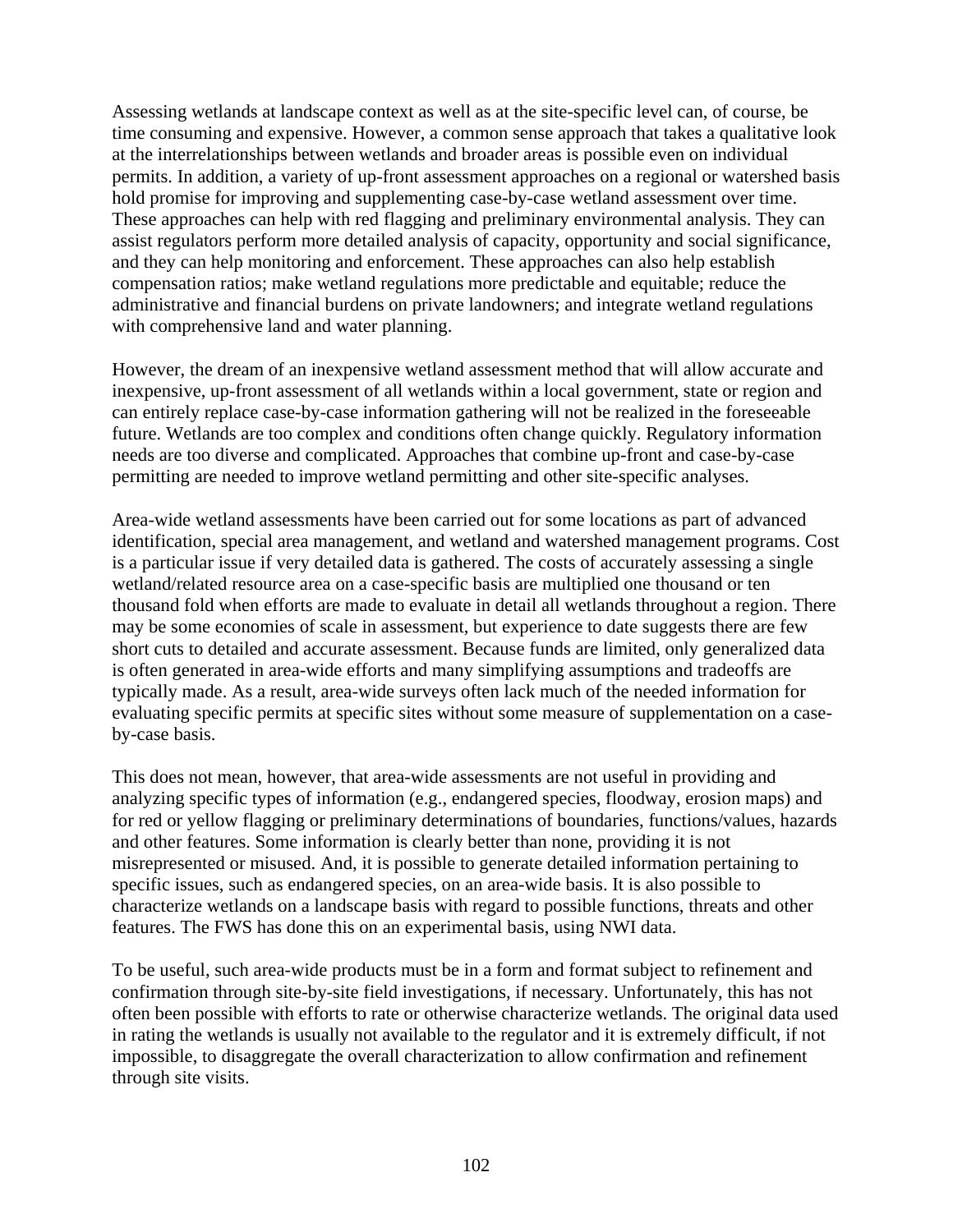# **MAPPING AND SURVEYS**

Various types of up-front wetland maps and surveys can be combined with the case-by-case evaluations to provide landscape-level perspectives. These include:

### **Wetland/related resource mapping (boundary delineation) in hard copy and/or digital**

**form.** Wetland mapping has been widely undertaken at all levels of government. Wetland types, as well as boundaries, are typically displayed on maps, but there is usually no attempt to evaluate functions and values, hazards or other features. Mapping efforts that have been undertaken for both regulatory and non-regulatory purposes include:

- Wetland maps developed specifically for regulation by some states and local governments (e.g., Wisconsin).
- Wetland maps designed for broad use and sometimes used for regulation, such as NWI maps.

Wetland mapping has proven useful in regulatory programs to both landowners and regulatory agencies to suggest overall wetland boundaries. However, maps have not generally been sufficient, even at scales of up to 1 in.  $= 200$  ft., to determine precise wetland boundaries without further field surveys.

Wetland boundary maps have proven most useful for regulatory purposes if they are used on a presumptive basis with more detailed, field delineation carried out as needed. However, boundary maps become costly with increasing scale. There must be a tradeoff between initial scale and case-by-case fieldwork. Maps for urban areas also may become quickly outdated due to the dynamic nature of wetlands and changing hydrologic conditions.

# **Wetland/related resource boundary mapping, with evaluation of one or several**

**functions/values or other characteristics.** Wetland mapping with, in addition, evaluation of one or several functions/values or other features has been undertaken in a variety of contexts and can also be useful in case-by-case permitting. Examples of such maps include:

- Area-wide identification of wetland restoration sites (e.g., Everglades)
- Inventories of wetlands of potential special recreational value (e.g., SCORPS)
- Inventories of wetlands of particular significance to waterfowl (e.g., North American Waterfowl Management Plan)
- Wetland property ownership maps (e.g., Florida, Virginia)

These mapping efforts, like more general wetland mapping, can help wetland management agencies identify general wetland boundaries. This type of mapping has also proven particularly useful for red and yellow flagging, although it has typically been limited in terms of types of information provided, accuracy and detail.

**Broader area-wide natural resource inventories.** A variety of broader natural resource inventories and map products can help wetland management agencies define, in advance, wetland hazards, existing uses, archaeological and historical sites and provide other needed information. Examples include: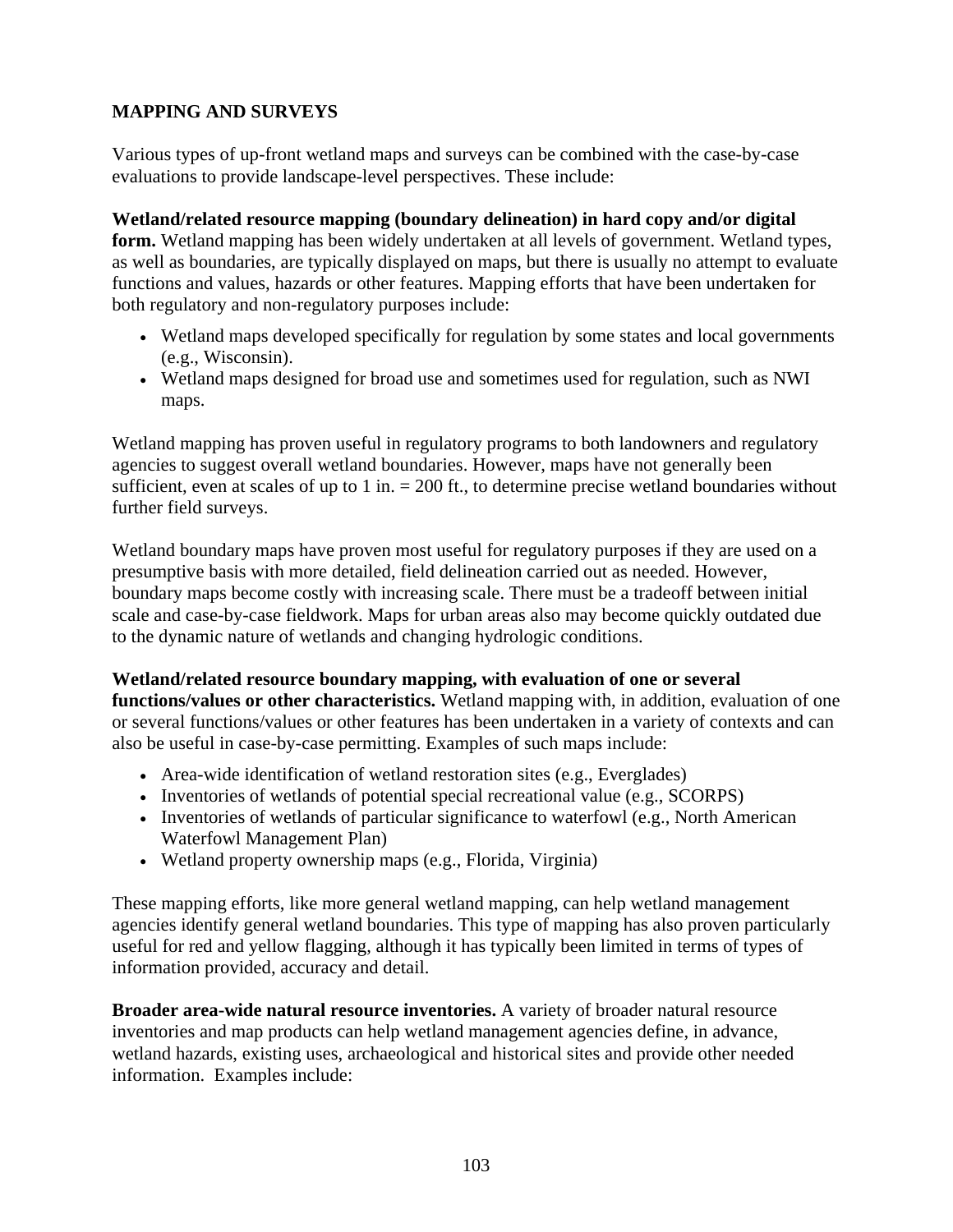- Natural hazard maps (e.g., FEMA flood maps, erosion maps)
- Pollution inventories
- FWS and State Heritage Program endangered species maps and lists of sites
- State Heritage Program natural area maps
- Archaeological site maps and lists
- Land use maps

These maps and other information are useful in providing certain types of up-front information, and assisting in the evaluation of project impact and the adequacy of mitigation measures.

# **ADVANCED RESOURCE PLANNING FOR WETLANDS**

A second type of up-front information gathering and analysis that can help implement wetland management programs is more specific, advanced resource planning for wetlands. These planning efforts have been undertaken by only a small number of governments generally involve mapping of wetland boundaries, evaluation of overall functions/values and, in some instances, natural hazards and other features. Social significance and opportunity have been considered in some of these efforts (e.g., Advanced I.D. efforts). Generally, these mapping and assessment efforts focus primarily on functions and values.

Examples include:

- Local wetlands and watershed plans (e.g., West Eugene, Oregon)
- EPA, NOAA, Corps and other Special Area Wetland Management Plans (e.g., Hackensack Meadowlands)
- EPA Advanced Identification Projects. (e.g., Hackensack Meadowlands)

Most of these efforts have been undertaken by local governments with the help of the EPA, NOAA and other agencies. Many efforts have compared wetlands based on functions and values. Various function/values assessment methods have been used in these efforts, such as a modified form of WET or WET 2. Quite a number of these efforts have also used GIS systems to facilitate analysis.

These efforts have been of some use in regulatory contexts, but have generally lacked the detail and accuracy needed for site-specific project review. In addition, consideration of functions/values alone without consideration of factors, such as natural hazards, has limited the usefulness of these efforts in determining the suitability of wetlands for particular uses.

Efforts that attempt to provide aggregate evaluation of wetland functions/values on an area-wide basis with a high, middle, low or ordinal rating have overall proven disappointing for regulatory purposes, although they have been useful for some red and yellow flagging and planning purposes.

**Multi-objective resource management planning or land use planning with wetlands/related resource as one component.** A large number of local governments  $(4,000$  plus and the number may be much higher), regional planning agencies and public resource management agencies have undertaken broader land use planning or combined land/water use planning with wetlands as one component. The goals of these efforts are to allocate lands throughout the planning area to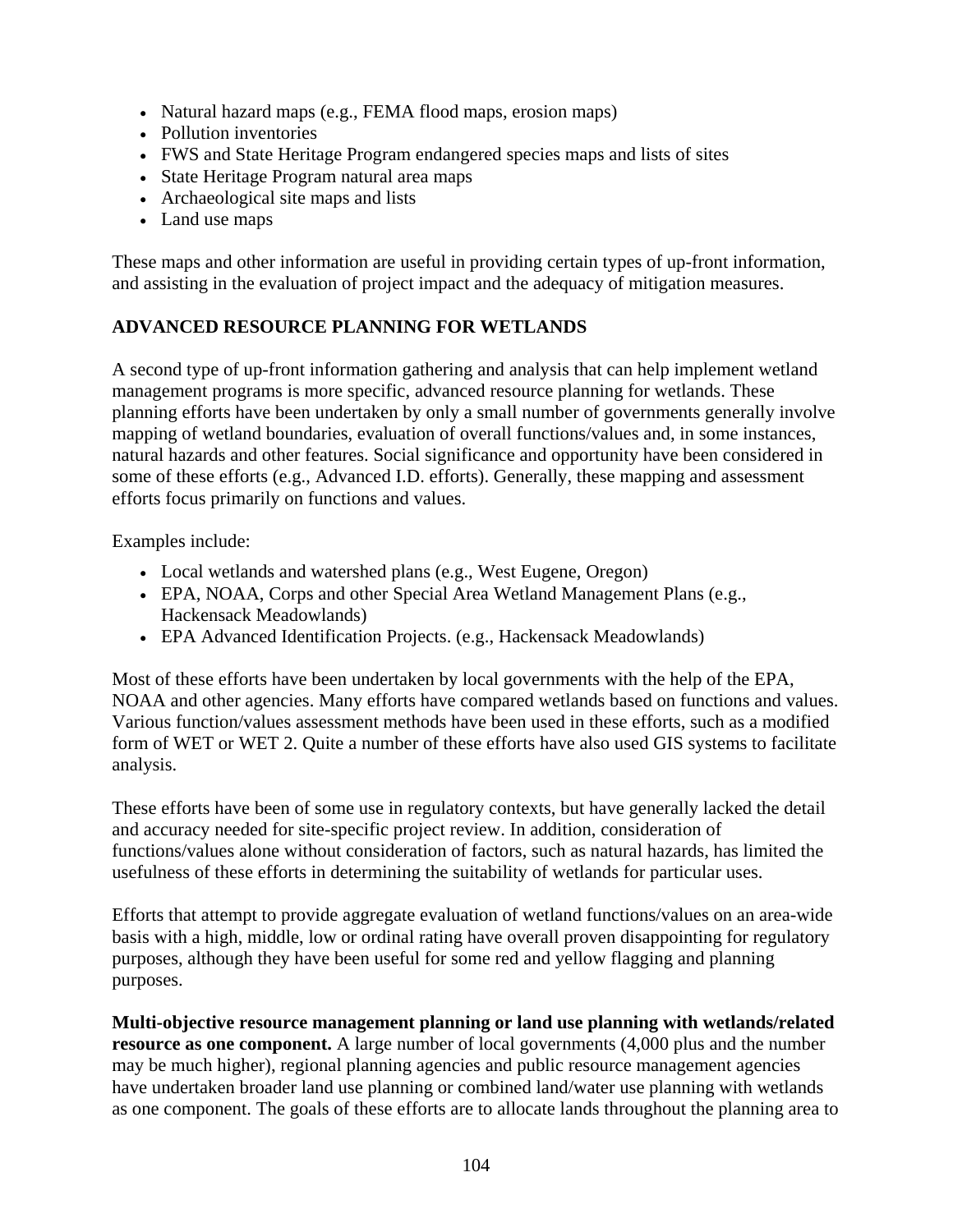their most suitable uses. Wetland boundary maps are often used in these efforts. Other types of natural resource and cultural/economic data are also typically overlaid on wetland maps. These broader planning and assessment efforts include, but are not limited to:

- Coastal Zone Plans
- Shoreline and Shoreland Plans
- Scenic and Wild River Plans
- Floodplain Management and Greenway Plans
- Environmental Corridor Plans
- Water Quality Protection Plans
- Critical Area Plans
- Local Land Use Plans
- Watershed Plans

In these efforts, local governments have generally made no effort to assess in detail the functions and values of particular wetlands. The overall suitability of wetlands for development in comparison to other lands in a community is, however, considered. Larger wetlands, particularly those adjacent to water bodies are typically placed in conservancy zones, based on natural hazards, public/private property ownership, costs of public services, compatibility with other uses and overall functions/values, among other factors.

Such multi-objective resource management efforts have proven useful for overall conservancy zoning and subdivision control. However, the wetland maps used in these efforts have often been small-scale and not sufficient for regulatory analyses without supplemental information gathering.

# **WETLAND REGULATORY CLASSIFICATION OR CATEGORIZATION**

Several states (e.g., New York) and a number of communities (e.g., Anchorage) have attempted to classify wetlands for regulatory purposes based on at least superficial assessment of the functions/values of individual wetlands. These classification efforts are intended to indicate protection and development potential. These efforts have proven to be of limited value for sitespecific management because they are based on too little information and attempt to simply wetlands too much. Attempts to classify wetlands for regulatory purposes have also proven to be misleading if they are based on too little information or consider too few factors. For example, efforts to classify wetlands for development purposes, that consider only functions/values, may overstate development potential because they do not consider natural hazards. The determination that wetlands as a whole, or most categories of wetlands, are suitable for development must be based on a combination of information concerning hazards, public ownership, public rights in waters and functions/values, among other features.

# **COMPUTER-ASSISTED ASSESSMENT AND GIS SYSTEMS**

Geographic information systems (GIS) are being used with increasing frequency to assist wetland managers assess wetlands in a variety of ways:

- Tracking regulatory permits
- Tracking wetland gains and losses
- Tracking wetland restoration, creation and enforcement projects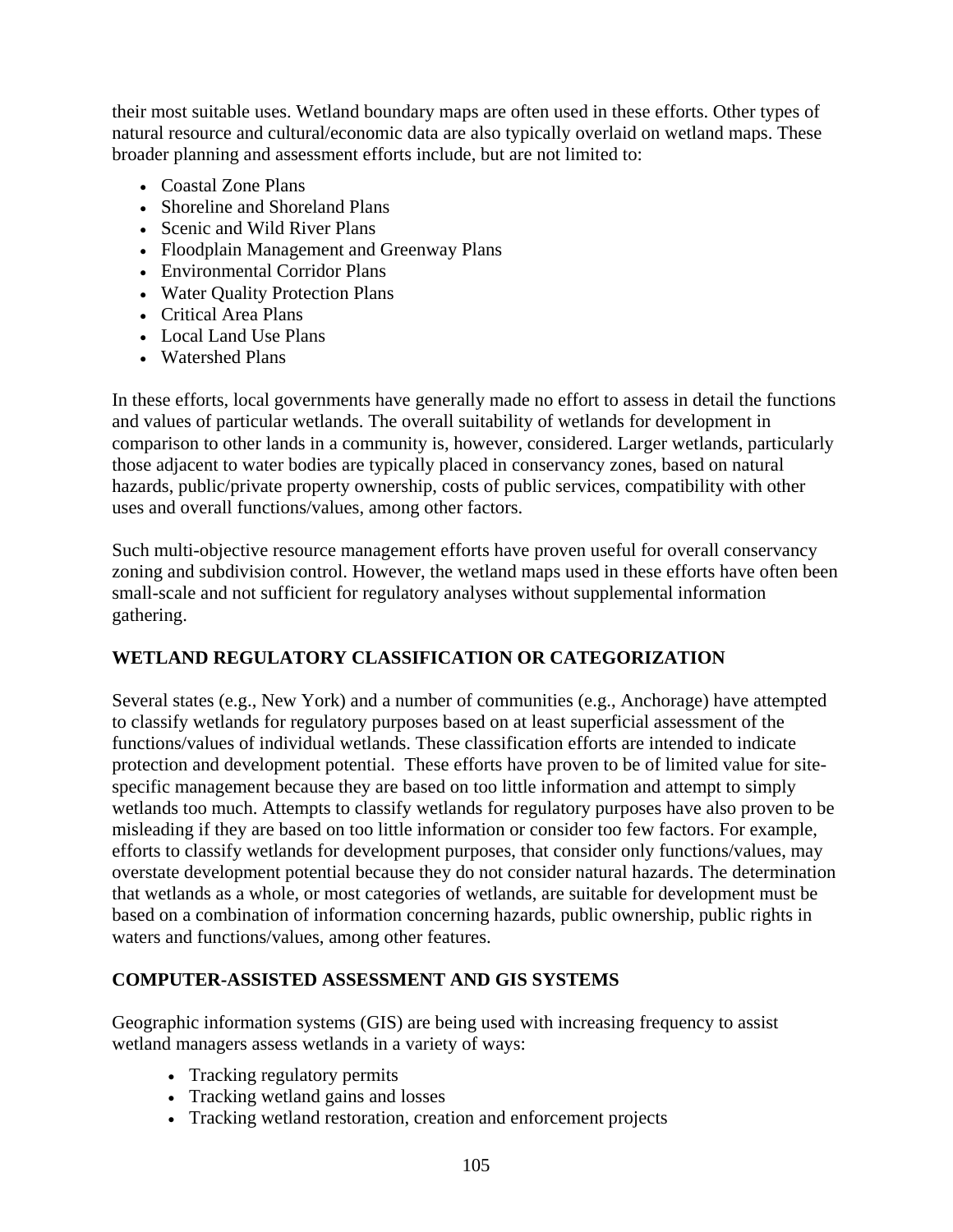- Analyzing, storing and making available biological and other data from wetland reference systems and sites
- Indicating wetland boundaries (e.g., digital maps)
- Providing data that will facilitate wetland analysis, such as floodway, flood fringe, and coastal high hazard maps (FEMA data bases), digital air photos (USGS), water resources information (USGS) and endangered species sites
- Providing existing land use and property ownership information, including infrastructure (roads, bridges)
- Providing land use planning and regulatory information, such as zoning boundaries
- Identifying potential restoration sites based on soils, present and anticipated hydrology, existing land uses, watershed problems and biology
- Identifying flood prone and other development that may be impacted by wetland project proposals
- Identifying human populations that wetland projects may impact

Over the last decade, interest has grown at all levels of government in the use of GIS models to evaluate certain wetland characteristics on an area-wide basis and to carry out certain types of case-by-case site review, such as determination of the impacts of fills on flood conveyance with HEC-2 backwater computations. For example in the summer of 1996, more than 80 papers were presented at a national workshop, organized by the Association of State Wetland Managers, on the use of GIS systems and on-line services in wetland and floodplain management. There were a total of 250 participants.

GIS includes a variety of information analysis approaches, which code and analyze information spatially (geographical reference). Wetlands are usually only one type of information contained in a system. With a geo-referenced approach, analysis is almost always done by computer, but information can also be manually geo-referenced through overlays (e.g., "McHarg" resource overlays). The computer facilitates storage and simultaneous analysis of information pertaining to a particular geographical point or area, such as topographic, vegetative, soils and other types of data, and the analysis of the relationships among these data. Computerized water resource models (e.g., flood storage, flood conveyance, water quality) can also analyze geo-referenced information through the application of mathematically-based water resources flow models.

At one time, interest in GIS was confined to a small number of users with mainframe computers and large sums of money. But, interest in GIS systems has grown exponentially as inexpensive personnel computers with large, rapid computing capacity and large data storage capacity have become available. Relatively inexpensive software (e.g., ArcInfo, MapInfo) with powerful GIS capability and the availability of natural resource information in digital form, such as NWI maps and FEMA flood maps, have also helped. New technologies, such as Global Positioning Systems (GPS) and low-level digital imagery hold promise for addressing some of the problems with GIS systems and providing some of the detailed data that have been lacking.

Some of the strengths of GIS systems and computerized water resources flow models for wetland assessment include the ability to:

- Store and quickly process large amounts of data
- Combine, for analytical purposes, natural resource data with census, tax, economic and other data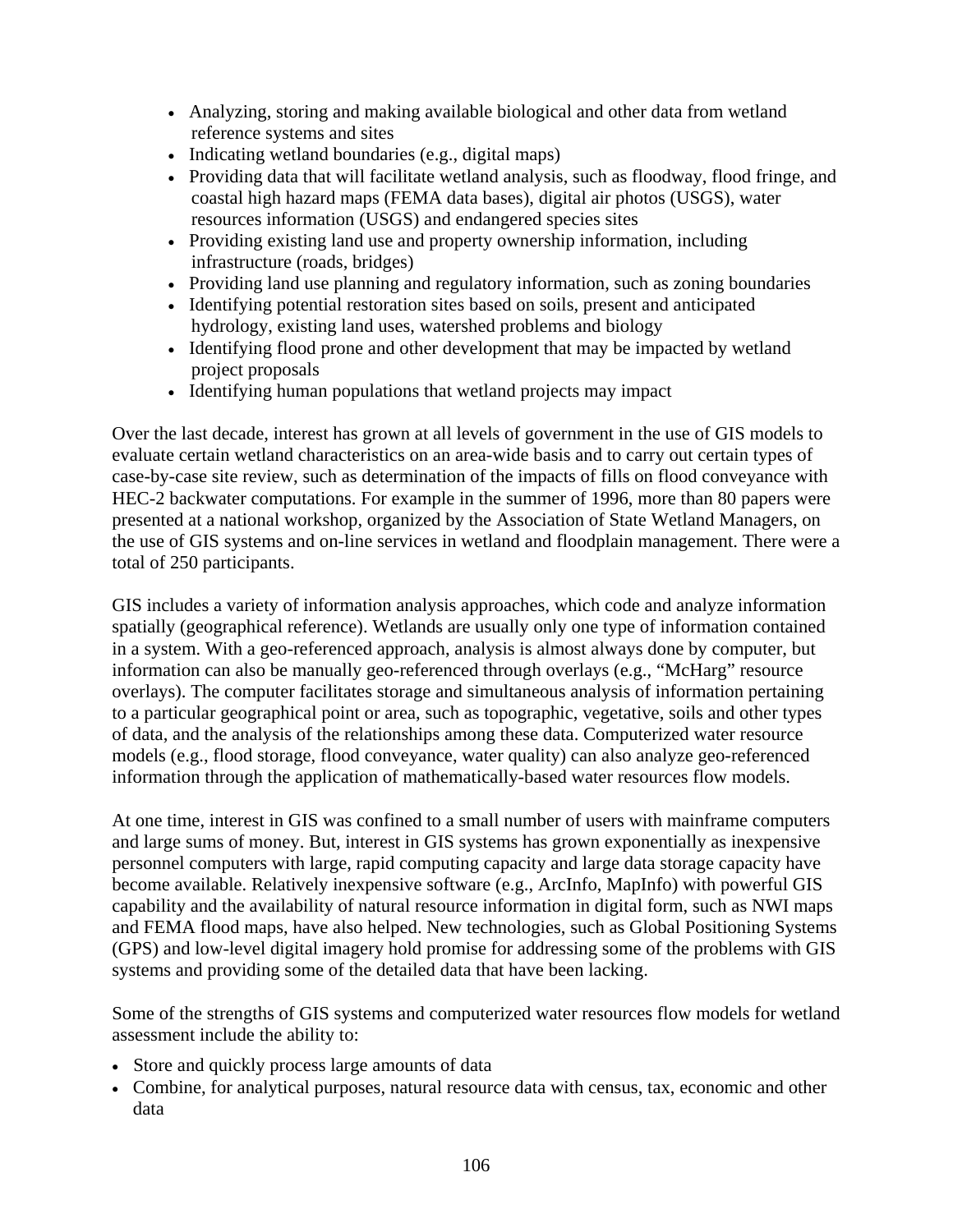- Quickly analyze multiple scenarios (e.g., evaluate the impacts of various project designs)
- Print analyses in a variety of formats (maps, charts, tables, 3-dimensional models, etc.)

Quite a wide variety of GIS-based wetland evaluation systems are operational or under design in states like Maryland, Wisconsin and North Carolina. More specific wetland applications are described in Box 16.

#### *Box 19 Application of GIS and LIS Systems In Landscape Scale Wetland Assessments*

GIS and land information systems (LIS) can assist wetland assessment in several ways (this list is not exhaustive):

**Parcel analyses.** Up-front wetland planning and permit processing efforts can benefit from the parcel analysis capabilities of LIS, which have already been implemented by many local governments and are being developed by others. LIS systems are a type of geoinformation system that use the ownership "parcel" to encode and analyze data. Types of information useful to wetland regulation and often available from these systems include:

- Parcel ownership
- Existing use of parcel
- Property values
- Taxes
- Zoning classification and other regulations
- Public facilities (sewer, water, roads)
- Demographic data (how many people nearby)
- Flood and wetland maps, other special resource features
- Broader topographic, soils and other natural resources data (in some instances)

Parcel-level LIS approaches are often not specific enough to delineate wetland boundaries because information is encoded by parcel rather than natural resource boundary. But, they provide broader parcel information useful in red flagging and determining opportunity and social significance.

**Red and yellow flagging.** GIS or LIS systems with wetland components can also be used for broad inventory and red and yellow flagging purposes, even if the system lacks data at the scale and degree of accuracy needed for site-specific regulatory analysis. Use will depend, of course, on the information available in the system. For example, a GIS or LIS with wetland types (e.g., digital NWI data) and overall acreage can be used to determine whether particular types of wetlands are rare in a locality. It may be used to determine the proximity of wetlands to other wetlands and waters. The system might also be used to red flag flood hazards, if flood maps have been encoded into the system.

**Determining opportunity and social significance.** GIS and LIS systems can be used to determine the relationship of wetlands to pollution sources, flood flows, public lands and population centers, as well as various wetland users.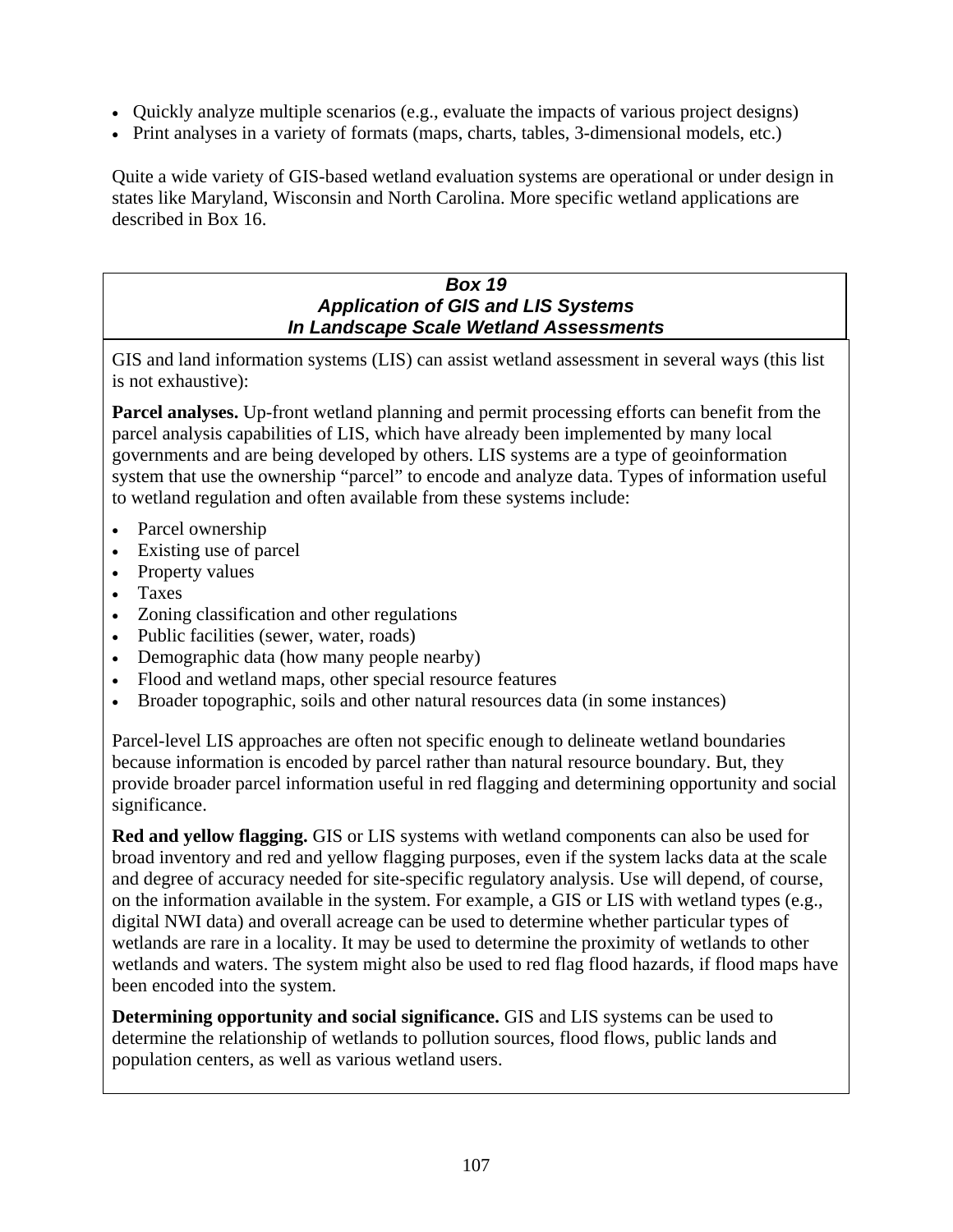**Determining possible cumulative impacts, the implications of various development** 

**scenarios.** One of the strengths of GIS and LIS systems is their ability to analyze alternative development scenarios for a geographical area. For example, in processing a permit application for a one-acre fill in a 10-acre wetland, it might be useful to assume a one-acre fill in all similar wetlands in the region and to determine the hydrologic implications. Or it might be useful to determine changes in existing hydrologic regime due to projected urbanization of a watershed for a wetland restoration project. A computer hydrologic model could help with both.

**Hydrologic analyses.** Computer models have become an essential tool in flood routing, determination of flood conveyance areas, determination of erosion and deposition, water pollution analysis and the types of water resources investigation that lend themselves to numerical modeling. Computerized hydrologic models (commonly now combined with broader GIS systems) are being increasingly used for floodplain management planning, stormwater management, water supply planning, water quality planning and other water resources planning to not only determine existing conditions, but also to predict long-term changes such as changes in hydrology due to urbanization of watersheds. It is possible to project "build out" scenarios (e.g., various densities and types of development), as well as the implications of management schemes, such as flow diversions and operation of dams.

With the strengths outlined in Box 16, one might expect widespread use of GIS and computerized information systems in wetland management. GIS systems have been used for wetland decision-making tory purposes. For example, the Maryland Department of Natural Resources and the New York State Adirondack Park Agency have used GIS to help provide a portion of the information needed for planning and analyzing proposed wetland permits for a number of years. Illinois and New York have developed extensive GIS systems with wetlands as one component.

However, use in wetland regulatory contexts has been limited for a variety of reasons:

**"Garbage in, garbage out."** The output of GIS and other computer modeling systems can be no better than the data put into the system. Computers cannot generate raw natural resource data (e.g., detailed topographic, water level or species information). They can only process it. In many instances the maps imported to GIS systems are out of date and contain inaccuracies due to changing conditions. And the costs and time of evaluating an individual wetland may be multiplied thousands of times if efforts are made to evaluate all wetlands in a region and the data then inputted to a GIS system.

**Problems with geo-referencing data.** GIS systems require the precise location of information in relationship to selected geographical references because data must be provided to the computer in a geo-coded form. Precise geo-referencing is difficult because wetland information is often at a variety of scales (e.g., NWI, soils and land ownership maps), and may be only available on unrectified map bases that often lack specific coordinates. Data is also typically subject to a great deal of inaccuracy. Human beings visually comparing maps and other types of information can make adjustments for such limitations; computers cannot. For example, a regulator attempting to evaluate a proposed project at a specific site can often, with a little ingenuity, locate this site on topographic and soils maps and air photos of varying scales, and adjust problems to scale. Judgments can be made with regard to inaccuracies. A computer cannot make these adjustments.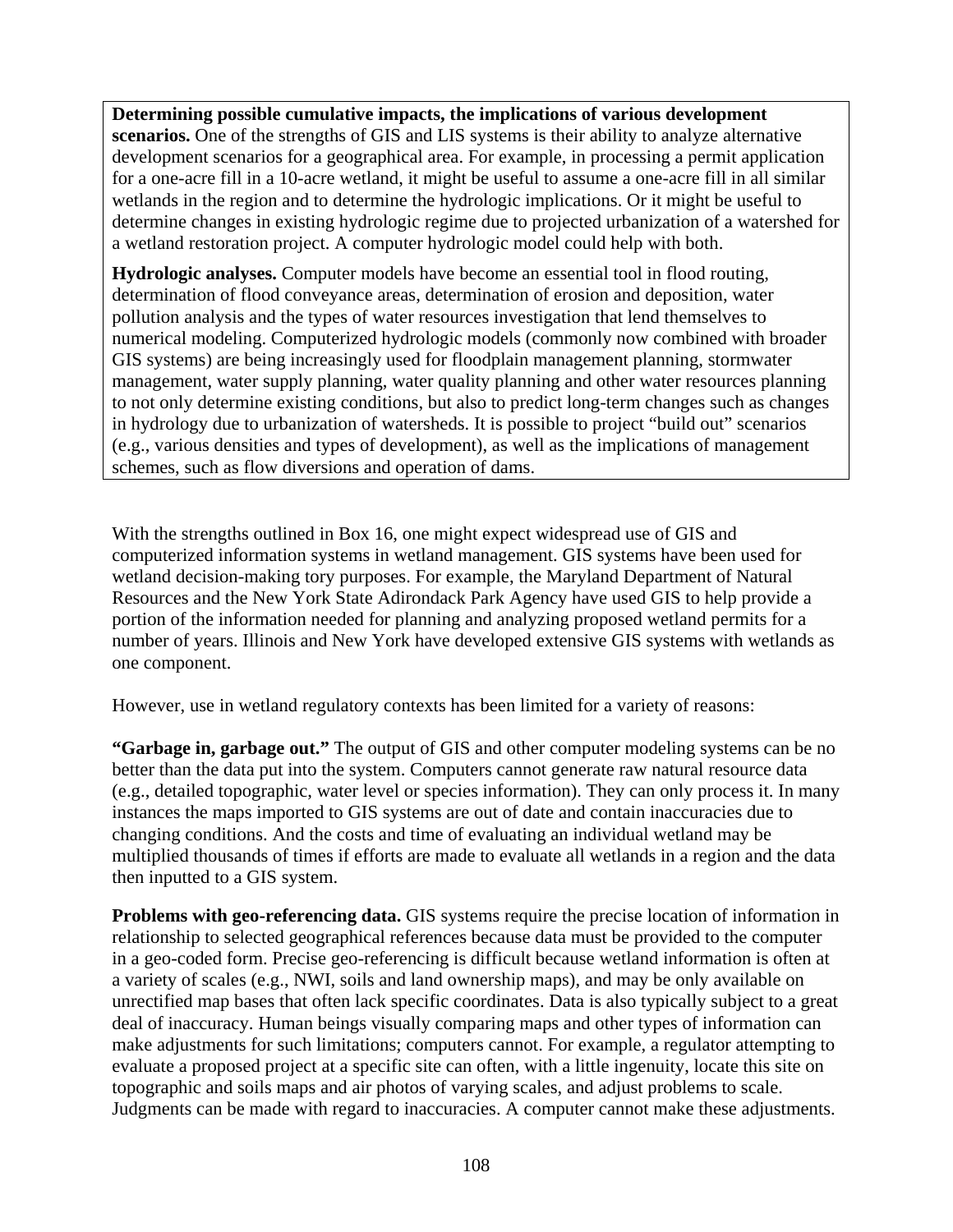**Problems with aggregated information.** There are financial limits to data encoding, computer storage and analytical capabilities, despite the large capacity of modern computers. For this reason, computer specialists often attempt to encode information pertaining to a whole area (e.g., a polygon) rather than a point. This also limits disaggregation and later fine-grained analysis because information, once aggregated, typically cannot be disaggregated.

**Problems updating wetland information required by the dynamic nature of wetlands and anthropogenic changes.** It is often as expensive and time-consuming to encode new, updated wetland information as it was to encode the original information. This is a serious limitation on the use of GIS because wetland characteristics, particularly in urban areas, may change dramatically in a few years.

**Expense.** Despite advances in technology, wetland GIS has often proven expensive and only a modest number of wetland-based systems have become operational. This is changing because hardware and software prices are now relatively low. On the other hand, developing adequate referencing for information and encoding and checking for accuracy often requires a great deal of staff time, despite some measure of automation (e.g., use of rastor scanners).

**Lack of staff expertise.** Most regulatory staff does not have adequate training and expertise to use GIS, despite the widespread availability of computers for other purposes. GIS is a technical subject, although relatively untrained personnel can carry out simplified computer runs and some basic programs are available to review results, such as ArcView. This is increasingly less of a problem.

Despite limitations, computerized information systems have considerable future potential for assisting wetland managers. They should be cooperatively developed at federal, state, and local levels to help meet wetland analysis and other needs. However, even if improved, GIS will only be able to supply some of the information needed for permitting and it will need to be supplemented by case-by-case data gathering on individual permits for the foreseeable future.

# **SUMMARY: LANDSCAPE-LEVEL ASSESSMENTS IN THE FUTURE**

1. Landscape level wetland assessments are increasingly needed to supplement case-by-case analysis approaches for regulators, restoration agencies, public land managements, and other wetland decision-makers. Wetland assessment must consider broader hydrological and ecological context.

2. Landscape approaches which were not practical a few years ago are becoming practical due to advances in computer hardware and software including GIS software capabilities and information on the internet. GIS systems have strengths in not only looking a natural processes but opportunity and social significance.

3. A broad range of approaches are available for partially adding "landscape context" to wetland decision-making such as mapping of wetland and related ecosystems with added functional analysis of one or more features. However, all approaches are typically limited by the expense, time, and expertise required for detailed information gathering.

4. Future landscape level assessment will typically need to combine up front information gathering on a watershed or landscape basis with continued case-by-case information gathering.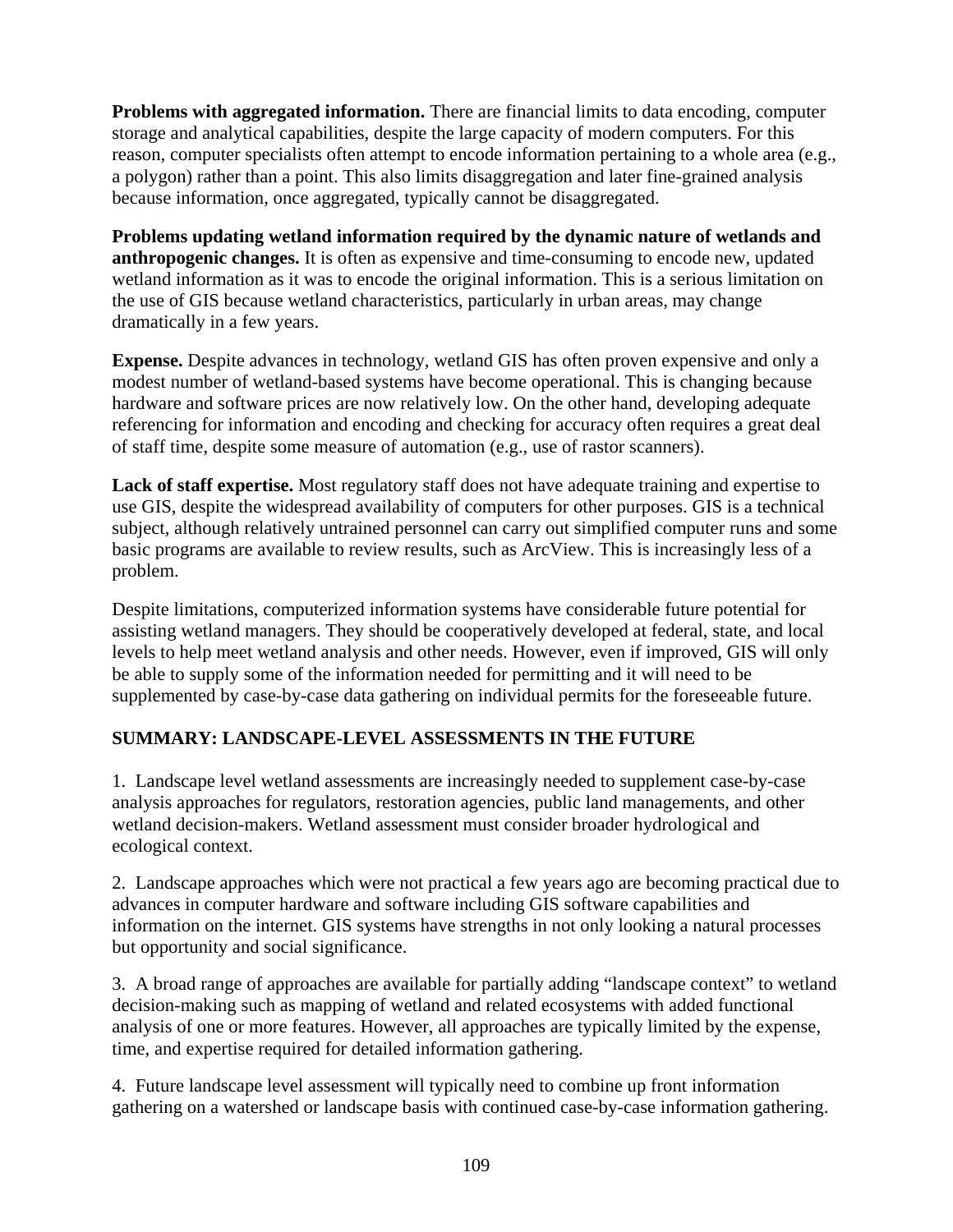# **APPENDIX K: SUGGESTIONS FOR A PRELIMINARY ASSESSMENT PROCESS**

### **INTRODUCTION**

Many of the assessment approaches that have been developed over the last decade involve preliminary assessment procedures to identify red flags with regard to the proposed activity and/or wetland (e.g. HGM, WET, ORAM). However, preliminary analysis is limited and the model then typically leads the user into the use of that method alone. There is no independent review to held the user decide what assessment method might be most appropriate in the specific circumstances.

Agencies at all levels of government are beginning to recognize the need for free-standing, preliminary assessment procedures to help them decide whether a detailed assessment is needed and, if so, which assessment methods should be applied. Such a procedure is also needed to help agencies meet EA requirements of the National Environmental Policy Act or comparable state or local acts.

What should be some of the characteristics of such a preliminary process? We suggest that a workable process should:

• Help determine, on a preliminary and qualitative basis, whether significant wetland processes, functions and values might be impacted at a site. It so, data gathering and analysis can be quickly focused on the specific functions/values that may be impacted.

• Depend primarily on existing information, professional judgment and perhaps a single field visit.

• Provide all reviewers with a clear picture of the proposed project.

• Recognize that landowners/consultants, local governments, state and federal agencies, and the public must often collaborate on information gathering and analysis, particularly for larger projects. There is simply not enough money and time for any entity to go it alone. Collaborative information gathering can build consensus among regulatory and commenting agencies concerning relevant facts (e.g., Is a site subject to severe flooding? Is an endangered species present?), and distribute the cost. Collaboration also helps build consensus on wetlandrelated impacts and the adequacy of impact reduction and compensation measures. Consensusbuilding is particularly important when multiple agencies review a permit.

• Include a variety of "sorting" procedures (e.g., red and yellow flags), with various feedback loops to determine, early on, the issues and problems at the site and whether more detailed studies are needed. This corresponds with the requirements of the National Environmental Policy Act, which states that before preparing an environmental impact statement an agency must first take a hard look at potential impacts to see if they might be significant.

• Sequence information gathering to get the easy information first. For example, if a proposed fill is in a floodway and would violate floodway regulations, if a septic tank system is proposed for a saturated area where such system will not work, or if the site is an endangered species habitat, a simple "no" may be rational and legally defensible.

• Help the regulatory agency evaluate the proposed impact and the adequacy of reduction and compensation measures, including the adequacy of proposed monitoring procedures.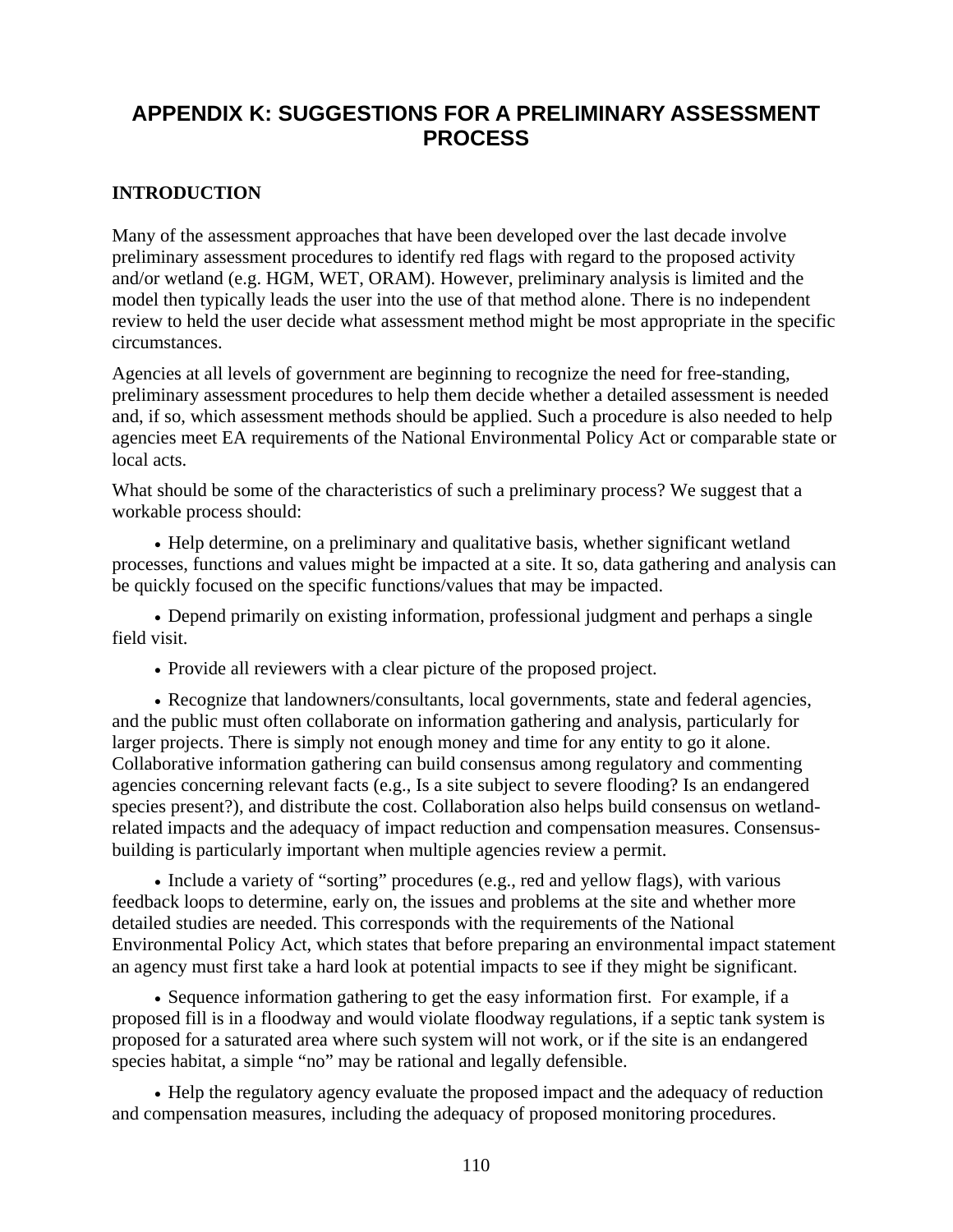• For regulatory contexts, include at least a superficial evaluation of the impact of permit denial or conditioning on the landowner to determine whether possible "takings" challenges or other legal problems may result. If so, more detailed information gathering may be needed for the permit application. Data gathering may best focus more on health and safety issues (e.g., flooding) and other nuisance issues, which are given great weight by the courts.

It is, of course, not easy to develop a rapid and inexpensive process that satisfies all of these goals. We have put together a suggested "collaborative assessment process" as a starting point for such an effort. This process involves the overall steps and considerations outlined in Box 20. (See J. Kusler, Integrating Wetland Assessment into Regulatory Permitting for more detail.)

The draft preliminary process we have put together is designed to answer several questions: May there be a significant impact from the proposed activity on wetlands and the environment? If so, what sorts of impacts may occur to specific functions or values? If there is clearly a significant impact, immediate denial of the permit will often be justified. If there clearly would not be a significant impact, immediate issuance of a permit may be justified. If the impacts are not clear, the permit is then subject to more detailed information gathering, pursuant to one or more of the many assessment techniques available.

The determination of a significant impact is based on consideration of wetland class and condition, the type of activity, whether policy issues are involved, the landscape context, a broad consideration of opportunity and those who may be impacted by the decision.

The selection of a more detailed assessment technique or techniques (if needed), including topic, scale and degree of accuracy, will take into account the functions and values that may be impacted, the importance of the policy issues involved, the severity of the impacts and other factors.

We suggest this model as a straw man. Criticisms? Suggestions?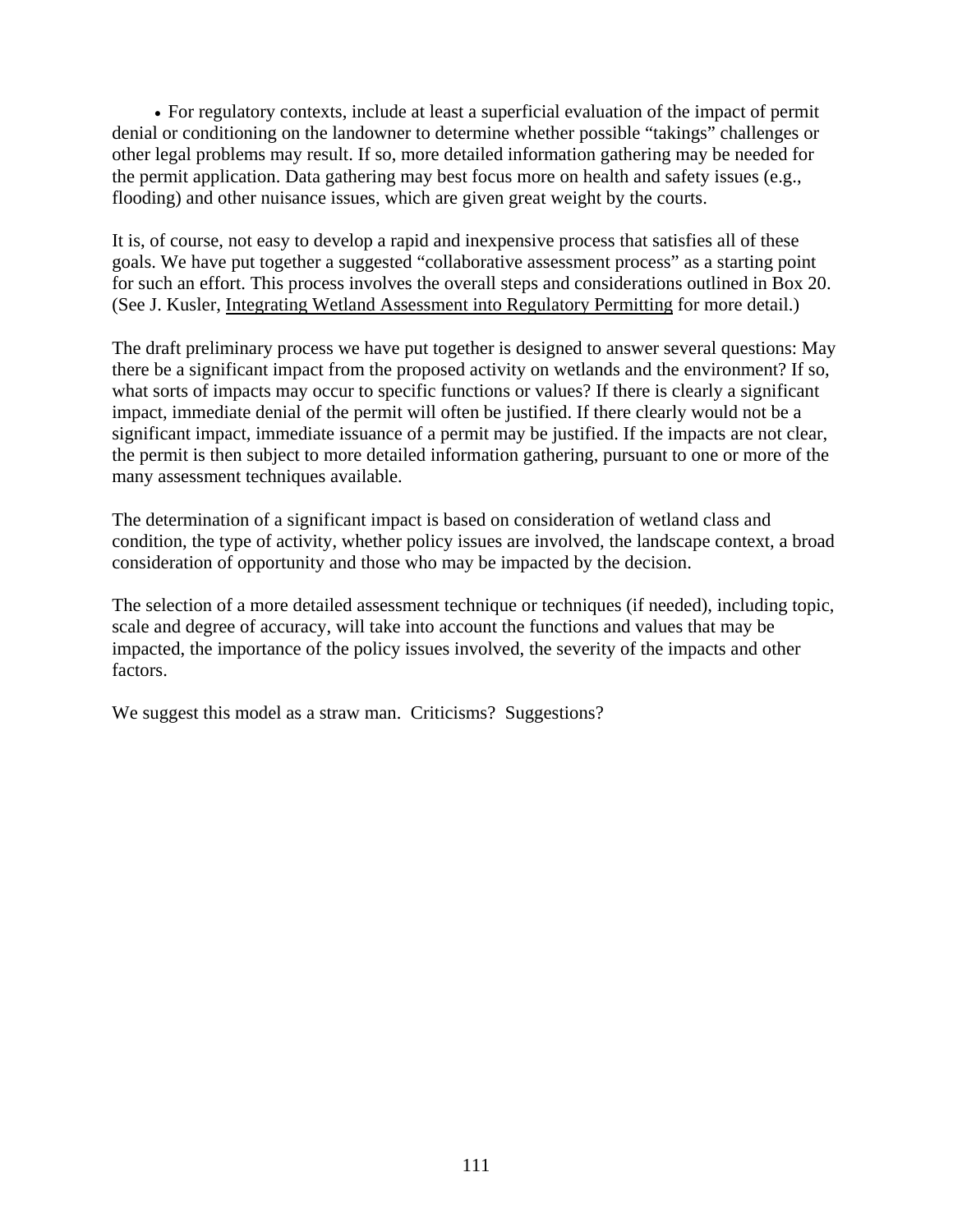### *Box 20 Factors to Be Considered in a Preliminary Environmental Analysis of a Regulatory Permit Application*

A regulatory agency would consider the following factors (listed as questions) in carrying out a preliminary analysis of a regulatory permit application. The goals of the analysis would be to decide whether a proposed activity may have significant environmental impact. The preliminary analysis will help the agency decide what issues, processes and values may need special attention. Preliminary analysis would be based on the project application, at least one field visit to the site, an examination of available maps and data, and professional judgment. Evaluations would be qualitative. The agency would make written comments only where the analysis suggests relevant factors. If there is an obvious red flag, the application may be denied outright. If there is a yellow flag or other cautionary issues, the permit will be subjected to more detailed analysis.

In carrying out a preliminary analysis, the regulatory agency will ask:

# **1. Does This Permit Application Deserve Special Attention for Policy or Legal Reasons?**

- Will this decision undermine a general regulatory policy or goal or be precedent setting?
- Is there some feature of the proposed activity that immediately suggests it will have significant environmental impact, given the type and size of the proposed activity, the type of wetland and the size of the impact, the number of individuals who may be impacted, the type of impacts or other factors?
- Will this permit decision be subject to possible court challenge by other agencies, environmental organizations or the landowner?

If any of these factors are found, the regulatory agency will approach further information gathering and analysis with particular care.

The regulatory agency will next consider:

# **2. Is There a Red Flag that Justifies an Early "No"?**

- Does the landowner have practical alternatives to the proposed activity?
- Does the activity comply with federal, state or local regulations or have necessary approvals been obtained (e.g., 401 certification, CZM consistency review).
- There is evidence of a severe natural hazard, such as a proposed activity in a FEMA or Corps of Engineers mapped floodway?
- There is evidence that the proposed activity will increase flood hazards, erosion or hazards on other lands that violate adjacent landowner rights, threaten public safety or cause nuisances?
- Will there be adequate onsite waste disposal? (For example, septic tank/soil absorption systems do not work in high ground water contexts.)
- Has the landowner demonstrated adequate ownership interest in the site of the proposed activity?
- Is there is a documented endangered species or other protected species at the site?
- Has the wetland been given special status under regulations, such as the Estuarine Sanctuaries Act, National Scenic and Wild Rivers Act, etc.?
- Will the proposed activity cause significant pollution because it is near a municipal well head (source water supply), involves an unacceptable discharge (e.g., toxic wastes) into a lake, river or stream, violates wetland water quality standards?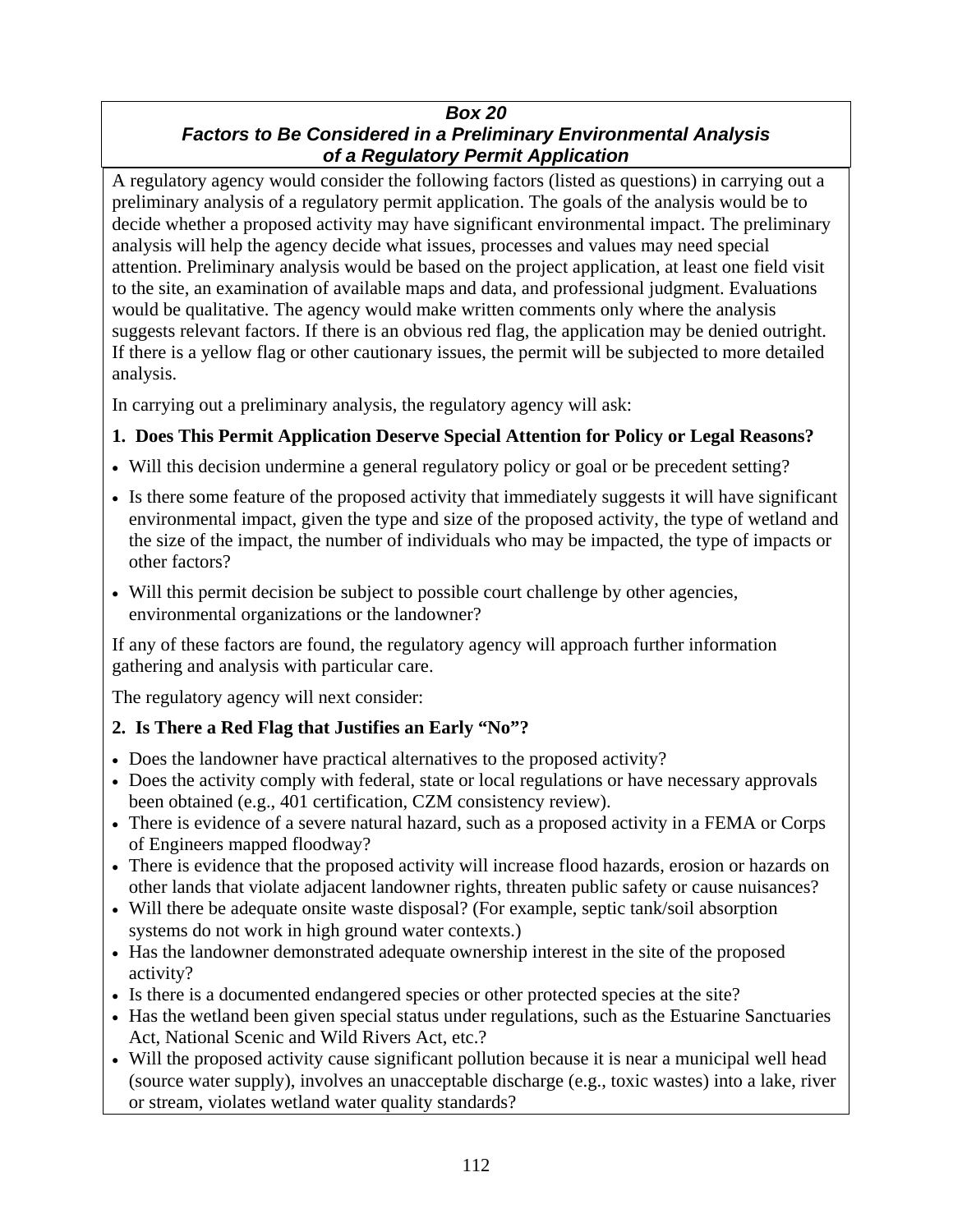The regulatory agency will deny the permit application if it finds that one or more red flags.

# **3. Are There One or More Yellow Flags that Justify More Detailed Studies?**

- Are there possible ownership problems?
- Are there possible natural hazards?
- Are there possible problems with onsite waste disposal and pollution?
- Are there possible significant functions/values, including endangered species?
- Are there possible conflicts between proposed activities and regulations?
- Are there possible taking or other legal challenges if a permit is denied?

The regulatory agency will provide a more detailed review if it encounters any yellow flags.

### **4. May There be Significant Impact on Functions/Values, Apart from the Red and Yellow Flags?**

The regulatory agency will qualitatively answer the following questions. The analysis of each of the issues will be primarily based on the HGM class, landscape context, the type and magnitude of the project, the location of the proposed activity within the wetland and the condition of the wetland.

A. What are the possible functions/values at the site that may be impacted, based on HGM wetland class and other factors?

- What functions/values are suggested by the wetland class and subclass?
- What functions/values are suggested by the overall landscape context?
- What functions/values are suggested by available flood, soils, topographic, endangered species, and other maps and written reports?
- What functions/values are suggested by the size and condition of the wetland, scarcity of wetlands in the area and the landscape context?
- What functions/values are suggested by the collective knowledge of the regulatory agency? and the regulatory team?
- What functions/values are suggested by responses to public notice and public hearing, if notice and/or hearing are provided?
- What functions/values are suggested by information provided by the landowner in the permit application?
- B. What are the magnitudes of the functions/values at the site that may be impacted?
- What magnitudes are suggested by the wetland class and subclass?
- What magnitudes are suggested by the size of the wetland?
- What magnitudes are suggested by scarce are wetlands and the wetland type in the area?
- What magnitudes are suggested by the condition of the wetland?
- What magnitudes are suggested by the landscape context?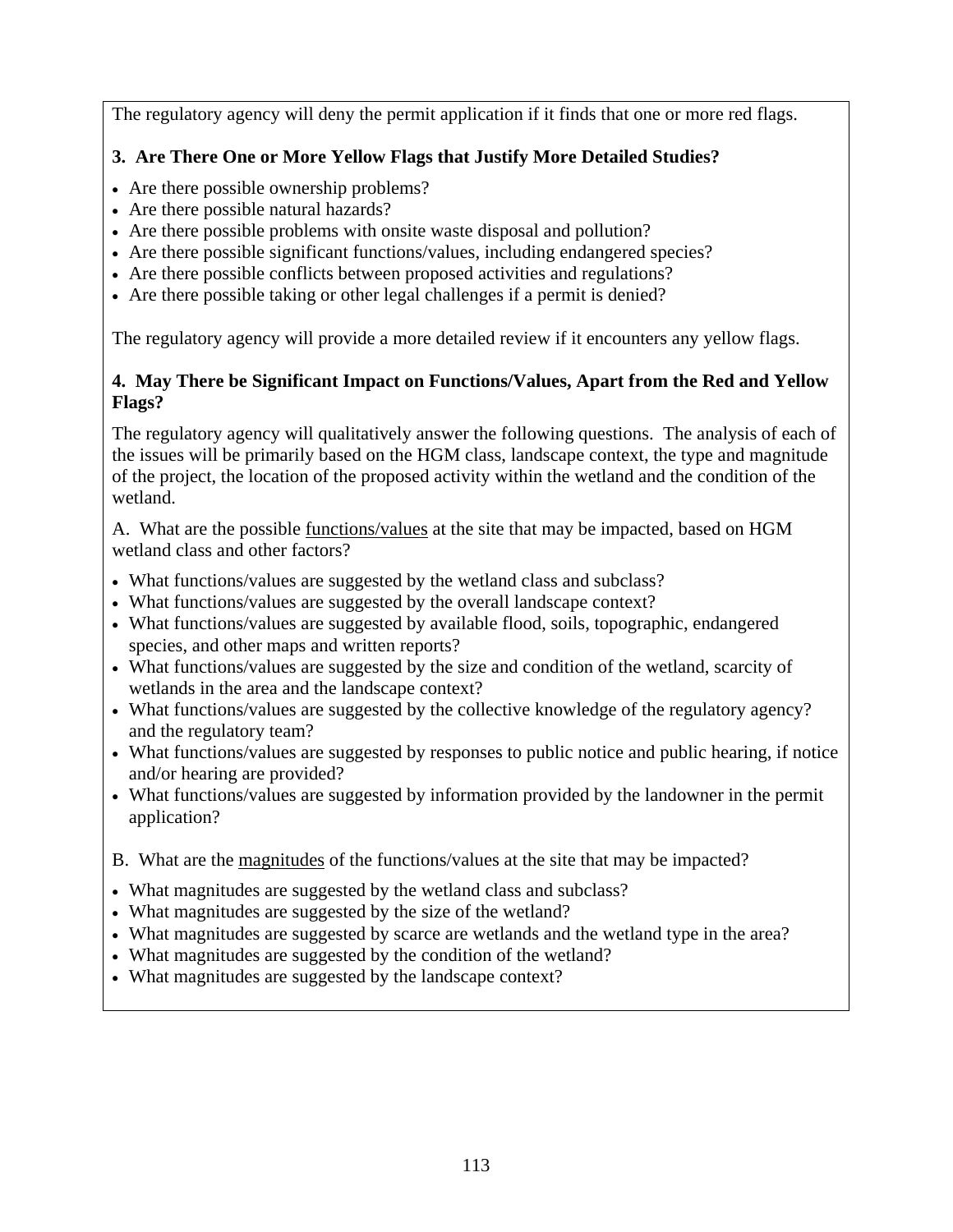C. What are the possible impacts on specific functions/values, including magnitude and types of impacts?

- How much of a wetland will be affected and how will it be affected?
- Will the proposed activity affect fundamental wetland processes?
- How sensitive is the wetland type (e.g., a bog) and how reversible will the changes be?
- What is the condition of the wetland?
- What impact reduction and mitigation measures are proposed?

### D. What will be the societal importance of possible impacts?

This will need to be qualitatively evaluated.

- What opportunity does the wetland in its present versus its altered condition, including any mitigation and compensation, have to provide goods and services to society?
- What is the social significance of a wetland present versus altered condition, in terms of who will be affected by the changes, how many will be affected and what will be their attitudes toward such affects?

# **5. Will There Be Significant Impacts Other Than Impacts on Functions/Values?**

The regulatory agency will also consider in this preliminary evaluation other impacts, in addition to those that affect functions/values, such as incompatibility of the proposed activity with adjacent land and water uses and the possible presence of toxics at the site,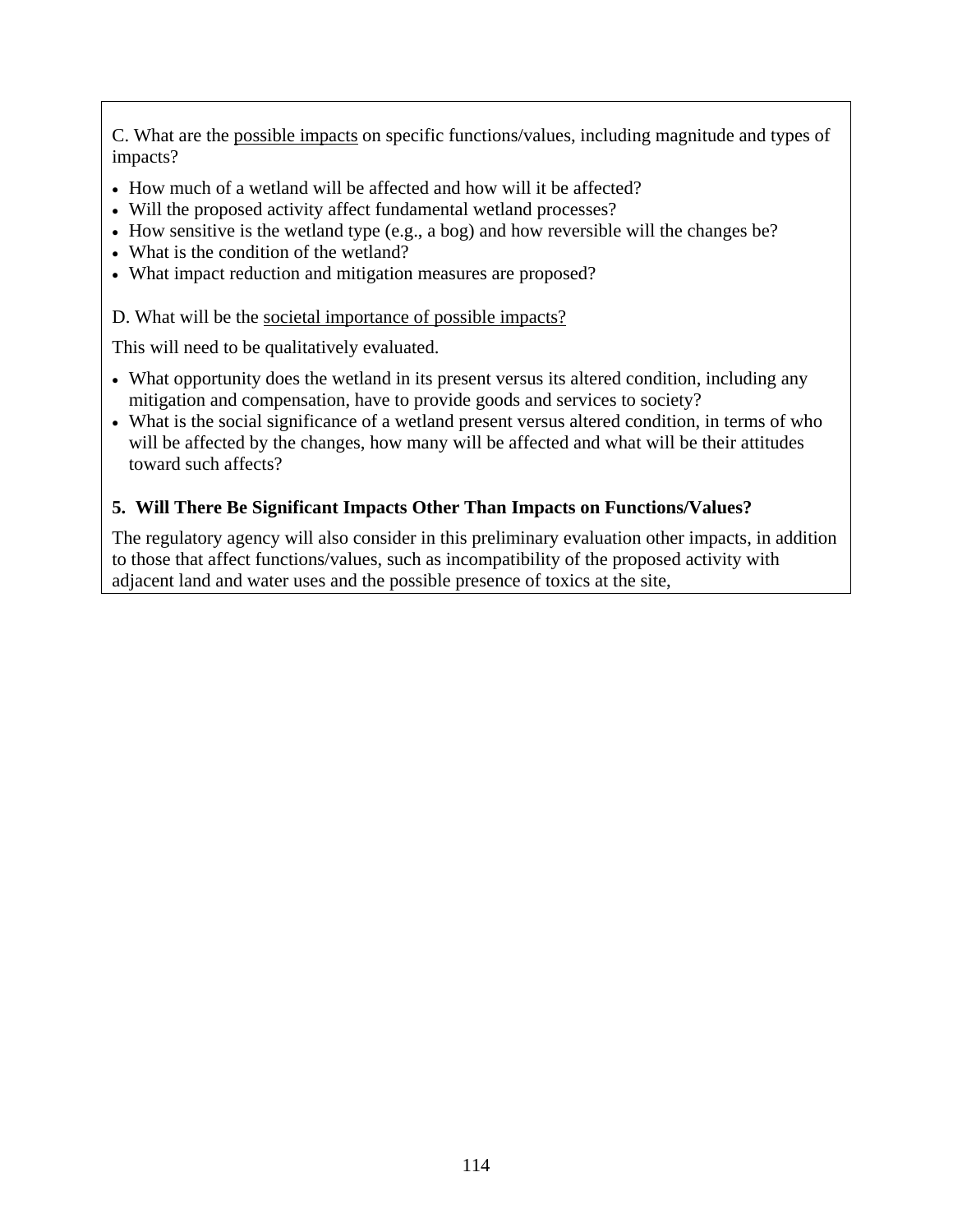# **APPENDIX L: SELECTED READING**

(Please note: Not all references are cited in the text of the report.)

Abbruzzese, B., S.G. Leibowitz, and R. Sumner. 1990. Application of the Synoptic Approach to Wetland Designation: A Case Study Approach. EPA/600/3-90/072. U.S. EPA Environmental Research Lab, Corvallis, OR.

Adamus, P.R. 1987. Wetland Evaluation Technique for Bottomland Hardwood Functions. (Draft). Office of Wetlands Protection, U.S. Environmental Protection Agency, Washington, D.C.

Adamus, P.R. and K. Brandt. 1990. Impacts on Quality of Inland Wetlands of the United States: A Survey of Indicators, Techniques, and Applications of Community-level Biomonitoring Data. EPA/600/3-90. Office of Research and Development, U.S. Environmental Protection Agency, Washington, D.C.

Adamus, P.R., E.J. Clairain, R.D. Smith and R.E. Young. 1987. Wetland Evaluation Technique (WET); Vol. II: Methodology. Operation Draft Technical Report Y-87. U.S. Army Corps of Engineers Waterways Experiment Station. Vicksburg, MS.

Agency of Environmental Conservation. 1982. Vermont Wetlands: Identifying Values and Determining Boundaries. Montpelier, VT.

Amacher, G.S., R.J. Brazee, J.W. Bulkley and R.A. Moll. 1989. Application of Wetland Valuation Techniques: Examples from Great Lakes Coastal Wetlands. School of Natural Resources, University of Michigan; Ann Arbor, MI.

Amacher, G.S., R.J. Brazee, J.W. Bulkley, and R.W. Moll. 1988. An Interdisciplinary Approach to Valuation of Michigan Coastal Wetlands. School of Natural Resources, University of Michigan; Ann Arbor, MI.

Ammann, A.P. and A.L. Stone. 1991. Method for the Comparative Evaluation of Nontidal Wetlands in New Hampshire. NHDES-WRD-1991-3. New Hampshire Department of Environmental Services; Concord, NH.

Association of State Wetland Managers, Inc. 1993. State Perspectives on Wetland Classification (Categorization) for Regulatory Purposes. Proceedings from a workshop held in Washington, D.C.; March 25, 1992. Berne, NY.

Association of State Wetland Managers, Inc. 1988. Wetland Hydrology. Proceedings of a national wetland symposium held in Chicago, Illinois; September 16-18, 1987. Berne, NY.

Association of State Wetland Managers, Inc. 1987. National Wetlands Assessment Symposium. Proceedings of a national wetland symposium held in Portland, Oregon; June 17-19, 1985. Berne, NY.

Bartoldus, C., E.W. Garbish, and M. Kraus. 1994. Wetland Replacement Evaluation Procedure. Environmental Concern, Inc.; St. Michaels, MD.

Bond, W.K., K.W. Cox, T. Heberlein, E.W. Manning, D.R. Witty and D.A. Young. 1992. Wetland Evaluation Guide. North American Wetlands Conservation Council (Canada); Ottawa, Ontario, Canada.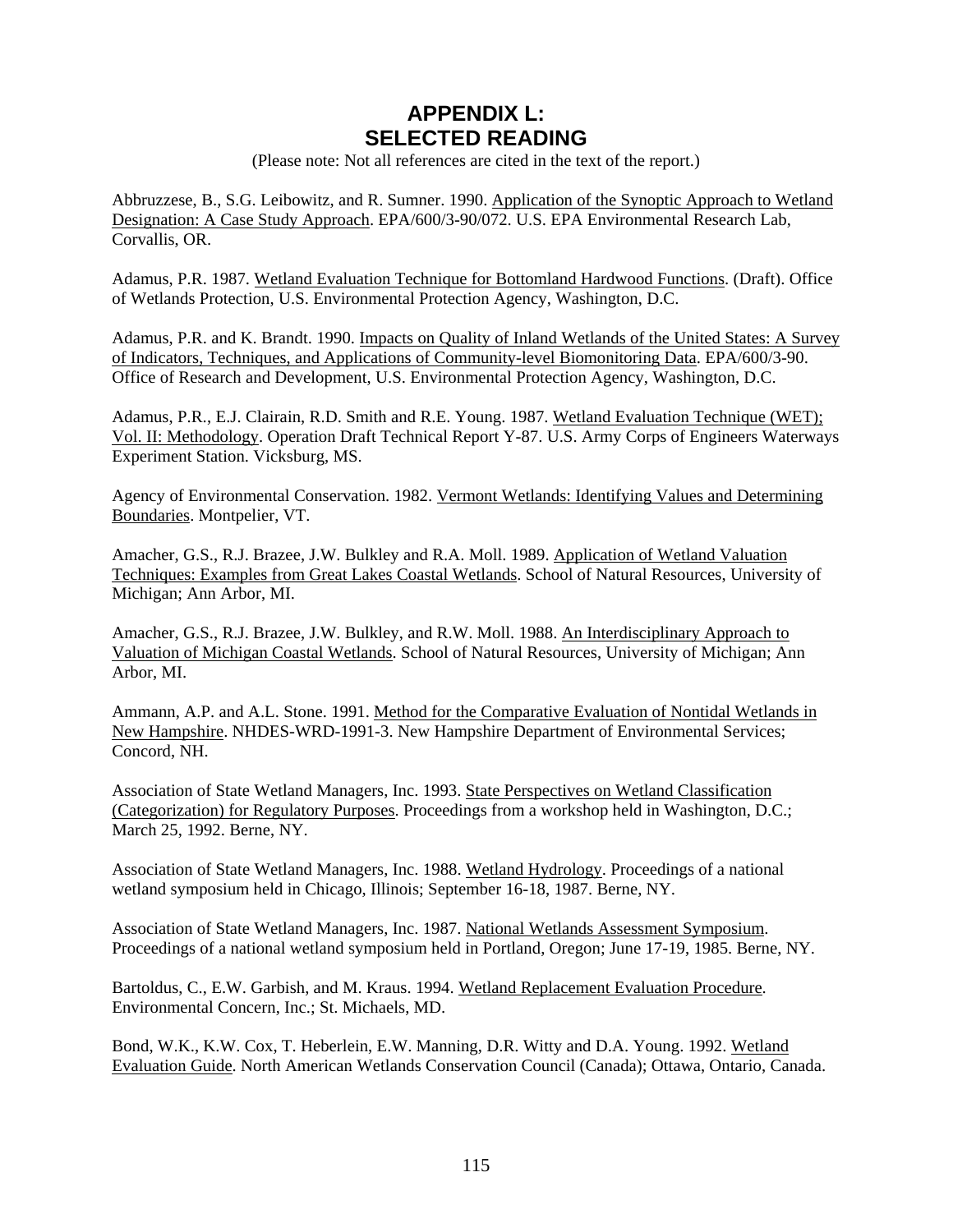Bovee, K.D. and R. Milhous. 1978. Hydraulic Simulation in Instream Flow Studies: Theory and Techniques. Paper No. 5. FWS/OBS-78/33. Cooperative Instream Flow Service Group; Fort Collins, CO.

Braddock, T. and L.R. Huppman. 1995. Wetlands: An Introduction to Ecology, The Law and Permitting. Government Institutes; Rockville, MD.

Brinson, M. 1996. "Assessing Wetland Functions Using HGM." *National Wetlands Newsletter*. January-February issue; pp. 10-16. Environmental Law Institute; Washington, D.C.

Brinson, M. 1995. "The HGM Approach Explained." National Wetlands Newsletter. November-December issue; pp. 7-13. Environmental Law Institute; Washington, D.C.

Brown, C.R., F.O. Stayner, C.L. Page, C.A. Aulback-Smith. 1993. Toward No Net Loss, A Methodology for Identifying Potential Wetland Mitigation Sites Using a Geographic Information System. South Carolina Water Resources Commission Report No. 178. USEPA Report No. EPA904-R-94-001.

Cable, T.T., V. Brack, Jr., and V.R. Holmes. 1989. Simplified Method for Wetland Assessment. Environmental Management. 13: pp. 207-213.

Cairns, J., Jr. 1991. "The Use of Community and Ecosystem-Level End Points in Environmental Hazard Assessment: A Scientific and Regulatory Evaluation." Environmental Auditor. Vol. 2, No. 4; pp. 239- 248. Springer-Veriag New York, Inc.

Chow, V.T. 1959. Open Channel Hydraulics. McGraw-Hill Book Company; New York, NY.

Chow, V.T. Handbook of Applied Hydrology. McGraw-Hill Book Company; New York, NY.

Clark, J.R. and J. Benforado. 1981. Workshop Report on Bottomland Hardwood Wetlands. National Wetlands Technical Council; Washington, D.C.

Davis, W.S., and T.P. Simon, eds. 1995. Biological Assessment and Criteria: Tools for Water Resource Planning and Decision Making. Lewis Publishers; Boca Raton, FL.

The Environmental Institute. 1986. Alaska: Regional Wetland Functions. Proceedings from a workshop held in Anchorage, Alaska; May 28-29, 1986. Pub. No. 90-1. University of Massachusetts. Amherst, Mass.

The Environmental Institute. 1986. Great Basin/Desert and Montana Regional Wetland Functions. Proceedings from a workshop held in Logan, Utah on February 27-28, 1986. Pub. No. 90-4. University of Massachusetts. Amherst, Mass.

Erwin, K.L. 1996. A Bibliography of Wetland Creation and Restoration Literature. Association of State Wetland Managers, Inc.; Berne, NY.

Euler, D.L. et al. 1983. An Evaluation System for Wetlands of Ontario South of the Precambrian Shield. Ontario Ministry of Natural Resources and Canadian Wildlife Service; Ontario, Canada.

Golet, F.C. 1972. Classification and Evaluation of Freshwater Wetlands as Wildlife Habitat In the Glaciated Northeast. Ph.D. dissertation. University of Massachusetts; Amherst, MA.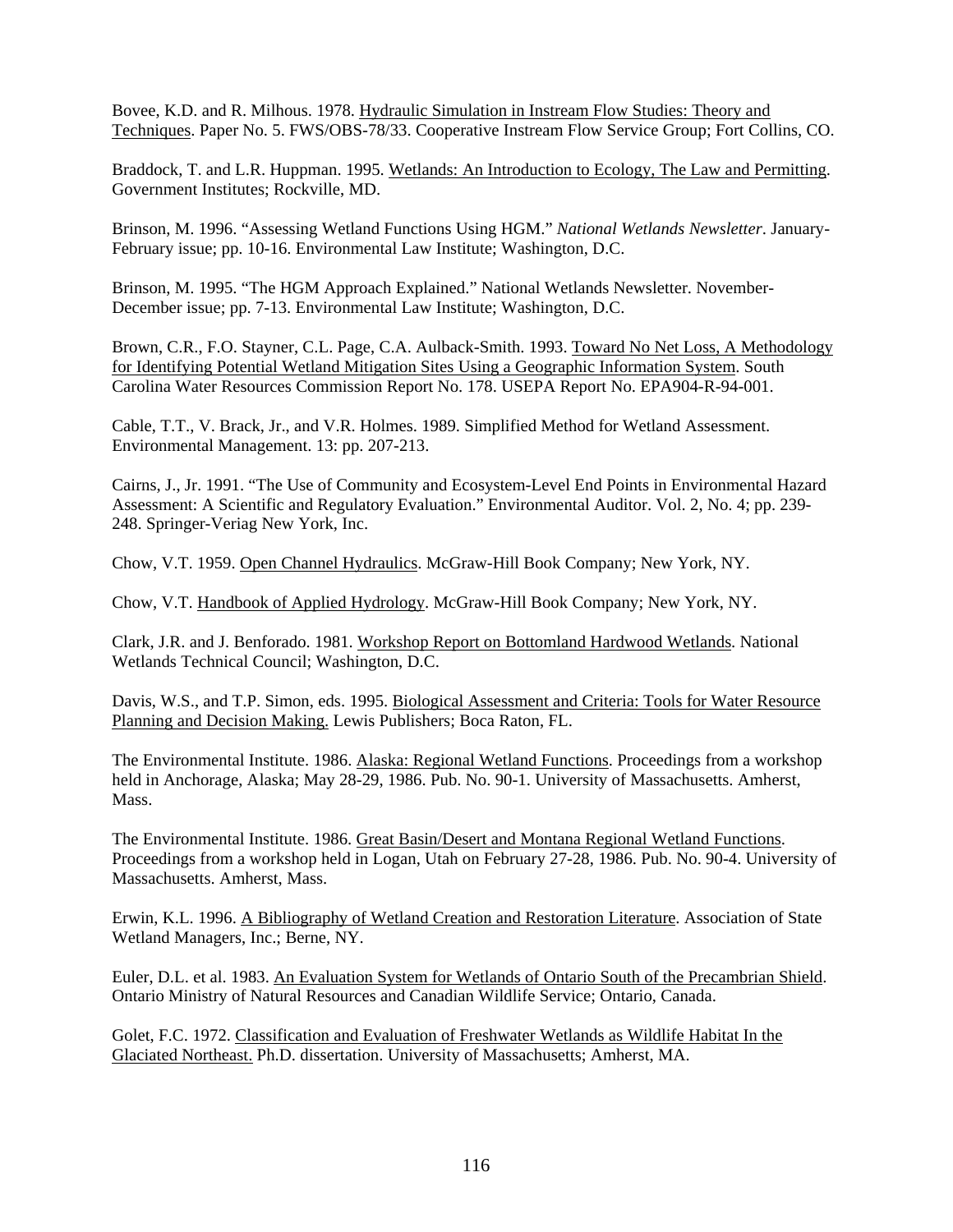Gopal, B., A. Hillbricht-Ilkowska, and R.G. Wetzel, eds. 1993. Wetlands and Ecotones: Studies on Land-Water Interactions. National Institute of Ecology and International Scientific Publications; New Delhi, India.

Gosselink, J.G., E.P. Odum, and R.M. Pope. 1974. The Value of the Tidal Marsh. Pub. No. LSU-SG-74- 03. Center for Wetland Resources, Louisiana State University; Baton Rouge, LA.

Greeson, P.E., J.R. Clark, and J.E. Clark (eds.). 1979. Wetland Functions and Values: The State of Our Understanding. American Water Resources Association; Minneapolis, MN.

Hollands, G.G., and D.W. Magee. 1985. "A Method for Assessing the Functions of Wetlands." Proceedings of the National Wetland Assessment Symposium held in Portland, Maine; June 17-19, 1985. Eds. J. Kusler and P. Riexinger. Association of State Wetland Managers; Berne, NY. pp. 108-118.

Kentula, M.E., R.P. Brooks, S.E. Gwin, C.C. Holland, A.D. Sherman and J.C. Sifneos. 1992. An Approach to Improving Decision-making in Wetland Restoration and Creation. Island Press; Washington, D.C.

Kusler, J.A. 1983. Our National Wetland Heritage: A Protection Guidebook. The Environmental Law Institute; Washington, D.C.

Kusler, J.A. and L. Krantz, eds. 1994. Improving Wetland Public Outreach, Training and Education, and Interpretation. Proceedings of a national symposium held in Madison, Wisconsin; June 15-19, 1993. Berne, NY.

Kusler, J.A. and M.E. Kentula, eds. 1990. Wetland Creation and Restoration: The Status of the Science. Island Press; Washington, D.C.

Kusler, J.A. and T. Opheim. 1996. Our National Wetland Heritage: A Protection Guide, Second Edition. Environmental Law Institute; Washington, D.C.

Kusler, J.A., D. Willard, and C. Hull, eds. 1996. Wetlands and Watershed Management: Science Applications and Public Policy. Collection of papers from a national symposium held in Tampa, Florida, April 23-26, 1995 and several workshops held throughout 1993-1995; Berne, NY.

Larson, J.S., ed. 1976. Models for Assessment of Freshwater Wetlands. Publication No. 32. Water Resources Research Center; University of Massachusetts, Amherst, MA.

Larson, J.S., ed. 1973. A Guide to Important Characteristics and Values of Fresh Water Wetlands in the Northeast. Water Resources Research Center. University of Massachusetts at Amherst. Amherst, MA. Pub. No. 31.

Larson, J.S., ed. Reprint 1981. A Guide to Important Characteristics and Values of Fresh Water Wetlands in the Northeast: Models for Assessment of Freshwater Wetlands. Water Resources Research Center. University of Massachusetts; Amherst, MA. Pub. No. 31.

Leibowitz, S.G., B. Abbruzzese, P.R. Adamus, L.E. Hughes, and J.T. Irish. 1992. <u>A Synoptic Approach</u> to Cumulative Impact Assessment: A Proposed Methodology. EPA/600/R-92/167. U.S. Environmental Protection Agency, Corvallis, OR.

Leopold, L.B. 1994. A View of the River. Harvard University Press; Cambridge, MA.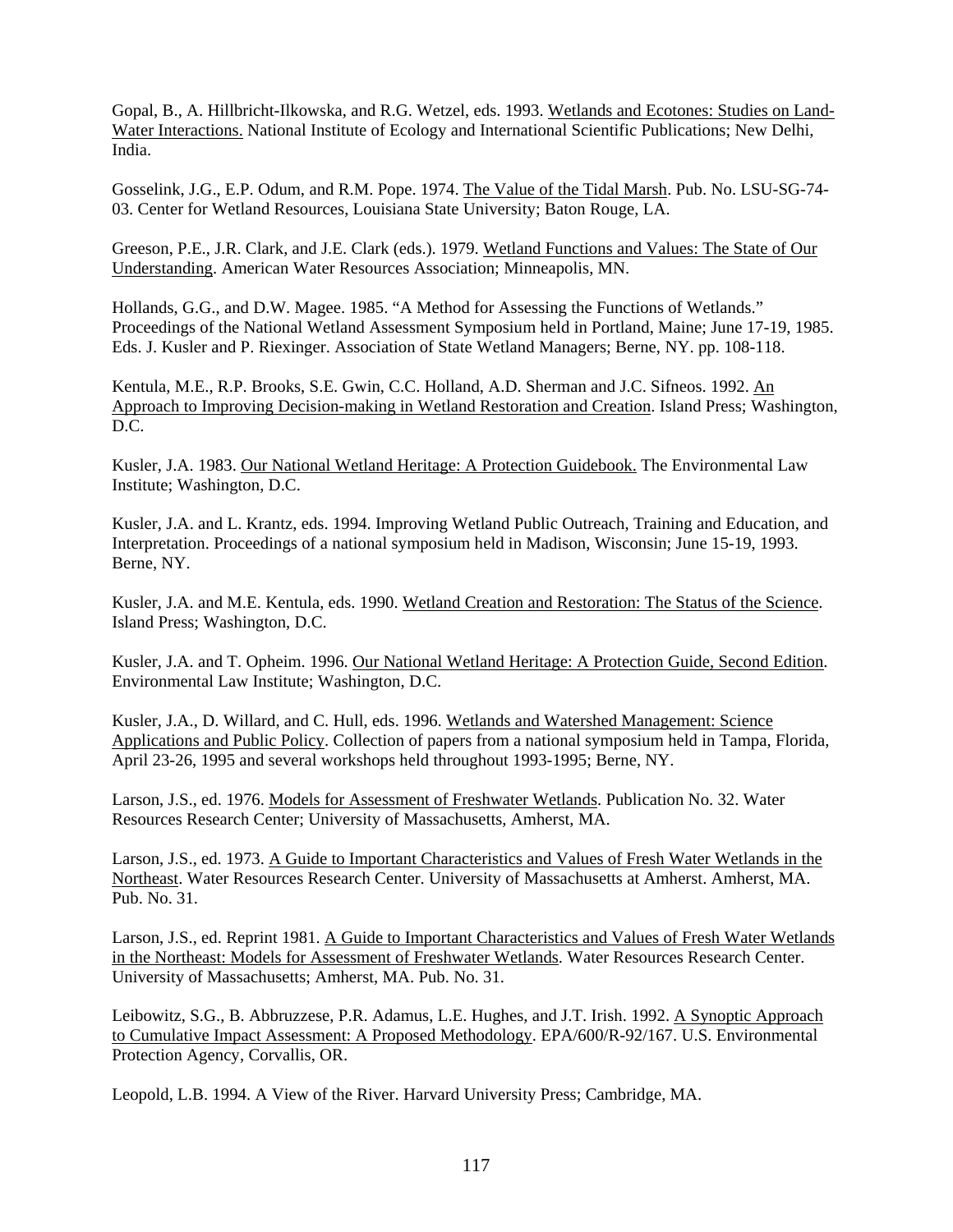Lonard, R I., E.J. Clairain, Jr., R.T. Huffman, J.W. Hardy, L.D. Brown, P.E. Ballard and J.W. Watts. 1981. Analysis of Methodologies Used for the Assessment of Wetlands Values. U.S. Water Resources Council; Washington, D.C.

Louisiana State University Agricultural Center. 1995. Wetlands Functions and Values in Louisiana. Pub. 2519. Louisiana Cooperative Extension Service; pp. 11. Baton Rouge, Louisiana

Lyon, J.G. and J. McCarthy. 1995. Wetland and Environmental Applications of GIS. Lewis Publishers; Boca Raton, FL.

Minnesota Board of Water and Soil Resources. 1995. Minnesota Routine Assessment Method for Evaluating Wetland Functions. (Draft.) St. Paul, MN.

Mitsch, W.J. and J.G. Gosselink. 1993. Wetlands: Second Edition. Von Nostrand Reinhold;New York, NY.

National Academy Press. 1995. Wetlands: Characteristics and Boundaries. Washington, D.C.

National Research Council. 1992. Restoration of Aquatic Ecosystems. National Academy Press. Washington, D.C.

National Wetlands Technical Council. 1985. Northern Prairie Regional Wetland Functions. Proceedings of a workshop held at Jamestown, North Dakota; November 11-12.

Nelson, R.W., G.B. Shea, and W.J. Logan. 1982. Ecological Assessment and Reduction of Impacts from Inland Dredge and Fill Operations. FWS/OBS-82/19. U.S. Fish and Wildlife Service; Kearneysville, WV.

Nelson, R.W., G.B. Shea, W.J. Logan, and E.C. Weller. 1982. The Nature and Mitigation of Wetland Ecological Impacts from Construction and Development. (Draft). Oceans and Environmental Program, Office of Technology Assessment; Washington, D.C.

New York State Department of Environmental Conservation. 1980. Freshwater Wetlands Maps and Classification Regulations. 6NYCRR, Part 664. Albany, NY.

Ogawa, H. and J.W. Male. 1983. The Flood Mitigation Potential of Inland Wetlands. Water Resources Research Center, University of Massachusetts; Amherst, MA. Pub. No 138.

Ontario Ministry of Natural Resources. 1993. Guidelines for Natural Channel Systems.

Ontario Ministry of Natural Resources. 1984. An Evaluation System for Wetlands of Ontario South of the Precambrian Shield, Second Edition. Wildlife Branch Outdoor Recreation Group and Canadian Wildlife Service, Ontario Region.

Pacific Estuarine Research Laboratory. 1990. A Manual for Assessing Restored and Natural Coastal Wetlands: With Examples From Southern California. California Sea Grant Report No. T-CSGCP-021. La Jolla, CA.

Rosgen, D. 1996. Applied River Morphology. Wildland Hydrology; Pagosa Springs, CO.

Roth, E.M., R.D. Olsen, P.L. Snow, and R.R. Sumner. 1993. Oregon Freshwater Wetland Assessment Methodology. Ed. by S.G. McCannell. Oregon Division of State Lands; Salem, OR.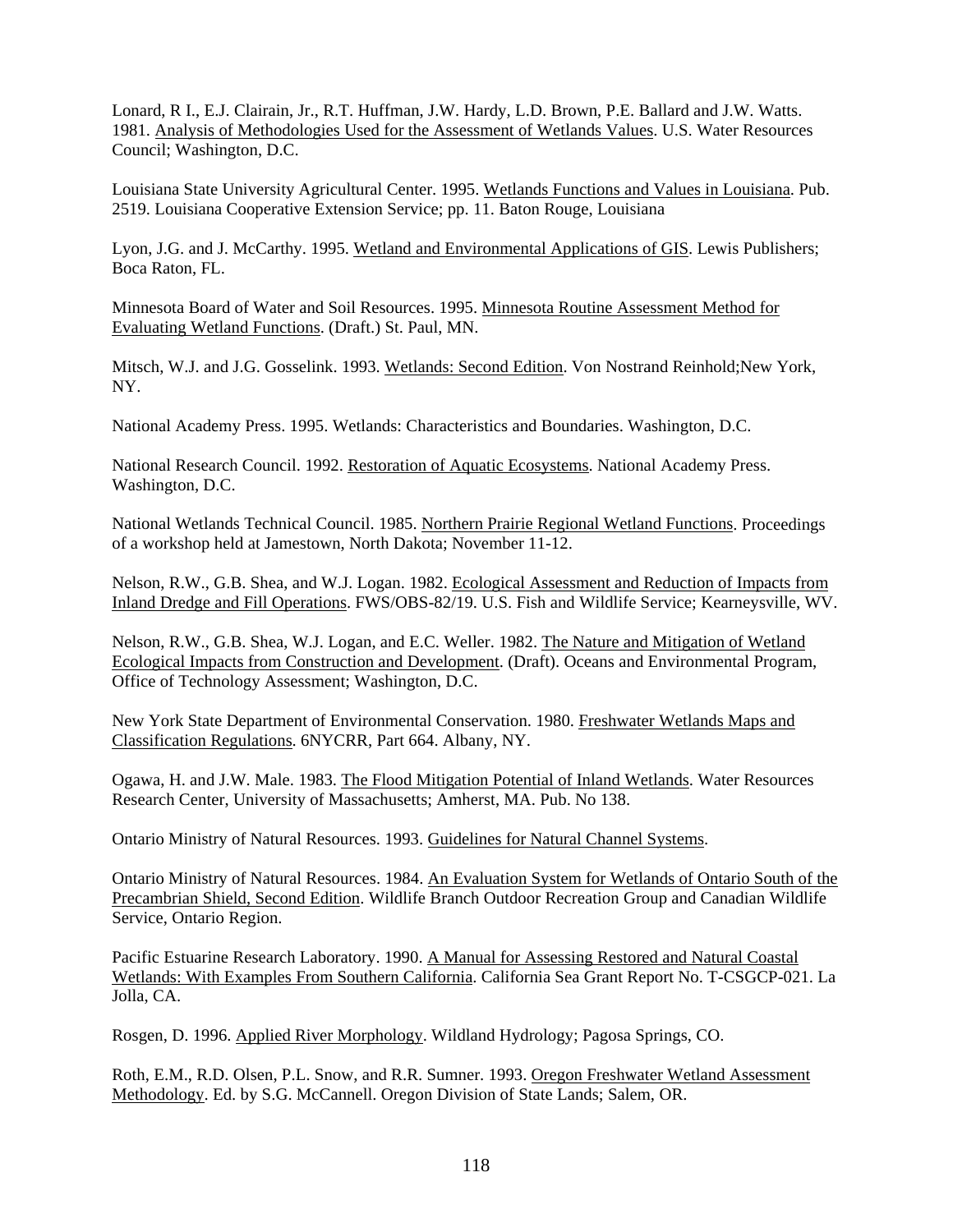Shiyam, C.A. and R.C. Smardon. 1990. Methodology and Literature Review as Part of Wetland Evaluation Technique (WET). IEPP Report #90-4.

Smardon, R.C., J. Smith, J.E. Palmer, and S. Winters. 1986. Assessing Human-Use Values of Wetlands With the City/Borough of Juneau, Alaska. Human Ecology Conference, October 18-19; Bar Harbor, ME.

Smith, D., A. Ammann, C. Bartoldus, and M. Brinson. 1995. An Approach for Assessing Wetland Functions Using Hydrogeomorphic Classification, Reference Wetlands, and Functional Indices. U.S. Army Corps of Engineers, Waterways Experiment Station, Wetlands Research Program Technical Report WRP-DE-9.

Smith, R.A., R.B. Alexander, and K.J. Lanfear. 1992. Stream Water Quality in the Conterminous United States-Status and Trends of Selected Indicators During the 1980s. U.S. Geological Survey Water-Supply Paper 2400. Reston, VA. pp. 111-140.

State of Wisconsin. 1995. Basic Guide to Wisconsin's Wetlands and Their Boundaries. Department of Administration, Wisconsin Coastal Management Program; Madison, WI. pp. 87.

U.S. Army Corps of Engineers. 1995. The Highway Methodology Workbook Supplement, Wetland Functions and Values, A Descriptive Approach. NEDEP-360-1-30a, New England Division.

U.S. Army Corps of Engineers. 1992. Computing Water Surface Profiles With HEC-2 on a Personal Computer. Hydrologic Engineering Center; Training Document No. 26.

U.S. Army Corps of Engineers. 1988. Floodway Determination Using Computer Program HEC-2. Hydrologic Engineering Center.

U.S. Army Corps of Engineers. 1988. The Minnesota Wetland Evaluation Methodology for the North Central United States. Minnesota Wetland Evaluation Methodology Task Force and U.S. Army Corps of Engineers, St. Paul District.

U.S. Department of the Interior. 1995. Process for Assessing Proper Functioning Condition. Bureau of Land Management, Riparian Area Management, Service Center; Denver, CO.

U.S. Environmental Protection Agency, Region IV. 1993. High Risk Geographic Areas Targeted for Wetlands Advance Identification. Wetlands Planning Unit; Atlanta, GA.

U.S. Fish and Wildlife Service. 1989. National Wetlands Priority Conservation Plan. U.S. Department of the Interior; Washington, D.C.

U.S. Fish and Wildlife Service. 1980. Habitat Evaluation Procedures (HEP) Manual (102ESM). U.S. Fish and Wildlife Service; Washington, D.C.

U.S. Fish and Wildlife Service. 1977. Classification, Inventory, and Analysis of Fish and Wildlife Habitat. FSW/OBS-78/76. Proceedings of a national symposium, Phoenix, Arizona. January 24-27, 1977. Office of Biological Service; Washington, D.C.

Washington Department of Ecology. 1996. An Approach to Developing Methods to Assess the Performance of Washington's Wetlands. (Draft.) Olympia, Washington. Pub. No. 96-110.

Washington Department of Ecology. 1991. Washington State Wetlands Rating System for Western Washington. Olympia, WA.